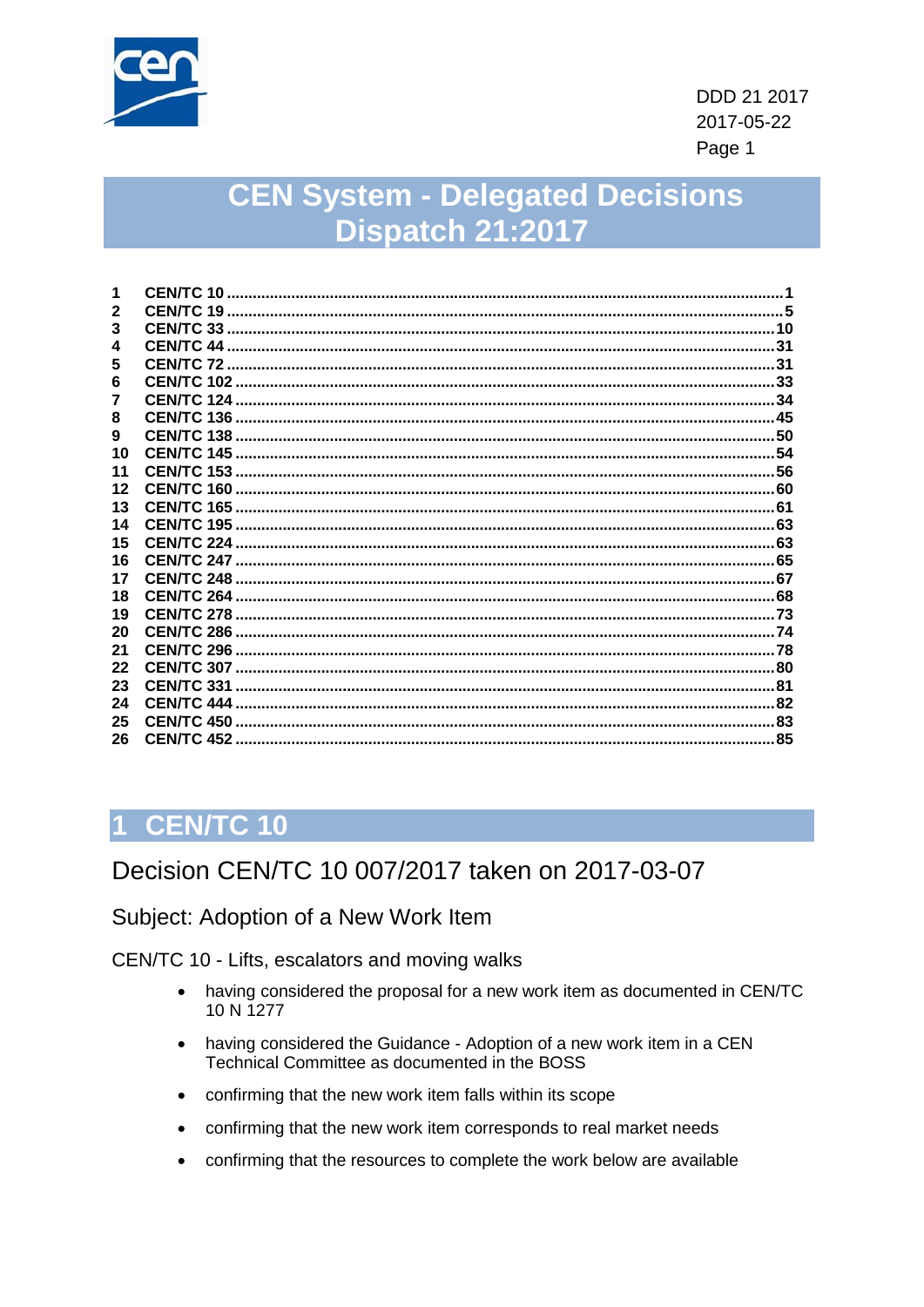• decides to register the work item described below in its active programme of work

| <b>Section</b>                                                                                                                                                                                                                                                                                                                                                                                                                                                                                                                                                | <b>Details</b>                                                                                                                                                                                     |  |
|---------------------------------------------------------------------------------------------------------------------------------------------------------------------------------------------------------------------------------------------------------------------------------------------------------------------------------------------------------------------------------------------------------------------------------------------------------------------------------------------------------------------------------------------------------------|----------------------------------------------------------------------------------------------------------------------------------------------------------------------------------------------------|--|
| 1. Deliverable                                                                                                                                                                                                                                                                                                                                                                                                                                                                                                                                                | <b>EN</b>                                                                                                                                                                                          |  |
| 2. This item<br>corresponds to                                                                                                                                                                                                                                                                                                                                                                                                                                                                                                                                | The revision of an EN<br>EN 12015:2014                                                                                                                                                             |  |
| 3. Document<br>developed in drafting<br>body                                                                                                                                                                                                                                                                                                                                                                                                                                                                                                                  | CEN/TC 10/WG 4 - Data logging and remote control                                                                                                                                                   |  |
| 4. Title                                                                                                                                                                                                                                                                                                                                                                                                                                                                                                                                                      | Electromagnetic compatibility - Product family standard for lifts,<br>escalators and moving walks - Emission                                                                                       |  |
| This European Standard specifies the emission limits in relation to<br>5. Scope<br>electromagnetic disturbances and test conditions for lifts, escalators<br>and moving walks, which are intended to be permanently installed in<br>buildings. These limits however, may not provide full protection<br>against disturbances caused to radio and TV reception when such<br>equipment is used within distances given in Table 1.<br>This European Standard is not applicable for apparatus which are<br>manufactured before the date of its publication as EN. |                                                                                                                                                                                                    |  |
| 6. Environmental<br>aspects                                                                                                                                                                                                                                                                                                                                                                                                                                                                                                                                   | Use of materials                                                                                                                                                                                   |  |
| 7. How do you plan<br>to address these<br>environmental<br>aspects?                                                                                                                                                                                                                                                                                                                                                                                                                                                                                           | Use of environmental checklist                                                                                                                                                                     |  |
| 8. Vienna<br>Agreement                                                                                                                                                                                                                                                                                                                                                                                                                                                                                                                                        | No or expected CEN lead                                                                                                                                                                            |  |
| 9. The project is<br>linked to                                                                                                                                                                                                                                                                                                                                                                                                                                                                                                                                | No document from another organization                                                                                                                                                              |  |
| 10. Track                                                                                                                                                                                                                                                                                                                                                                                                                                                                                                                                                     | Enquiry + Formal Vote (ENQ+FV)                                                                                                                                                                     |  |
| 11. Related<br>mandate(s)                                                                                                                                                                                                                                                                                                                                                                                                                                                                                                                                     | No                                                                                                                                                                                                 |  |
| 12. Related<br>directive(s)                                                                                                                                                                                                                                                                                                                                                                                                                                                                                                                                   | Yes<br>Directive reference   For citation in Official journal<br>2014/30/EU   Yes                                                                                                                  |  |
| 13. Commitment                                                                                                                                                                                                                                                                                                                                                                                                                                                                                                                                                | The following CEN members (at least five) are committed to<br>participate in the development of the project:<br><b>AFNOR</b><br><b>SFS</b><br>ASI<br><b>SIS</b><br><b>ASRO</b><br>SN<br><b>BSI</b> |  |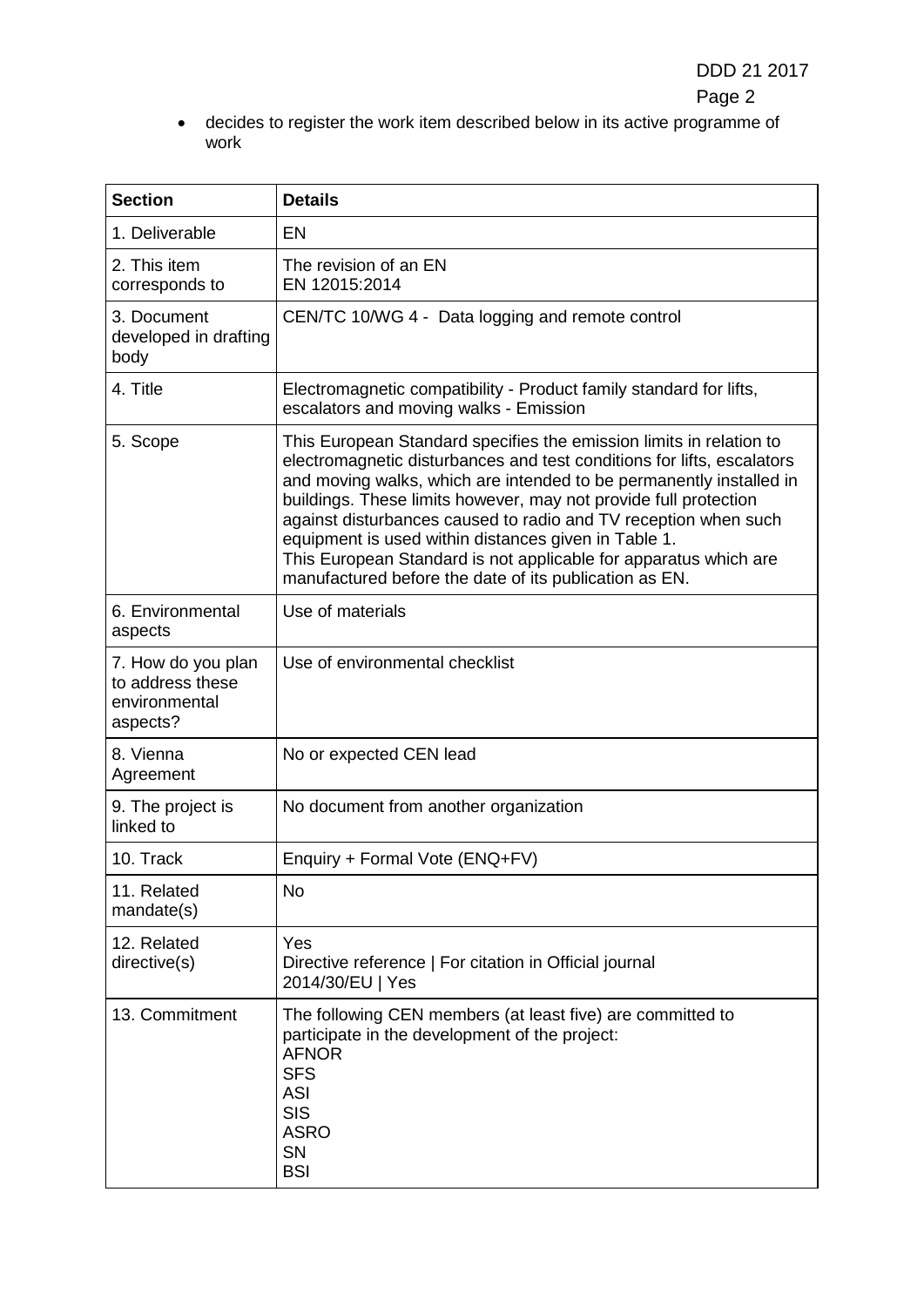DDD 21 2017 en de la provincia de la provincia de la provincia de la provincia de la provincia de la provincia de la provi

|                                  | <b>SNV</b><br><b>DIN</b><br><b>UNE</b><br><b>DS</b><br><b>UNI</b><br><b>NEN</b><br><b>IPQ</b><br><b>PKN</b>                                                                                                                         |
|----------------------------------|-------------------------------------------------------------------------------------------------------------------------------------------------------------------------------------------------------------------------------------|
| 14. The decision<br>was taken by | Weighted vote and simple majority<br>Percentage of positive weighted votes (min. 71% before 2017-01-01,<br>min. 65% from 2017-01-01):100<br>Number of positive votes: 15<br>Number of negative votes: 0<br>Number of abstentions: 5 |

## Decision CEN/TC 10 008/2017 taken on 2017-03-07

#### Subject: Adoption of a New Work Item

CEN/TC 10 - Lifts, escalators and moving walks

- having considered the proposal for a new work item as documented in CEN/TC 10 N 1278
- having considered the Guidance Adoption of a new work item in a CEN Technical Committee as documented in the BOSS
- confirming that the new work item falls within its scope
- confirming that the new work item corresponds to real market needs
- confirming that the resources to complete the work below are available
- decides to register the work item described below in its active programme of work

| <b>Section</b>                               | <b>Details</b>                                                                                                                                                                                                                                                                     |  |
|----------------------------------------------|------------------------------------------------------------------------------------------------------------------------------------------------------------------------------------------------------------------------------------------------------------------------------------|--|
| 1. Deliverable                               | EN                                                                                                                                                                                                                                                                                 |  |
| 2. This item<br>corresponds to               | The revision of an EN<br>EN 12016:2013                                                                                                                                                                                                                                             |  |
| 3. Document<br>developed in drafting<br>body | CEN/TC 10/WG 4 - Data logging and remote control                                                                                                                                                                                                                                   |  |
| 4. Title                                     | Electromagnetic compatibility - Product family standard for lifts,<br>escalators and moving walks - Immunity                                                                                                                                                                       |  |
| 5. Scope                                     | This European Standard specifies the immunity performance<br>1.1<br>criteria and test levels for apparatus used in lifts, escalators and<br>moving walks which are intended to be permanently installed in<br>buildings including the basic safety requirements in regard to their |  |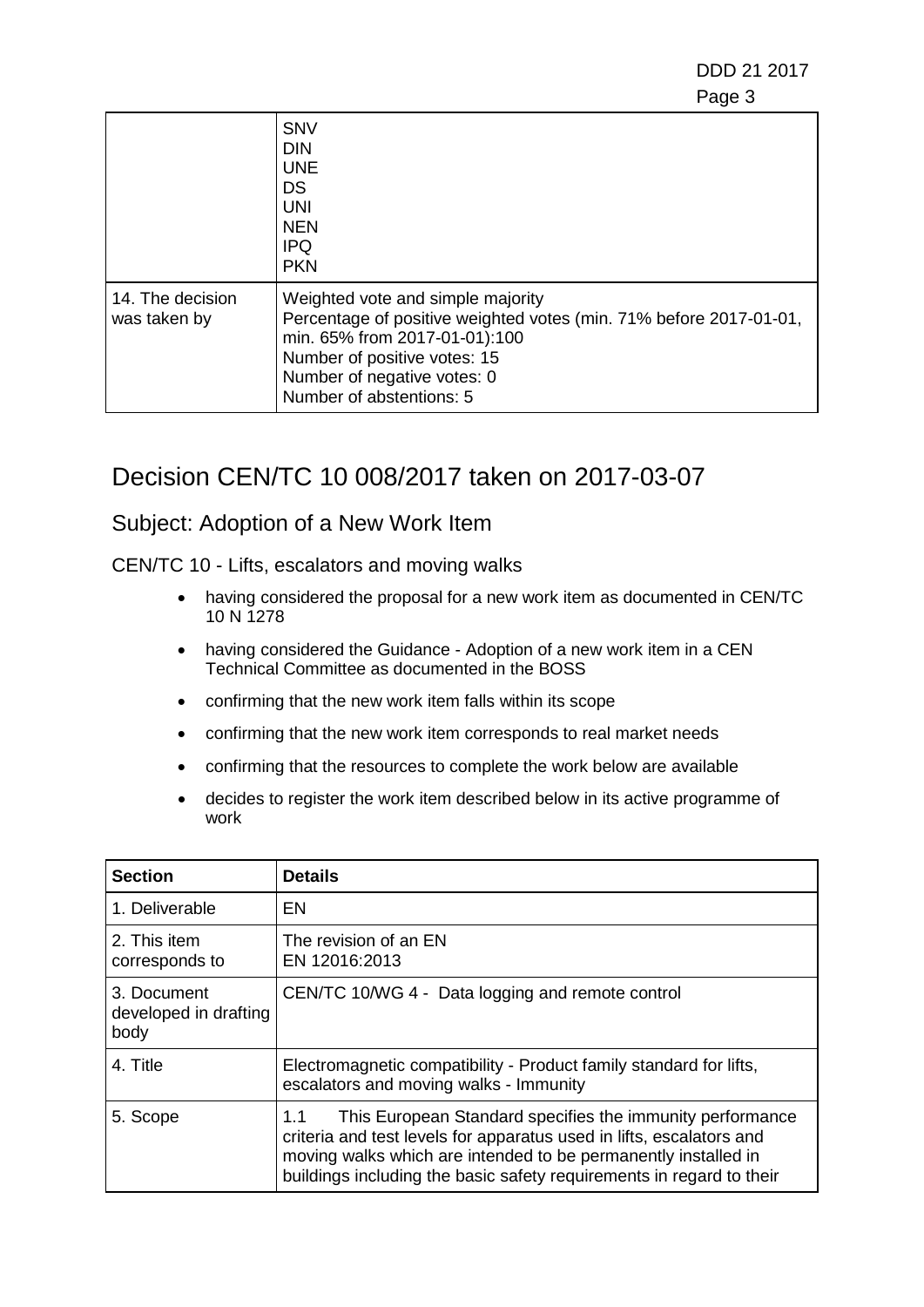|                                                                     | electromagnetic environment. These levels represent essential EMC<br>requirements.<br>The standard refers to EM conditions as existing in residential, office<br>and industrial buildings.<br>This standard addresses commonly known EMC related hazards and<br>hazardous situations relevant to lifts, escalators and moving walks<br>when they are used as intended and under the conditions foreseen by<br>the lift installer or escalator and/or moving walk manufacturer.<br>However:<br>performance criteria and test levels for apparatus/assembly of<br>apparatus used in general function circuits do not cover situations<br>with an extremely low probability of occurrence;<br>this standard does not apply to other apparatus already<br>proven to be in conformity to the EMC Directive, and not related to the<br>safety of the lift, escalator or moving walk, such as lighting apparatus,<br>communication apparatus, etc.<br>1.2 <sub>1</sub><br>This European Standard does not apply to electromagnetic<br>environments such as:<br>radio-transmitter stations,<br>railways and metros,<br>heavy industrial plant,<br>electricity power station,<br>which need additional investigations.<br>1.3<br>This standard is not applicable to apparatus which were<br>manufactured before the date of its publication as EN 12016. |  |
|---------------------------------------------------------------------|-------------------------------------------------------------------------------------------------------------------------------------------------------------------------------------------------------------------------------------------------------------------------------------------------------------------------------------------------------------------------------------------------------------------------------------------------------------------------------------------------------------------------------------------------------------------------------------------------------------------------------------------------------------------------------------------------------------------------------------------------------------------------------------------------------------------------------------------------------------------------------------------------------------------------------------------------------------------------------------------------------------------------------------------------------------------------------------------------------------------------------------------------------------------------------------------------------------------------------------------------------------------------------------------------------------------------------------------------|--|
| 6. Environmental<br>aspects                                         | Use of materials                                                                                                                                                                                                                                                                                                                                                                                                                                                                                                                                                                                                                                                                                                                                                                                                                                                                                                                                                                                                                                                                                                                                                                                                                                                                                                                                |  |
| 7. How do you plan<br>to address these<br>environmental<br>aspects? | Use of environmental checklist                                                                                                                                                                                                                                                                                                                                                                                                                                                                                                                                                                                                                                                                                                                                                                                                                                                                                                                                                                                                                                                                                                                                                                                                                                                                                                                  |  |
| 8. Vienna<br>Agreement                                              | No or expected CEN lead                                                                                                                                                                                                                                                                                                                                                                                                                                                                                                                                                                                                                                                                                                                                                                                                                                                                                                                                                                                                                                                                                                                                                                                                                                                                                                                         |  |
| 9. The project is<br>linked to                                      | No document from another organization                                                                                                                                                                                                                                                                                                                                                                                                                                                                                                                                                                                                                                                                                                                                                                                                                                                                                                                                                                                                                                                                                                                                                                                                                                                                                                           |  |
| 10. Track                                                           | Enquiry + Formal Vote (ENQ+FV)                                                                                                                                                                                                                                                                                                                                                                                                                                                                                                                                                                                                                                                                                                                                                                                                                                                                                                                                                                                                                                                                                                                                                                                                                                                                                                                  |  |
| 11. Related<br>mandate(s)                                           | Yes<br>M/549                                                                                                                                                                                                                                                                                                                                                                                                                                                                                                                                                                                                                                                                                                                                                                                                                                                                                                                                                                                                                                                                                                                                                                                                                                                                                                                                    |  |
| 12. Related<br>directive(s)                                         | Yes<br>Directive reference   For citation in Official journal<br>2014/33/EU   Yes<br>2014/30/EU   Yes<br>2006/42/EC   Yes                                                                                                                                                                                                                                                                                                                                                                                                                                                                                                                                                                                                                                                                                                                                                                                                                                                                                                                                                                                                                                                                                                                                                                                                                       |  |
| 13. Commitment                                                      | The following CEN members (at least five) are committed to<br>participate in the development of the project:<br><b>AFNOR</b><br><b>SFS</b><br><b>ASI</b><br><b>SIS</b>                                                                                                                                                                                                                                                                                                                                                                                                                                                                                                                                                                                                                                                                                                                                                                                                                                                                                                                                                                                                                                                                                                                                                                          |  |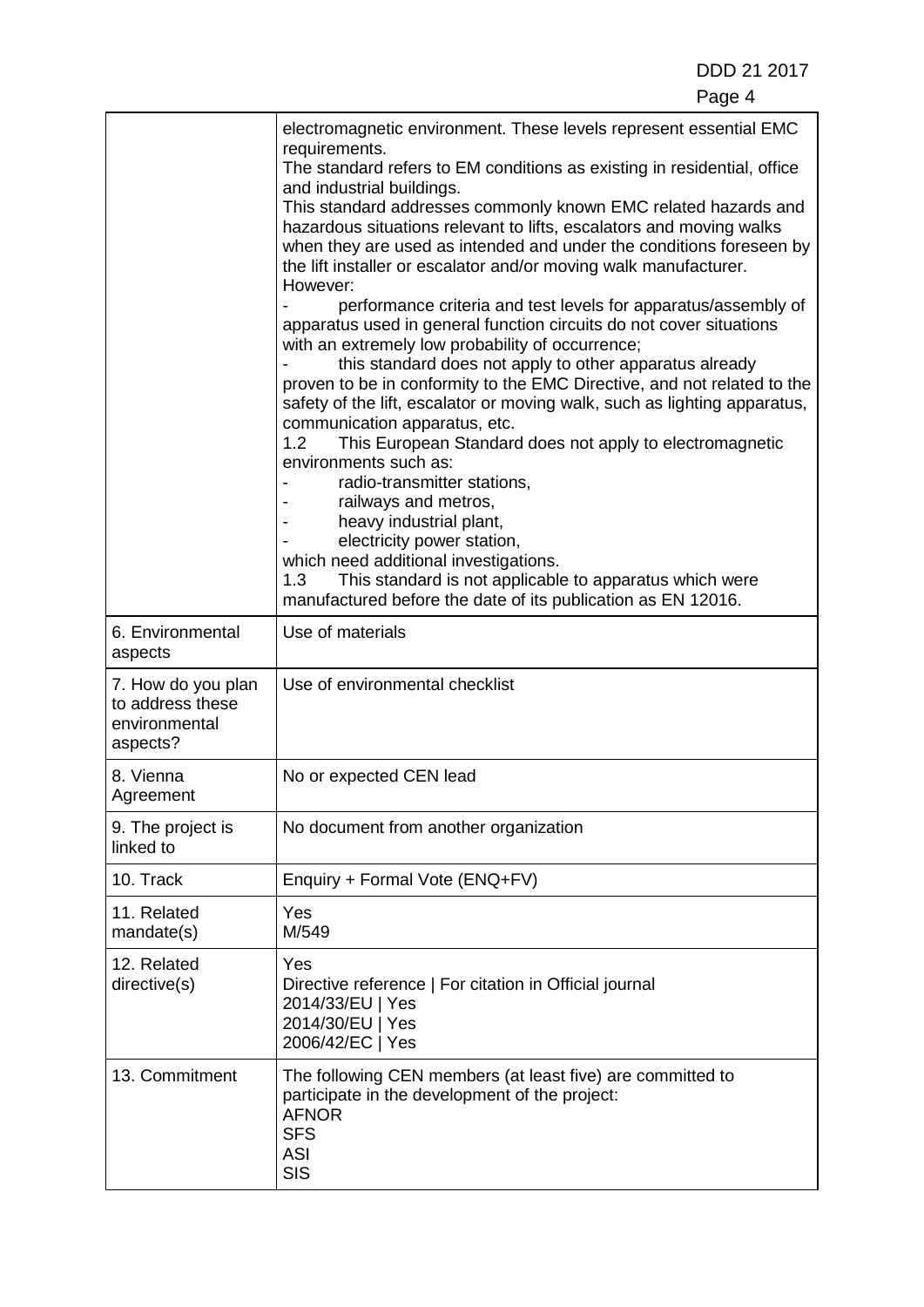DDD 21 2017 en de la provincia de la provincia de la provincia de la provincia de la provincia de la provincia de la provi

|                                  | <b>ASRO</b><br>SΝ<br><b>BSI</b><br><b>SNV</b><br><b>TSE</b><br><b>DIN</b><br><b>UNE</b><br>UNI<br><b>NEN</b><br><b>IPQ</b><br><b>PKN</b>                                                                                            |
|----------------------------------|-------------------------------------------------------------------------------------------------------------------------------------------------------------------------------------------------------------------------------------|
| 14. The decision<br>was taken by | Weighted vote and simple majority<br>Percentage of positive weighted votes (min. 71% before 2017-01-01,<br>min. 65% from 2017-01-01):100<br>Number of positive votes: 16<br>Number of negative votes: 0<br>Number of abstentions: 5 |

# <span id="page-4-0"></span>**2 CEN/TC 19**

## Decision 12/2017 taken by TC 19 on 2017-05-15

### Subject: Decision on the future of prEN 15984 after CEN Enquiry

TC 19, Gaseous and liquid fuels, lubricants and related products of petroleum, synthetic and biological origin.

- considering the result of the Enquiry ballot that took place from 28 April to 28 July 2016 as presented in N 1865;
- considering the table of decisions and the formal written proposals as distributed after the comments decision meetings by WG 9 via document N1865;
- considering that all updates agreed upon are editorial in nature and the one negative presented during the enquiry ballot was merely on issues that had not been the scope of this revision
- considering the CEN/CENELEC Internal Regulations Part 2, clause 11.2.3;
- considering Decisions BT 34/2002, BT 42/2003 and related document BT N 6962 concerning timeframes for the development of ENs;
- considering Decision BT 35/2014 to associate a vote to the CEN Enguiry and to allow Technical Bodies to decide to skip the Formal Vote
- considering Decision 49/2014 to allow Technical Bodies to decide to skip the Formal Vote through a TC decision based on simple majority only;

Decides to skip the Formal Vote and continue to direct publication for prEN *15984 Petroleum industry and products — Determination*

*of composition of refinery heating gas and calculation of carbon content and calorific value — Gas chromatography method*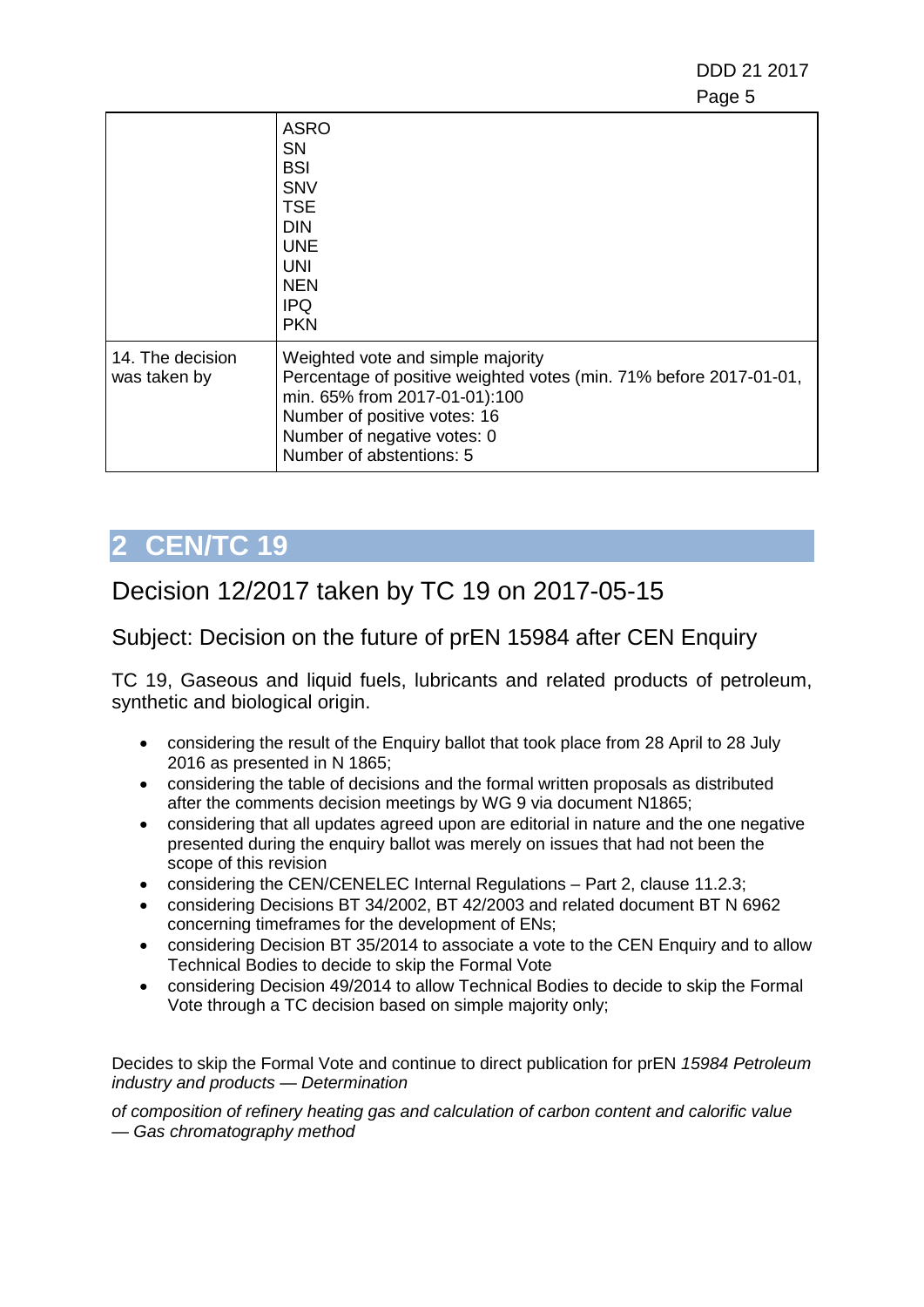### Decision CEN/TC 19 29/2017 taken on 2017-05-18

#### Subject: CEN/TC 19 - Decision to launch a 2nd Enquiry on prEN 589

CEN/TC 19 - Gaseous and liquid fuels, lubricants and related products of petroleum, synthetic and biological origin.

- considering the table of decisions and the formal written proposals as distributed after the comments resolution meeting;
- considering the CEN/CENELEC Internal Regulations Part 2, clause 11.2.3;
- considering Resolutions BT 34/2002, BT 42/2003 and related document BT N 6962 concerning timeframes for the development of ENs;

decides to launch a second Enquiry on WI 00019503 - prEN 589 - Automotive fuels - LPG - Requirements and test methods.

The decision was taken by unanimity.

### Decision CEN/TC 19 21.6/2017 taken on 2017-05-18

#### Subject: Adoption of a Preliminary Work Item

CEN/TC 19 - Gaseous and liquid fuels, lubricants and related products of petroleum, synthetic and biological origin.

- having considered the proposal for a new work item as documented in CEN/TC 19 N 1853
- having considered the Guidance Adoption of a new work item in a CEN Technical Committee as documented in the BOSS
- confirming that the new work item falls within its scope
- confirming that the new work item corresponds to real market needs
- confirming that the resources to complete the work below are available
- decides to register the work item described below in its active programme of work

| <b>Section</b>                               | <b>Details</b>                                                      |
|----------------------------------------------|---------------------------------------------------------------------|
| 1. Deliverable                               | EN                                                                  |
| 2. This item<br>corresponds to               | The revision of an EN<br>EN 15199-2:2006                            |
| 3. Document<br>developed in drafting<br>body | CEN/TC 19/WG 9 - Chromatographic test methods                       |
| 4. Title                                     | Petroleum products - Determination of boiling range distribution by |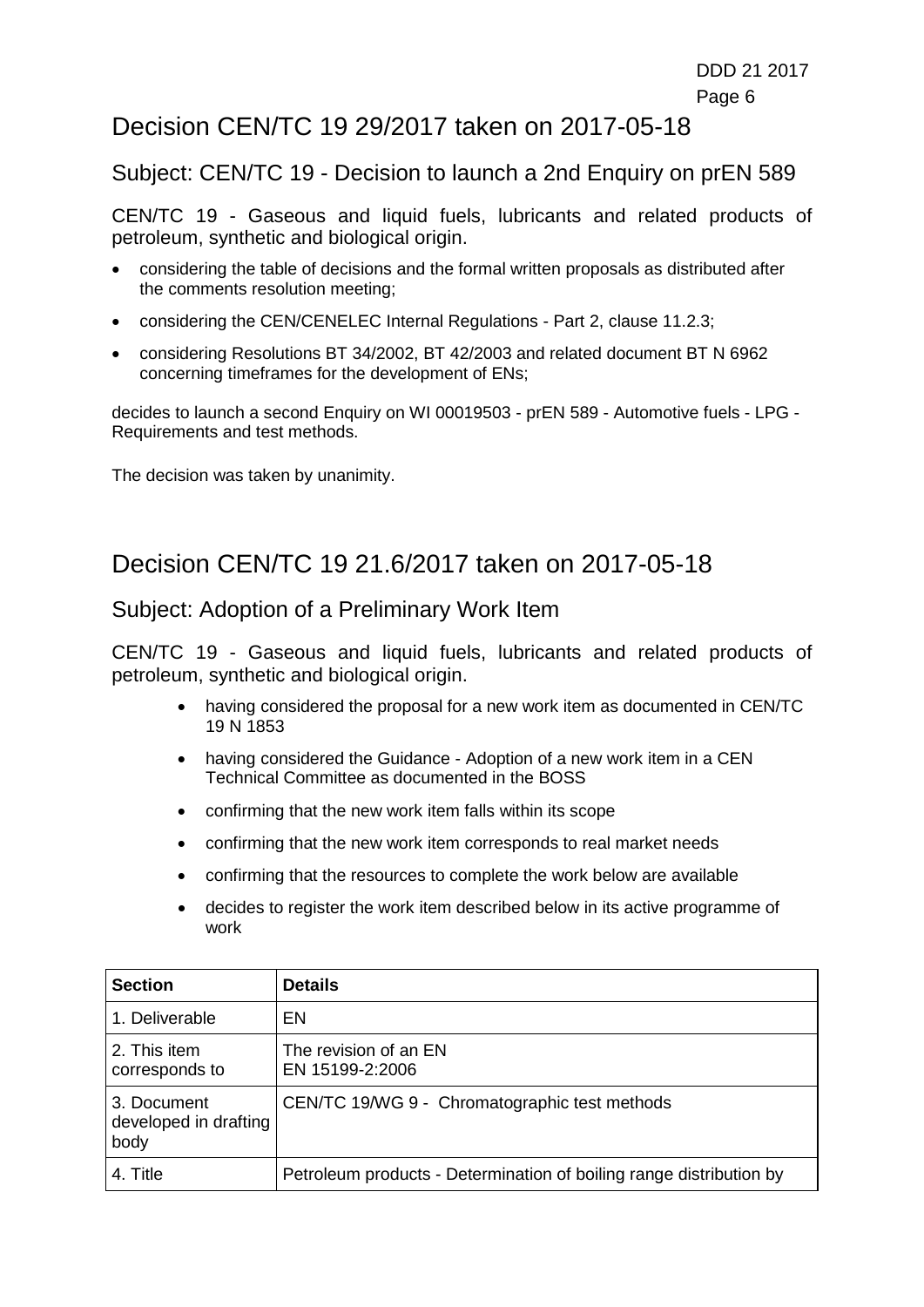DDD 21 2017 Page 7 (1999) and the contract of the contract of the Page 7 (1999) and the contract of the contract of the contract of the contract of the contract of the contract of the contract of the contract of the contract of the co

|                                                                                          | gas chromatography method - Part 2: Heavy distillates and residual<br>fuels                                                                                                                                                                                                                                                                                                                                                                                                                                                                                                                                                                                                                                                                                                                                                                                                                                                                                                                                                                                                                                                                                                                                                                                                                                                                                                                                                                                                                                                                                                              |
|------------------------------------------------------------------------------------------|------------------------------------------------------------------------------------------------------------------------------------------------------------------------------------------------------------------------------------------------------------------------------------------------------------------------------------------------------------------------------------------------------------------------------------------------------------------------------------------------------------------------------------------------------------------------------------------------------------------------------------------------------------------------------------------------------------------------------------------------------------------------------------------------------------------------------------------------------------------------------------------------------------------------------------------------------------------------------------------------------------------------------------------------------------------------------------------------------------------------------------------------------------------------------------------------------------------------------------------------------------------------------------------------------------------------------------------------------------------------------------------------------------------------------------------------------------------------------------------------------------------------------------------------------------------------------------------|
| 5. Scope                                                                                 | This European Standard specifies a method for the determination of<br>the boiling range distribution of petroleum products by capillary gas<br>chromatography using flame ionisation detection. The standard is<br>applicable to materials having a vapour pressure low enough to<br>permit sampling at ambient temperature, and which have a boiling<br>range of at least 100°C. The standard is applicable to materials with<br>initial boiling points (IBP) above 100°C and final boiling points (FBP)<br>above 750°C, for example, heavy distillate fuels and residuals. The<br>method is not applicable to bituminous samples.<br>The test method is not applicable for the analysis of petroleum or<br>petroleum products containing low molecular weight components (for<br>example naphthas, reformates, gasolines, diesel). Components<br>containing hetero atoms (for example alcohols, ethers, acids, or<br>esters) or residue are not to be analyzed by this test method.<br>NOTE For the purposes of this European Standard, the terms "%<br>$(m/m)$ " and "% (V/V)" are used to represent respectively the mass<br>fraction and the volume fraction.<br>WARNING - The use of this European Standard may involve<br>hazardous materials, operations and equipment. This European<br>Standard does not purport to address all of the safety problems<br>associated with its use. It is the responsibility of the user of this<br>standard to establish appropriate safety and health practices and to<br>determine the applicability of regulatory limitations prior to use. |
| 6. Environmental<br>aspects -<br><b>OPTIONAL</b>                                         |                                                                                                                                                                                                                                                                                                                                                                                                                                                                                                                                                                                                                                                                                                                                                                                                                                                                                                                                                                                                                                                                                                                                                                                                                                                                                                                                                                                                                                                                                                                                                                                          |
| 7. How do you plan<br>to address these<br>environmental<br>aspects? -<br><b>OPTIONAL</b> |                                                                                                                                                                                                                                                                                                                                                                                                                                                                                                                                                                                                                                                                                                                                                                                                                                                                                                                                                                                                                                                                                                                                                                                                                                                                                                                                                                                                                                                                                                                                                                                          |
| 8. Track                                                                                 | Enquiry + Formal Vote (ENQ+FV)                                                                                                                                                                                                                                                                                                                                                                                                                                                                                                                                                                                                                                                                                                                                                                                                                                                                                                                                                                                                                                                                                                                                                                                                                                                                                                                                                                                                                                                                                                                                                           |
| 9. Related<br>mandate(s)                                                                 | No                                                                                                                                                                                                                                                                                                                                                                                                                                                                                                                                                                                                                                                                                                                                                                                                                                                                                                                                                                                                                                                                                                                                                                                                                                                                                                                                                                                                                                                                                                                                                                                       |
| 10. Related<br>directive(s)                                                              | No                                                                                                                                                                                                                                                                                                                                                                                                                                                                                                                                                                                                                                                                                                                                                                                                                                                                                                                                                                                                                                                                                                                                                                                                                                                                                                                                                                                                                                                                                                                                                                                       |
| 11. The decision<br>was taken by                                                         | Simple majority<br>Number of positive votes: 15<br>Number of negative votes: 0<br>Number of abstentions: 19                                                                                                                                                                                                                                                                                                                                                                                                                                                                                                                                                                                                                                                                                                                                                                                                                                                                                                                                                                                                                                                                                                                                                                                                                                                                                                                                                                                                                                                                              |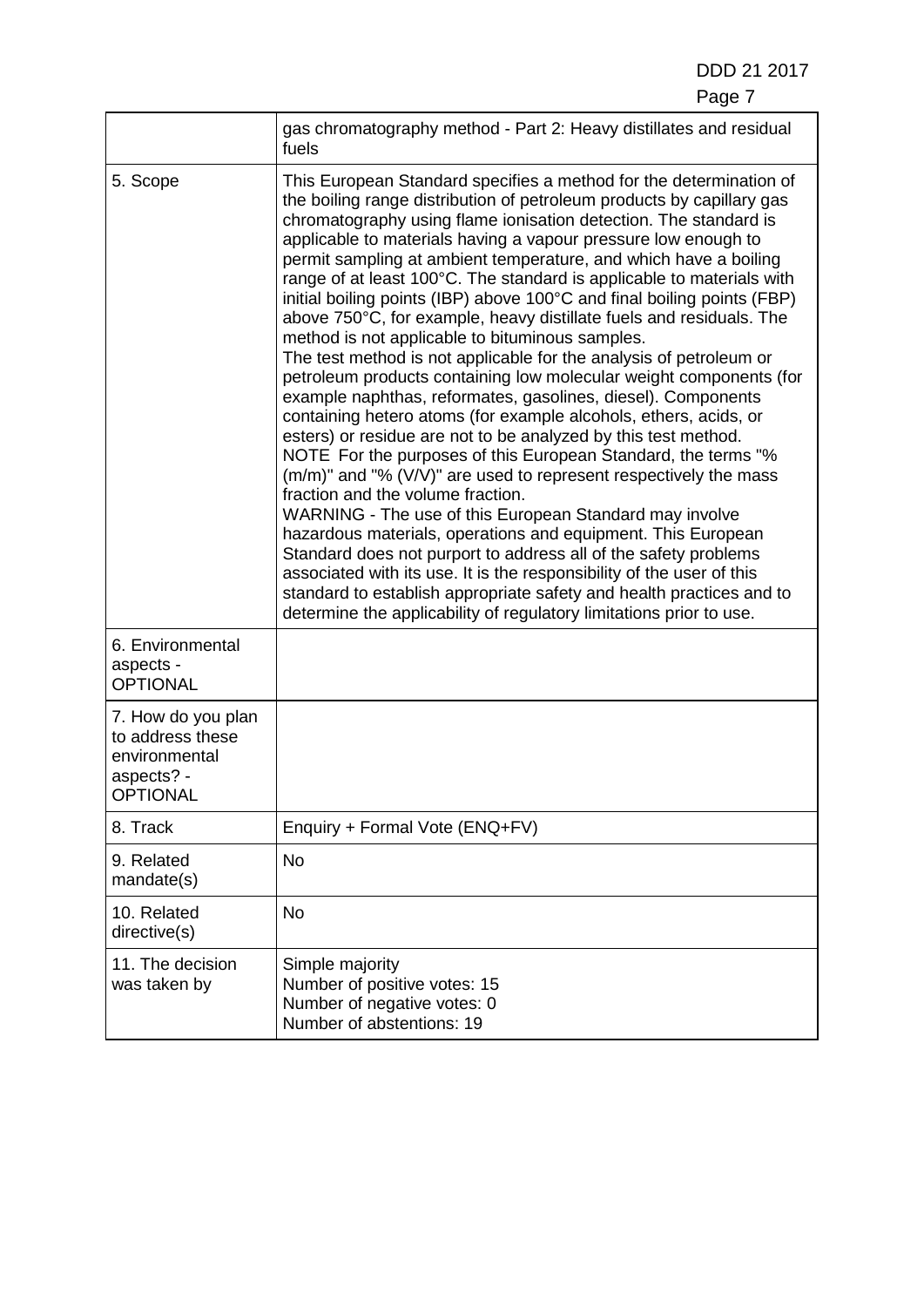### Decision CEN/TC 19 21.10/2017 taken on 2017-05-18

#### Subject: Adoption of a Preliminary Work Item

CEN/TC 19 - Gaseous and liquid fuels, lubricants and related products of petroleum, synthetic and biological origin.

- having considered the proposal for a new work item as documented in CEN/TC 19 N 1853
- having considered the Guidance Adoption of a new work item in a CEN Technical Committee as documented in the BOSS
- confirming that the new work item falls within its scope
- confirming that the new work item corresponds to real market needs
- confirming that the resources to complete the work below are available
- decides to register the work item described below in its active programme of work

| <b>Section</b>                               | <b>Details</b>                                                                                                                                                                                                                                                                                                                                                                                                                                                                                                                                                                                                                                                                                                                                                                                                                                                                                                                                                                                                                                                                                                                                                                                                                                                                                            |  |
|----------------------------------------------|-----------------------------------------------------------------------------------------------------------------------------------------------------------------------------------------------------------------------------------------------------------------------------------------------------------------------------------------------------------------------------------------------------------------------------------------------------------------------------------------------------------------------------------------------------------------------------------------------------------------------------------------------------------------------------------------------------------------------------------------------------------------------------------------------------------------------------------------------------------------------------------------------------------------------------------------------------------------------------------------------------------------------------------------------------------------------------------------------------------------------------------------------------------------------------------------------------------------------------------------------------------------------------------------------------------|--|
| 1. Deliverable                               | EN                                                                                                                                                                                                                                                                                                                                                                                                                                                                                                                                                                                                                                                                                                                                                                                                                                                                                                                                                                                                                                                                                                                                                                                                                                                                                                        |  |
| 2. This item<br>corresponds to               | The revision of an EN<br>EN 15199-1:2006                                                                                                                                                                                                                                                                                                                                                                                                                                                                                                                                                                                                                                                                                                                                                                                                                                                                                                                                                                                                                                                                                                                                                                                                                                                                  |  |
| 3. Document<br>developed in drafting<br>body | CEN/TC 19/WG 9 - Chromatographic test methods                                                                                                                                                                                                                                                                                                                                                                                                                                                                                                                                                                                                                                                                                                                                                                                                                                                                                                                                                                                                                                                                                                                                                                                                                                                             |  |
| 4. Title                                     | Petroleum products - Determination of boiling range distribution by<br>gas chromatography method - Part 1: Middle distillates and lubricating<br>base oils                                                                                                                                                                                                                                                                                                                                                                                                                                                                                                                                                                                                                                                                                                                                                                                                                                                                                                                                                                                                                                                                                                                                                |  |
| 5. Scope                                     | This European Standard specifies a method for the determination of<br>the boiling range distribution of petroleum products by capillary gas<br>chromatography using flame ionisation detection. The standard is<br>applicable to materials having a vapour pressure low enough to<br>permit sampling at ambient temperature and a boiling range of at<br>least 100°C. The standard is applicable to distillates with initial boiling<br>points (IBP) above 100°C and final boiling points (FBP) below 750°C,<br>for example, middle distillates and lubricating base stocks.<br>The test method is not applicable for the analysis of petroleum or<br>petroleum products containing low molecular weight components (for<br>example naphthas, reformates, gasolines, diesel). Components<br>containing hetero atoms (for example alcohols, ethers, acids, or<br>esters) or residue are not to be analyzed by this test method.<br>NOTE For the purposes of this European Standard, the terms "%<br>$(m/m)$ " and "% (V/V)" are used to represent respectively the mass<br>fraction and the volume fraction.<br>WARNING - The use of this European Standard may involve<br>hazardous materials, operations and equipment. This European<br>Standard does not purport to address all of the safety problems |  |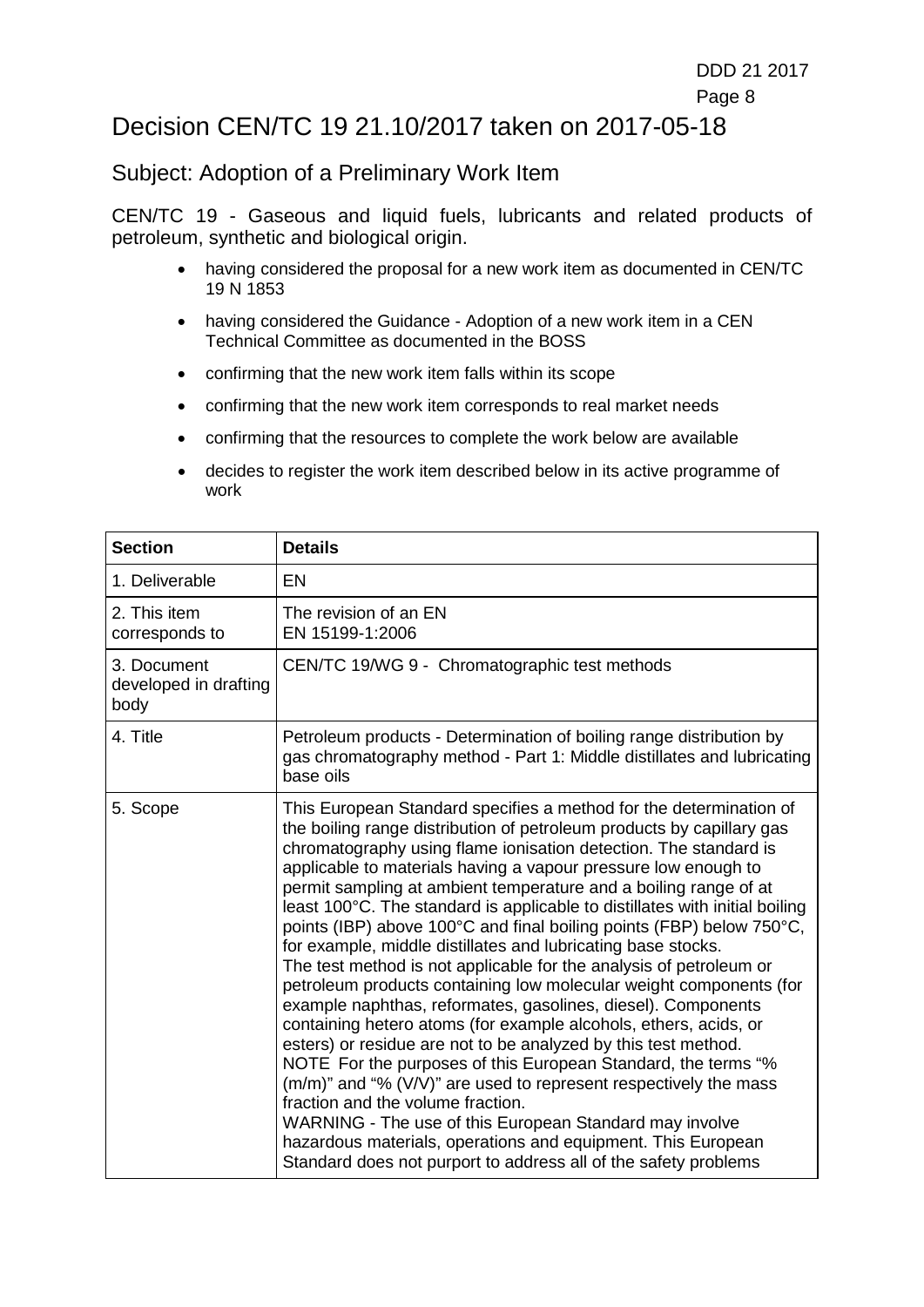DDD 21 2017 e de la provincia de la provincia de la provincia de la provincia de la provincia de la provincia de la provincia d

|                                                                                          | associated with its use. It is the responsibility of the user of this<br>standard to establish appropriate safety and health practices and to<br>determine the applicability of regulatory limitations prior to use. |
|------------------------------------------------------------------------------------------|----------------------------------------------------------------------------------------------------------------------------------------------------------------------------------------------------------------------|
| 6. Environmental<br>aspects -<br><b>OPTIONAL</b>                                         |                                                                                                                                                                                                                      |
| 7. How do you plan<br>to address these<br>environmental<br>aspects? -<br><b>OPTIONAL</b> |                                                                                                                                                                                                                      |
| 8. Track                                                                                 | Enquiry + Formal Vote (ENQ+FV)                                                                                                                                                                                       |
| 9. Related<br>mandate(s)                                                                 | No                                                                                                                                                                                                                   |
| 10. Related<br>directive(s)                                                              | No                                                                                                                                                                                                                   |
| 11. The decision<br>was taken by                                                         | Simple majority<br>Number of positive votes: 15<br>Number of negative votes: 0<br>Number of abstentions: 0                                                                                                           |

# DECISION 23/2017 taken by CEN/TC 19 on 2017-05-18

#### Subject: CEN/TC 19 - Reference to other normative documents in CEN/TR 17103

The CEN/TC 19, Gaseous and liquid fuels, lubricants and related products of petroleum, synthetic and biological origin,

- considering the CEN/CENELEC Internal Regulations Part 2 and Part 3, allowing in exceptional cases, to include normative references to documents other than those developed by CEN, CENELEC, ETSI, ISO and IEC;
- considering the CEN policy related to the subject;
- confirming that all following criteria are affirmatively fulfilled:
	- o no suitable CEN, CENELEC, ETSI, ISO or IEC documents are available and, even though they are available, that there is a necessity for completeness of the Technical Report on presenting what has been studied, to refer to a document other than those developed by CEN, CENELEC, ETSI, ISO and IEC;
	- o it is impractical to include the relevant text in full;
	- o the need for making reference to a document other than those developed by CEN, CENELEC, ETSI, ISO and IEC has been fully justified;
	- o the referenced document:
		- has wide acceptance:
		- **EXED** is not in contradiction with the European legislation nor creates regulatory problems when the EN is implemented by CEN/CENELEC members;
		- has been prepared in accordance with the principles set in the ISO/IEC Guide 59 - Code of Practice for Standardization - (with the definitions of EN 45020) and in the ISO/IEC Directives;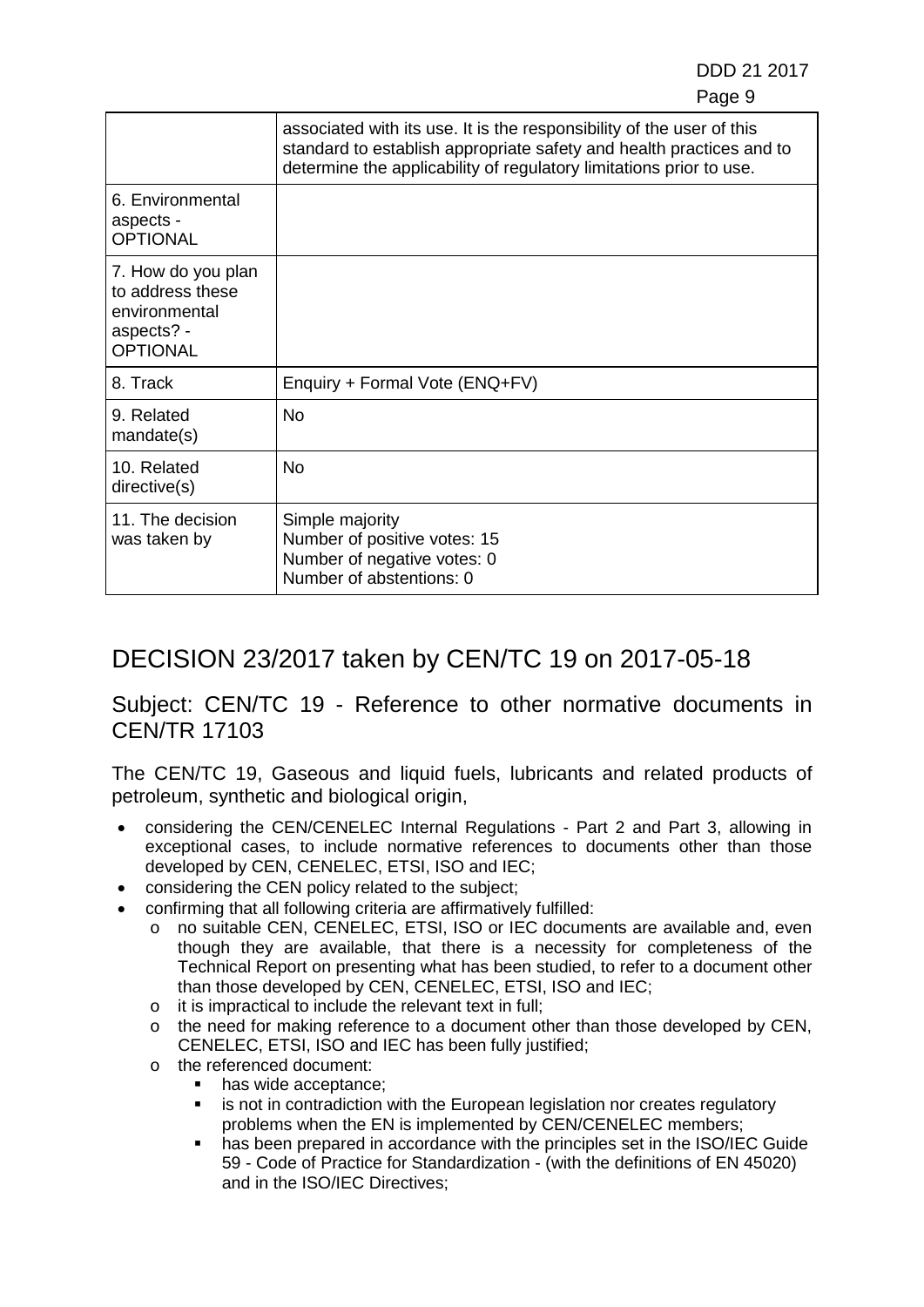e de la construction de la construction de la construction de la construction de la construction de la constru

- has clearance in respect of possible IPR (Intellectual Property Rights) issues as prescribed in CEN/CENELEC Guide 8;
- **EXECT** is not a draft, but is an adopted document with an identified and dated issue;
- **EXECT** is publicly available in official CEN/CENELEC languages, at least in English.

approves the normative reference to the following standard in CEN/TR 17103:2017 (WI number 019 261): ASTM D93, *Standard Test Methods for Flash Point by Pensky-Martens Closed Cup Tester*

ASTM D4294, *Standard Test Method for Sulfur in Petroleum and Petroleum Products by Energy Dispersive X-ray Fluorescence Spectrometry*

ASTM D5291, *Standard Test Methods for Instrumental Determination of Carbon, Hydrogen, and Nitrogen in Petroleum Products and Lubricants*

ASTM D5453, *Standard Test Method for Determination of Total Sulfur in Light Hydrocarbons, Spark Ignition Engine Fuel, Diesel Engine Fuel, and Engine Oil by Ultraviolet Fluorescence*

ASTM D7579, *Standard Test Method for Pyrolysis Solids Content in Pyrolysis Liquids by Filtration of Solids in Methanol*

ASTM E70, *Standard Test Method for pH of Aqueous Solutions With the Glass Electrode*

ASTM E203, *Standard Test Method for Water Using Volumetric Karl Fischer Titration*

DIN 51900-1:2000, *Testing of solid and liquid fuels - Determination of gross calorific value by the bomb calorimeter and calculation of net calorific value - Part 1: Principles, apparatus, methods*

DIN 51900-3, *Testing of solid and liquid fuels - Determination of gross calorific value by the bomb calorimeter and calculation of net calorific value - Part 3: Method using adiabatic jacket*

The decision was taken by simple majority at the plenary meeting with 15 positive votes, 0 negative votes and 0 abstentions.

## <span id="page-9-0"></span>**3 CEN/TC 33**

### Decision CEN/TC 33 1158c/2017 taken on 2017-05-15

#### Subject: Adoption of a New Work Item

- having considered the proposal for a new work item as documented in CEN/TC 33 N 3324
- having considered the Guidance Adoption of a new work item in a CEN Technical Committee as documented in the BOSS
- confirming that the new work item falls within its scope
- confirming that the new work item corresponds to real market needs
- confirming that the resources to complete the work below are available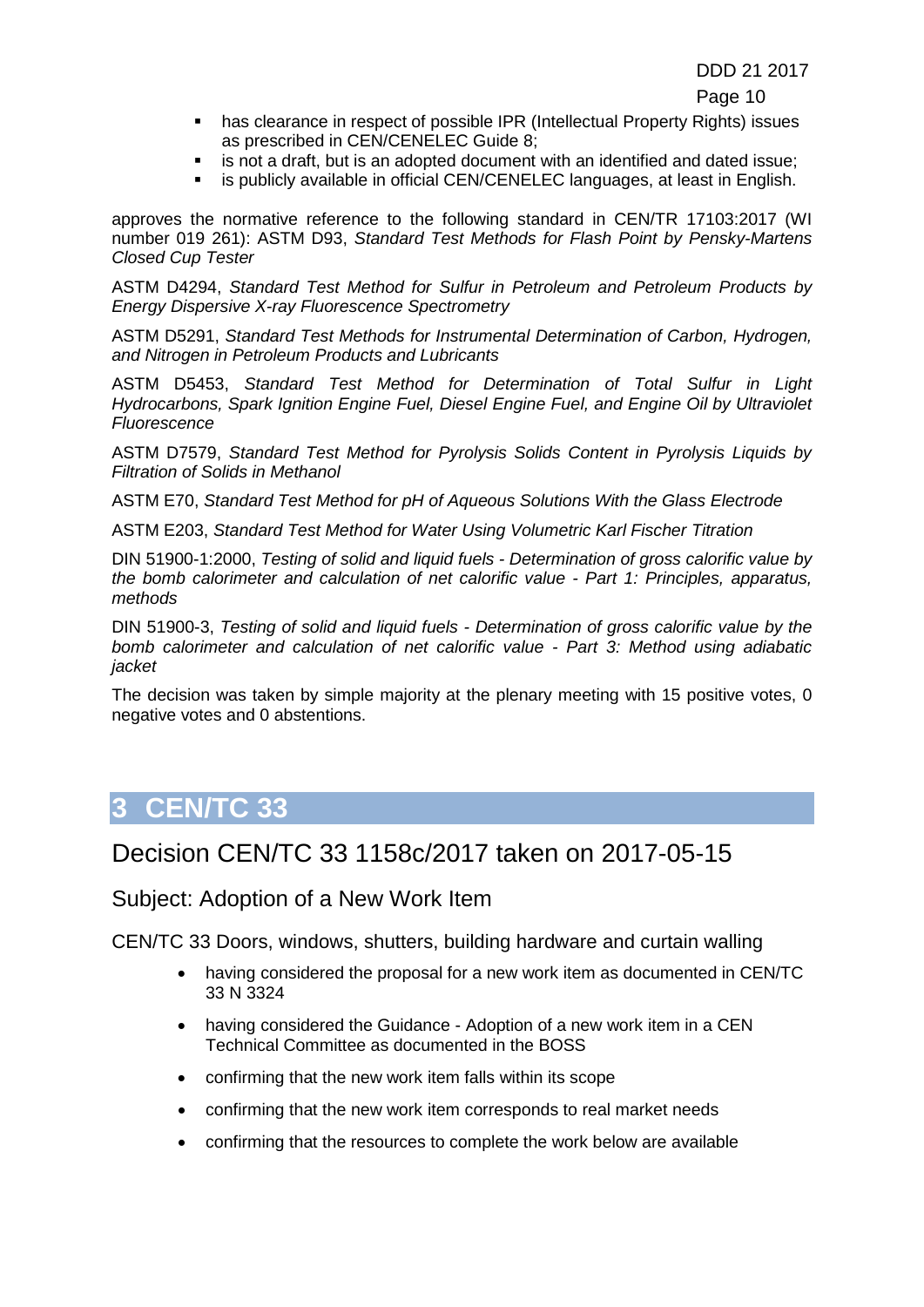• decides to register the work item described below in its active programme of work

| <b>Section</b>                                                      | <b>Details</b>                                                                                                                                                                                                                                                                                                                                                           |
|---------------------------------------------------------------------|--------------------------------------------------------------------------------------------------------------------------------------------------------------------------------------------------------------------------------------------------------------------------------------------------------------------------------------------------------------------------|
| 1. Deliverable                                                      | <b>EN</b>                                                                                                                                                                                                                                                                                                                                                                |
| 2. This item<br>corresponds to                                      | The revision of an EN<br>EN 12046-1:2003                                                                                                                                                                                                                                                                                                                                 |
| 3. Document<br>developed in drafting<br>body                        | CEN/TC 33/WG 1 - Windows and doors                                                                                                                                                                                                                                                                                                                                       |
| 4. Title                                                            | Operating forces - Test method - Part 1: Windows                                                                                                                                                                                                                                                                                                                         |
| 5. Scope                                                            | This European Standard specifies the test method for determining the<br>force required when engaging or releasing the hardware of a window<br>and when commencing the movement of a casement or sash, in both<br>opening and closing directions.<br>It is applicable to manually operated windows.<br>This European Standard is applicable to products of any materials. |
| 6. Environmental<br>aspects                                         | None of the above: Not relevant                                                                                                                                                                                                                                                                                                                                          |
| 7. How do you plan<br>to address these<br>environmental<br>aspects? | Other: Not relevant                                                                                                                                                                                                                                                                                                                                                      |
| 8. Vienna<br>Agreement                                              | No or expected CEN lead                                                                                                                                                                                                                                                                                                                                                  |
| 9. The project is<br>linked to                                      | No document from another organization                                                                                                                                                                                                                                                                                                                                    |
| 10. Track                                                           | Enquiry + Formal Vote (ENQ+FV)                                                                                                                                                                                                                                                                                                                                           |
| 11. Related<br>mandate(s)                                           | <b>No</b>                                                                                                                                                                                                                                                                                                                                                                |
| 12. Related<br>directive(s)                                         | Yes<br>Directive reference   For citation in Official journal<br>305/2011   No                                                                                                                                                                                                                                                                                           |
| 13. Commitment                                                      | The following CEN members (at least five) are committed to<br>participate in the development of the project:<br><b>AFNOR</b><br><b>BSI</b><br><b>SNV</b><br><b>DIN</b><br><b>DS</b><br><b>UNI</b>                                                                                                                                                                        |
| 14. The decision<br>was taken by                                    | Weighted vote and simple majority<br>Percentage of positive weighted votes (min. 71% before 2017-01-01,<br>min. 65% from 2017-01-01):100                                                                                                                                                                                                                                 |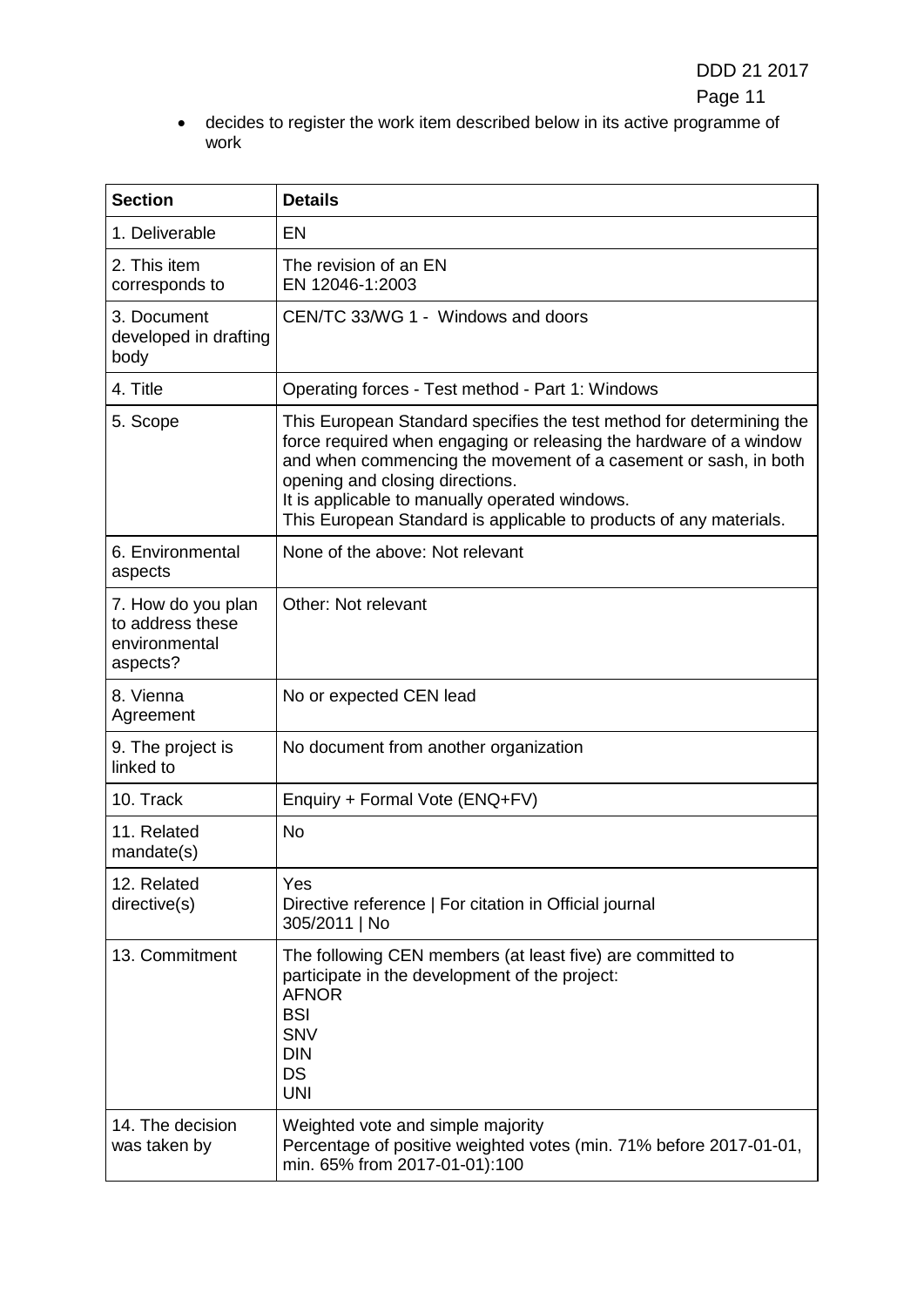| Number of positive votes: 17 |
|------------------------------|
| Number of negative votes: 0  |
| Number of abstentions: 7     |

### Decision CEN/TC 33 1159c/2017 taken on 2017-05-15

#### Subject: Adoption of a New Work Item

- having considered the proposal for a new work item as documented in CEN/TC 33 N 3325
- having considered the Guidance Adoption of a new work item in a CEN Technical Committee as documented in the BOSS
- confirming that the new work item falls within its scope
- confirming that the new work item corresponds to real market needs
- confirming that the resources to complete the work below are available
- decides to register the work item described below in its active programme of work

| <b>Section</b>                                                      | <b>Details</b>                                                                                                                                                                                                                                                                       |
|---------------------------------------------------------------------|--------------------------------------------------------------------------------------------------------------------------------------------------------------------------------------------------------------------------------------------------------------------------------------|
| 1. Deliverable                                                      | EN                                                                                                                                                                                                                                                                                   |
| 2. This item<br>corresponds to                                      | The revision of an EN<br>EN 13115:2001                                                                                                                                                                                                                                               |
| 3. Document<br>developed in drafting<br>body                        | CEN/TC 33/WG 1 - Windows and doors                                                                                                                                                                                                                                                   |
| 4. Title                                                            | Windows - Classification of mechanical properties - Racking, torsion<br>and operating forces                                                                                                                                                                                         |
| 5. Scope                                                            | This standard provides a means of classifying the performance of<br>opening windows according to their strength in resisting, where<br>appropriate, racking load, static torsion and their operating forces.<br>Special aspects such as those of burglar resistance are not covered. |
| 6. Environmental<br>aspects                                         | None of the above: Not relevant                                                                                                                                                                                                                                                      |
| 7. How do you plan<br>to address these<br>environmental<br>aspects? | Other: Not relevant                                                                                                                                                                                                                                                                  |
| 8. Vienna<br>Agreement                                              | No or expected CEN lead                                                                                                                                                                                                                                                              |
| 9. The project is                                                   | No document from another organization                                                                                                                                                                                                                                                |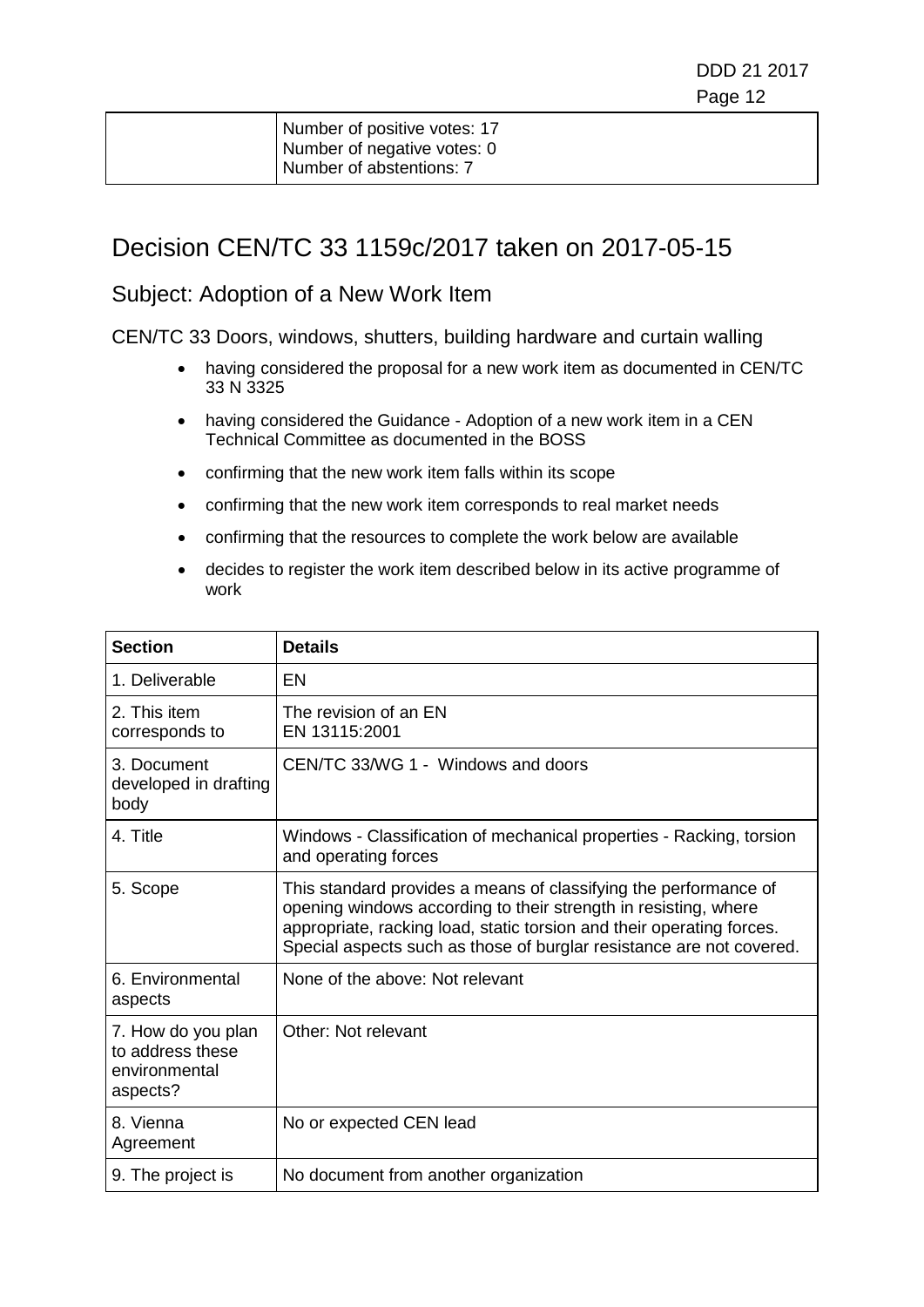| linked to                        |                                                                                                                                                                                                                                     |
|----------------------------------|-------------------------------------------------------------------------------------------------------------------------------------------------------------------------------------------------------------------------------------|
| 10. Track                        | Enquiry + Formal Vote (ENQ+FV)                                                                                                                                                                                                      |
| 11. Related<br>mandate(s)        | No.                                                                                                                                                                                                                                 |
| 12. Related<br>directive(s)      | Yes<br>Directive reference   For citation in Official journal<br>305/2011   No                                                                                                                                                      |
| 13. Commitment                   | The following CEN members (at least five) are committed to<br>participate in the development of the project:<br><b>AFNOR</b><br><b>BSI</b><br><b>SNV</b><br><b>DIN</b><br>DS                                                        |
| 14. The decision<br>was taken by | Weighted vote and simple majority<br>Percentage of positive weighted votes (min. 71% before 2017-01-01,<br>min. 65% from 2017-01-01):100<br>Number of positive votes: 18<br>Number of negative votes: 0<br>Number of abstentions: 6 |

### Decision CEN/TC 33 1160c/2017 taken on 2017-05-15

#### Subject: Activation of preliminary Work Item 00033503

- having considered the proposal for the activation of work item 00033503 currently registered at preliminary stage 00.60 as documented in CEN/TC 33 N 3326
- having considered the Guidance Adoption of a new work item in a CEN Technical Committee as documented in the BOSS
- confirming that the new work item falls within its scope
- confirming that the new work item corresponds to real market needs
- confirming that the resources to complete the work below are available
- decides to register the work item described below in its active programme of work

| <b>Section</b>                 | <b>Details</b>                     |
|--------------------------------|------------------------------------|
| 1. Deliverable                 | EN                                 |
| 2. This item<br>corresponds to | A new project                      |
| 3. Document                    | CEN/TC 33/WG 1 - Windows and doors |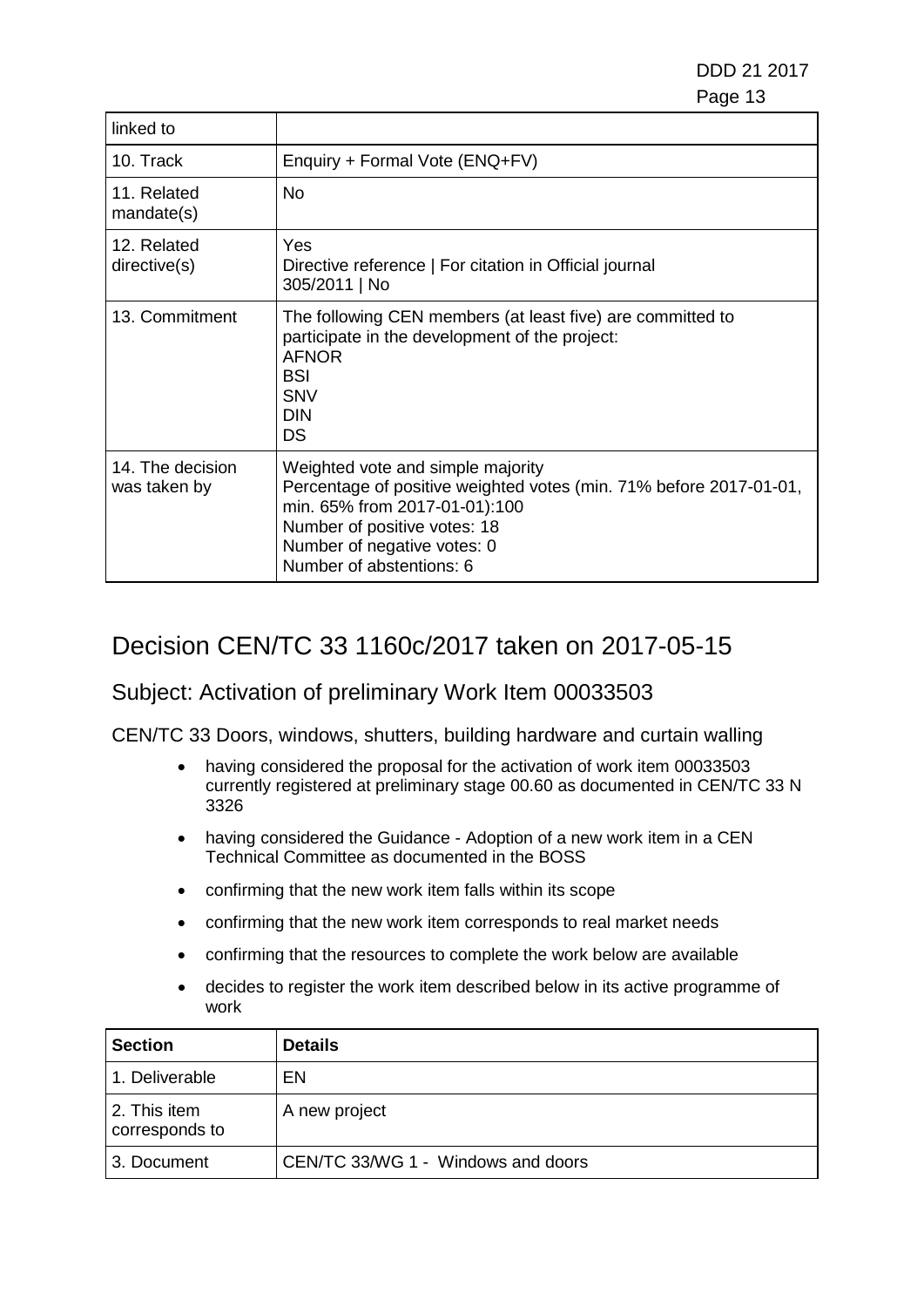| developed in drafting<br>body                                       |                                                                                                                                                                                                                                                                                                                                                                                                                                                                                           |  |
|---------------------------------------------------------------------|-------------------------------------------------------------------------------------------------------------------------------------------------------------------------------------------------------------------------------------------------------------------------------------------------------------------------------------------------------------------------------------------------------------------------------------------------------------------------------------------|--|
| 4. Title                                                            | Windows and doors - Environmental Product Declarations - Product<br>category rules for windows, roof windows and external pedestrian<br>doorsets                                                                                                                                                                                                                                                                                                                                          |  |
| 5. Scope                                                            | This European standard provides the product category rules (PCR)<br>for Type III environmental declarations (EPD) for windows and<br>pedestrian doorsets as defined in hEN 14351-1. This European<br>Standard complements the core rules for the product category of<br>construction products as defined in, and is intended to be used, in<br>conjunction with EN 15804. NOTE The assessment of social and<br>economic performances at product level is not covered by this<br>standard. |  |
| 6. Environmental<br>aspects                                         | Other: nathalie.girardot@afnor.org/2015-06-02: Environmental<br><b>Product Declarations for Windows and doors</b>                                                                                                                                                                                                                                                                                                                                                                         |  |
| 7. How do you plan<br>to address these<br>environmental<br>aspects? | Other: Environmental Product Declarations for Windows and doors                                                                                                                                                                                                                                                                                                                                                                                                                           |  |
| 8. Vienna<br>Agreement                                              | No or expected CEN lead                                                                                                                                                                                                                                                                                                                                                                                                                                                                   |  |
| 9. The project is<br>linked to                                      | No document from another organization                                                                                                                                                                                                                                                                                                                                                                                                                                                     |  |
| 10. Track                                                           | Enquiry + Formal Vote (ENQ+FV)                                                                                                                                                                                                                                                                                                                                                                                                                                                            |  |
| 11. Related<br>mandate(s)                                           | <b>No</b>                                                                                                                                                                                                                                                                                                                                                                                                                                                                                 |  |
| 12. Related<br>directive(s)                                         | <b>No</b>                                                                                                                                                                                                                                                                                                                                                                                                                                                                                 |  |
| 13. Commitment                                                      | The following CEN members (at least five) are committed to<br>participate in the development of the project:<br><b>AFNOR</b><br><b>SIS</b><br><b>BSI</b><br><b>DIN</b><br>DS<br><b>UNI</b><br><b>NEN</b>                                                                                                                                                                                                                                                                                  |  |
| 14. The decision<br>was taken by                                    | Weighted vote and simple majority<br>Percentage of positive weighted votes (min. 71% before 2017-01-01,<br>min. 65% from 2017-01-01):93.75<br>Number of positive votes: 16<br>Number of negative votes: 1<br>Number of abstentions: 6                                                                                                                                                                                                                                                     |  |

Г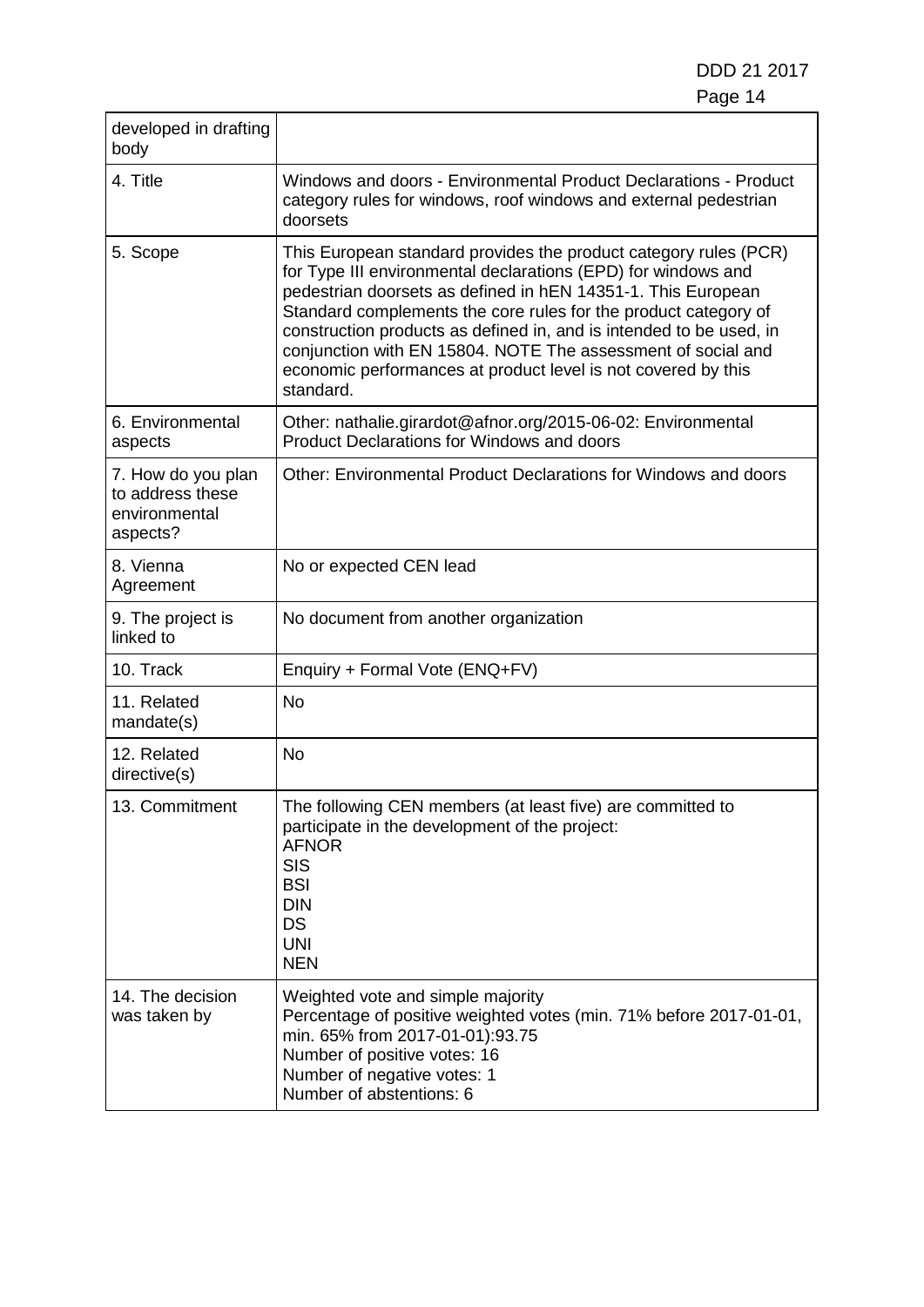#### e de la construction de la construction de la construction de la construction de la construction de la constru

## Decision CEN/TC 33 1161c/2017 taken on 2017-05-15

Subject: Activation of preliminary Work Item 00033495 - prEN 14500 rev

- having considered the proposal for the activation of work item 00033495 currently registered at preliminary stage 00.60 as documented in CEN/TC 33 N 3327
- having considered the Guidance Adoption of a new work item in a CEN Technical Committee as documented in the BOSS
- confirming that the new work item falls within its scope
- confirming that the new work item corresponds to real market needs
- confirming that the resources to complete the work below are available
- decides to register the work item described below in its active programme of work

| <b>Section</b>                               | <b>Details</b>                                                                                                                                                                                                                                                                                                                                                                                                                                                                                                                                                                                                                                                                                                                                                                                                                                                                                                                                                                                                                                                                |
|----------------------------------------------|-------------------------------------------------------------------------------------------------------------------------------------------------------------------------------------------------------------------------------------------------------------------------------------------------------------------------------------------------------------------------------------------------------------------------------------------------------------------------------------------------------------------------------------------------------------------------------------------------------------------------------------------------------------------------------------------------------------------------------------------------------------------------------------------------------------------------------------------------------------------------------------------------------------------------------------------------------------------------------------------------------------------------------------------------------------------------------|
| 1. Deliverable                               | EN                                                                                                                                                                                                                                                                                                                                                                                                                                                                                                                                                                                                                                                                                                                                                                                                                                                                                                                                                                                                                                                                            |
| 2. This item<br>corresponds to               | The revision of an EN<br>EN 14500:2008                                                                                                                                                                                                                                                                                                                                                                                                                                                                                                                                                                                                                                                                                                                                                                                                                                                                                                                                                                                                                                        |
| 3. Document<br>developed in drafting<br>body | CEN/TC 33/WG 3 - Blinds and shutters                                                                                                                                                                                                                                                                                                                                                                                                                                                                                                                                                                                                                                                                                                                                                                                                                                                                                                                                                                                                                                          |
| 4. Title                                     | Blinds and shutters - Thermal and visual comfort - Test and<br>calculation methods                                                                                                                                                                                                                                                                                                                                                                                                                                                                                                                                                                                                                                                                                                                                                                                                                                                                                                                                                                                            |
| 5. Scope                                     | This European Standard defines test and calculation methods for the<br>determination of the reflection and transmission characteristics to be<br>used to determine the thermal and visual comfort performance<br>classes of external blinds, internal blinds and shutters, as specified in<br>EN 14501.<br>This European Standard also specifies the method to determine<br>opacity characteristics of dim-out/black-out external blinds, internal<br>blinds and shutters, as specified in EN 14501.<br>This European Standard applies to the whole range of shutters,<br>awnings and blinds defined in EN 12216, described as solar<br>protection devices in this European Standard. Some of the<br>characteristics (e.g. gtot) are not applicable when products are not<br>parallel to the glazing (e.g. folding-arm awnings).<br>NOTE Informative Annex D presents an approach for the<br>determination of characteristics in case of projectable products.<br>Products using fluorescent or retroreflecting materials are outside the<br>scope of this European Standard. |
| 6. Environmental<br>aspects                  | Other: nathalie.girardot@afnor.org/2015-04-24: Not relevant                                                                                                                                                                                                                                                                                                                                                                                                                                                                                                                                                                                                                                                                                                                                                                                                                                                                                                                                                                                                                   |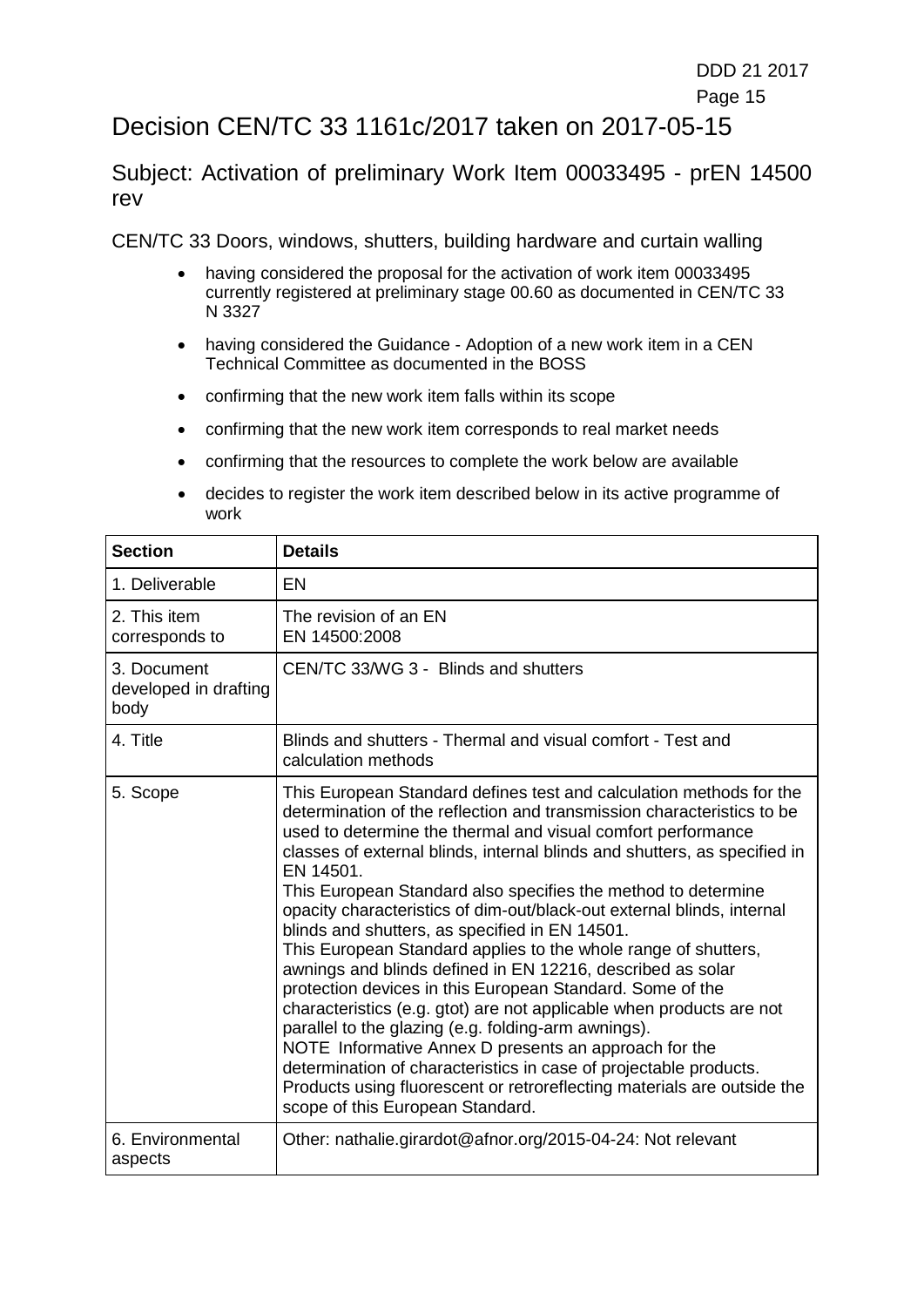| 7. How do you plan<br>to address these<br>environmental<br>aspects? | Other: Not relevant                                                                                                                                                                                                                 |
|---------------------------------------------------------------------|-------------------------------------------------------------------------------------------------------------------------------------------------------------------------------------------------------------------------------------|
| 8. Vienna<br>Agreement                                              | No or expected CEN lead                                                                                                                                                                                                             |
| 9. The project is<br>linked to                                      | No document from another organization                                                                                                                                                                                               |
| 10. Track                                                           | Enquiry + Formal Vote (ENQ+FV)                                                                                                                                                                                                      |
| 11. Related<br>mandate(s)                                           | <b>No</b>                                                                                                                                                                                                                           |
| 12. Related<br>directive(s)                                         | <b>No</b>                                                                                                                                                                                                                           |
| 13. Commitment                                                      | The following CEN members (at least five) are committed to<br>participate in the development of the project:<br><b>AFNOR</b><br><b>SIS</b><br><b>DIN</b><br>DS<br><b>NBN</b>                                                        |
| 14. The decision<br>was taken by                                    | Weighted vote and simple majority<br>Percentage of positive weighted votes (min. 71% before 2017-01-01,<br>min. 65% from 2017-01-01):100<br>Number of positive votes: 15<br>Number of negative votes: 0<br>Number of abstentions: 6 |

## Decision CEN/TC 33 1162c/2017 taken on 2017-05-15

Subject: Activation of preliminary Work Item 00033496 - prEN 14501 rev

- having considered the proposal for the activation of work item 00033496 currently registered at preliminary stage 00.60 as documented in CEN/TC 33 N 3328
- having considered the Guidance Adoption of a new work item in a CEN Technical Committee as documented in the BOSS
- confirming that the new work item falls within its scope
- confirming that the new work item corresponds to real market needs
- confirming that the resources to complete the work below are available
- decides to register the work item described below in its active programme of work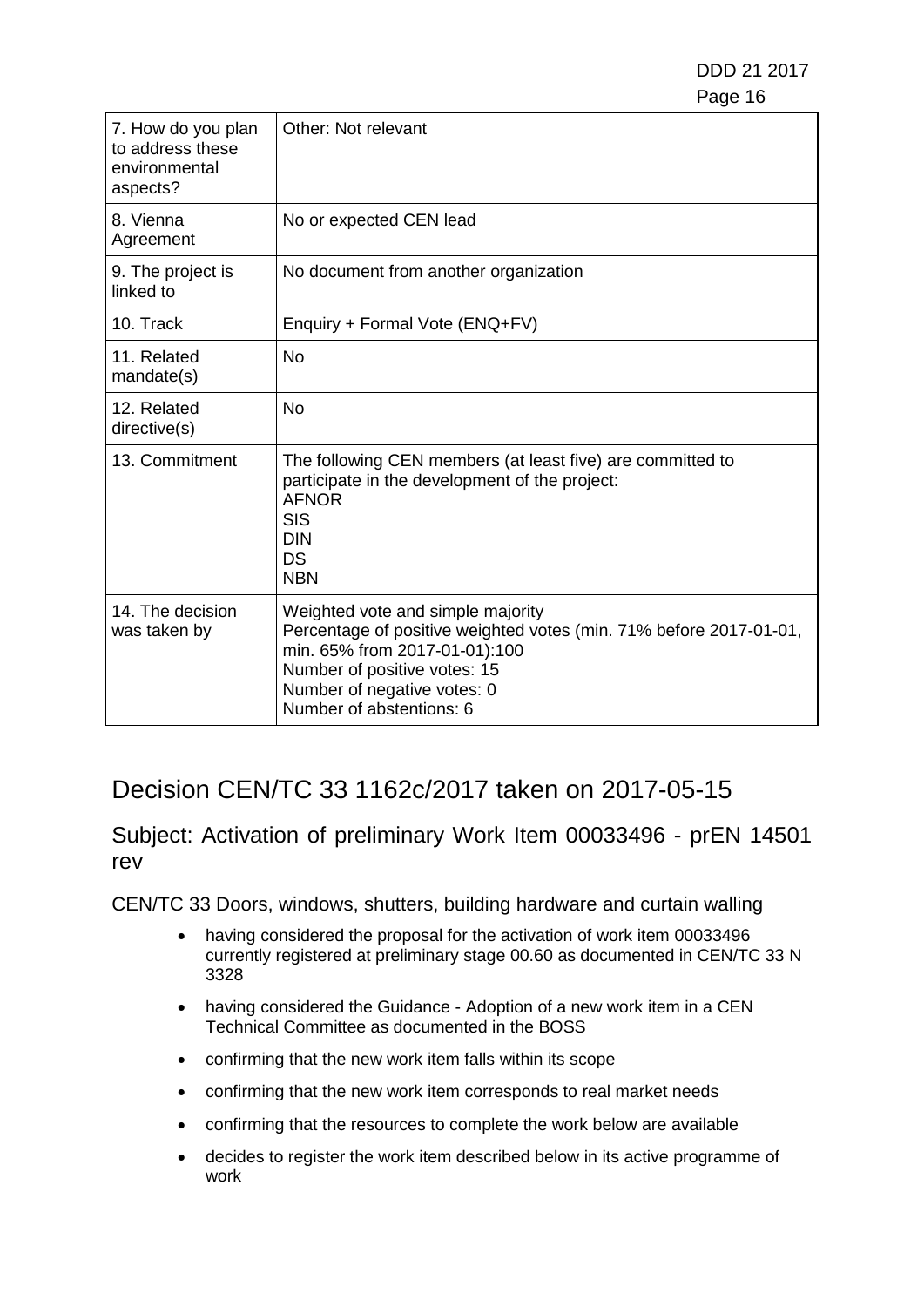DDD 21 2017 Page 17

| <b>Section</b>                                                      | <b>Details</b>                                                                                                                                                                                                                                                                                                                                                                                                                                                                                                                                                                                                                                                                                                                                                                                                                                                                                                                                                                                                                                                                                                  |  |
|---------------------------------------------------------------------|-----------------------------------------------------------------------------------------------------------------------------------------------------------------------------------------------------------------------------------------------------------------------------------------------------------------------------------------------------------------------------------------------------------------------------------------------------------------------------------------------------------------------------------------------------------------------------------------------------------------------------------------------------------------------------------------------------------------------------------------------------------------------------------------------------------------------------------------------------------------------------------------------------------------------------------------------------------------------------------------------------------------------------------------------------------------------------------------------------------------|--|
| 1. Deliverable                                                      | <b>EN</b>                                                                                                                                                                                                                                                                                                                                                                                                                                                                                                                                                                                                                                                                                                                                                                                                                                                                                                                                                                                                                                                                                                       |  |
| 2. This item<br>corresponds to                                      | The revision of an EN<br>EN 14501:2005                                                                                                                                                                                                                                                                                                                                                                                                                                                                                                                                                                                                                                                                                                                                                                                                                                                                                                                                                                                                                                                                          |  |
| 3. Document<br>developed in drafting<br>body                        | CEN/TC 33/WG 3 - Blinds and shutters                                                                                                                                                                                                                                                                                                                                                                                                                                                                                                                                                                                                                                                                                                                                                                                                                                                                                                                                                                                                                                                                            |  |
| 4. Title                                                            | Blinds and shutters - Thermal and visual comfort - Performance<br>characteristics and classification                                                                                                                                                                                                                                                                                                                                                                                                                                                                                                                                                                                                                                                                                                                                                                                                                                                                                                                                                                                                            |  |
| 5. Scope                                                            | This European Standard applies to the whole range of shutters,<br>awnings and blinds defined in EN 12216, described as solar<br>protection devices in this European Standard.<br>It states the properties that shall be taken into account when<br>comparing products.<br>It also specifies the corresponding parameters and classifications to<br>quantify the following properties:<br>for the thermal comfort:<br>the solar factor (total solar energy transmittance);<br>the shading factor;<br>the secondary heat transfer factor;<br>the direct solar transmittance;<br>for the visual comfort:<br>the opacity control;<br>the night privacy;<br>the visual contact with the outside;<br>the glare control;<br>the daylight utilisation;<br>the rendering of colours.<br>NOTE For other purposes, more detailed methods using different<br>parameters can be used.<br>Some of the characteristics (e.g. gtot) are not applicable when<br>products are not parallel to the glazing (e.g. folding-arm awnings).<br>This European Standard is not applicable to the products using<br>fluorescent materials. |  |
| 6. Environmental<br>aspects                                         | Other: nathalie.girardot@afnor.org/2015-04-24: Not relevant                                                                                                                                                                                                                                                                                                                                                                                                                                                                                                                                                                                                                                                                                                                                                                                                                                                                                                                                                                                                                                                     |  |
| 7. How do you plan<br>to address these<br>environmental<br>aspects? | Other: Not relevant                                                                                                                                                                                                                                                                                                                                                                                                                                                                                                                                                                                                                                                                                                                                                                                                                                                                                                                                                                                                                                                                                             |  |
| 8. Vienna<br>Agreement                                              | No or expected CEN lead                                                                                                                                                                                                                                                                                                                                                                                                                                                                                                                                                                                                                                                                                                                                                                                                                                                                                                                                                                                                                                                                                         |  |
| 9. The project is<br>linked to                                      | No document from another organization                                                                                                                                                                                                                                                                                                                                                                                                                                                                                                                                                                                                                                                                                                                                                                                                                                                                                                                                                                                                                                                                           |  |
| 10. Track                                                           | Enquiry + Formal Vote (ENQ+FV)                                                                                                                                                                                                                                                                                                                                                                                                                                                                                                                                                                                                                                                                                                                                                                                                                                                                                                                                                                                                                                                                                  |  |
| 11. Related<br>mandate(s)                                           | <b>No</b>                                                                                                                                                                                                                                                                                                                                                                                                                                                                                                                                                                                                                                                                                                                                                                                                                                                                                                                                                                                                                                                                                                       |  |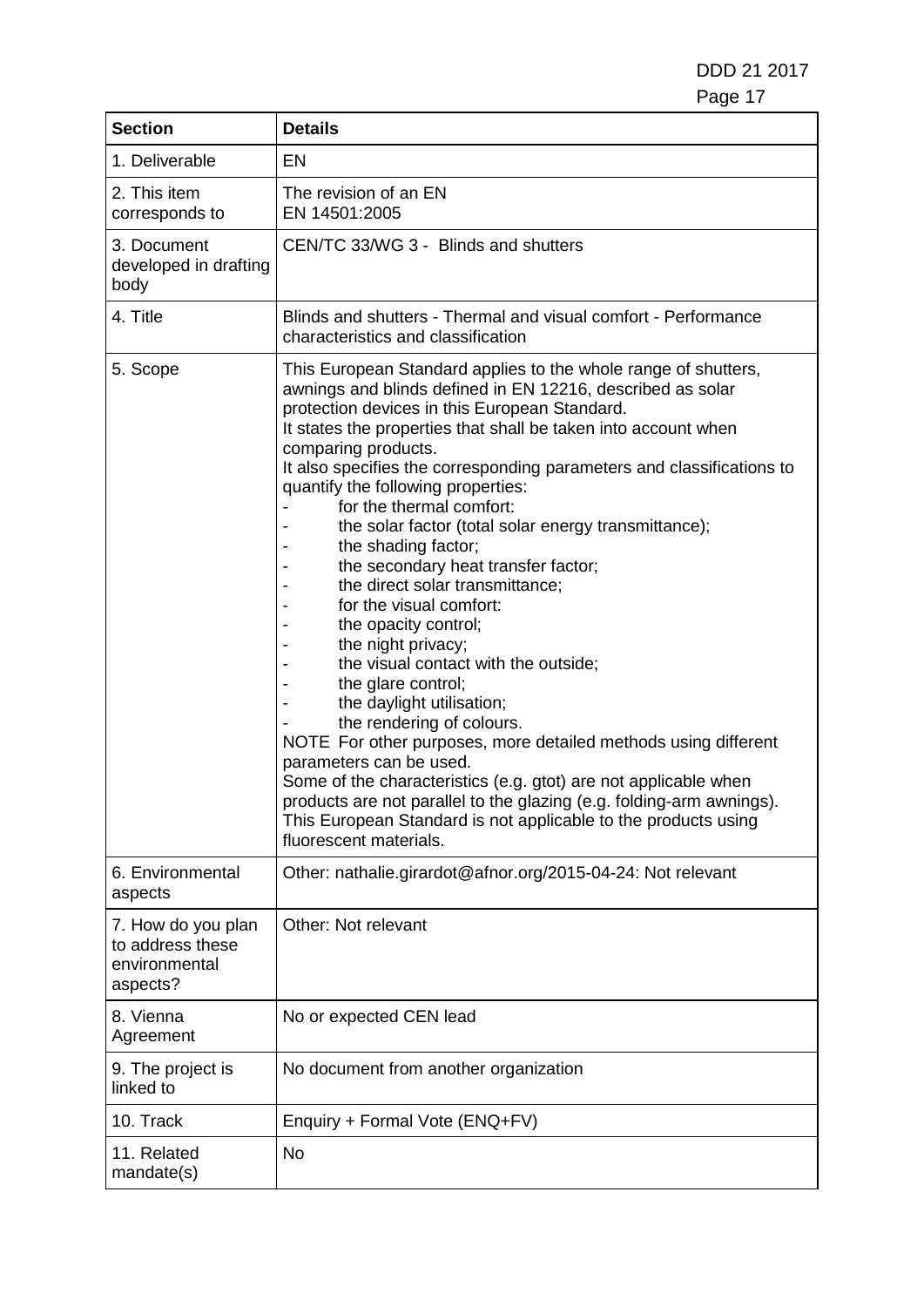DDD 21 2017 e de la construction de la construction de la construction de la construction de la construction de la constru

| 12. Related<br>directive(s)      | <b>No</b>                                                                                                                                                                                                                           |
|----------------------------------|-------------------------------------------------------------------------------------------------------------------------------------------------------------------------------------------------------------------------------------|
| 13. Commitment                   | The following CEN members (at least five) are committed to<br>participate in the development of the project:<br><b>AFNOR</b><br><b>SIS</b><br><b>DIN</b><br><b>DS</b><br><b>NBN</b>                                                 |
| 14. The decision<br>was taken by | Weighted vote and simple majority<br>Percentage of positive weighted votes (min. 71% before 2017-01-01,<br>min. 65% from 2017-01-01):100<br>Number of positive votes: 16<br>Number of negative votes: 0<br>Number of abstentions: 6 |

## Decision CEN/TC 33 1163c/2017 taken on 2017-05-15

#### Subject: Adoption of a New Work Item

- having considered the proposal for a new work item as documented in CEN/TC 33 N 3329
- having considered the Guidance Adoption of a new work item in a CEN Technical Committee as documented in the BOSS
- confirming that the new work item falls within its scope
- confirming that the new work item corresponds to real market needs
- confirming that the resources to complete the work below are available
- decides to register the work item described below in its active programme of work

| <b>Section</b>                               | <b>Details</b>                                                                                                                         |
|----------------------------------------------|----------------------------------------------------------------------------------------------------------------------------------------|
| 1. Deliverable                               | EN                                                                                                                                     |
| 2. This item<br>corresponds to               | A new project                                                                                                                          |
| 3. Document<br>developed in drafting<br>body | CEN/TC 33/WG 4 - Building hardware                                                                                                     |
| 4. Title                                     | Building hardware - Locks and latches - Multipoint locks and their<br>locking plates - Requirements and test methods (prEN 15685)      |
| 5. Scope                                     | This European Standard specifies requirements and test methods for<br>durability, strength, security and functionality of mechanically |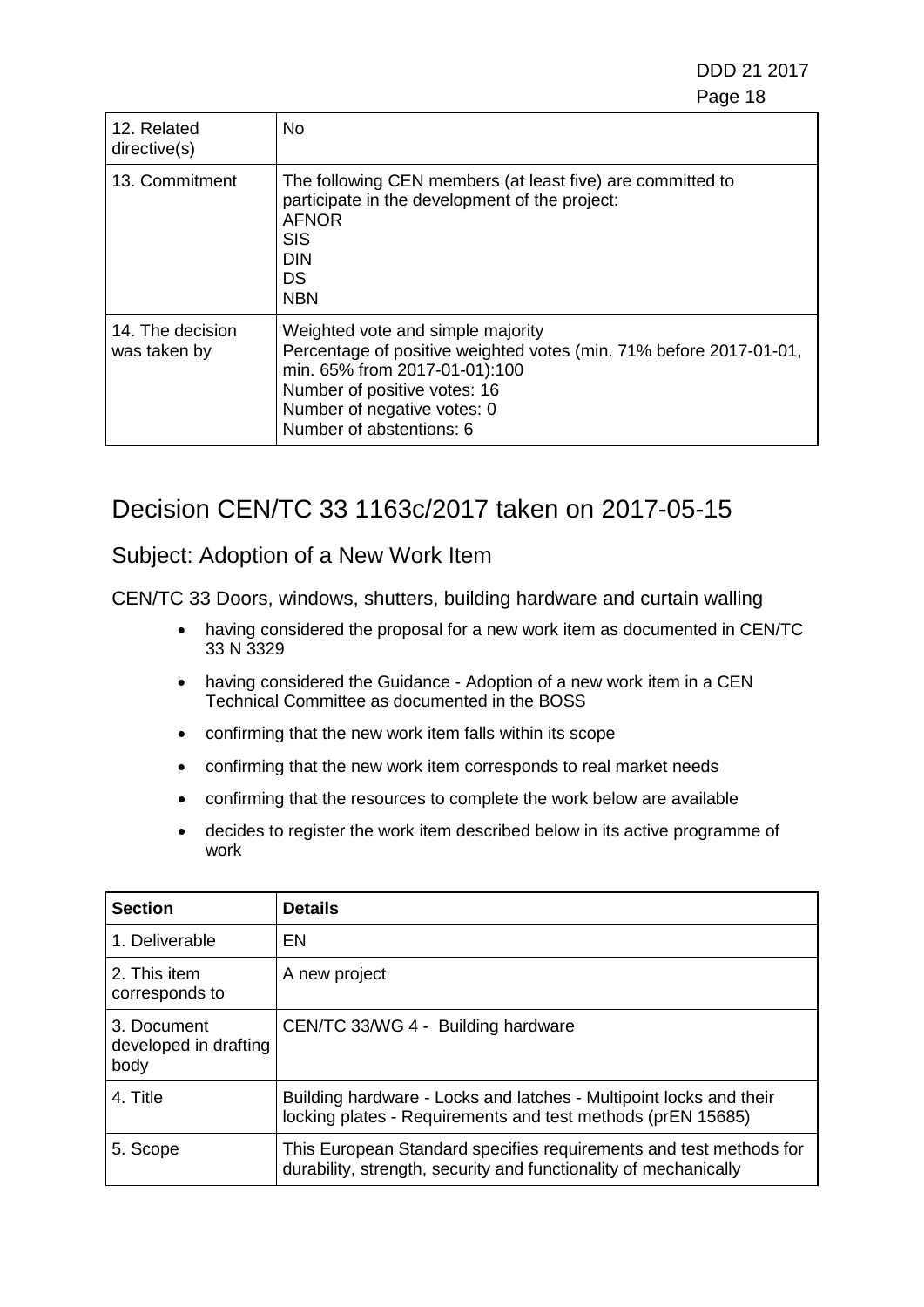|                                                                     | operated multipoint locks and their locking plates for use in doors in<br>buildings. This European Standard covers multipoint locks which are<br>either manufactured and placed on the market in their entirety by one<br>producer or assembled from sub-assemblies produced by more than<br>one producer and subsequently placed on the market as a kit in a<br>single transaction. This standard specifies Multipoint locks and locking<br>systems intended for use in different environmental and security<br>conditions, thus necessitating different grades. This European<br>standard does not specify single point locks or their locking plates<br>which are specified by EN 12209. This standard specifies the<br>dimensions and properties required for security and for the<br>assessment of smoke door suitability. This European standard is not<br>applicable to cylinders, handles, locks for windows, padlocks, locks<br>for safes, furniture locks or prison locks. Assessment of the<br>contribution of the product to the fire resistance of specific fire/smoke<br>resisting door assemblies is beyond the scope of this European<br>Standard. |  |
|---------------------------------------------------------------------|--------------------------------------------------------------------------------------------------------------------------------------------------------------------------------------------------------------------------------------------------------------------------------------------------------------------------------------------------------------------------------------------------------------------------------------------------------------------------------------------------------------------------------------------------------------------------------------------------------------------------------------------------------------------------------------------------------------------------------------------------------------------------------------------------------------------------------------------------------------------------------------------------------------------------------------------------------------------------------------------------------------------------------------------------------------------------------------------------------------------------------------------------------------------|--|
| 6. Environmental<br>aspects                                         | None of the above: Not relevant                                                                                                                                                                                                                                                                                                                                                                                                                                                                                                                                                                                                                                                                                                                                                                                                                                                                                                                                                                                                                                                                                                                                    |  |
| 7. How do you plan<br>to address these<br>environmental<br>aspects? | Other: Not relevant                                                                                                                                                                                                                                                                                                                                                                                                                                                                                                                                                                                                                                                                                                                                                                                                                                                                                                                                                                                                                                                                                                                                                |  |
| 8. Vienna<br>Agreement                                              | No or expected CEN lead                                                                                                                                                                                                                                                                                                                                                                                                                                                                                                                                                                                                                                                                                                                                                                                                                                                                                                                                                                                                                                                                                                                                            |  |
| 9. The project is<br>linked to                                      | No document from another organization                                                                                                                                                                                                                                                                                                                                                                                                                                                                                                                                                                                                                                                                                                                                                                                                                                                                                                                                                                                                                                                                                                                              |  |
| 10. Track                                                           | Enquiry + Formal Vote (ENQ+FV)                                                                                                                                                                                                                                                                                                                                                                                                                                                                                                                                                                                                                                                                                                                                                                                                                                                                                                                                                                                                                                                                                                                                     |  |
| 11. Related<br>mandate(s)                                           | Yes<br>M/101                                                                                                                                                                                                                                                                                                                                                                                                                                                                                                                                                                                                                                                                                                                                                                                                                                                                                                                                                                                                                                                                                                                                                       |  |
| 12. Related<br>directive(s)                                         | Yes<br>Directive reference   For citation in Official journal<br>305/2011   Yes                                                                                                                                                                                                                                                                                                                                                                                                                                                                                                                                                                                                                                                                                                                                                                                                                                                                                                                                                                                                                                                                                    |  |
| 13. Commitment                                                      | The following CEN members (at least five) are committed to<br>participate in the development of the project:<br><b>AFNOR</b><br><b>SFS</b><br><b>SIS</b><br><b>BSI</b><br><b>DIN</b><br><b>UNE</b><br><b>DS</b><br><b>NBN</b><br><b>UNI</b><br><b>NEN</b>                                                                                                                                                                                                                                                                                                                                                                                                                                                                                                                                                                                                                                                                                                                                                                                                                                                                                                          |  |
| 14. The decision<br>was taken by                                    | Weighted vote and simple majority<br>Percentage of positive weighted votes (min. 71% before 2017-01-01,<br>min. 65% from 2017-01-01):100                                                                                                                                                                                                                                                                                                                                                                                                                                                                                                                                                                                                                                                                                                                                                                                                                                                                                                                                                                                                                           |  |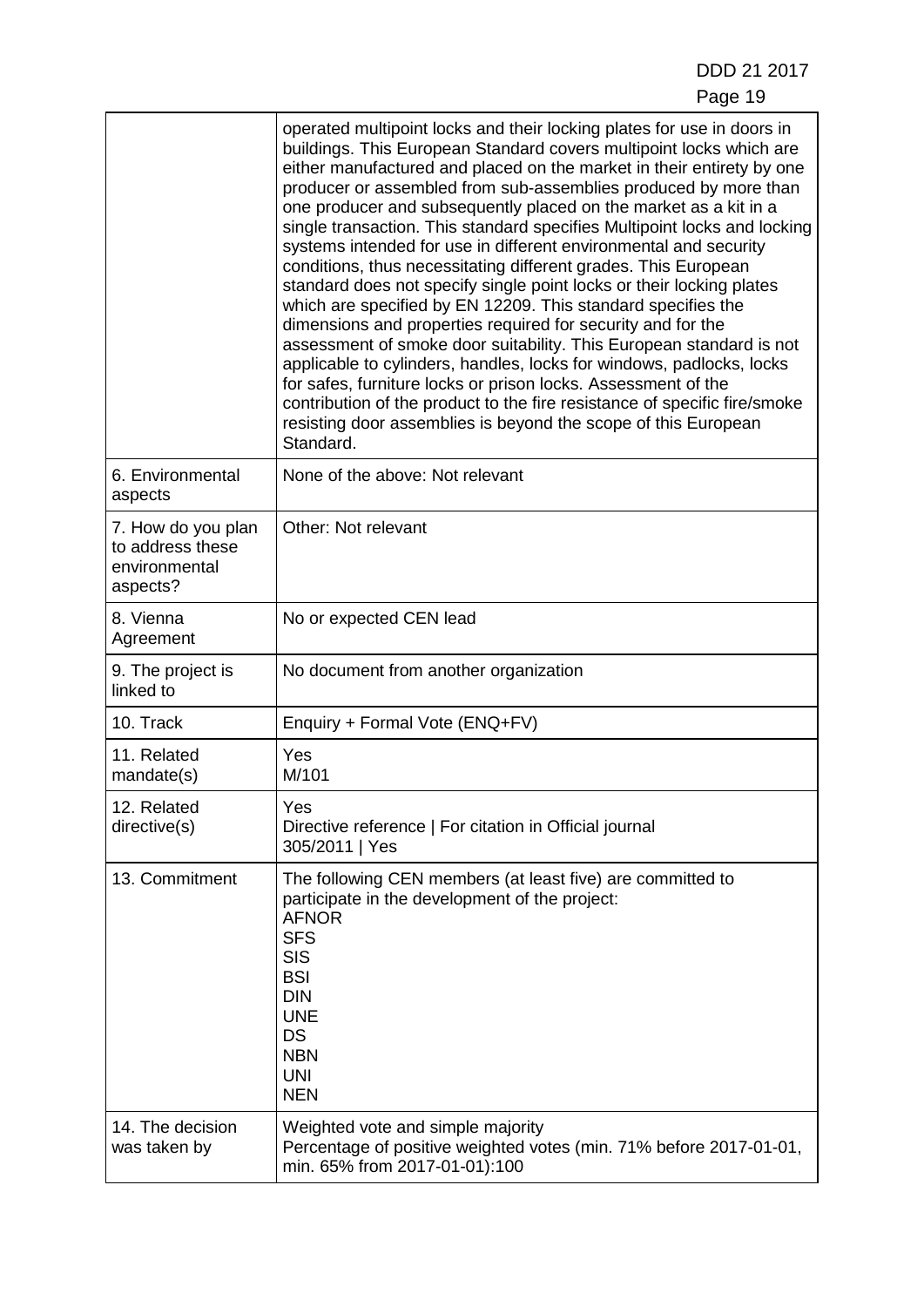| Number of positive votes: 21 |
|------------------------------|
| Number of negative votes: 0  |
| Number of abstentions: 2     |

### Decision CEN/TC 33 1164c/2017 taken on 2017-05-15

#### Subject: Adoption of a New Work Item

- having considered the proposal for a new work item as documented in CEN/TC 33 N 3330
- having considered the Guidance Adoption of a new work item in a CEN Technical Committee as documented in the BOSS
- confirming that the new work item falls within its scope
- confirming that the new work item corresponds to real market needs
- confirming that the resources to complete the work below are available
- decides to register the work item described below in its active programme of work

| <b>Section</b>                               | <b>Details</b>                                                                                                                                                                                                                                                                                                                                                                                                                                                                                                                                                                                                                                                                                                                                                                                                                                                                                                                                |
|----------------------------------------------|-----------------------------------------------------------------------------------------------------------------------------------------------------------------------------------------------------------------------------------------------------------------------------------------------------------------------------------------------------------------------------------------------------------------------------------------------------------------------------------------------------------------------------------------------------------------------------------------------------------------------------------------------------------------------------------------------------------------------------------------------------------------------------------------------------------------------------------------------------------------------------------------------------------------------------------------------|
| 1. Deliverable                               | EN                                                                                                                                                                                                                                                                                                                                                                                                                                                                                                                                                                                                                                                                                                                                                                                                                                                                                                                                            |
| 2. This item<br>corresponds to               | The revision of an EN<br>EN 14846:2008                                                                                                                                                                                                                                                                                                                                                                                                                                                                                                                                                                                                                                                                                                                                                                                                                                                                                                        |
| 3. Document<br>developed in drafting<br>body | CEN/TC 33/WG 4 - Building hardware                                                                                                                                                                                                                                                                                                                                                                                                                                                                                                                                                                                                                                                                                                                                                                                                                                                                                                            |
| 4. Title                                     | Building hardware - Locks and latches - Electromechanically operated<br>locks and striking plates - Requirements and test methods                                                                                                                                                                                                                                                                                                                                                                                                                                                                                                                                                                                                                                                                                                                                                                                                             |
| 5. Scope                                     | This European Standard specifies requirements and test methods for<br>strength, security, durability and function of electrical and electronic<br>components for all types of electromechanically operated locks and<br>striking plates used on doors, window doors and entrance doors in<br>buildings.<br>Requirements relating to the purely mechanical feature of products<br>included in this European Standard (e.g. resistance to drilling/side<br>load) are covered by EN 12209.<br>This European Standard covers electromechanically operated locks<br>and striking plates which are either manufactured and placed on the<br>market in their entirety by one producer or assembled from sub-<br>assemblies produced by more than one producer and designed to be<br>used in combination.<br>This document is not applicable to electrically powered hold-open<br>devices (EN 1155), electrically controlled panic exit systems (prEN |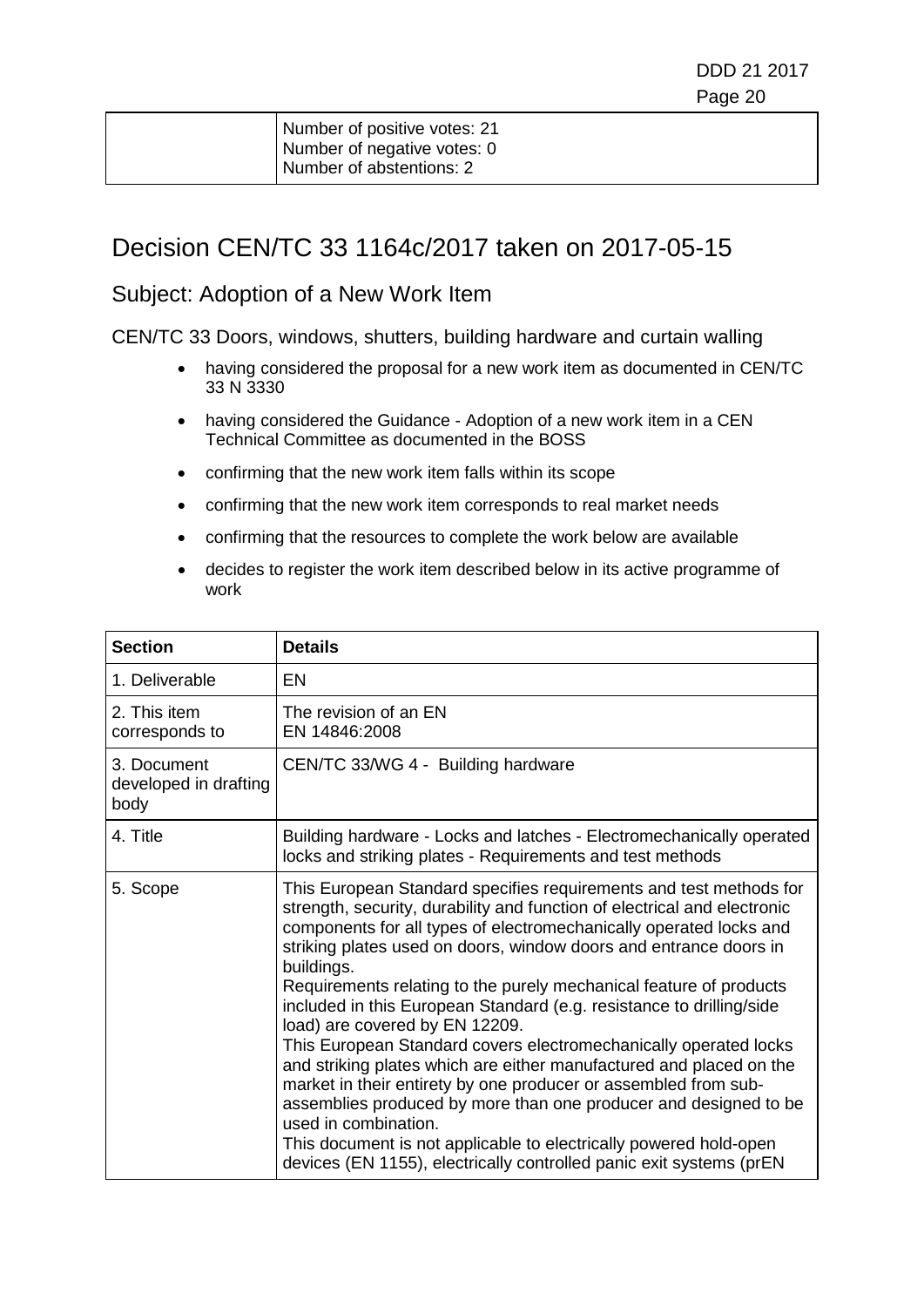DDD 21 2017 Page 21

|                                                                     | 13633) or electrically controlled emergency exit systems (prEN<br>13637). It does not apply to purely magnetic locks, mechatronic or<br>mechanical cylinders (EN 1303), handles (EN 1906), locks for<br>windows, padlocks (EN 12320), locks for safes (EN 1300), furniture<br>locks or prison locks, nor does it apply to cover operating and<br>identification devices (such as mechanical cylinders, intelligent cards,<br>digit codes, magnetic cards).<br>This European Standard does not, for the time being, apply to<br>electromagnetic door locks but these devices will be considered for<br>inclusion in the first revision of this European Standard. |
|---------------------------------------------------------------------|------------------------------------------------------------------------------------------------------------------------------------------------------------------------------------------------------------------------------------------------------------------------------------------------------------------------------------------------------------------------------------------------------------------------------------------------------------------------------------------------------------------------------------------------------------------------------------------------------------------------------------------------------------------|
| 6. Environmental<br>aspects                                         | None of the above: Not relevant                                                                                                                                                                                                                                                                                                                                                                                                                                                                                                                                                                                                                                  |
| 7. How do you plan<br>to address these<br>environmental<br>aspects? | Other: Not relevant                                                                                                                                                                                                                                                                                                                                                                                                                                                                                                                                                                                                                                              |
| 8. Vienna<br>Agreement                                              | No or expected CEN lead                                                                                                                                                                                                                                                                                                                                                                                                                                                                                                                                                                                                                                          |
| 9. The project is<br>linked to                                      | No document from another organization                                                                                                                                                                                                                                                                                                                                                                                                                                                                                                                                                                                                                            |
| 10. Track                                                           | Enquiry + Formal Vote (ENQ+FV)                                                                                                                                                                                                                                                                                                                                                                                                                                                                                                                                                                                                                                   |
| 11. Related<br>mandate(s)                                           | <b>Yes</b><br>M/101                                                                                                                                                                                                                                                                                                                                                                                                                                                                                                                                                                                                                                              |
| 12. Related<br>directive(s)                                         | Yes<br>Directive reference   For citation in Official journal<br>305/2011   Yes                                                                                                                                                                                                                                                                                                                                                                                                                                                                                                                                                                                  |
| 13. Commitment                                                      | The following CEN members (at least five) are committed to<br>participate in the development of the project:<br><b>AFNOR</b><br><b>SFS</b><br><b>SIS</b><br><b>BSI</b><br><b>DIN</b><br><b>UNE</b><br><b>DS</b><br><b>NBN</b><br><b>UNI</b><br><b>NEN</b>                                                                                                                                                                                                                                                                                                                                                                                                        |
| 14. The decision<br>was taken by                                    | Weighted vote and simple majority<br>Percentage of positive weighted votes (min. 71% before 2017-01-01,<br>min. 65% from 2017-01-01):100<br>Number of positive votes: 20<br>Number of negative votes: 0<br>Number of abstentions: 3                                                                                                                                                                                                                                                                                                                                                                                                                              |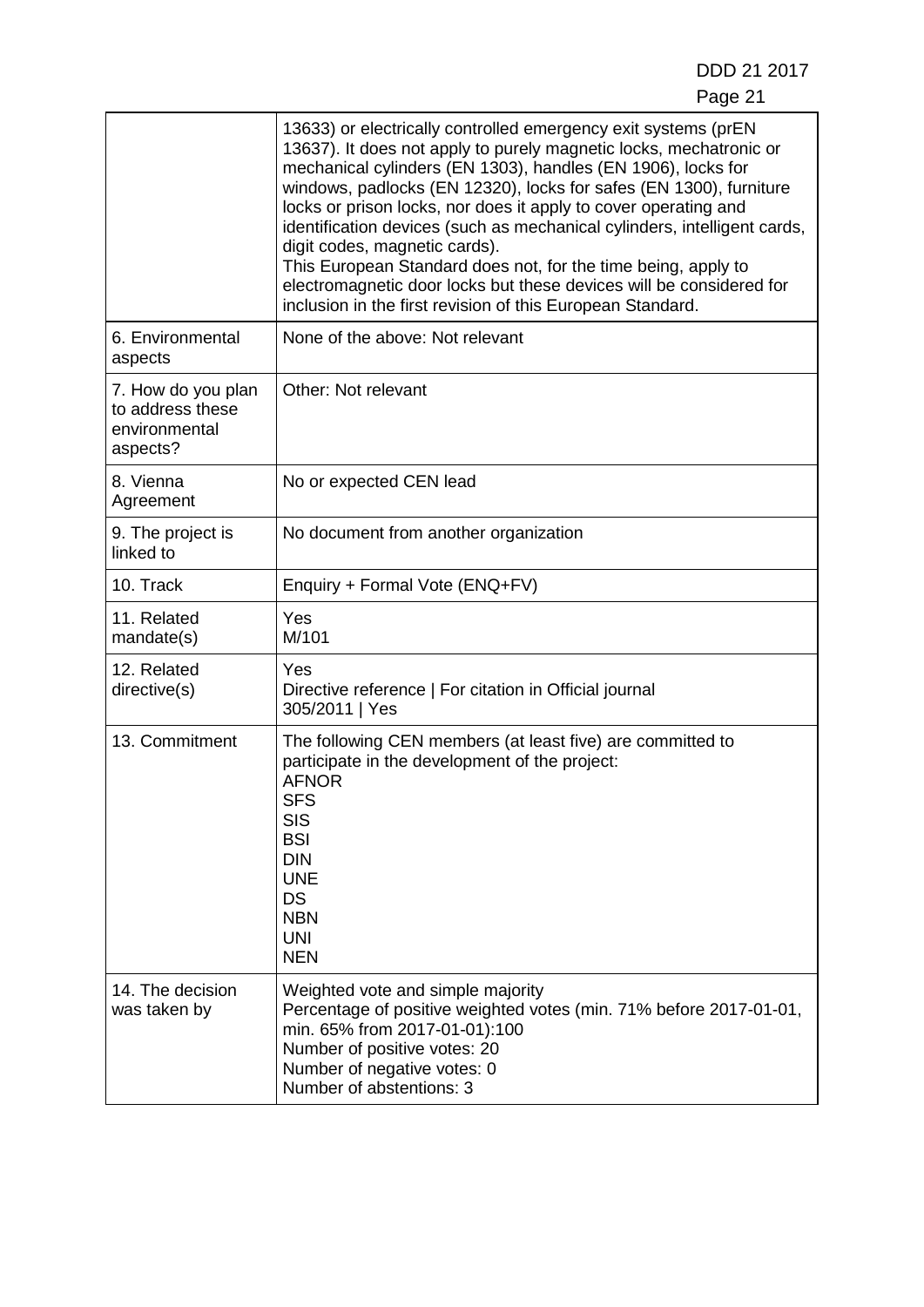## Decision CEN/TC 33 1165c/2017 taken on 2017-05-15

#### Subject: Adoption of a Preliminary Work Item

- having considered the proposal for a new work item as documented in CEN/TC 33 N 3331
- having considered the Guidance Adoption of a new work item in a CEN Technical Committee as documented in the BOSS
- confirming that the new work item falls within its scope
- confirming that the new work item corresponds to real market needs
- confirming that the resources to complete the work below are available
- decides to register the work item described below in its active programme of work

| <b>Section</b>                                   | <b>Details</b>                                                                                                                                                                                                                                                                                                                                                                                                                                                                                                                                                                                                                                                                                                                                                                                                                                                                                                                                                                                                                                                                          |
|--------------------------------------------------|-----------------------------------------------------------------------------------------------------------------------------------------------------------------------------------------------------------------------------------------------------------------------------------------------------------------------------------------------------------------------------------------------------------------------------------------------------------------------------------------------------------------------------------------------------------------------------------------------------------------------------------------------------------------------------------------------------------------------------------------------------------------------------------------------------------------------------------------------------------------------------------------------------------------------------------------------------------------------------------------------------------------------------------------------------------------------------------------|
| 1. Deliverable                                   | <b>EN</b>                                                                                                                                                                                                                                                                                                                                                                                                                                                                                                                                                                                                                                                                                                                                                                                                                                                                                                                                                                                                                                                                               |
| 2. This item<br>corresponds to                   | The revision of an EN<br>EN 15684:2012                                                                                                                                                                                                                                                                                                                                                                                                                                                                                                                                                                                                                                                                                                                                                                                                                                                                                                                                                                                                                                                  |
| 3. Document<br>developed in drafting<br>body     | CEN/TC 33/WG 4 - Building hardware                                                                                                                                                                                                                                                                                                                                                                                                                                                                                                                                                                                                                                                                                                                                                                                                                                                                                                                                                                                                                                                      |
| 4. Title                                         | Building hardware - Mechatronic cylinders - Requirements and test<br>methods                                                                                                                                                                                                                                                                                                                                                                                                                                                                                                                                                                                                                                                                                                                                                                                                                                                                                                                                                                                                            |
| 5. Scope                                         | This European Standard specifies requirements for performance and<br>testing of Mechatronic Cylinders and their keys and/or electronic keys.<br>It applies to cylinders for such locks designed to be normally used in<br>buildings. It also applies to cylinders for use with other hardware<br>products such as exit devices, door operators, etc. or monitoring<br>facilities and alarm systems.<br>It establishes categories of use based on performance tests and<br>grades of security based on design requirements and on performance<br>tests that simulate attack.<br>This European standard includes assessment of additional features<br>when they are included in the cylinder design.<br>This European standard does not cover any other element of a<br>security system, other than those directly involved in the control of a<br>cylinder.<br>The suitability of cylinders for use on fire or smoke-door assemblies is<br>determined by fire performance tests conducted in addition to the<br>performance testing specified by this European standard; see Annex<br>А. |
| 6. Environmental<br>aspects -<br><b>OPTIONAL</b> |                                                                                                                                                                                                                                                                                                                                                                                                                                                                                                                                                                                                                                                                                                                                                                                                                                                                                                                                                                                                                                                                                         |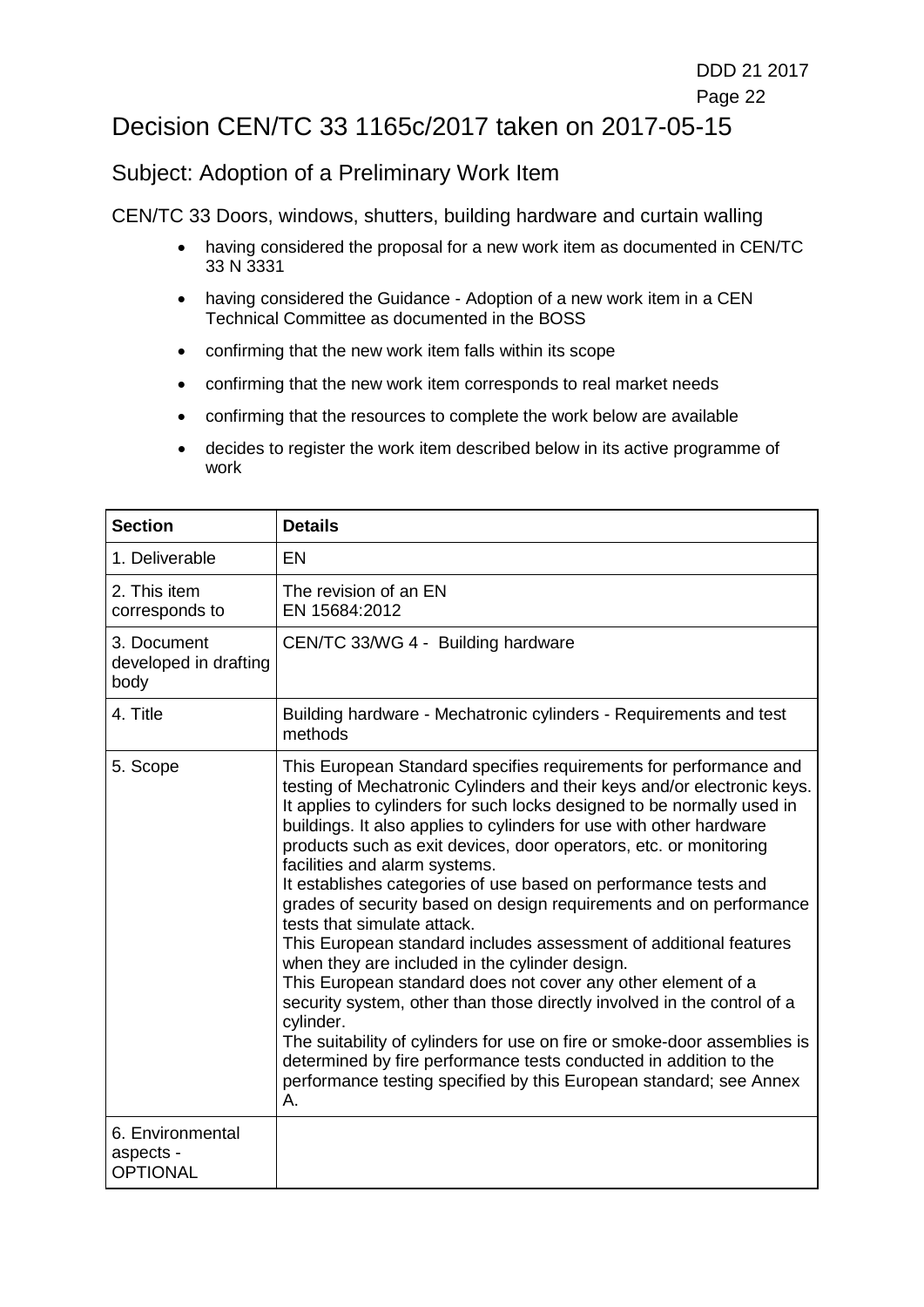DDD 21 2017 e de la construcción de la construcción de la construcción de la construcción de la construcción de la constru

| 7. How do you plan<br>to address these<br>environmental<br>aspects? -<br><b>OPTIONAL</b> |                                                                                                            |
|------------------------------------------------------------------------------------------|------------------------------------------------------------------------------------------------------------|
| 8. Track                                                                                 | Enquiry + Formal Vote (ENQ+FV)                                                                             |
| 9. Related<br>mandate(s)                                                                 | <b>No</b>                                                                                                  |
| 10. Related<br>directive(s)                                                              | <b>No</b>                                                                                                  |
| 11. The decision<br>was taken by                                                         | Simple majority<br>Number of positive votes: 20<br>Number of negative votes: 0<br>Number of abstentions: 2 |

## Decision CEN/TC 33 1166c/2017 taken on 2017-05-15

#### Subject: Adoption of a Preliminary Work Item

- having considered the proposal for a new work item as documented in CEN/TC 33 N 3332
- having considered the Guidance Adoption of a new work item in a CEN Technical Committee as documented in the BOSS
- confirming that the new work item falls within its scope
- confirming that the new work item corresponds to real market needs
- confirming that the resources to complete the work below are available
- decides to register the work item described below in its active programme of work

| <b>Section</b>                               | <b>Details</b>                                                                                                                         |
|----------------------------------------------|----------------------------------------------------------------------------------------------------------------------------------------|
| 1. Deliverable                               | EN                                                                                                                                     |
| 2. This item<br>corresponds to               | An amendment to an EN<br>EN 13637:2015                                                                                                 |
| 3. Document<br>developed in drafting<br>body | CEN/TC 33/WG 4 - Building hardware                                                                                                     |
| 4. Title                                     | Building hardware - Electrically controlled exit systems for use on<br>escape routes - Requirements and test methods                   |
| 5. Scope                                     | This European standard specifies requirements for the manufacture;<br>performance and testing of electrically controlled exit systems, |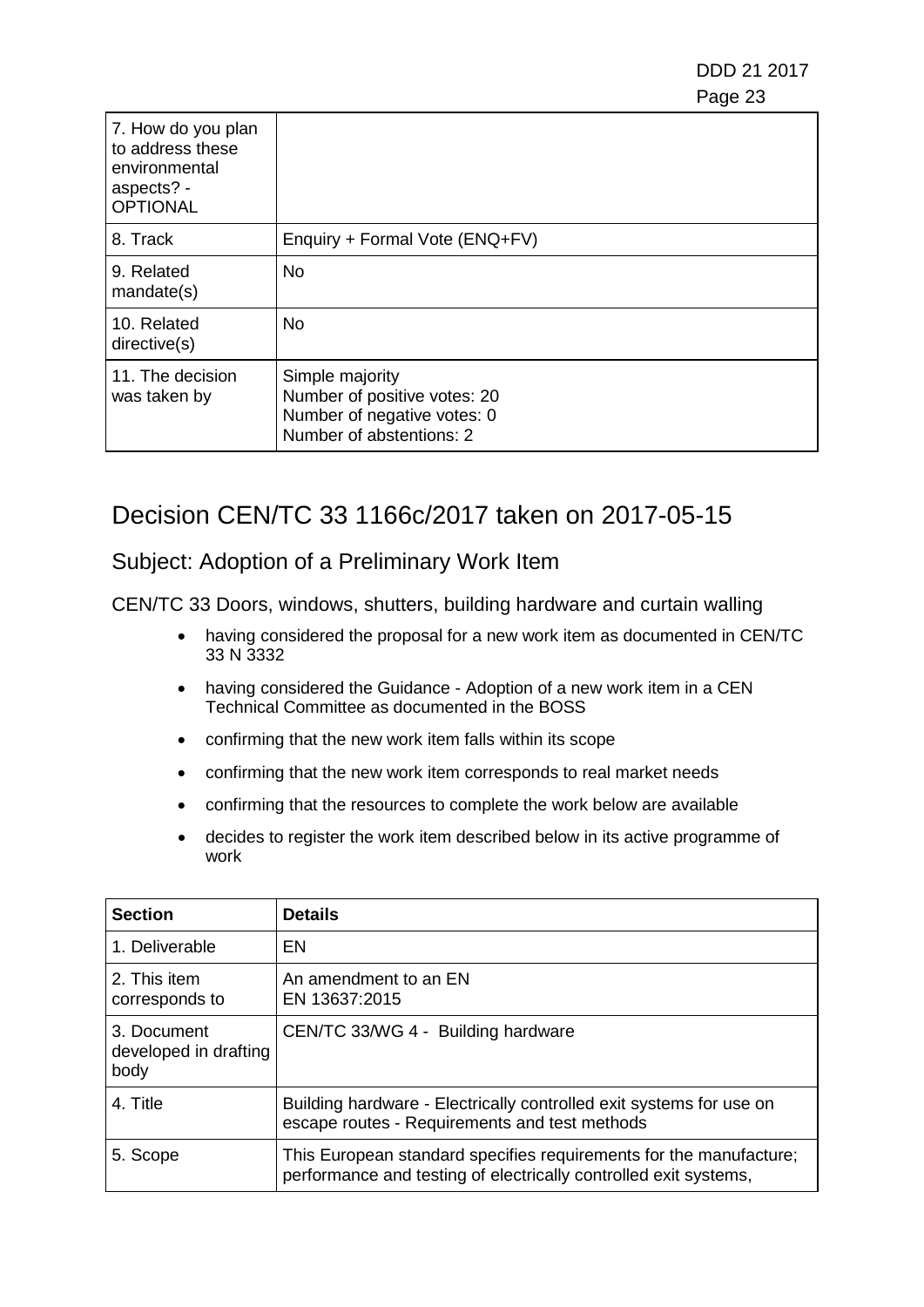|                                                                                          | designed for use on escape routes. These systems consist of at least<br>the following elements:- Initiating element for requesting the release<br>of electrical locking element in order to exit;- Electrical locking<br>element for securing an exit door;- Electrical controlling element for<br>supplying, connecting and controlling electrical locking element and<br>initiating element. In addition, these electrically controlled exit systems<br>can include time delay and/or denied exit mode. This European<br>Standard covers electrically controlled exit systems placed on the<br>market as a complete unit (e.g. mortise lock, lever handle, keeper,<br>initiating element, electrical locking element, electrical controlling<br>element, etc.). The components are tested as a single product. This<br>European Standard covers electrically controlled exit systems which<br>are either manufactured and placed on the market in their entirety by<br>one manufacturer or assembled from sub-assemblies produced by<br>more than one manufacturer and subsequently placed on the market<br>as a kit in a single transaction. The suitability of an electrically<br>controlled exit system for use on fire/smoke resisting door assemblies<br>is determined by fire performance tests conducted in addition to the<br>performance tests required by this European Standard. |
|------------------------------------------------------------------------------------------|-----------------------------------------------------------------------------------------------------------------------------------------------------------------------------------------------------------------------------------------------------------------------------------------------------------------------------------------------------------------------------------------------------------------------------------------------------------------------------------------------------------------------------------------------------------------------------------------------------------------------------------------------------------------------------------------------------------------------------------------------------------------------------------------------------------------------------------------------------------------------------------------------------------------------------------------------------------------------------------------------------------------------------------------------------------------------------------------------------------------------------------------------------------------------------------------------------------------------------------------------------------------------------------------------------------------------------------------------------------------------------------------------|
| 6. Environmental<br>aspects -<br><b>OPTIONAL</b>                                         |                                                                                                                                                                                                                                                                                                                                                                                                                                                                                                                                                                                                                                                                                                                                                                                                                                                                                                                                                                                                                                                                                                                                                                                                                                                                                                                                                                                               |
| 7. How do you plan<br>to address these<br>environmental<br>aspects? -<br><b>OPTIONAL</b> |                                                                                                                                                                                                                                                                                                                                                                                                                                                                                                                                                                                                                                                                                                                                                                                                                                                                                                                                                                                                                                                                                                                                                                                                                                                                                                                                                                                               |
| 8. Track                                                                                 | Enquiry + Formal Vote (ENQ+FV)                                                                                                                                                                                                                                                                                                                                                                                                                                                                                                                                                                                                                                                                                                                                                                                                                                                                                                                                                                                                                                                                                                                                                                                                                                                                                                                                                                |
| 9. Related<br>mandate(s)                                                                 | Yes<br>M/101                                                                                                                                                                                                                                                                                                                                                                                                                                                                                                                                                                                                                                                                                                                                                                                                                                                                                                                                                                                                                                                                                                                                                                                                                                                                                                                                                                                  |
| 10. Related<br>directive(s)                                                              | Yes<br>Directive reference   For citation in Official journal<br>2014/35/EU   Yes<br>2014/53/EU   Yes<br>305/2011   Yes                                                                                                                                                                                                                                                                                                                                                                                                                                                                                                                                                                                                                                                                                                                                                                                                                                                                                                                                                                                                                                                                                                                                                                                                                                                                       |
| 11. The decision<br>was taken by                                                         | Simple majority<br>Number of positive votes: 19<br>Number of negative votes: 2<br>Number of abstentions: 2                                                                                                                                                                                                                                                                                                                                                                                                                                                                                                                                                                                                                                                                                                                                                                                                                                                                                                                                                                                                                                                                                                                                                                                                                                                                                    |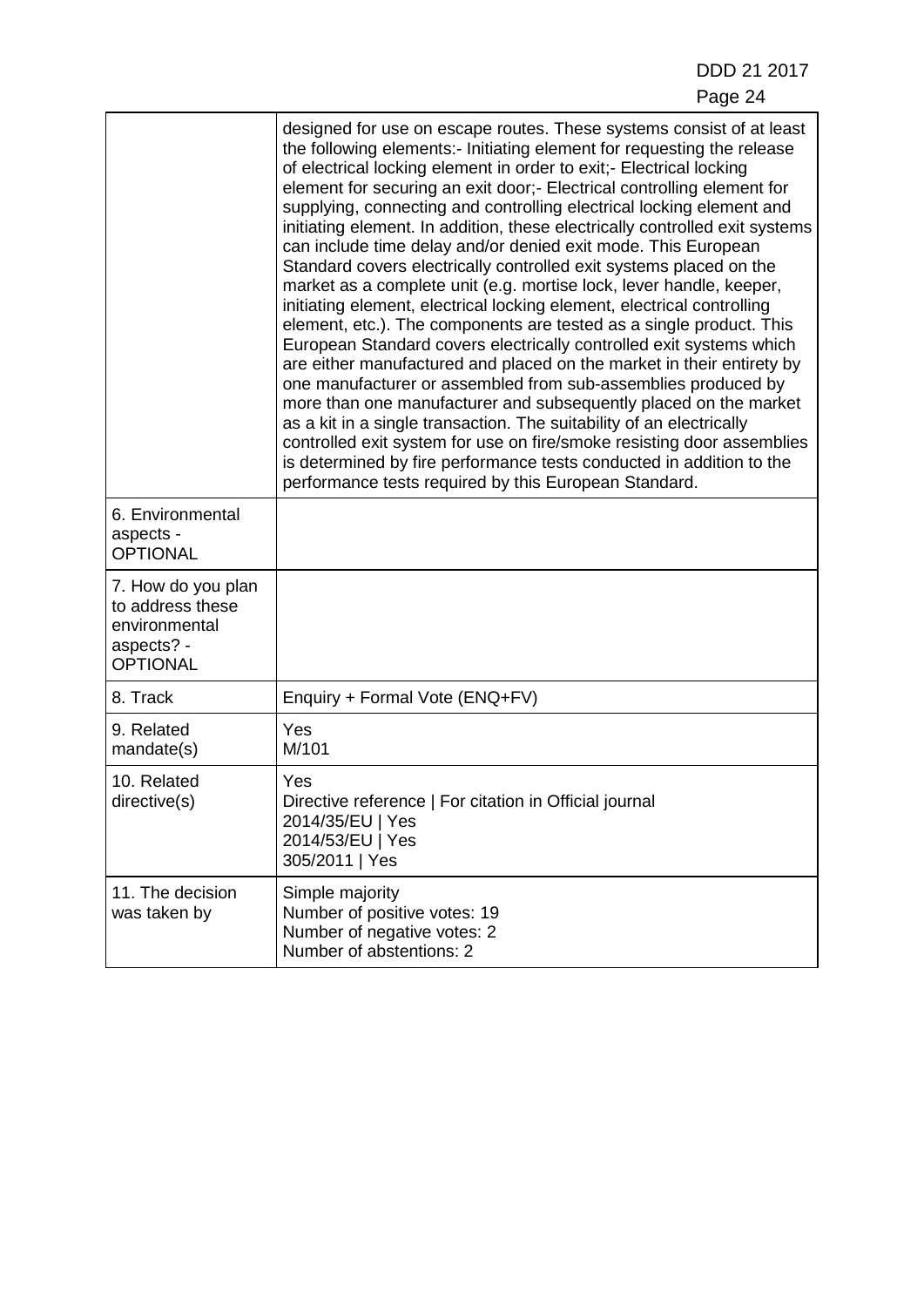## Decision CEN/TC 33 1167c/2017 taken on 2017-05-15

#### Subject: Adoption of a New Work Item

- having considered the proposal for a new work item as documented in CEN/TC 33 N 3333
- having considered the Guidance Adoption of a new work item in a CEN Technical Committee as documented in the BOSS
- confirming that the new work item falls within its scope
- confirming that the new work item corresponds to real market needs
- confirming that the resources to complete the work below are available
- decides to register the work item described below in its active programme of work

| <b>Section</b>                                                      | <b>Details</b>                                                                                                                                                                                                                                                                                                                                                                                                                                                                                                                 |
|---------------------------------------------------------------------|--------------------------------------------------------------------------------------------------------------------------------------------------------------------------------------------------------------------------------------------------------------------------------------------------------------------------------------------------------------------------------------------------------------------------------------------------------------------------------------------------------------------------------|
| 1. Deliverable                                                      | EN                                                                                                                                                                                                                                                                                                                                                                                                                                                                                                                             |
| 2. This item<br>corresponds to                                      | The revision of an EN<br>EN 1527:2013                                                                                                                                                                                                                                                                                                                                                                                                                                                                                          |
| 3. Document<br>developed in drafting<br>body                        | CEN/TC 33/WG 4 - Building hardware                                                                                                                                                                                                                                                                                                                                                                                                                                                                                             |
| 4. Title                                                            | Building hardware - Hardware for sliding doors and folding doors -<br>Requirements and test methods                                                                                                                                                                                                                                                                                                                                                                                                                            |
| 5. Scope                                                            | This European Standard specifies requirements for the manual design<br>system sliding doors and folding doors of the bi-fold type and multi-<br>panel folding doors but excluding doors and panels. Cycle tests, static<br>load, initial friction and corrosion resistance tests are included for<br>fittings and track only.<br>This document covers door gear for all industrial and residential<br>sliding doors and folding doors.<br>This document does not cover sliding corner doors and light bottom<br>sliding doors. |
| 6. Environmental<br>aspects                                         | None of the above: Not relevant                                                                                                                                                                                                                                                                                                                                                                                                                                                                                                |
| 7. How do you plan<br>to address these<br>environmental<br>aspects? | Other: Not relevant                                                                                                                                                                                                                                                                                                                                                                                                                                                                                                            |
| 8. Vienna<br>Agreement                                              | No or expected CEN lead                                                                                                                                                                                                                                                                                                                                                                                                                                                                                                        |
| 9. The project is                                                   | No document from another organization                                                                                                                                                                                                                                                                                                                                                                                                                                                                                          |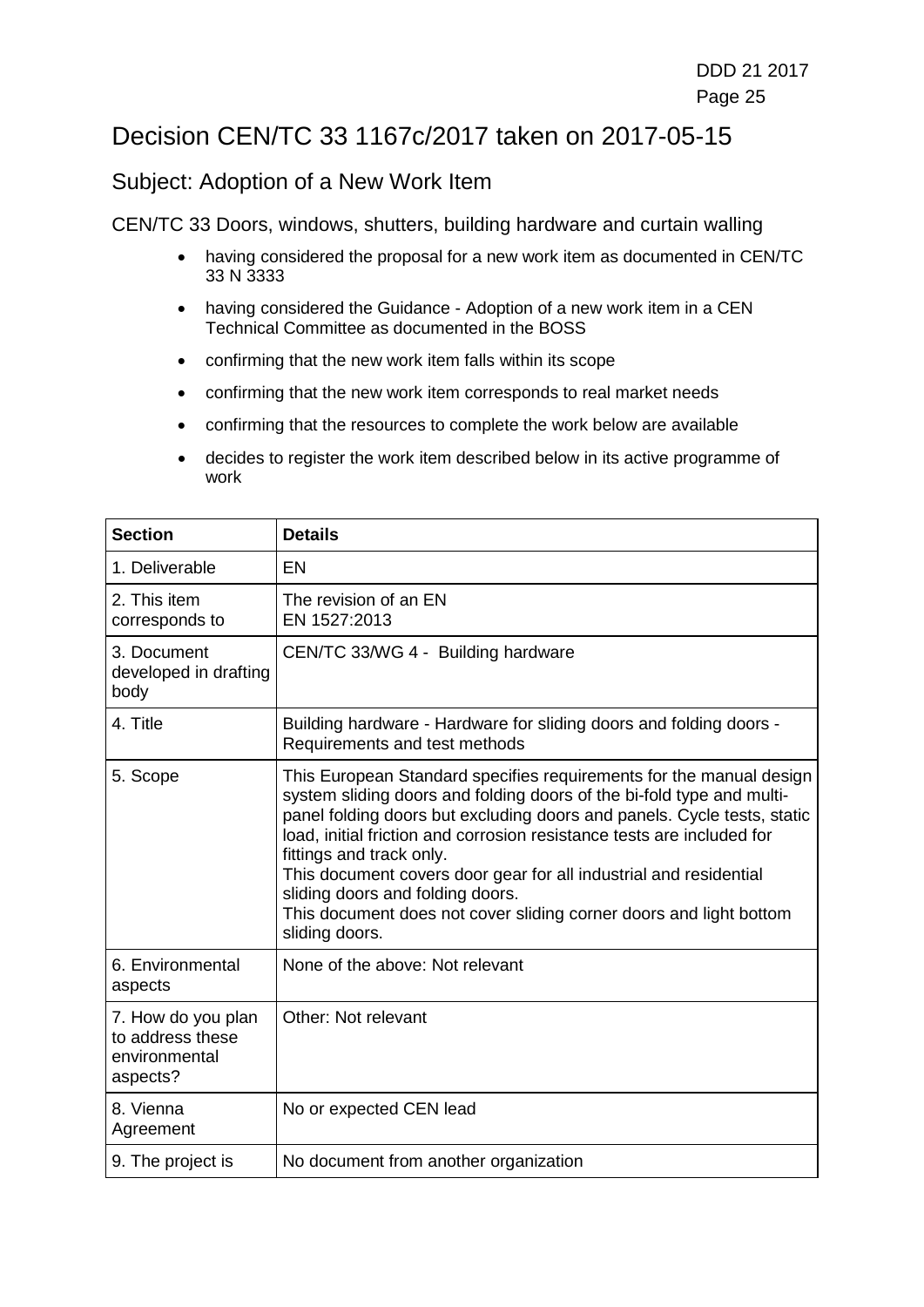DDD 21 2017 e de la construcción de la construcción de la construcción de la construcción de la construcción de la constru

| linked to                        |                                                                                                                                                                                                                                     |
|----------------------------------|-------------------------------------------------------------------------------------------------------------------------------------------------------------------------------------------------------------------------------------|
| 10. Track                        | Enquiry + Formal Vote (ENQ+FV)                                                                                                                                                                                                      |
| 11. Related<br>mandate(s)        | No                                                                                                                                                                                                                                  |
| 12. Related<br>directive(s)      | <b>No</b>                                                                                                                                                                                                                           |
| 13. Commitment                   | The following CEN members (at least five) are committed to<br>participate in the development of the project:<br><b>AFNOR</b><br><b>SIS</b><br><b>BSI</b><br><b>DIN</b><br><b>DS</b><br><b>NBN</b>                                   |
| 14. The decision<br>was taken by | Weighted vote and simple majority<br>Percentage of positive weighted votes (min. 71% before 2017-01-01,<br>min. 65% from 2017-01-01):100<br>Number of positive votes: 17<br>Number of negative votes: 0<br>Number of abstentions: 6 |

## Decision CEN/TC 33 1168c/2017 taken on 2017-05-15

Subject: Activation of preliminary Work Item 00033525 - prEN 13126- 15 rev

- having considered the proposal for the activation of work item 00033525 currently registered at preliminary stage 00.60 as documented in CEN/TC 33 N 3334
- having considered the Guidance Adoption of a new work item in a CEN Technical Committee as documented in the BOSS
- confirming that the new work item falls within its scope
- confirming that the new work item corresponds to real market needs
- confirming that the resources to complete the work below are available
- decides to register the work item described below in its active programme of work

| <b>Section</b>                 | <b>Details</b>                            |
|--------------------------------|-------------------------------------------|
| 1. Deliverable                 | EN                                        |
| 2. This item<br>corresponds to | The revision of an EN<br>EN 13126-15:2008 |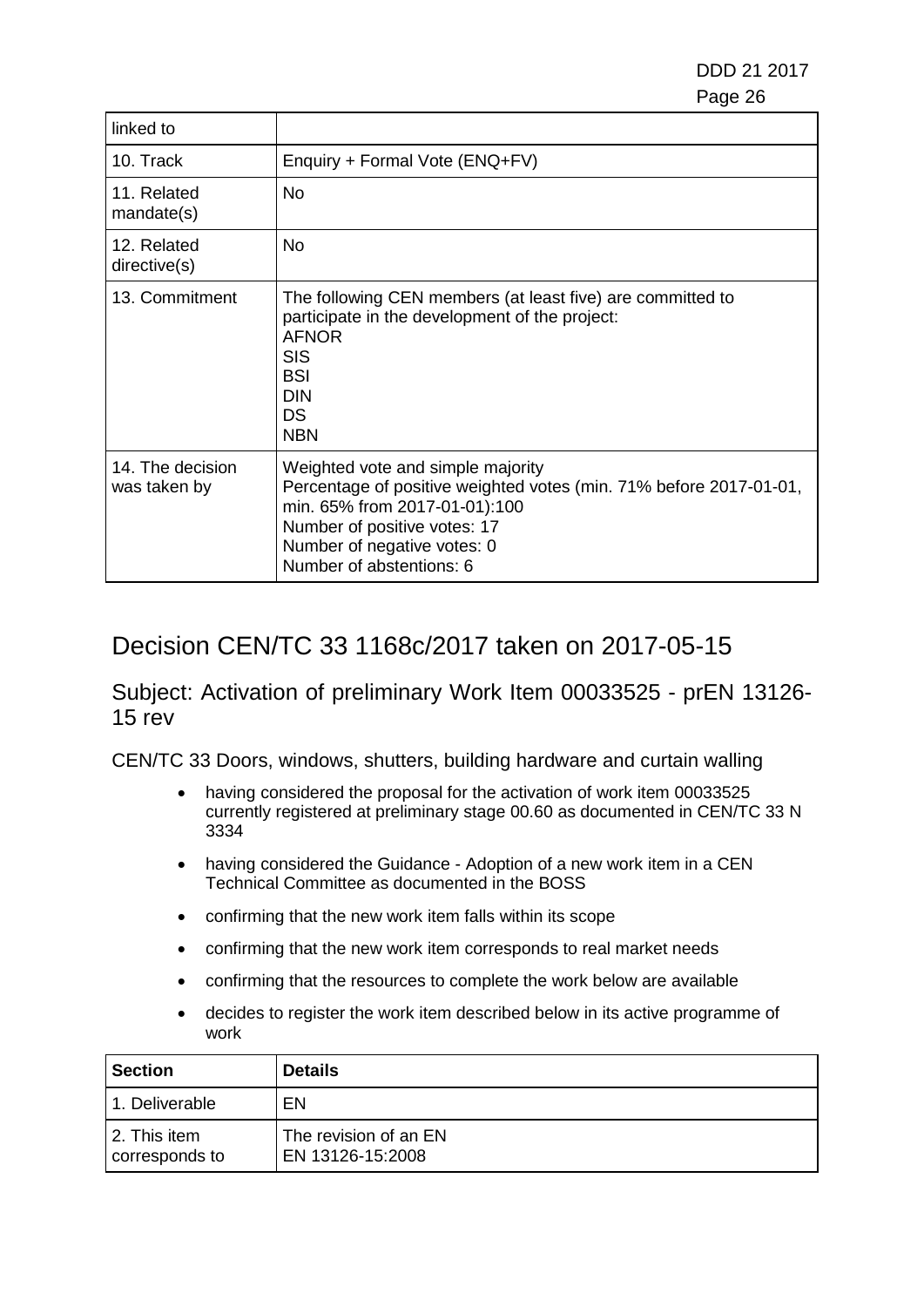DDD 21 2017 Page 27

| 3. Document<br>developed in drafting<br>body                        | CEN/TC 33/WG 4 - Building hardware                                                                                                                                                                                                                                                                                                                                                                                                                                                                                                            |
|---------------------------------------------------------------------|-----------------------------------------------------------------------------------------------------------------------------------------------------------------------------------------------------------------------------------------------------------------------------------------------------------------------------------------------------------------------------------------------------------------------------------------------------------------------------------------------------------------------------------------------|
| 4. Title                                                            | Building hardware - Hardware for windows and door height windows -<br>Requirements and test methods - Part 15: Rollers for horizontal<br>sliding and hardware for sliding folding windows                                                                                                                                                                                                                                                                                                                                                     |
| 5. Scope                                                            | This part of EN 13126 specifies requirements and test methods for<br>durability, strength, security and function of rollers for horizontal<br>sliding and hardware for inward or outward sliding folding windows<br>and door height windows in accordance with common application as<br>shown in informative Annex C. This standard is applicable to rollers<br>irrespective of whether they are adjustable or not and irrespective of<br>the method or type of fixing or if they are used independently, or in<br>multiples or combinations. |
| 6. Environmental<br>aspects                                         | Other: nathalie.girardot@afnor.org/2016-08-30: Not relevant                                                                                                                                                                                                                                                                                                                                                                                                                                                                                   |
| 7. How do you plan<br>to address these<br>environmental<br>aspects? | Other: Not relevant                                                                                                                                                                                                                                                                                                                                                                                                                                                                                                                           |
| 8. Vienna<br>Agreement                                              | No or expected CEN lead                                                                                                                                                                                                                                                                                                                                                                                                                                                                                                                       |
| 9. The project is<br>linked to                                      | No document from another organization                                                                                                                                                                                                                                                                                                                                                                                                                                                                                                         |
| 10. Track                                                           | Enquiry + Formal Vote (ENQ+FV)                                                                                                                                                                                                                                                                                                                                                                                                                                                                                                                |
| 11. Related<br>mandate(s)                                           | <b>No</b>                                                                                                                                                                                                                                                                                                                                                                                                                                                                                                                                     |
| 12. Related<br>directive(s)                                         | <b>No</b>                                                                                                                                                                                                                                                                                                                                                                                                                                                                                                                                     |
| 13. Commitment                                                      | The following CEN members (at least five) are committed to<br>participate in the development of the project:<br><b>SIS</b><br><b>BSI</b><br><b>DIN</b><br><b>DS</b><br><b>NBN</b>                                                                                                                                                                                                                                                                                                                                                             |
| 14. The decision<br>was taken by                                    | Weighted vote and simple majority<br>Percentage of positive weighted votes (min. 71% before 2017-01-01,<br>min. 65% from 2017-01-01):100<br>Number of positive votes: 19<br>Number of negative votes: 0<br>Number of abstentions: 4                                                                                                                                                                                                                                                                                                           |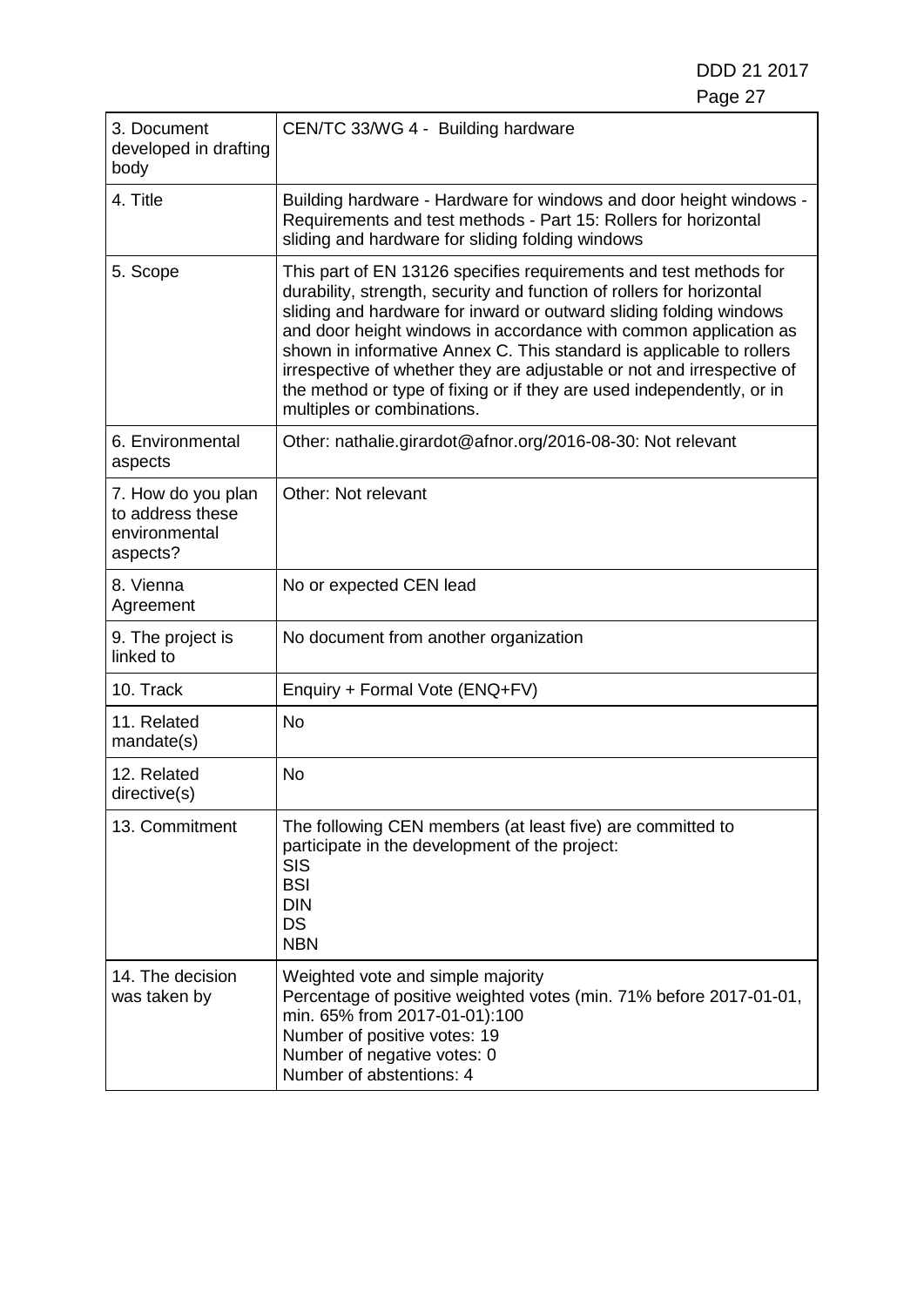### Decision CEN/TC 33 1169c/2017 taken on 2017-05-15

Subject: Activation of preliminary Work Item 00033527 - prEN 13126- 16 rev

- having considered the proposal for the activation of work item 00033527 currently registered at preliminary stage 00.60 as documented in CEN/TC 33 N 3335
- having considered the Guidance Adoption of a new work item in a CEN Technical Committee as documented in the BOSS
- confirming that the new work item falls within its scope
- confirming that the new work item corresponds to real market needs
- confirming that the resources to complete the work below are available
- decides to register the work item described below in its active programme of work

| <b>Section</b>                                                      | <b>Details</b>                                                                                                                                                                                                                                                                                                                          |
|---------------------------------------------------------------------|-----------------------------------------------------------------------------------------------------------------------------------------------------------------------------------------------------------------------------------------------------------------------------------------------------------------------------------------|
| 1. Deliverable                                                      | EN                                                                                                                                                                                                                                                                                                                                      |
| 2. This item<br>corresponds to                                      | The revision of an EN<br>EN 13126-16:2008                                                                                                                                                                                                                                                                                               |
| 3. Document<br>developed in drafting<br>body                        | CEN/TC 33/WG 4 - Building hardware                                                                                                                                                                                                                                                                                                      |
| 4. Title                                                            | Building hardware - Hardware for windows and door height windows -<br>Requirements and test methods - Part 16: Hardware for Lift and Slide<br>windows                                                                                                                                                                                   |
| 5. Scope                                                            | This part of EN 13126 specifies requirements and test methods for<br>durability, strength, security and function of hardware for Lift and Slide<br>windows and door height windows in accordance with common<br>application as shown in informative Annex C, regardless of whether<br>the hardware enables an additional tilt position. |
| 6. Environmental<br>aspects                                         | Other: nathalie.girardot@afnor.org/2016-08-30: Not relevant                                                                                                                                                                                                                                                                             |
| 7. How do you plan<br>to address these<br>environmental<br>aspects? | Other: Not relevant                                                                                                                                                                                                                                                                                                                     |
| 8. Vienna<br>Agreement                                              | No or expected CEN lead                                                                                                                                                                                                                                                                                                                 |
| 9. The project is<br>linked to                                      | No document from another organization                                                                                                                                                                                                                                                                                                   |
| 10. Track                                                           | Enquiry + Formal Vote (ENQ+FV)                                                                                                                                                                                                                                                                                                          |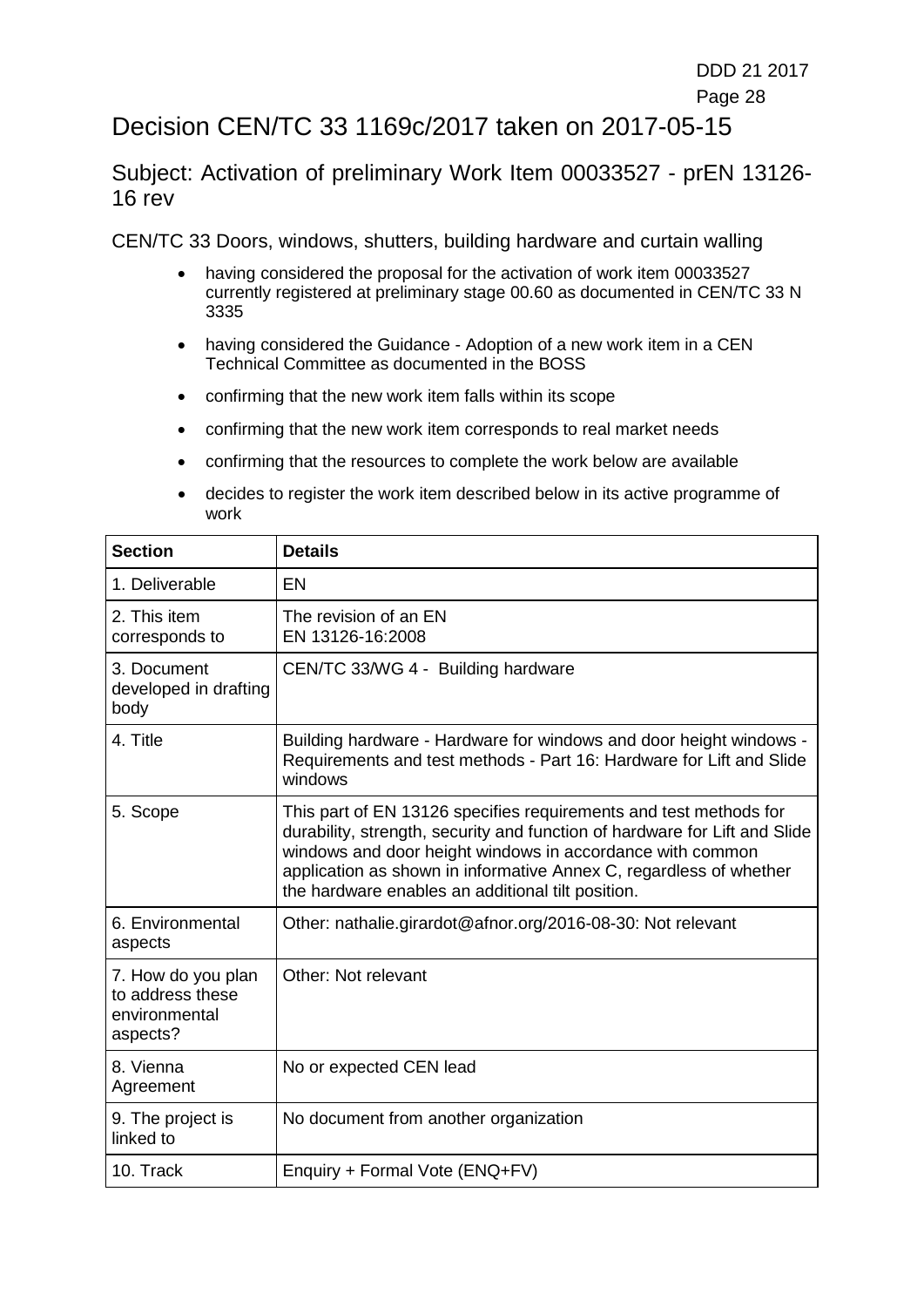DDD 21 2017 e de la construcción de la construcción de la construcción de la construcción de la construcción de la constru

| 11. Related<br>mandate(s)        | No.                                                                                                                                                                                                                                 |
|----------------------------------|-------------------------------------------------------------------------------------------------------------------------------------------------------------------------------------------------------------------------------------|
| 12. Related<br>directive(s)      | No.                                                                                                                                                                                                                                 |
| 13. Commitment                   | The following CEN members (at least five) are committed to<br>participate in the development of the project:<br><b>AFNOR</b><br><b>SIS</b><br><b>BSI</b><br><b>DIN</b><br>DS.<br><b>NBN</b>                                         |
| 14. The decision<br>was taken by | Weighted vote and simple majority<br>Percentage of positive weighted votes (min. 71% before 2017-01-01,<br>min. 65% from 2017-01-01):100<br>Number of positive votes: 19<br>Number of negative votes: 0<br>Number of abstentions: 4 |

## Decision CEN/TC 33 1170c/2017 taken on 2017-05-15

Subject: Activation of preliminary Work Item 00033526 - prEN 13126- 17 rev

- having considered the proposal for the activation of work item 00033526 currently registered at preliminary stage 00.60 as documented in CEN/TC 33 N 3336
- having considered the Guidance Adoption of a new work item in a CEN Technical Committee as documented in the BOSS
- confirming that the new work item falls within its scope
- confirming that the new work item corresponds to real market needs
- confirming that the resources to complete the work below are available
- decides to register the work item described below in its active programme of work

| <b>Section</b>                               | <b>Details</b>                            |
|----------------------------------------------|-------------------------------------------|
| 1. Deliverable                               | EN                                        |
| 2. This item<br>corresponds to               | The revision of an EN<br>EN 13126-17:2008 |
| 3. Document<br>developed in drafting<br>body | CEN/TC 33/WG 4 - Building hardware        |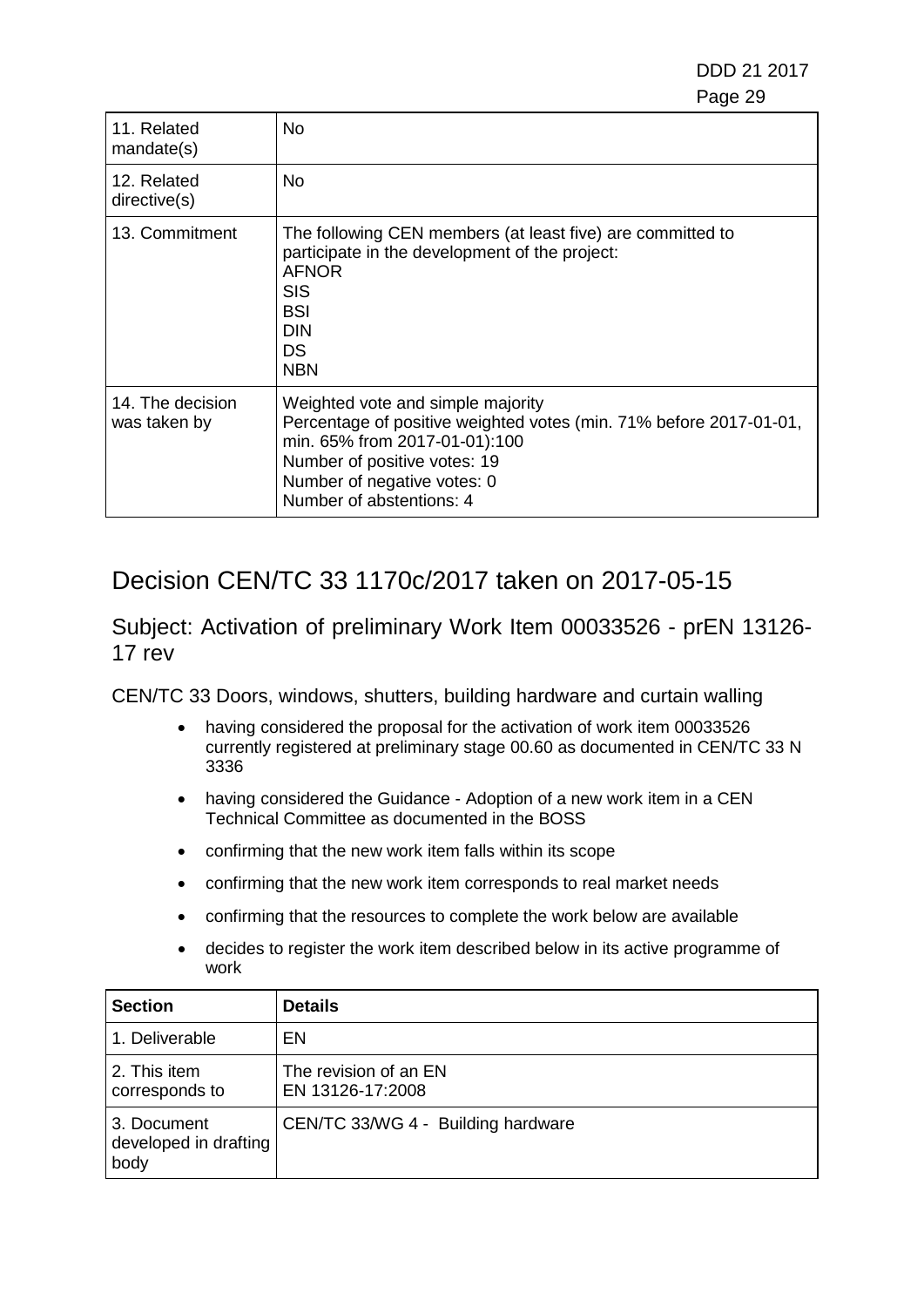DDD 21 2017 Page 30

| 4. Title                                                            | Building hardware - Hardware for windows and door height windows -<br>Requirements and test methods - Part 17: Hardware for Tilt and Slide<br>windows                                                                                                        |
|---------------------------------------------------------------------|--------------------------------------------------------------------------------------------------------------------------------------------------------------------------------------------------------------------------------------------------------------|
| 5. Scope                                                            | This part of EN 13126 specifies requirements and test methods for<br>durability, strength, security and function of hardware for Tilt and Slide<br>windows and door height windows in accordance with common<br>application as shown in informative Annex C. |
| 6. Environmental<br>aspects                                         | Other: nathalie.girardot@afnor.org/2016-08-30: Not relevant                                                                                                                                                                                                  |
| 7. How do you plan<br>to address these<br>environmental<br>aspects? | Other: Not relevant                                                                                                                                                                                                                                          |
| 8. Vienna<br>Agreement                                              | No or expected CEN lead                                                                                                                                                                                                                                      |
| 9. The project is<br>linked to                                      | No document from another organization                                                                                                                                                                                                                        |
| 10. Track                                                           | Enquiry + Formal Vote (ENQ+FV)                                                                                                                                                                                                                               |
| 11. Related<br>mandate(s)                                           | <b>No</b>                                                                                                                                                                                                                                                    |
| 12. Related<br>directive(s)                                         | <b>No</b>                                                                                                                                                                                                                                                    |
| 13. Commitment                                                      | The following CEN members (at least five) are committed to<br>participate in the development of the project:<br><b>AFNOR</b><br><b>SIS</b><br><b>BSI</b><br><b>DIN</b><br>DS<br><b>NBN</b>                                                                   |
| 14. The decision<br>was taken by                                    | Weighted vote and simple majority<br>Percentage of positive weighted votes (min. 71% before 2017-01-01,<br>min. 65% from 2017-01-01):100<br>Number of positive votes: 19<br>Number of negative votes: 0<br>Number of abstentions: 4                          |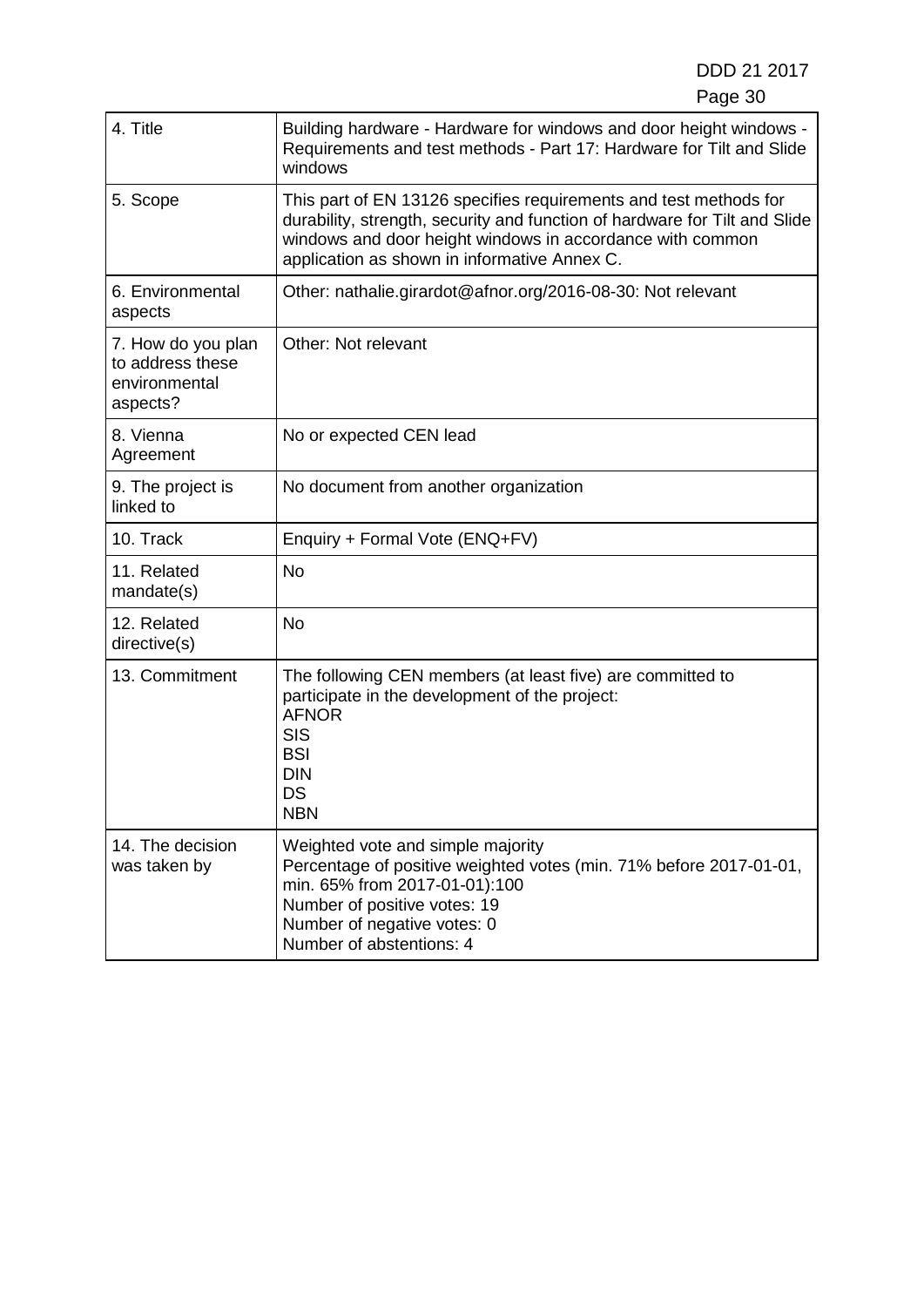# <span id="page-30-0"></span>**4 CEN/TC 44**

## DECISION N 15/2017 taken by CEN/TC 44 on 2017-05-05

### Subject: CEN/TC 44 – Participation of EUROVENT

The CEN/TC 44 Commercial and Professional Refrigerating Appliances and Systems, Performance and Energy Consumption,

- − considering the CEN/CENELEC Internal Regulations Part 2, subclause 4.3.2, which lays down the conditions for external liaisons;
- − considering that the conditions laid down in CEN-CENELEC Guide 25 "The concept of partnership with European organizations and other stakeholders" are fulfilled;
- − agrees to the participation of the *Europe's Industry Association for Indoor Climate, Process Cooling, and Food Cold Chain Technologies* in CEN/TC *44*;
- − requests the CEN-CENELEC Management Centre to inform *EUROVENT* accordingly of this decision.

The decision was taken by simple majority with 9 positive votes and 10 abstentions.

# <span id="page-30-1"></span>**5 CEN/TC 72**

## Decision CEN/TC 72 919/2017 taken on 2017-04-03

### Subject: Adoption of a New Work Item

CEN/TC 72 Fire detection and fire alarm systems

- having considered the proposal for a new work item as documented in CEN/TC 72 N 2749
- having considered the Guidance Adoption of a new work item in a CEN Technical Committee as documented in the BOSS
- confirming that the new work item falls within its scope
- confirming that the new work item corresponds to real market needs
- confirming that the resources to complete the work below are available
- decides to register the work item described below in its active programme of work

| <b>Section</b> | <b>Details</b> |
|----------------|----------------|
|----------------|----------------|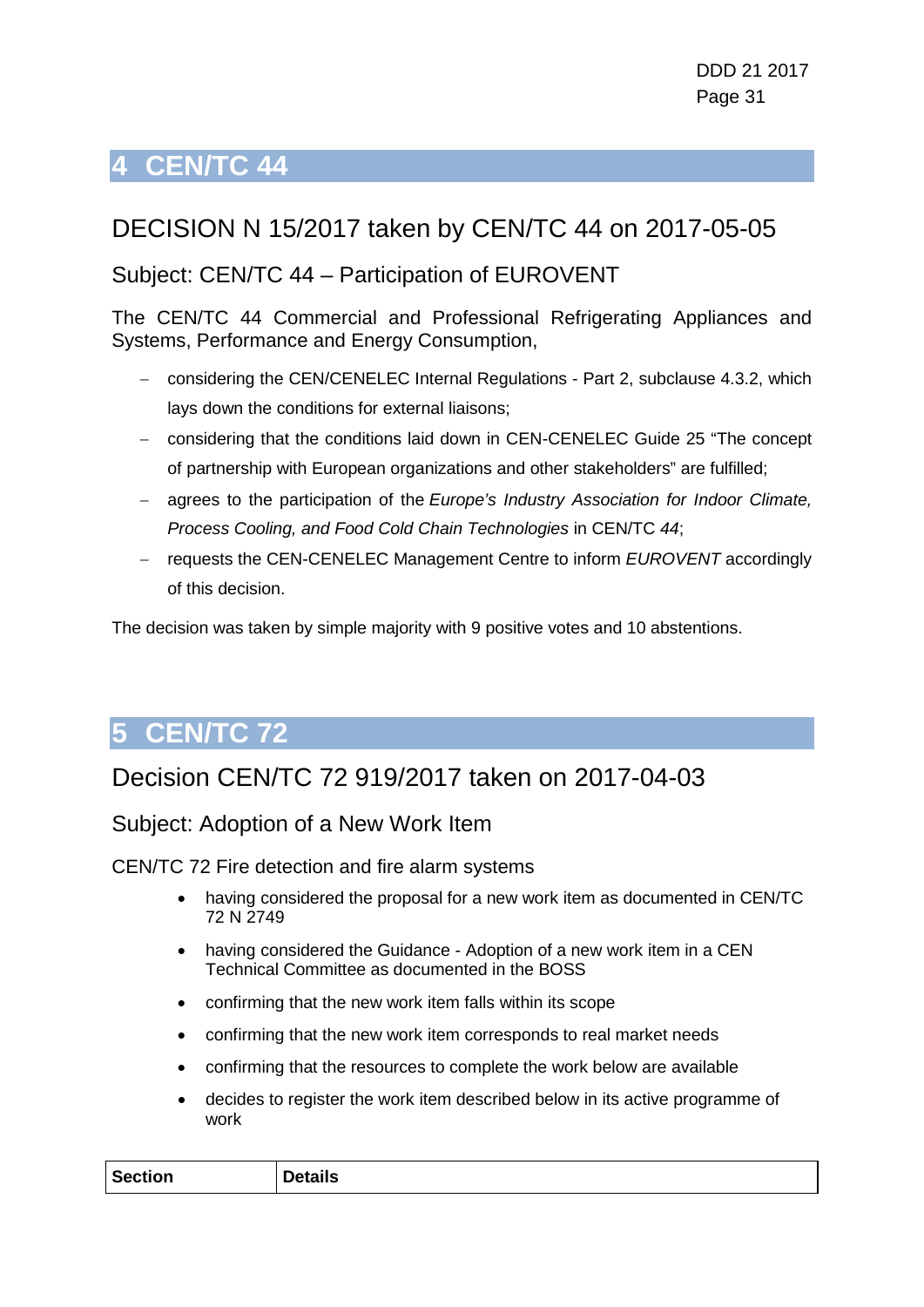DDD 21 2017 Page 32

| 1. Deliverable                                                      | <b>EN</b>                                                                                                                                                                                                                                                                                                                                                                                                                                                                                                                                                                                                                                                                                                                                                                                                                                                                                                                                                                                                                                                                                                                                                                                                                                                                                                                                                                                                                                                                                                                                                                                                                                                                                                                                                                                                                                                                                                                                                                                                                                                           |
|---------------------------------------------------------------------|---------------------------------------------------------------------------------------------------------------------------------------------------------------------------------------------------------------------------------------------------------------------------------------------------------------------------------------------------------------------------------------------------------------------------------------------------------------------------------------------------------------------------------------------------------------------------------------------------------------------------------------------------------------------------------------------------------------------------------------------------------------------------------------------------------------------------------------------------------------------------------------------------------------------------------------------------------------------------------------------------------------------------------------------------------------------------------------------------------------------------------------------------------------------------------------------------------------------------------------------------------------------------------------------------------------------------------------------------------------------------------------------------------------------------------------------------------------------------------------------------------------------------------------------------------------------------------------------------------------------------------------------------------------------------------------------------------------------------------------------------------------------------------------------------------------------------------------------------------------------------------------------------------------------------------------------------------------------------------------------------------------------------------------------------------------------|
| 2. This item<br>corresponds to                                      | An amendment to an EN<br>EN 54-13:2017                                                                                                                                                                                                                                                                                                                                                                                                                                                                                                                                                                                                                                                                                                                                                                                                                                                                                                                                                                                                                                                                                                                                                                                                                                                                                                                                                                                                                                                                                                                                                                                                                                                                                                                                                                                                                                                                                                                                                                                                                              |
| 3. Document<br>developed in drafting<br>body                        | CEN/TC 72/WG 9 - System requirements                                                                                                                                                                                                                                                                                                                                                                                                                                                                                                                                                                                                                                                                                                                                                                                                                                                                                                                                                                                                                                                                                                                                                                                                                                                                                                                                                                                                                                                                                                                                                                                                                                                                                                                                                                                                                                                                                                                                                                                                                                |
| 4. Title                                                            | Fire detection and fire alarm systems - Part 13: Compatibility and<br>connectability assessment of system components                                                                                                                                                                                                                                                                                                                                                                                                                                                                                                                                                                                                                                                                                                                                                                                                                                                                                                                                                                                                                                                                                                                                                                                                                                                                                                                                                                                                                                                                                                                                                                                                                                                                                                                                                                                                                                                                                                                                                |
| 5. Scope                                                            | This document specifies the requirements for compatibility and<br>connectability assessment of components of fire detection and fire<br>alarm system or voice alarm system as a subsystem of fire detection<br>and fire alarm system. The components comply either with the<br>requirements of EN 54 or with a manufacturer's specification where<br>there is no EN 54 standard. This document only includes system<br>requirements when these are necessary for compatibility assessment.<br>This document covers transmission path only between components.<br>However, requirements for TP between components of a function<br>which is distributed are covered by the relevant EN 54 standard and<br>not by this document.<br>This document also specifies requirements for the integrity of the fire<br>detection and fire alarm system when connected to other systems.<br>This document does not specify the manner in which the system is<br>designed, installed and used in any particular application.<br>This document recognizes that it is not practical to assess the<br>compatibility or connectability of components in all possible<br>configurations. Methods of assessment are specified to reach an<br>acceptable degree of confidence within pre-determined operational<br>and environmental conditions.<br>This document specifies requirements related to compatibility and<br>connectability assessment methods and tests for the components<br>belonging to FDAS or connecting FDAS. This document does not<br>cover components or functions which are not included in a FDAS.<br>This document is applicable to systems where the components are<br>interconnected by electrical wires or optical fibre or by radio frequency<br>links or by any combination. For other interconnection technology<br>between components, this standard may be used as a guidance.<br>NOTE Other European Standards are expected to cover the<br>requirements of the other systems to which the fire detection and fire<br>alarm system may be connected. |
| 6. Environmental<br>aspects                                         | None of the above: There are no relevant environmental aspects as<br>EN 54-13 is a system compatibility Standard.                                                                                                                                                                                                                                                                                                                                                                                                                                                                                                                                                                                                                                                                                                                                                                                                                                                                                                                                                                                                                                                                                                                                                                                                                                                                                                                                                                                                                                                                                                                                                                                                                                                                                                                                                                                                                                                                                                                                                   |
| 7. How do you plan<br>to address these<br>environmental<br>aspects? | Other: Not applicable                                                                                                                                                                                                                                                                                                                                                                                                                                                                                                                                                                                                                                                                                                                                                                                                                                                                                                                                                                                                                                                                                                                                                                                                                                                                                                                                                                                                                                                                                                                                                                                                                                                                                                                                                                                                                                                                                                                                                                                                                                               |
| 8. Vienna<br>Agreement                                              | No or expected CEN lead                                                                                                                                                                                                                                                                                                                                                                                                                                                                                                                                                                                                                                                                                                                                                                                                                                                                                                                                                                                                                                                                                                                                                                                                                                                                                                                                                                                                                                                                                                                                                                                                                                                                                                                                                                                                                                                                                                                                                                                                                                             |
| 9. The project is<br>linked to                                      | No document from another organization                                                                                                                                                                                                                                                                                                                                                                                                                                                                                                                                                                                                                                                                                                                                                                                                                                                                                                                                                                                                                                                                                                                                                                                                                                                                                                                                                                                                                                                                                                                                                                                                                                                                                                                                                                                                                                                                                                                                                                                                                               |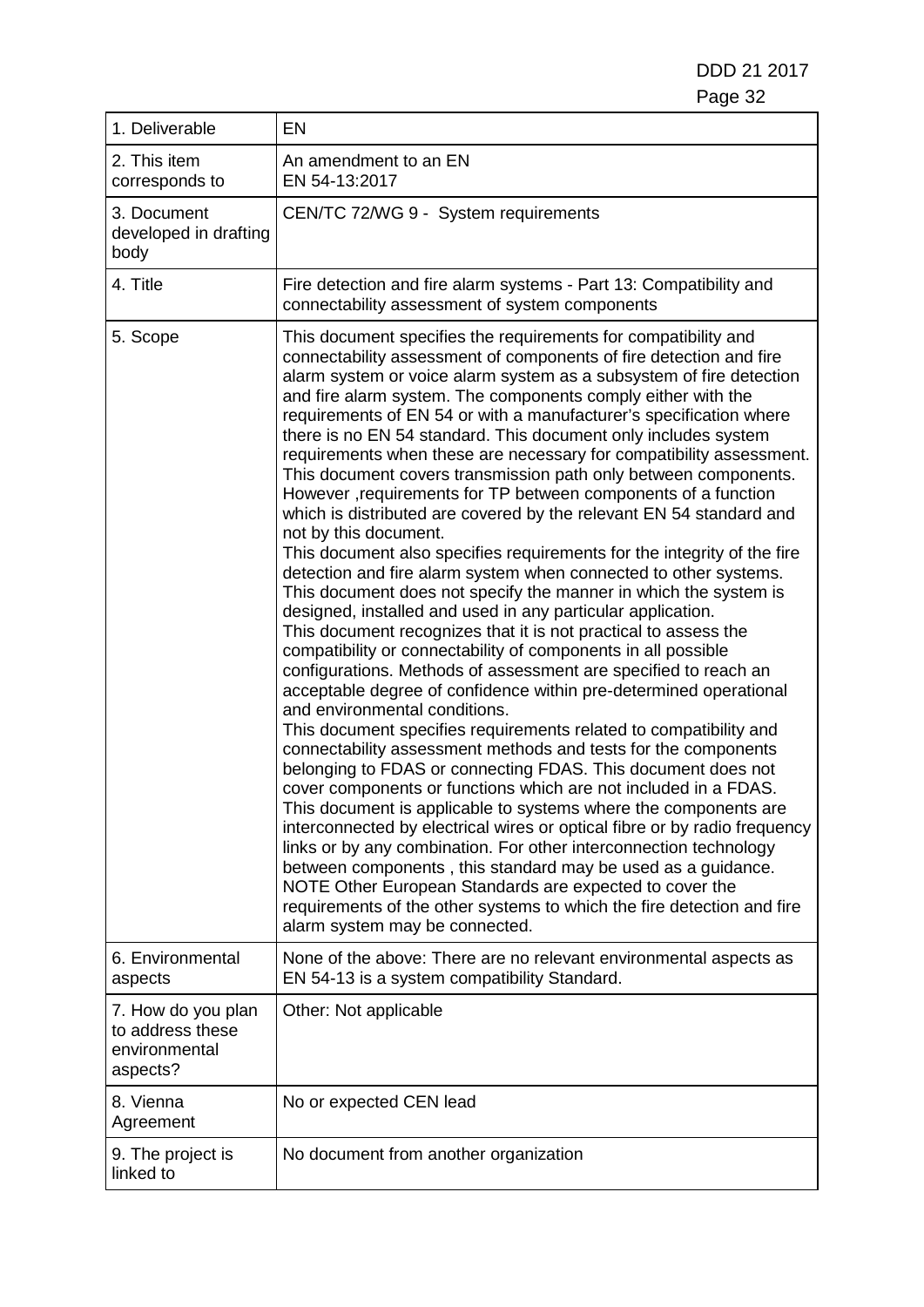DDD 21 2017 e de la construcción de la construcción de la construcción de la construcción de la construcción de la constru

| 10. Track                        | Enquiry + Formal Vote (ENQ+FV)                                                                                                                                                                                                             |
|----------------------------------|--------------------------------------------------------------------------------------------------------------------------------------------------------------------------------------------------------------------------------------------|
| 11. Related<br>mandate(s)        | No                                                                                                                                                                                                                                         |
| 12. Related<br>directive(s)      | No                                                                                                                                                                                                                                         |
| 13. Commitment                   | The following CEN members (at least five) are committed to<br>participate in the development of the project:<br><b>SFS</b><br><b>ASI</b><br><b>SIS</b><br><b>BSI</b><br><b>SNV</b><br><b>DIN</b><br><b>NBN</b><br><b>UNI</b><br><b>NEN</b> |
| 14. The decision<br>was taken by | Weighted vote and simple majority<br>Percentage of positive weighted votes (min. 71% before 2017-01-01,<br>min. 65% from 2017-01-01):86.269<br>Number of positive votes: 18<br>Number of negative votes: 1<br>Number of abstentions: 4     |

# <span id="page-32-0"></span>**6 CEN/TC 102**

## Decision 465 taken by CEN/TC 102 on 2017-05-10

Subject: CEN/TC 102 – Participation of SBA as Liaison Organization

CEN/TC 102 Sterilizers and associated equipment for processing of medical devices,

- considering the CEN/CENELEC Internal Regulations Part 2, subclause 4.3.2, which lays down the conditions for external liaisons;
- considering the CEN/CENELEC Guide 25 "The concept of partnership with European organizations and other stakeholders";

agrees to the participation of the Sterile Barrier Association as a liaison member to CEN/TC 102 and requests the CEN-CENELEC Management Centre to inform SBA accordingly of this decision.

The decision was taken unanimously*.*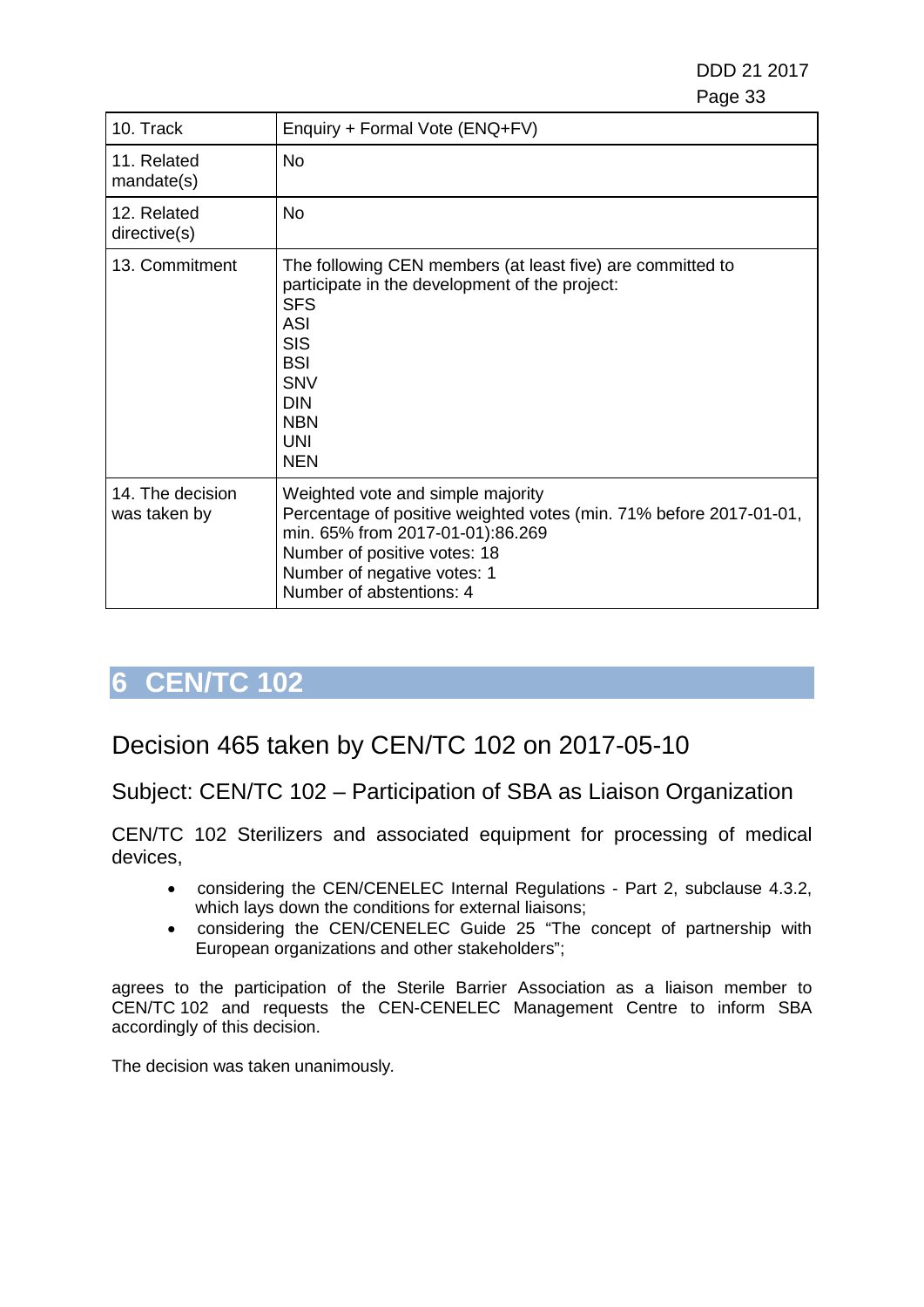# <span id="page-33-0"></span>**7** CEN**/TC 124**

## Decision CEN/TC 124 404/2017 taken on 2017-05-17

Subject: 3 year time-frame for the development of WI 00124160 - 9 month Tolerance Request.

CEN/TC 124 - Timber structures

- considering Resolution BT 34/2002 by which BT decided that any work item to result in an EN, registered after 2002-10-31, shall normally result in an EN after 3 years and set maximum times between well identified stages, as well as Resolution BT 42/2003 deciding on variant timeframes;
- considering Resolution BT 42/2008 allowing the CEN/TCs, for well identified and justified reasons, to claim one tolerance of 9 months, applicable to the target dates for submission of a draft to CCMC (or ISO/CS in case of Vienna Agreement - CEN Lead) for the relevant procedure(s) (i.e. CEN Enquiry and/or Formal Vote, UAP, TCA);
- considering that for work item 00124160 prEN 16929 Test Methods Timber flooring systems - Determination of vibration properties, it proves impossible to Dispatch FV draft to CMC by 2017-06-28;
- claims a tolerance of 9 months (i.e. a postponement of 9 months of the deadlines for all the stages not yet reached) for the following reasons: for all the stages not yet reached) for the following reasons: harmonization with standardization work within CEN/TC 250 / SC 5
- confirms that CEN/TC 124 will Dispatch FV draft to CMC (or ISO/CS in case of Vienna Agreement - CEN Lead) by 2018-03-28 at the latest.

The decision was taken by simple majority with 10 positive vote(s), 0 negative vote(s) and 0 abstention(s).

## Decision CEN/TC 124 405/2017 taken on 2017-05-17

#### Subject: Adoption of a Preliminary Work Item

CEN/TC 124 - Timber structures

- having considered the proposal for a new work item as documented in CEN/TC 124 N 1494
- having considered the Guidance Adoption of a new work item in a CEN Technical Committee as documented in the BOSS
- confirming that the new work item falls within its scope
- confirming that the new work item corresponds to real market needs
- confirming that the resources to complete the work below are available
- decides to register the work item described below in its active programme of work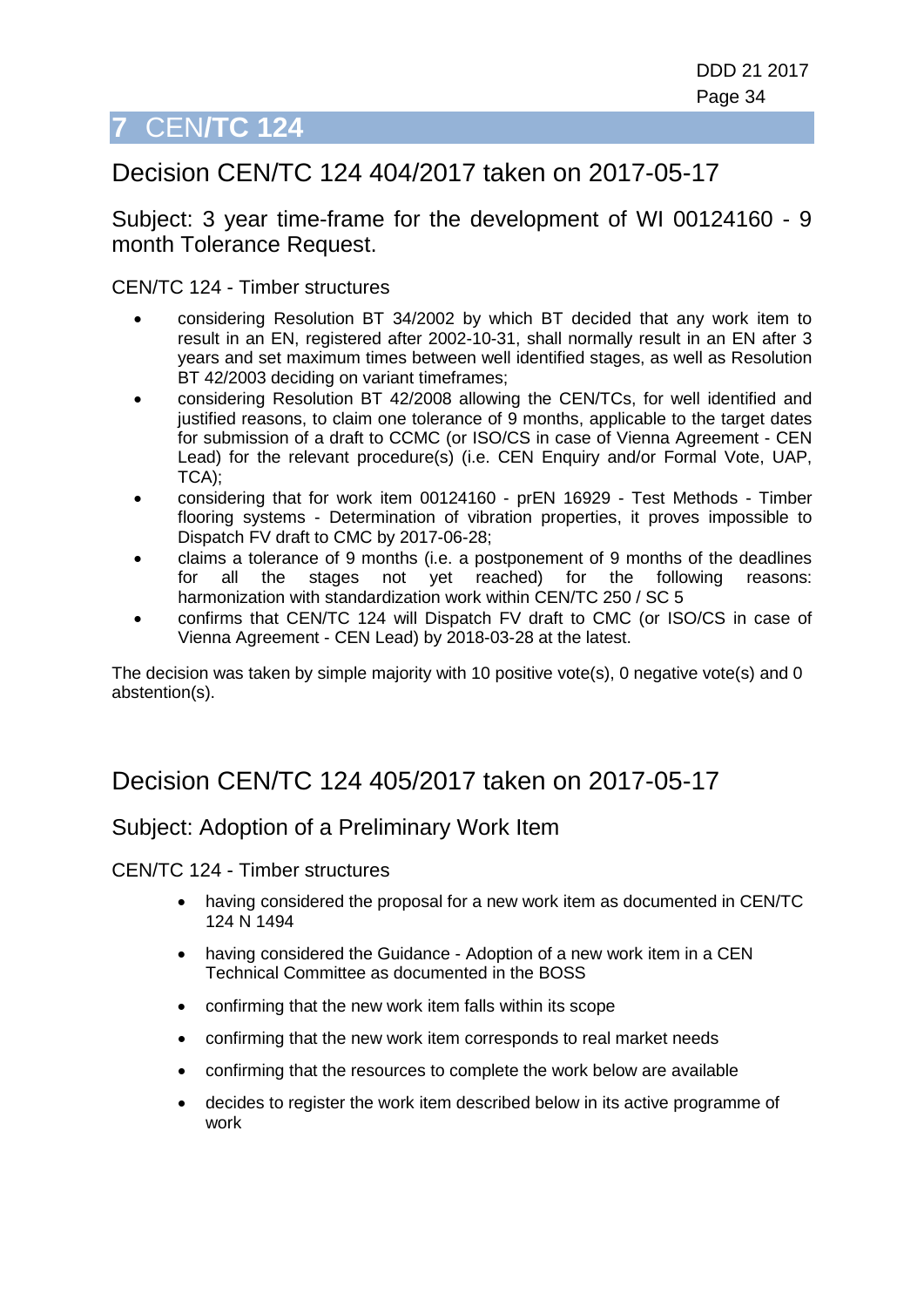DDD 21 2017 Page 35

| <b>Section</b>                                                                           | <b>Details</b>                                                                                                                                                                                                                                                                                                                                                                                                                              |
|------------------------------------------------------------------------------------------|---------------------------------------------------------------------------------------------------------------------------------------------------------------------------------------------------------------------------------------------------------------------------------------------------------------------------------------------------------------------------------------------------------------------------------------------|
| 1. Deliverable                                                                           | EN                                                                                                                                                                                                                                                                                                                                                                                                                                          |
| 2. This item<br>corresponds to                                                           | The revision of an EN<br>EN 12512:2001                                                                                                                                                                                                                                                                                                                                                                                                      |
| 3. Document<br>developed in drafting<br>body                                             | CEN/TC 124/WG 1 - Test methods                                                                                                                                                                                                                                                                                                                                                                                                              |
| 4. Title                                                                                 | Timber structures - Test methods - Cyclic testing of joints made with<br>mechanical fasteners                                                                                                                                                                                                                                                                                                                                               |
| 5. Scope                                                                                 | This European Standard specifies a test method for determining the<br>ductility, impairment of strength and energy dissipation properties of<br>joints made with mechanical fasteners under cyclic loading.<br>NOTE This standard is written, for uniformity, in terms of direct axial<br>loads and their effects only. The standard is, however, also<br>appropriate to the determination of the moment resisting properties of<br>joints. |
| 6. Environmental<br>aspects -<br><b>OPTIONAL</b>                                         | Use of materials                                                                                                                                                                                                                                                                                                                                                                                                                            |
| 7. How do you plan<br>to address these<br>environmental<br>aspects? -<br><b>OPTIONAL</b> | Bring in environmental expertise to the WG                                                                                                                                                                                                                                                                                                                                                                                                  |
| 8. Track                                                                                 | Enquiry + Formal Vote (ENQ+FV)                                                                                                                                                                                                                                                                                                                                                                                                              |
| 9. Related<br>mandate(s)                                                                 | Yes<br>M/112                                                                                                                                                                                                                                                                                                                                                                                                                                |
| 10. Related<br>directive(s)                                                              | Yes<br>Directive reference   For citation in Official journal<br>305/2011   No                                                                                                                                                                                                                                                                                                                                                              |
| 11. The decision<br>was taken by                                                         | Simple majority<br>Number of positive votes: 10<br>Number of negative votes: 0<br>Number of abstentions: 0                                                                                                                                                                                                                                                                                                                                  |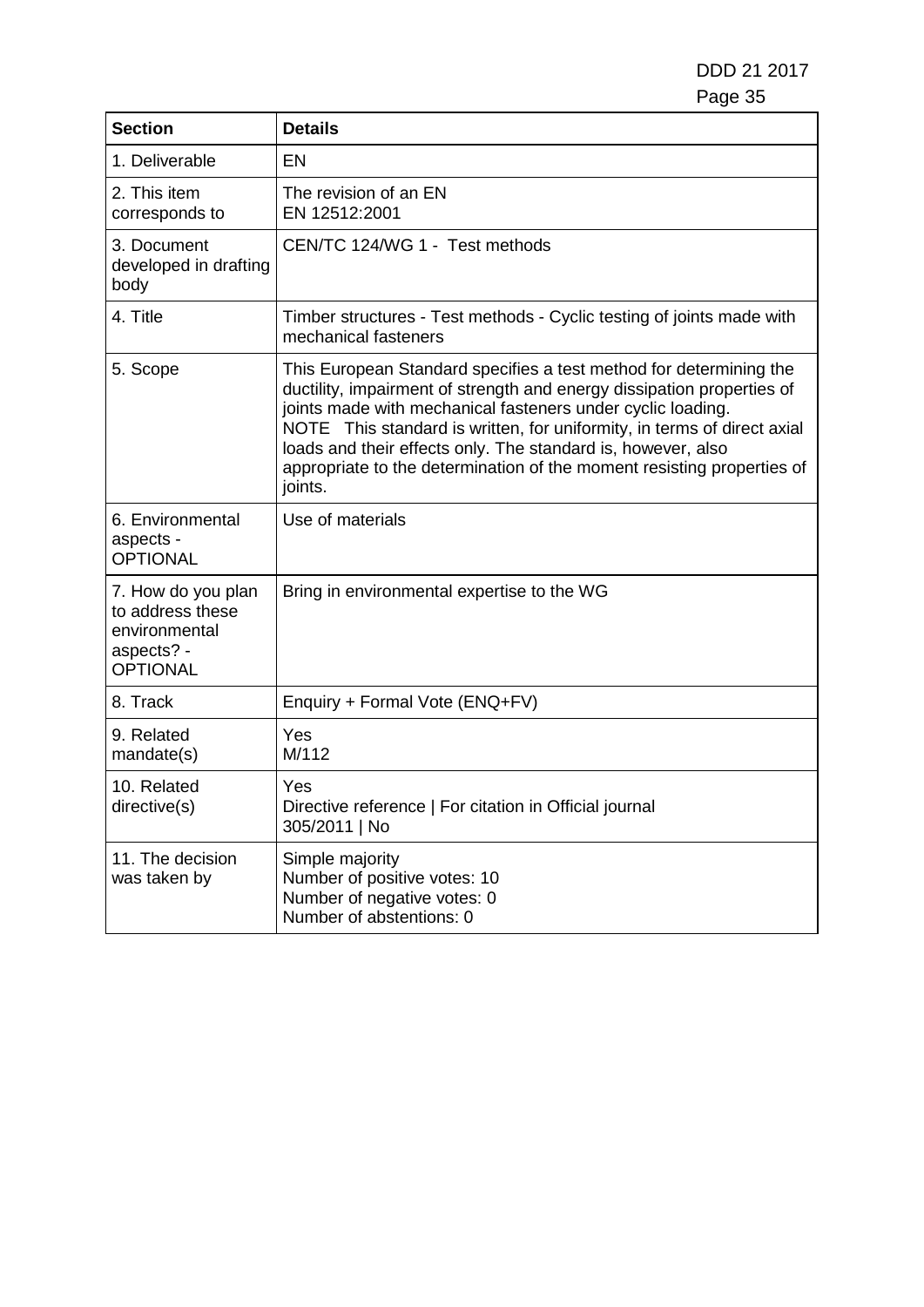## Decision CEN/TC 124 406/2017 taken on 2017-05-17

#### Subject: Adoption of a Preliminary Work Item

#### CEN/TC 124 - Timber structures

- having considered the proposal for a new work item as documented in CEN/TC 124 N 1494
- having considered the Guidance Adoption of a new work item in a CEN Technical Committee as documented in the BOSS
- confirming that the new work item falls within its scope
- confirming that the new work item corresponds to real market needs
- confirming that the resources to complete the work below are available
- decides to register the work item described below in its active programme of work

| <b>Section</b>                                                                           | <b>Details</b>                                                                                         |
|------------------------------------------------------------------------------------------|--------------------------------------------------------------------------------------------------------|
| 1. Deliverable                                                                           | EN                                                                                                     |
| 2. This item<br>corresponds to                                                           | The revision of an EN<br>EN 409:2009                                                                   |
| 3. Document<br>developed in drafting<br>body                                             | CEN/TC 124/WG 1 - Test methods                                                                         |
| 4. Title                                                                                 | Timber structures - Test methods - Determination of the yield moment<br>of dowel type fasteners        |
| 5. Scope                                                                                 | This European Standard specifies a method for determining the yield<br>moment of dowel type fasteners. |
| 6. Environmental<br>aspects -<br><b>OPTIONAL</b>                                         | Use of materials                                                                                       |
| 7. How do you plan<br>to address these<br>environmental<br>aspects? -<br><b>OPTIONAL</b> | Bring in environmental expertise to the WG                                                             |
| 8. Track                                                                                 | Enquiry + Formal Vote (ENQ+FV)                                                                         |
| 9. Related<br>mandate(s)                                                                 | Yes<br>M/112                                                                                           |
| 10. Related<br>directive(s)                                                              | Yes<br>Directive reference   For citation in Official journal<br>305/2011   No                         |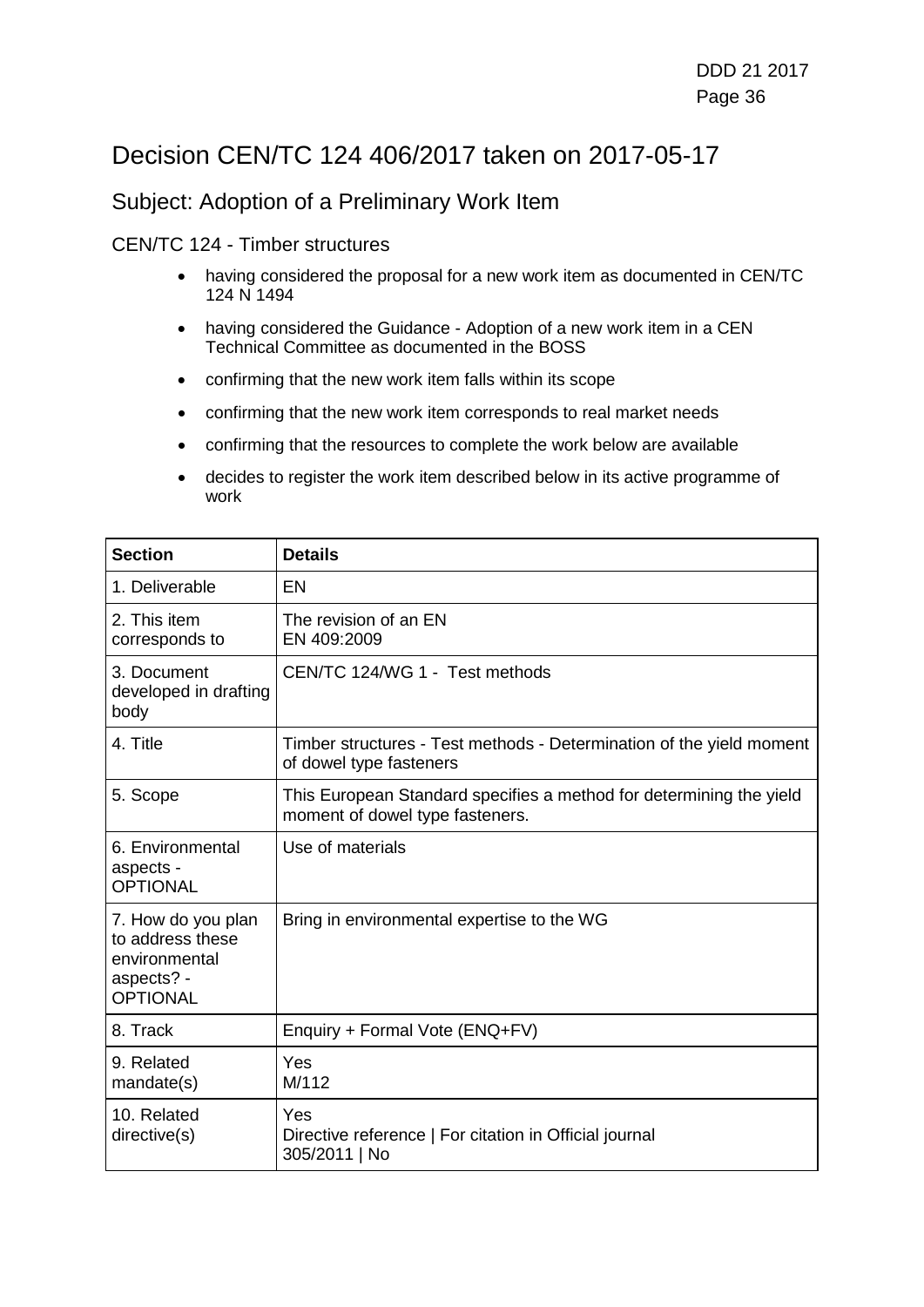| 11. The decision | Simple majority                                             |
|------------------|-------------------------------------------------------------|
| was taken by     | Number of positive votes: 10<br>Number of negative votes: 0 |
|                  |                                                             |
|                  | Number of abstentions: 0                                    |

## Decision CEN/TC 124 407/2017 taken on 2017-05-17

#### Subject: Adoption of a Preliminary Work Item

- having considered the proposal for a new work item as documented in CEN/TC 124 N 1494
- having considered the Guidance Adoption of a new work item in a CEN Technical Committee as documented in the BOSS
- confirming that the new work item falls within its scope
- confirming that the new work item corresponds to real market needs
- confirming that the resources to complete the work below are available
- decides to register the work item described below in its active programme of work

| <b>Section</b>                                                                           | <b>Details</b>                                                                                                                               |
|------------------------------------------------------------------------------------------|----------------------------------------------------------------------------------------------------------------------------------------------|
| 1. Deliverable                                                                           | EN                                                                                                                                           |
| 2. This item<br>corresponds to                                                           | The revision of an EN<br>EN 15736:2009                                                                                                       |
| 3. Document<br>developed in drafting<br>body                                             | CEN/TC 124/WG 1 - Test methods                                                                                                               |
| 4. Title                                                                                 | Timber Structures - Test methods - Withdrawal capacity of punched<br>metal plate fasteners in handling and erection of prefabricated trusses |
| 5. Scope                                                                                 | This European Standard specifies a test method to determine the<br>withdrawal behaviour of punched metal plate fasteners.                    |
| 6. Environmental<br>aspects -<br><b>OPTIONAL</b>                                         | Use of materials                                                                                                                             |
| 7. How do you plan<br>to address these<br>environmental<br>aspects? -<br><b>OPTIONAL</b> | Bring in environmental expertise to the WG                                                                                                   |
| 8. Track                                                                                 | Enquiry + Formal Vote (ENQ+FV)                                                                                                               |
| 9. Related                                                                               | Yes                                                                                                                                          |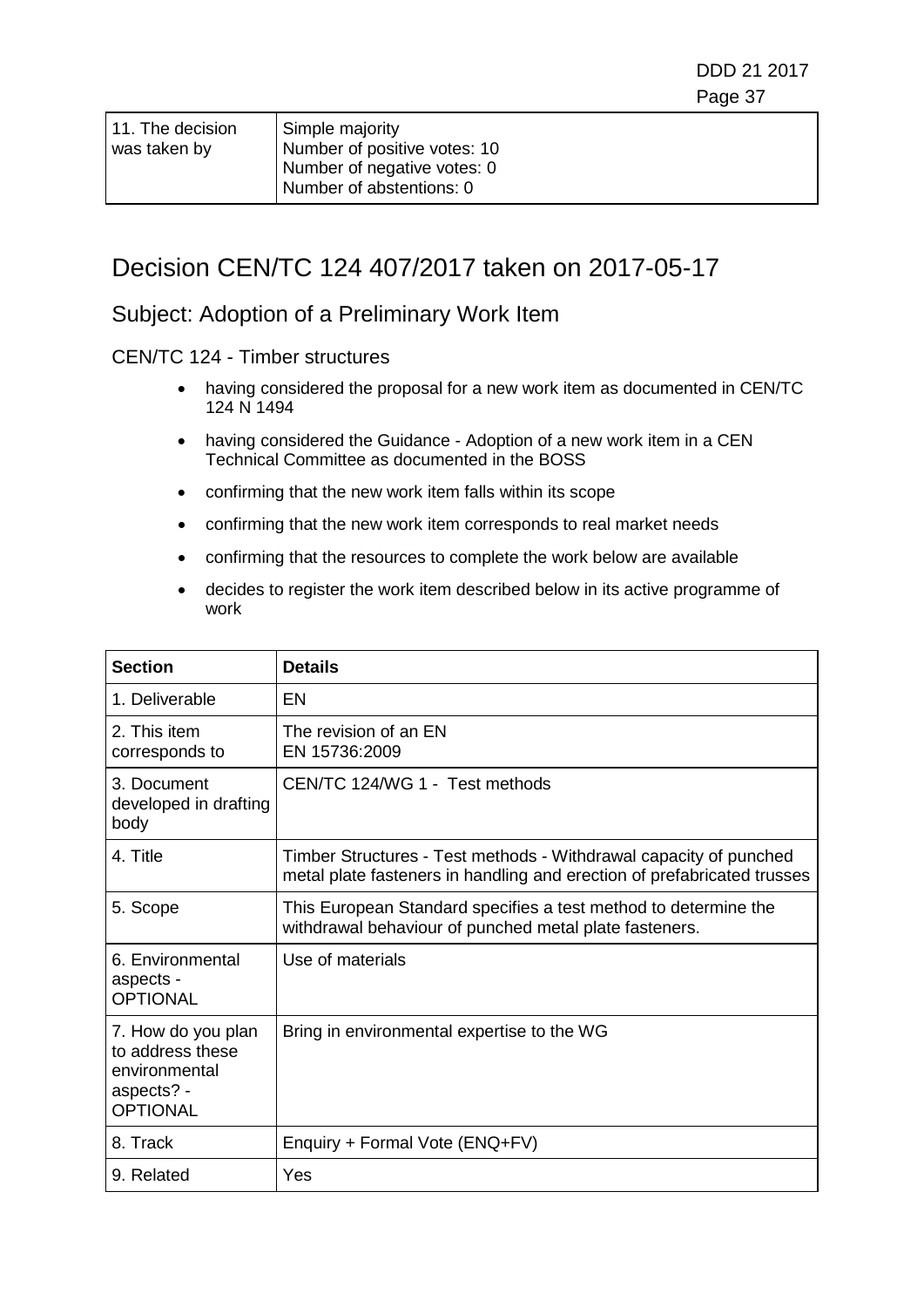DDD 21 2017 e e contra a construída de alta de 1990, estadounidense de 1990, estadounidense de 1990, estadounidense de 19

| mandate(s)                       | M/112                                                                                                      |
|----------------------------------|------------------------------------------------------------------------------------------------------------|
| 10. Related<br>directive(s)      | No.                                                                                                        |
| 11. The decision<br>was taken by | Simple majority<br>Number of positive votes: 10<br>Number of negative votes: 0<br>Number of abstentions: 0 |

# Decision CEN/TC 124 409/2017 taken on 2017-05-17

### Subject: Adoption of a Preliminary Work Item

- having considered the proposal for a new work item as documented in CEN/TC 124 N 1494
- having considered the Guidance Adoption of a new work item in a CEN Technical Committee as documented in the BOSS
- confirming that the new work item falls within its scope
- confirming that the new work item corresponds to real market needs
- confirming that the resources to complete the work below are available
- decides to register the work item described below in its active programme of work

| <b>Section</b>                               | <b>Details</b>                                                                                                                                                                                                                                                                                                                                                                                                                                                                                                                           |
|----------------------------------------------|------------------------------------------------------------------------------------------------------------------------------------------------------------------------------------------------------------------------------------------------------------------------------------------------------------------------------------------------------------------------------------------------------------------------------------------------------------------------------------------------------------------------------------------|
| 1. Deliverable                               | EN                                                                                                                                                                                                                                                                                                                                                                                                                                                                                                                                       |
| 2. This item<br>corresponds to               | The revision of an EN<br>EN 594:2011                                                                                                                                                                                                                                                                                                                                                                                                                                                                                                     |
| 3. Document<br>developed in drafting<br>body | CEN/TC 124/WG 1 - Test methods                                                                                                                                                                                                                                                                                                                                                                                                                                                                                                           |
| 4. Title                                     | Timber structures - Test methods - Racking strength and stiffness of<br>timber frame wall panels                                                                                                                                                                                                                                                                                                                                                                                                                                         |
| 5. Scope                                     | This European Standard specifies the test method to be used in<br>determining the racking strength and stiffness of timber frame wall<br>panels.<br>The test method is intended primarily for panels as described, to<br>provide:<br>- comparative performance values for the materials used in the<br>manufacture of the panels, and<br>- data information for use in structural design.<br>The principle of the test method is suited to other sizes and shapes of<br>panels and to other methods of hold down as well as panels which |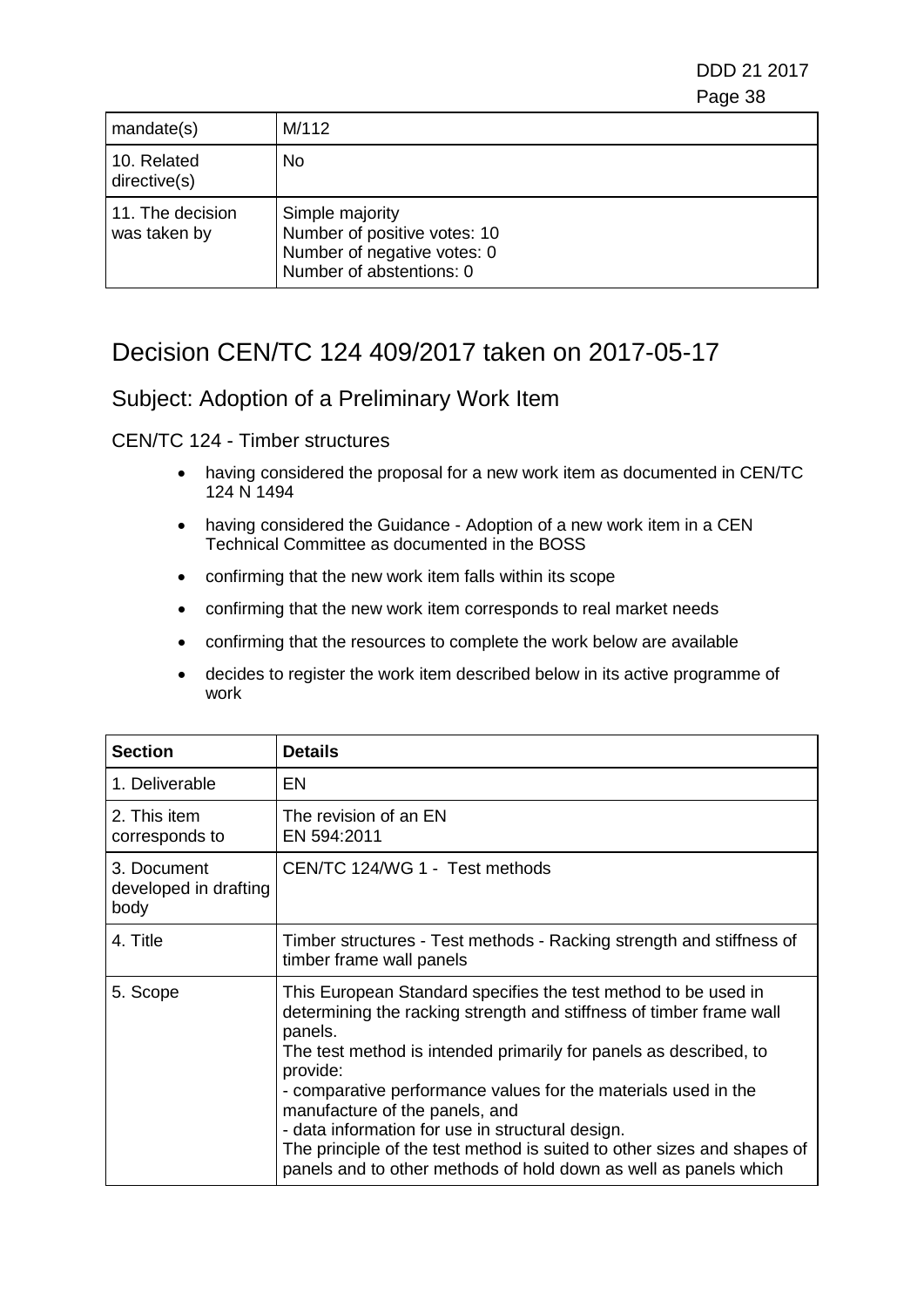|                                                                                          | are partially sheathed and to combinations of panels.<br>NOTE The method is detailed for a general situation where the client<br>for the test knows the materials to be used in the construction, which<br>may cover a range of different panels and walls and therefore wishes<br>to test a standard configuration of panel. Where specific details are<br>fixed they may be incorporated into the test but any additions or<br>changes to the standard configuration are indicated in the test report<br>and, later, can lead to limitations on the use of the test data. |
|------------------------------------------------------------------------------------------|-----------------------------------------------------------------------------------------------------------------------------------------------------------------------------------------------------------------------------------------------------------------------------------------------------------------------------------------------------------------------------------------------------------------------------------------------------------------------------------------------------------------------------------------------------------------------------|
| 6. Environmental<br>aspects -<br><b>OPTIONAL</b>                                         | Use of materials                                                                                                                                                                                                                                                                                                                                                                                                                                                                                                                                                            |
| 7. How do you plan<br>to address these<br>environmental<br>aspects? -<br><b>OPTIONAL</b> | Bring in environmental expertise to the WG                                                                                                                                                                                                                                                                                                                                                                                                                                                                                                                                  |
| 8. Track                                                                                 | Enquiry + Formal Vote (ENQ+FV)                                                                                                                                                                                                                                                                                                                                                                                                                                                                                                                                              |
| 9. Related<br>mandate(s)                                                                 | Yes<br>M/112                                                                                                                                                                                                                                                                                                                                                                                                                                                                                                                                                                |
| 10. Related<br>directive(s)                                                              | <b>No</b>                                                                                                                                                                                                                                                                                                                                                                                                                                                                                                                                                                   |
| 11. The decision<br>was taken by                                                         | Simple majority<br>Number of positive votes: 10<br>Number of negative votes: 0<br>Number of abstentions: 0                                                                                                                                                                                                                                                                                                                                                                                                                                                                  |

# Decision CEN/TC 124 412/2017 taken on 2017-05-17

Subject: 3 year time-frame for the development of WI 00124137 - 9 month Tolerance Request.

- considering Resolution BT 34/2002 by which BT decided that any work item to result in an EN, registered after 2002-10-31, shall normally result in an EN after 3 years and set maximum times between well identified stages, as well as Resolution BT 42/2003 deciding on variant timeframes;
- considering Resolution BT 42/2008 allowing the CEN/TCs, for well identified and justified reasons, to claim one tolerance of 9 months, applicable to the target dates for submission of a draft to CCMC (or ISO/CS in case of Vienna Agreement - CEN Lead) for the relevant procedure(s) (i.e. CEN Enquiry and/or Formal Vote, UAP, TCA);
- considering that for work item *00124137 - prEN 14374 - Timber structures - Laminated veneer lumber (LVL) - Requirements* , it proves impossible to Dispatch FV draft to CMC by 2017-12-05;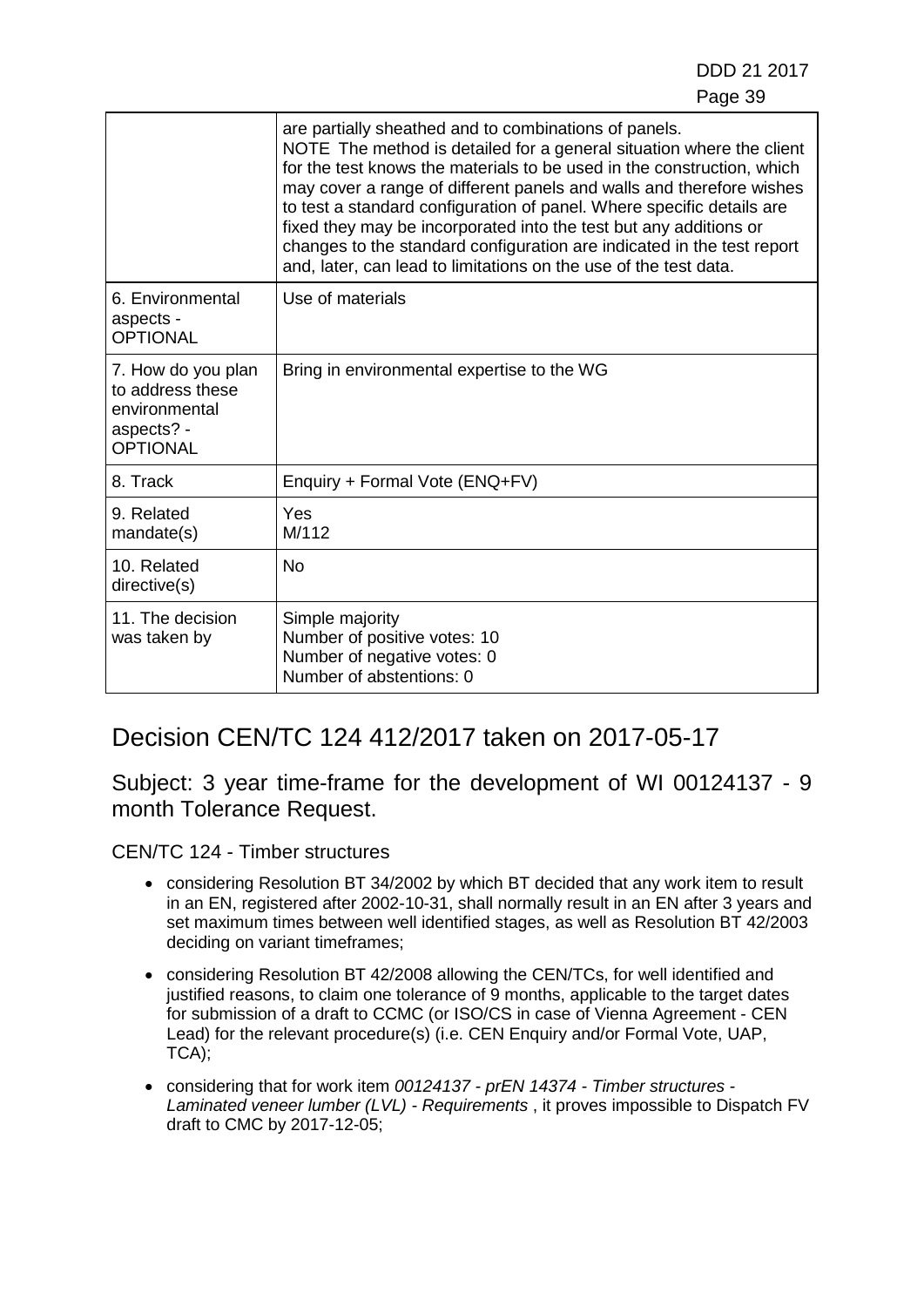- claims a tolerance of 9 months (i.e. a postponement of 9 months of the deadlines for all the stages not yet reached) for the following reasons: adapt the standard to the indicative assessment
- confirms that CEN/TC 124 will Dispatch FV draft to CMC (or ISO/CS in case of Vienna Agreement - CEN Lead) by 2018-09-05 at the latest.

The decision was taken by simple majority with 10 positive vote(s), 0 negative vote(s) and 0 abstention(s).

## Decision CEN/TC 124 413/2017 taken on 2017-05-17

### Subject: Adoption of a Preliminary Work Item

- having considered the proposal for a new work item as documented in CEN/TC 124 N 1494
- having considered the Guidance Adoption of a new work item in a CEN Technical Committee as documented in the BOSS
- confirming that the new work item falls within its scope
- confirming that the new work item corresponds to real market needs
- confirming that the resources to complete the work below are available
- decides to register the work item described below in its active programme of work

| <b>Section</b>                                   | <b>Details</b>                                                                                                                                                                                                                 |
|--------------------------------------------------|--------------------------------------------------------------------------------------------------------------------------------------------------------------------------------------------------------------------------------|
| 1. Deliverable                                   | EN                                                                                                                                                                                                                             |
| 2. This item<br>corresponds to                   | A new project                                                                                                                                                                                                                  |
| 3. Document<br>developed in drafting<br>body     | CEN/TC 124/WG 3 - Glued laminated timber                                                                                                                                                                                       |
| 4. Title                                         | Timber structures - Glued laminated timber and glued solid timber<br>made from harwood species - Requirements                                                                                                                  |
| 5. Scope                                         | This European standard lays down the performance requirements and<br>minimum requirements for the production of glued laminated products<br>made from hardwood species for use in building and bridges.<br>("EN 14080 part 2") |
| 6. Environmental<br>aspects -<br><b>OPTIONAL</b> | Use of materials                                                                                                                                                                                                               |
| 7. How do you plan                               | Bring in environmental expertise to the WG                                                                                                                                                                                     |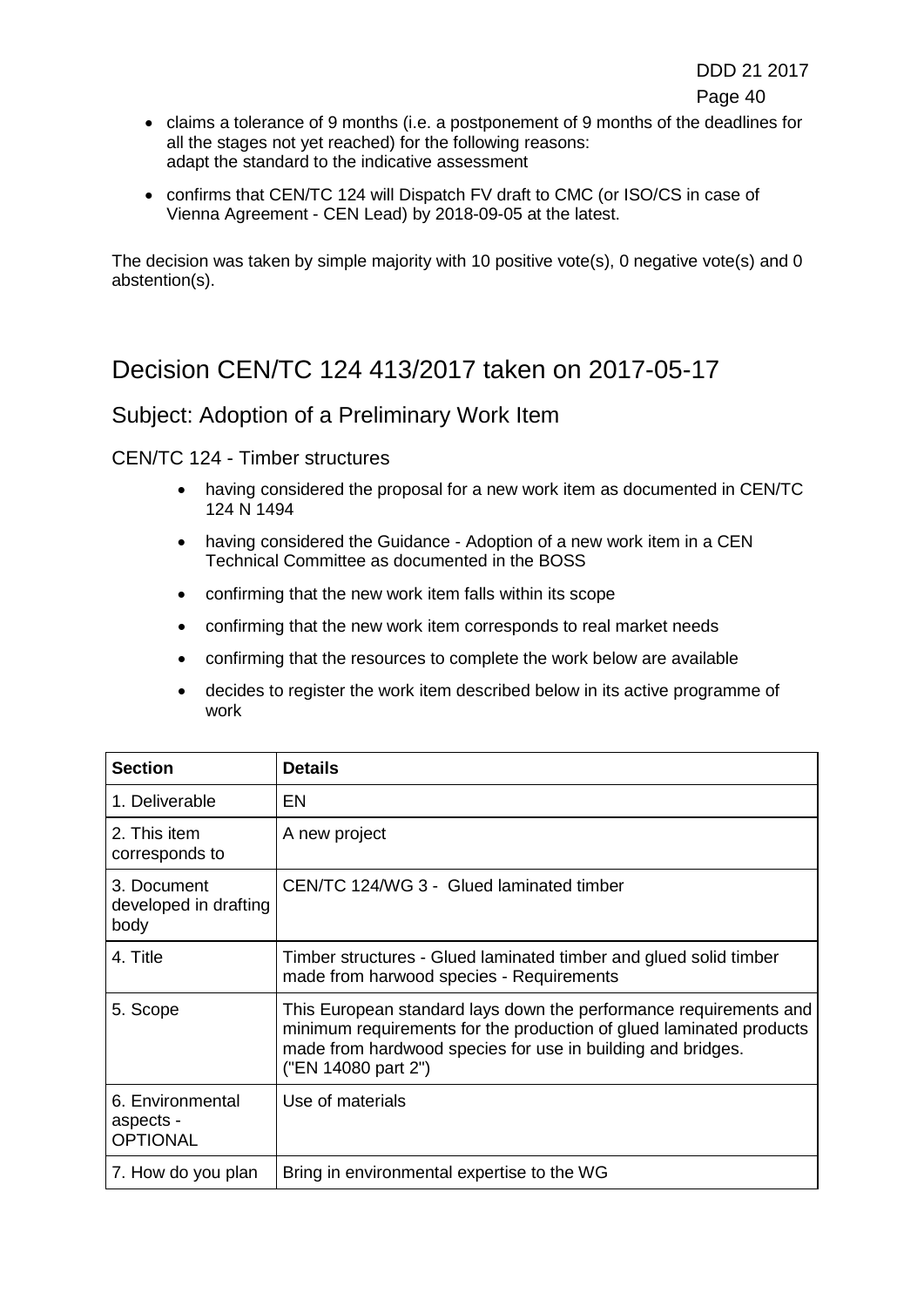| to address these<br>environmental<br>aspects? -<br><b>OPTIONAL</b> |                                                                                                            |
|--------------------------------------------------------------------|------------------------------------------------------------------------------------------------------------|
| 8. Track                                                           | Enquiry + Formal Vote (ENQ+FV)                                                                             |
| 9. Related<br>mandate(s)                                           | Yes<br>M/112<br>M/112_Am1                                                                                  |
| 10. Related<br>directive(s)                                        | Yes<br>Directive reference   For citation in Official journal<br>305/2011   Yes                            |
| 11. The decision<br>was taken by                                   | Simple majority<br>Number of positive votes: 10<br>Number of negative votes: 0<br>Number of abstentions: 0 |

## Decision CEN/TC 124 414/2017 taken on 2017-05-17

### Subject: Adoption of a Preliminary Work Item

- having considered the proposal for a new work item as documented in CEN/TC 124 N 1494
- having considered the Guidance Adoption of a new work item in a CEN Technical Committee as documented in the BOSS
- confirming that the new work item falls within its scope
- confirming that the new work item corresponds to real market needs
- confirming that the resources to complete the work below are available
- decides to register the work item described below in its active programme of work

| <b>Section</b>                               | <b>Details</b>                                                                                                                              |
|----------------------------------------------|---------------------------------------------------------------------------------------------------------------------------------------------|
| 1. Deliverable                               | EN                                                                                                                                          |
| 2. This item<br>corresponds to               | The revision of an EN<br>EN 14545:2008                                                                                                      |
| 3. Document<br>developed in drafting<br>body | CEN/TC 124/WG 4 - Connectors                                                                                                                |
| 4. Title                                     | Timber structures - Connectors - Requirements                                                                                               |
| 5. Scope                                     | This European Standard specifies requirements and test methods for<br>materials, geometry, strength, stiffness and durability aspects (i.e. |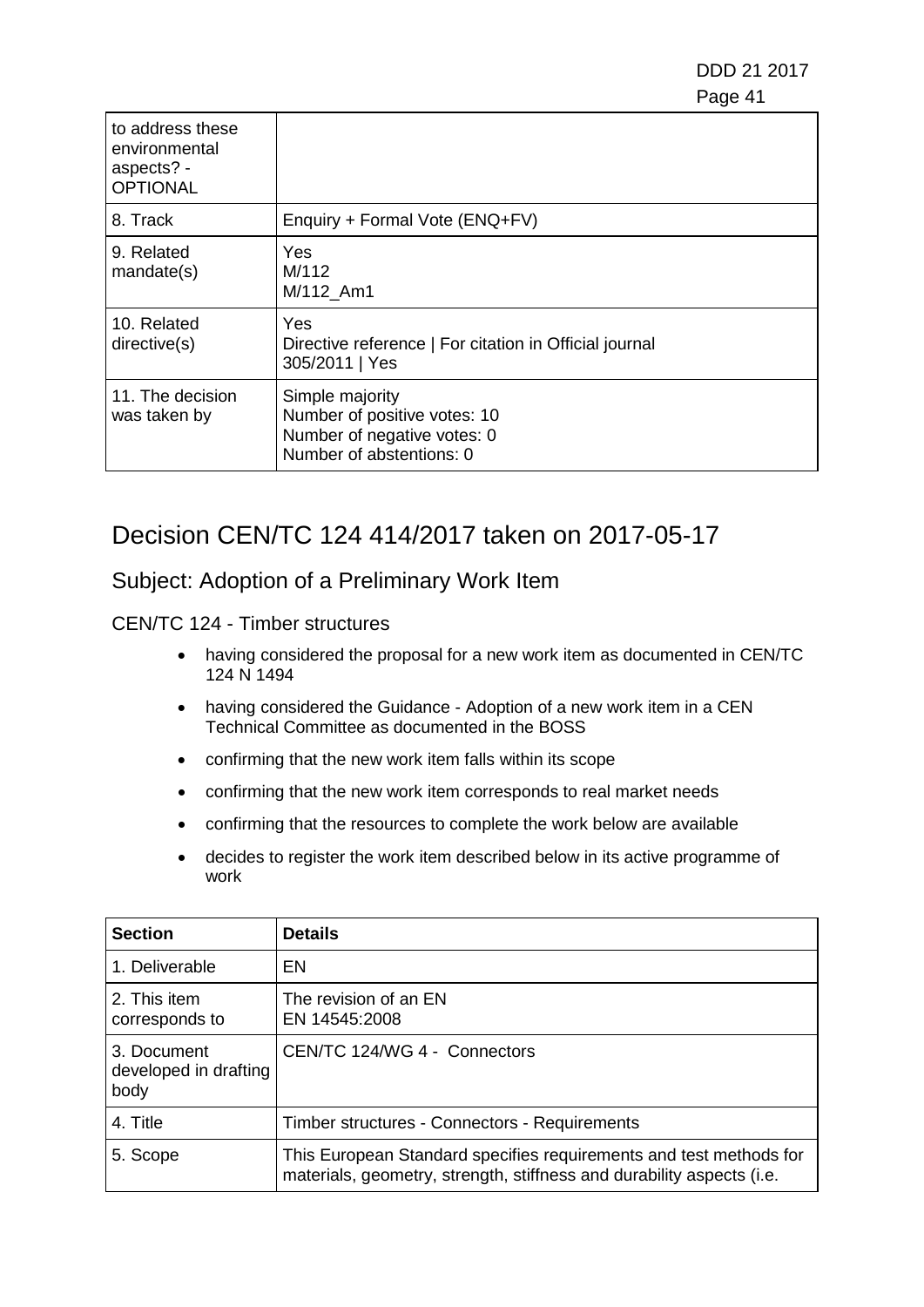|                                                                                          | corrosion protection) of connectors for use in load bearing timber<br>structures.<br>Only connectors manufactured from steel are covered by this<br>European Standard, like shear plates, split ring connectors, tooth<br>plate connectors, punched metal plate fasteners and nailing plates.<br>Definitions of these items are given in Clause 3.<br>This European Standard specifies also the evaluation of conformity<br>procedures and includes requirements for marking of these products.<br>This European Standard does not cover connectors treated with fire<br>retardants to improve their fire performance. |
|------------------------------------------------------------------------------------------|------------------------------------------------------------------------------------------------------------------------------------------------------------------------------------------------------------------------------------------------------------------------------------------------------------------------------------------------------------------------------------------------------------------------------------------------------------------------------------------------------------------------------------------------------------------------------------------------------------------------|
| 6. Environmental<br>aspects -<br><b>OPTIONAL</b>                                         | Use of materials                                                                                                                                                                                                                                                                                                                                                                                                                                                                                                                                                                                                       |
| 7. How do you plan<br>to address these<br>environmental<br>aspects? -<br><b>OPTIONAL</b> | Bring in environmental expertise to the WG                                                                                                                                                                                                                                                                                                                                                                                                                                                                                                                                                                             |
| 8. Track                                                                                 | Enquiry + Formal Vote (ENQ+FV)                                                                                                                                                                                                                                                                                                                                                                                                                                                                                                                                                                                         |
| 9. Related<br>mandate(s)                                                                 | Yes<br>M/112                                                                                                                                                                                                                                                                                                                                                                                                                                                                                                                                                                                                           |
| 10. Related<br>directive(s)                                                              | Yes<br>Directive reference   For citation in Official journal<br>305/2011   Yes                                                                                                                                                                                                                                                                                                                                                                                                                                                                                                                                        |
| 11. The decision<br>was taken by                                                         | Simple majority<br>Number of positive votes: 10<br>Number of negative votes: 0<br>Number of abstentions: 0                                                                                                                                                                                                                                                                                                                                                                                                                                                                                                             |

# Decision CEN/TC 124 415/2017 taken on 2017-05-17

### Subject: Adoption of a Preliminary Work Item

- having considered the proposal for a new work item as documented in CEN/TC 124 N 1494
- having considered the Guidance Adoption of a new work item in a CEN Technical Committee as documented in the BOSS
- confirming that the new work item falls within its scope
- confirming that the new work item corresponds to real market needs
- confirming that the resources to complete the work below are available
- decides to register the work item described below in its active programme of work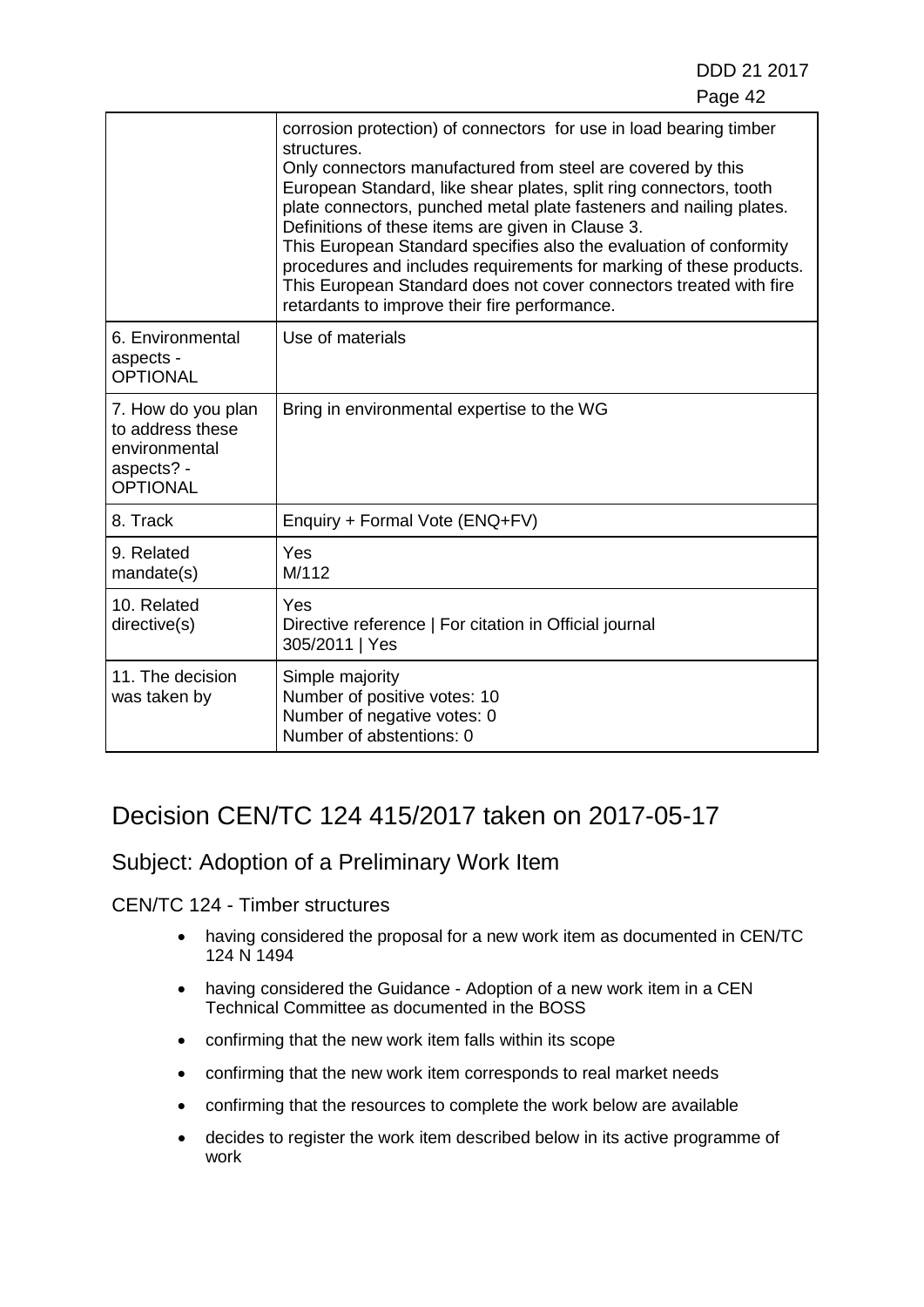| <b>Section</b>                                                                           | <b>Details</b>                                                                                                                                                                                                                                                                                                                                                                         |
|------------------------------------------------------------------------------------------|----------------------------------------------------------------------------------------------------------------------------------------------------------------------------------------------------------------------------------------------------------------------------------------------------------------------------------------------------------------------------------------|
| 1. Deliverable                                                                           | EN                                                                                                                                                                                                                                                                                                                                                                                     |
| 2. This item<br>corresponds to                                                           | The revision of an EN<br>EN 13271:2001                                                                                                                                                                                                                                                                                                                                                 |
| 3. Document<br>developed in drafting<br>body                                             | CEN/TC 124/WG 4 - Connectors                                                                                                                                                                                                                                                                                                                                                           |
| 4. Title                                                                                 | Timber fasteners - Characteristic load-carrying capacities and slip-<br>moduli for connector joints                                                                                                                                                                                                                                                                                    |
| 5. Scope                                                                                 | This European Standard specifies relationships for the determination<br>of load-carrying capacities of connector joints in timber structures and<br>appertaining reference conditions.<br>It also gives recommendations for characteristic values for slip moduli<br>for joints in solid timber (in accordance with EN 338) or glued<br>laminated timber (in accordance with EN 1194). |
| 6. Environmental<br>aspects -<br><b>OPTIONAL</b>                                         | Use of materials                                                                                                                                                                                                                                                                                                                                                                       |
| 7. How do you plan<br>to address these<br>environmental<br>aspects? -<br><b>OPTIONAL</b> | Bring in environmental expertise to the WG                                                                                                                                                                                                                                                                                                                                             |
| 8. Track                                                                                 | Enquiry + Formal Vote (ENQ+FV)                                                                                                                                                                                                                                                                                                                                                         |
| 9. Related<br>mandate(s)                                                                 | Yes<br>M/112                                                                                                                                                                                                                                                                                                                                                                           |
| 10. Related<br>directive(s)                                                              | Yes<br>Directive reference   For citation in Official journal<br>305/2011   No                                                                                                                                                                                                                                                                                                         |
| 11. The decision<br>was taken by                                                         | Simple majority<br>Number of positive votes: 10<br>Number of negative votes: 0<br>Number of abstentions: 0                                                                                                                                                                                                                                                                             |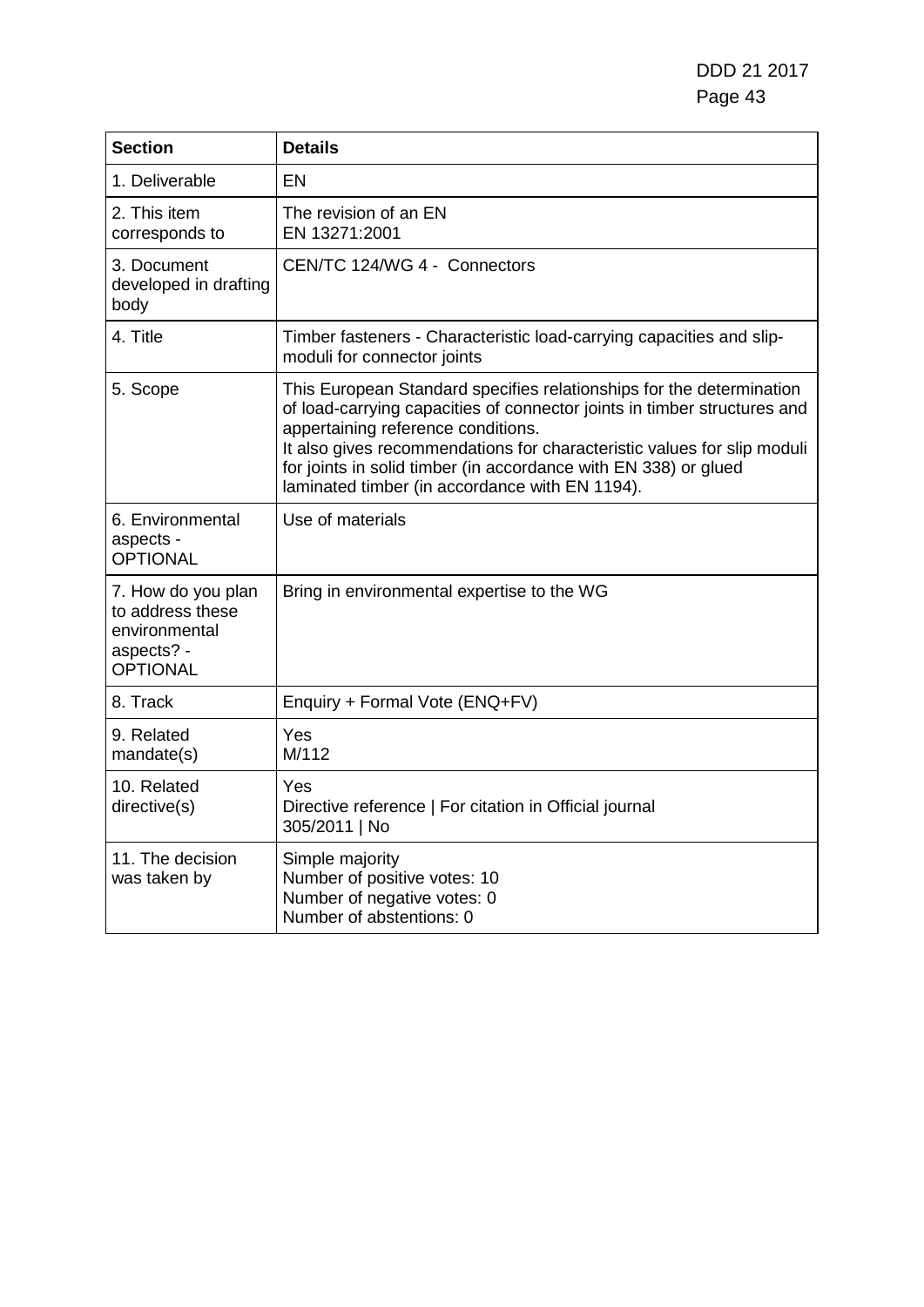## Decision CEN/TC 124 416/2017 taken on 2017-05-17

### Subject: Adoption of a Preliminary Work Item

- having considered the proposal for a new work item as documented in CEN/TC 124 N 1494
- having considered the Guidance Adoption of a new work item in a CEN Technical Committee as documented in the BOSS
- confirming that the new work item falls within its scope
- confirming that the new work item corresponds to real market needs
- confirming that the resources to complete the work below are available
- decides to register the work item described below in its active programme of work

| <b>Section</b>                                                                           | <b>Details</b>                                                                                                                                                                                                                                                                                                |
|------------------------------------------------------------------------------------------|---------------------------------------------------------------------------------------------------------------------------------------------------------------------------------------------------------------------------------------------------------------------------------------------------------------|
| 1. Deliverable                                                                           | EN                                                                                                                                                                                                                                                                                                            |
| 2. This item<br>corresponds to                                                           | The revision of an EN<br>EN 912:2011                                                                                                                                                                                                                                                                          |
| 3. Document<br>developed in drafting<br>body                                             | CEN/TC 124/WG 4 - Connectors                                                                                                                                                                                                                                                                                  |
| 4. Title                                                                                 | Timber fasteners - Specifications for connectors for timbers                                                                                                                                                                                                                                                  |
| 5. Scope                                                                                 | This European Standard specifies the dimensions and the materials<br>of certain well-established connectors for use in joints between<br>members in load-bearing timber structures.<br>For data on strength and deformation properties of joints made with<br>the connectors, reference is given to EN 13271. |
| 6. Environmental<br>aspects -<br><b>OPTIONAL</b>                                         | Use of materials                                                                                                                                                                                                                                                                                              |
| 7. How do you plan<br>to address these<br>environmental<br>aspects? -<br><b>OPTIONAL</b> | Bring in environmental expertise to the WG                                                                                                                                                                                                                                                                    |
| 8. Track                                                                                 | Enquiry + Formal Vote (ENQ+FV)                                                                                                                                                                                                                                                                                |
| 9. Related<br>mandate(s)                                                                 | Yes<br>M/112                                                                                                                                                                                                                                                                                                  |
| 10. Related<br>directive(s)                                                              | Yes<br>Directive reference   For citation in Official journal                                                                                                                                                                                                                                                 |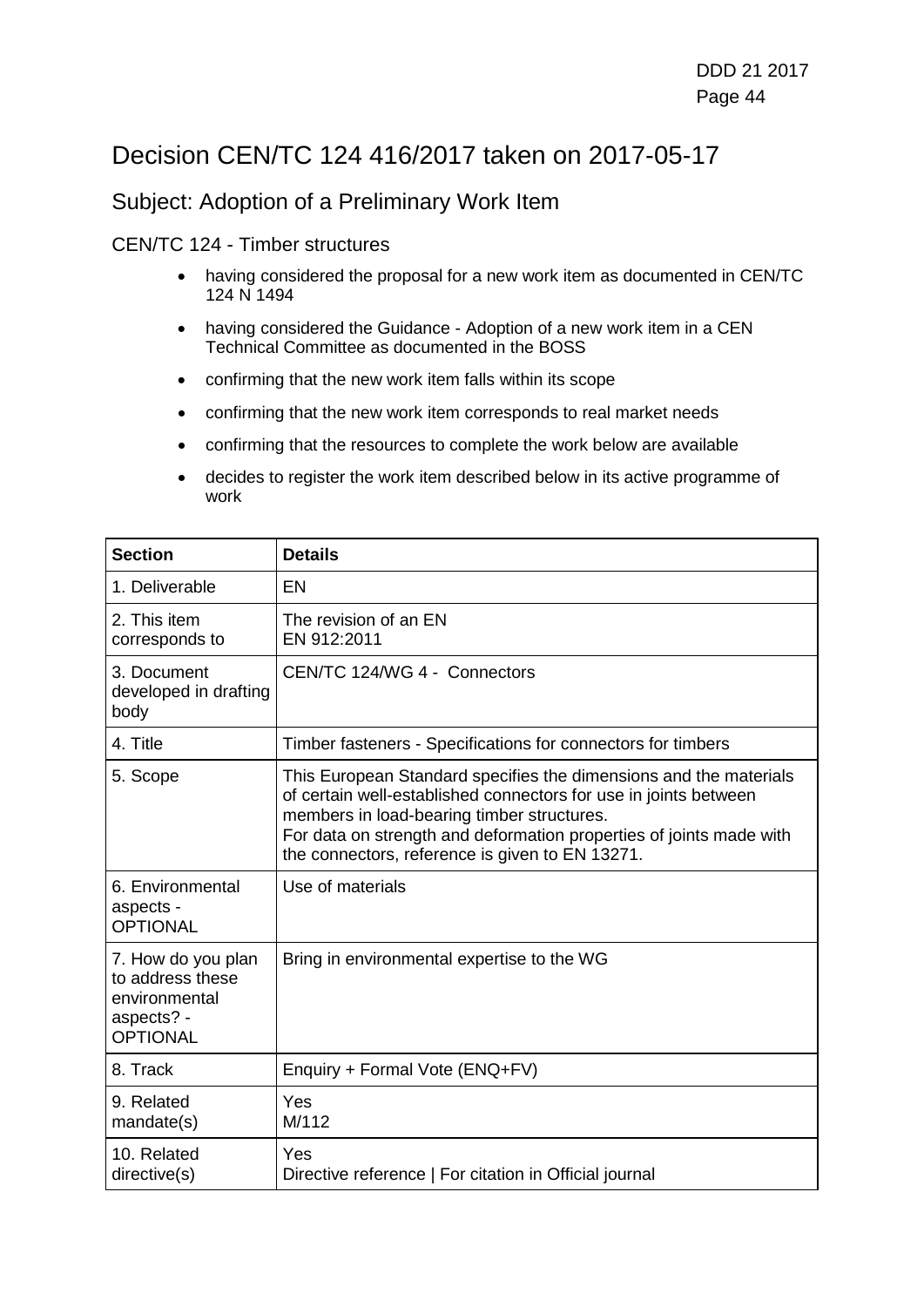DDD 21 2017 e de la construction de la construction de la construction de la construction de la construction de la constru

|                                  | 305/2011   No                                                                                              |
|----------------------------------|------------------------------------------------------------------------------------------------------------|
| 11. The decision<br>was taken by | Simple majority<br>Number of positive votes: 10<br>Number of negative votes: 0<br>Number of abstentions: 0 |

# **8 CEN/TC 136**

# Decision CEN/TC 136 C13/2017 taken on 2017-05-05

Subject: Adoption of a New Work Item

CEN/TC 136 Sports, playground and other recreational facilities and equipment

- having considered the proposal for a new work item as documented in CEN/TC 136 N 2547
- having considered the Guidance Adoption of a new work item in a CEN Technical Committee as documented in the BOSS
- confirming that the new work item falls within its scope
- confirming that the new work item corresponds to real market needs
- confirming that the resources to complete the work below are available
- decides to register the work item described below in its active programme of work

| <b>Section</b>                               | <b>Details</b>                                                                                                                                                                                                                                                                                                                                                                                                                                                                   |
|----------------------------------------------|----------------------------------------------------------------------------------------------------------------------------------------------------------------------------------------------------------------------------------------------------------------------------------------------------------------------------------------------------------------------------------------------------------------------------------------------------------------------------------|
| 1. Deliverable                               | EN                                                                                                                                                                                                                                                                                                                                                                                                                                                                               |
| 2. This item<br>corresponds to               | An amendment to an EN<br>EN 13451-2:2015                                                                                                                                                                                                                                                                                                                                                                                                                                         |
| 3. Document<br>developed in drafting<br>body | CEN/TC 136/WG 8 - Swimming pools                                                                                                                                                                                                                                                                                                                                                                                                                                                 |
| 4. Title                                     | Swimming pool equipment - Part 2: Additional specific safety<br>requirements and test methods for ladders, stepladders and handle<br>bends                                                                                                                                                                                                                                                                                                                                       |
| 5. Scope                                     | This part of EN 13451 specifies safety requirements for ladders,<br>stepladders and handle bends in addition to the general safety<br>requirements of EN 13451-1.<br>The requirements of this specific standard take priority over those in<br>EN 13451-1.<br>This part of EN 13451 is applicable to manufactured ladders,<br>stepladders and handle bends used for pool access and egress for<br>use in classified swimming pools as specified in EN 15288-1 and EN<br>15288-2. |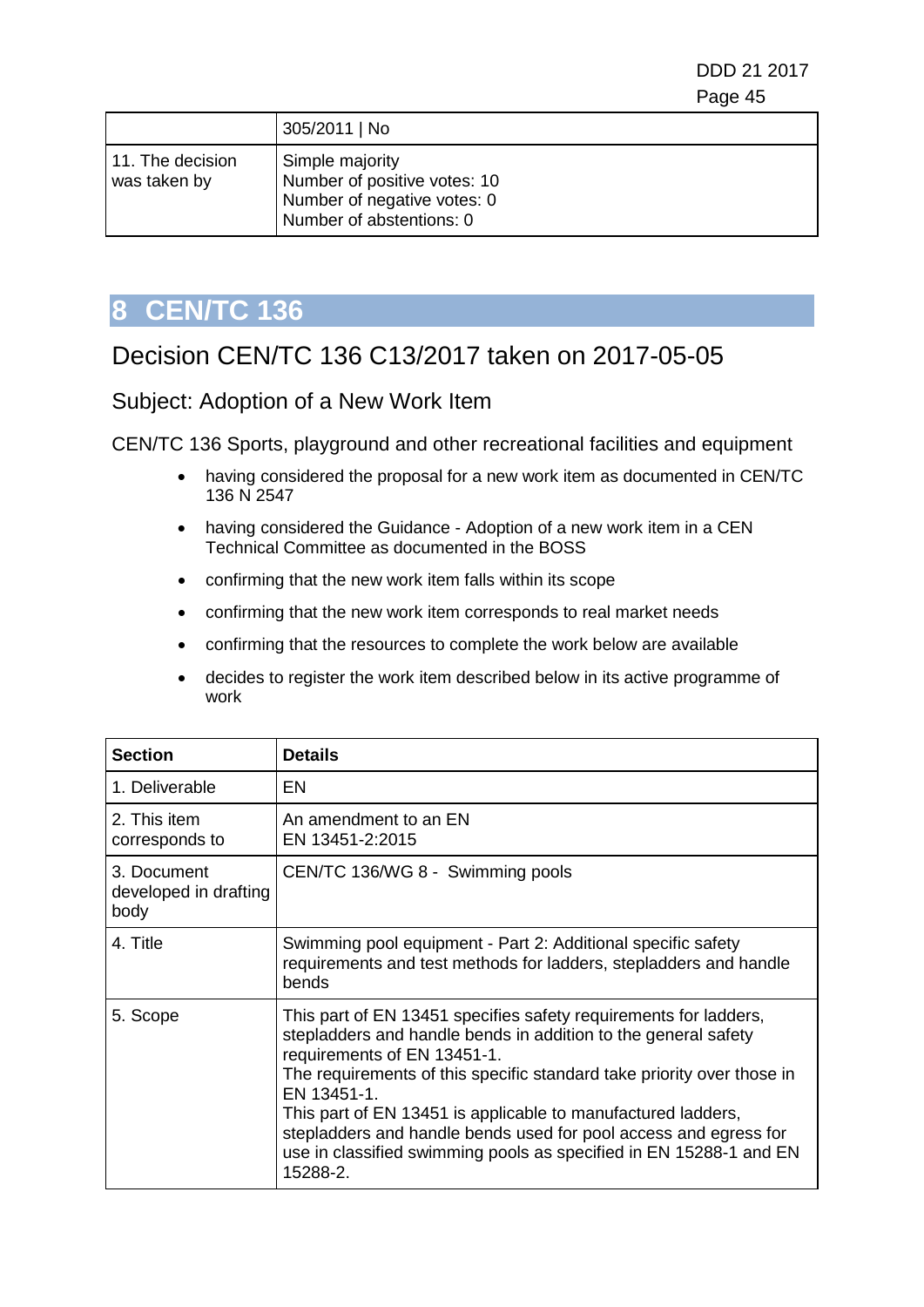| 6. Environmental<br>aspects                                         | Use of materials                                                                                                                                                                                                                   |
|---------------------------------------------------------------------|------------------------------------------------------------------------------------------------------------------------------------------------------------------------------------------------------------------------------------|
| 7. How do you plan<br>to address these<br>environmental<br>aspects? | Use of environmental checklist                                                                                                                                                                                                     |
| 8. Vienna<br>Agreement                                              | No or expected CEN lead                                                                                                                                                                                                            |
| 9. The project is<br>linked to                                      | No document from another organization                                                                                                                                                                                              |
| 10. Track                                                           | Enquiry + Formal Vote (ENQ+FV)                                                                                                                                                                                                     |
| 11. Related<br>mandate(s)                                           | <b>No</b>                                                                                                                                                                                                                          |
| 12. Related<br>directive(s)                                         | <b>No</b>                                                                                                                                                                                                                          |
| 13. Commitment                                                      | The following CEN members (at least five) are committed to<br>participate in the development of the project:<br><b>AFNOR</b><br><b>SFS</b><br><b>SN</b><br><b>BSI</b><br><b>DIN</b>                                                |
| 14. The decision<br>was taken by                                    | Weighted vote and simple majority<br>Percentage of positive weighted votes (min. 71% before 2017-01-01,<br>min. 65% from 2017-01-01):70<br>Number of positive votes: 13<br>Number of negative votes: 2<br>Number of abstentions: 7 |

# Decision CEN/TC 136 7/2017 taken on 2017-05-10

## Subject: Activation of preliminary Work Item 00136350

CEN/TC 136 Sports, playground and other recreational facilities and equipment

- having considered the proposal for the activation of work item 00136350 currently registered at preliminary stage 00.60 as documented in CEN/TC 136 N 2624
- having considered the Guidance Adoption of a new work item in a CEN Technical Committee as documented in the BOSS
- confirming that the new work item falls within its scope
- confirming that the new work item corresponds to real market needs
- confirming that the resources to complete the work below are available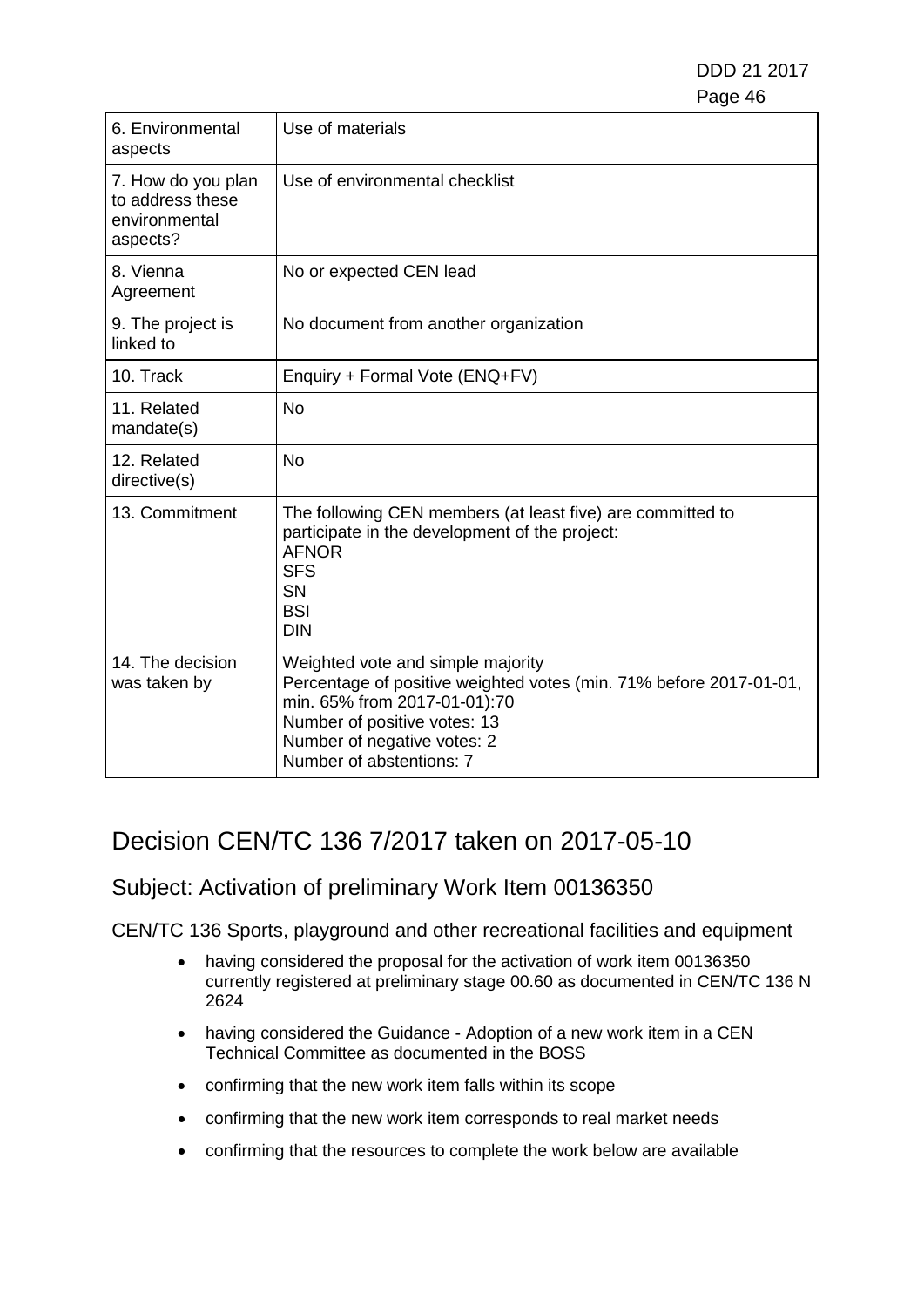• decides to register the work item described below in its active programme of work

| <b>Section</b>                                                      | <b>Details</b>                                                                                                                                                                                                                      |
|---------------------------------------------------------------------|-------------------------------------------------------------------------------------------------------------------------------------------------------------------------------------------------------------------------------------|
| 1. Deliverable                                                      | EN                                                                                                                                                                                                                                  |
| 2. This item<br>corresponds to                                      | A new project                                                                                                                                                                                                                       |
| 3. Document<br>developed in drafting<br>body                        | CEN/TC 136/WG 3 - Water slides and water play equipment                                                                                                                                                                             |
| 4. Title                                                            | Climbing walls for use in the water area of public used swimming<br>pools - Safety and<br>operational requirements to the place of installation                                                                                     |
| 5. Scope                                                            | This standard specifies safety and operational requirements for<br>Climbing walls for use in the water area of public used swimming<br>pools.                                                                                       |
| 6. Environmental<br>aspects                                         | Use of materials                                                                                                                                                                                                                    |
| 7. How do you plan<br>to address these<br>environmental<br>aspects? | Use of environmental checklist                                                                                                                                                                                                      |
| 8. Vienna<br>Agreement                                              | No or expected CEN lead                                                                                                                                                                                                             |
| 9. The project is<br>linked to                                      | No document from another organization                                                                                                                                                                                               |
| 10. Track                                                           | Enquiry + Formal Vote (ENQ+FV)                                                                                                                                                                                                      |
| 11. Related<br>mandate(s)                                           | <b>No</b>                                                                                                                                                                                                                           |
| 12. Related<br>directive(s)                                         | No                                                                                                                                                                                                                                  |
| 13. Commitment                                                      | The following CEN members (at least five) are committed to<br>participate in the development of the project:<br><b>AFNOR</b><br><b>SFS</b><br><b>DIN</b><br><b>UNE</b><br><b>UNI</b>                                                |
| 14. The decision<br>was taken by                                    | Weighted vote and simple majority<br>Percentage of positive weighted votes (min. 71% before 2017-01-01,<br>min. 65% from 2017-01-01):100<br>Number of positive votes: 13<br>Number of negative votes: 0<br>Number of abstentions: 9 |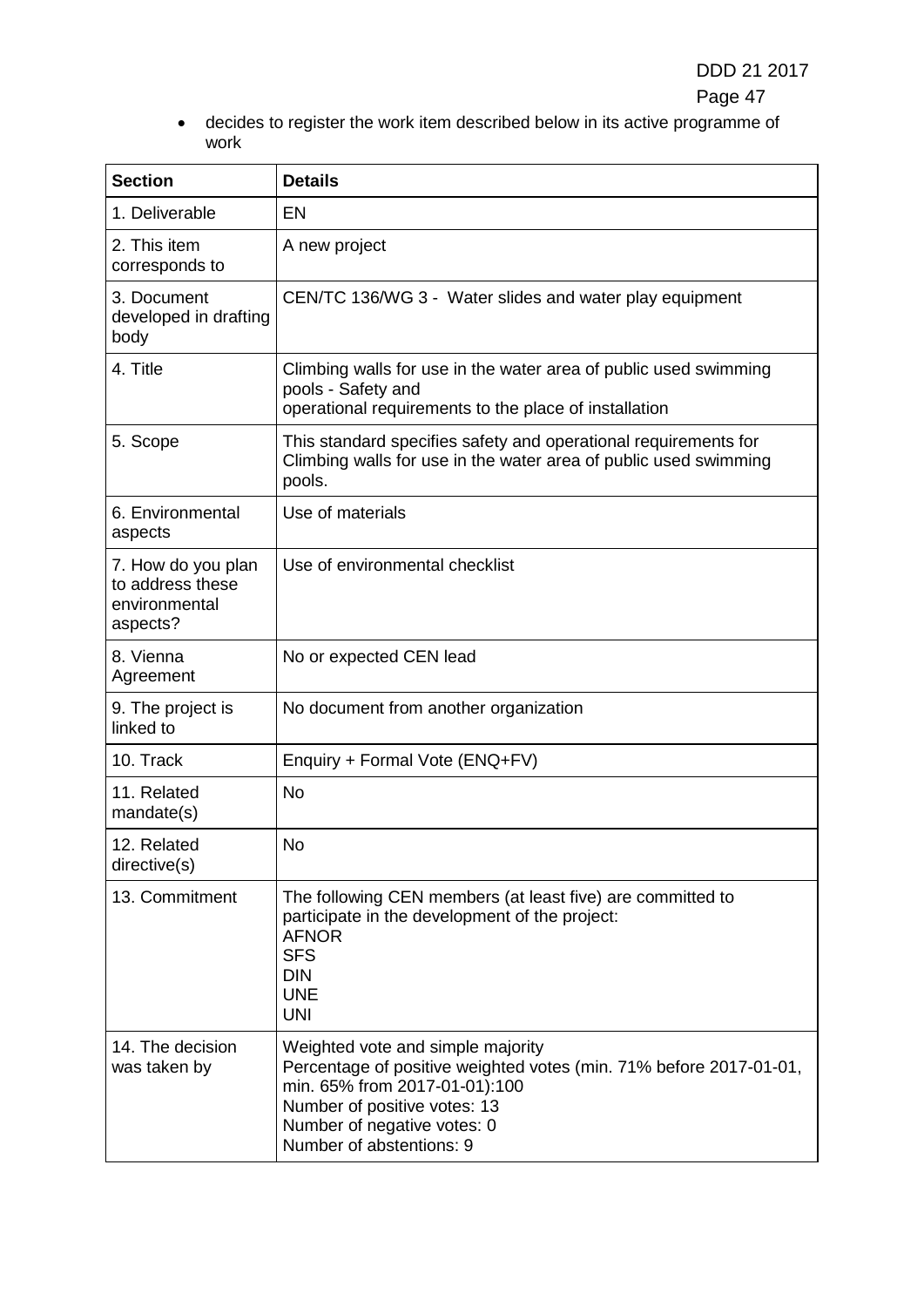# Decision CEN/TC 136 18/2017 taken on 2017-05-10

### Subject: CEN/TC 136 - Decision to skip the Formal Vote

CEN/TC 136 - Sports, playground and other recreational facilities and equipment

- considering the results of the Enquiry ballot;
- considering the table of decisions and the formal written proposals as distributed after the comments decision meeting;
- considering the CEN/CENELEC Internal Regulations Part 2, clause 11.2.3;
- considering Decisions BT 34/2002, BT 42/2003 and related document BT N 6962 concerning timeframes for the development of ENs;
- considering Decision BT 35/2014 to associate a vote to the CEN Enquiry and to allow Technical Bodies to decide to skip the Formal Vote;
- considering Decision 49/2014 to allow Technical Bodies to decide to skip the Formal Vote through a TC decision based on simple majority only;

decides to skip the Formal Vote and proceed with the publication of WI 00136395 - EN 748:2013/prA1 - Playing field equipment - Football goals - Functional and safety requirements, test methods *(In this case the TC must not finalize the publication, this will be done by CCMC. Instead the TC must notify CCMC of its intention to skip Formal Vote by posting only an electronic transmission notice onto eTrans.)*

The decision was taken by simple majority with 8 positive vote(s), 0 negative vote(s) and 1 abstention(s).

# Decision CEN/TC 136 19/2017 taken on 2017-05-10

### Subject: Adoption of a New Work Item

CEN/TC 136 Sports, playground and other recreational facilities and equipment

- having considered the proposal for a new work item as documented in CEN/TC 136 N 2627
- having considered the Guidance Adoption of a new work item in a CEN Technical Committee as documented in the BOSS
- confirming that the new work item falls within its scope
- confirming that the new work item corresponds to real market needs
- confirming that the resources to complete the work below are available
- decides to register the work item described below in its active programme of work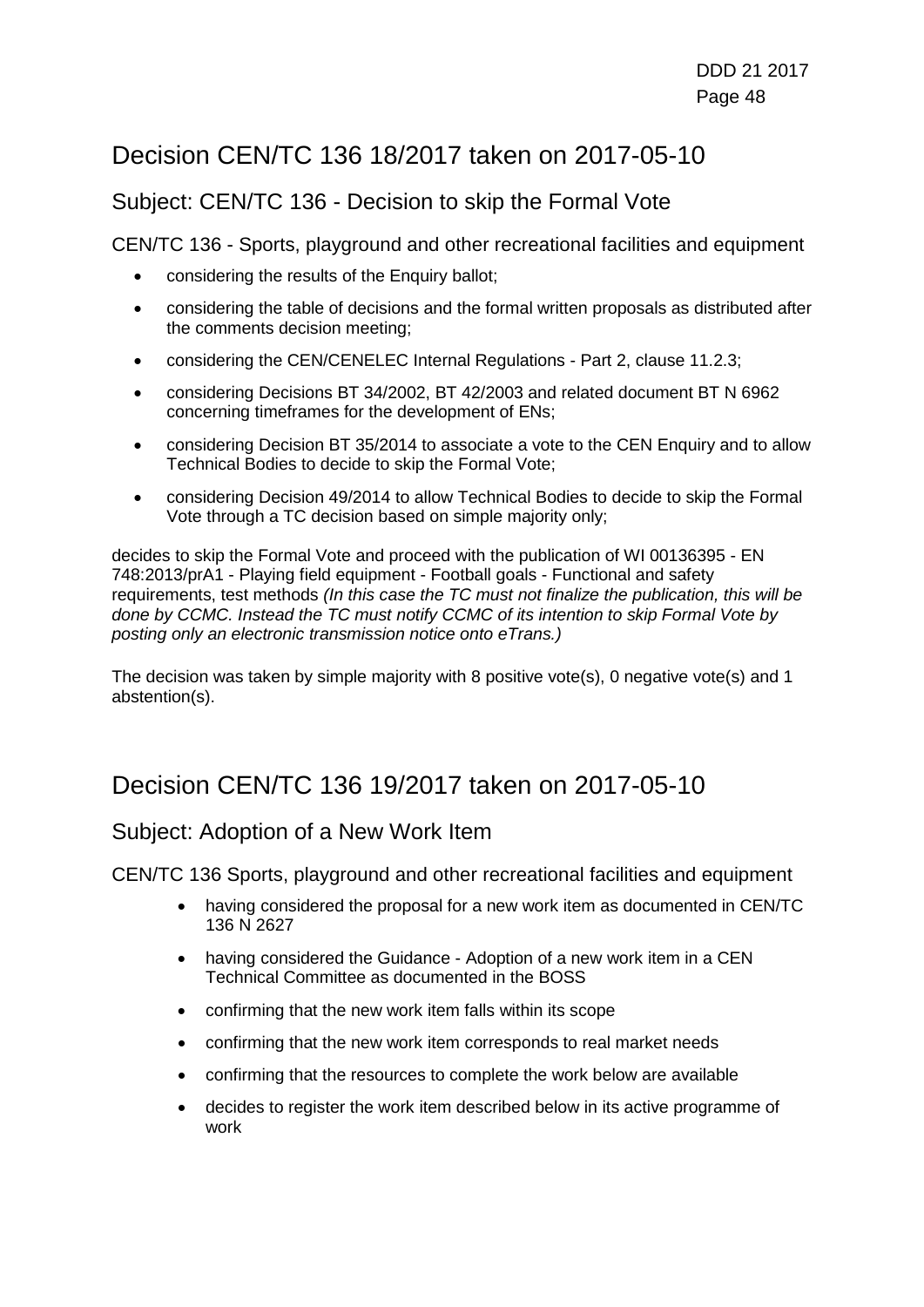| <b>Section</b>                                                      | <b>Details</b>                                                                                                                                                                                                                                                                |
|---------------------------------------------------------------------|-------------------------------------------------------------------------------------------------------------------------------------------------------------------------------------------------------------------------------------------------------------------------------|
| 1. Deliverable                                                      | EN                                                                                                                                                                                                                                                                            |
| 2. This item<br>corresponds to                                      | The revision of an EN<br>EN 914:2008                                                                                                                                                                                                                                          |
| 3. Document<br>developed in drafting<br>body                        | CEN/TC 136/WG 22 - Gymnastic and playing field equipment                                                                                                                                                                                                                      |
| 4. Title                                                            | Gymnastic equipment - Parallel bars and combination<br>asymmetric/parallel bars - Requirements and test methods including<br>safety                                                                                                                                           |
| 5. Scope                                                            | This European Standard specifies functional requirements (see<br>Clause 3) and specific safety requirements in addition to the general<br>safety requirements in EN 913 (see Clause 4).<br>This European Standard is applicable to 2 types of parallel bars (see<br>Table 1). |
| 6. Environmental<br>aspects                                         | Use of materials                                                                                                                                                                                                                                                              |
| 7. How do you plan<br>to address these<br>environmental<br>aspects? | Use of environmental checklist                                                                                                                                                                                                                                                |
| 8. Vienna<br>Agreement                                              | No or expected CEN lead                                                                                                                                                                                                                                                       |
| 9. The project is<br>linked to                                      | No document from another organization                                                                                                                                                                                                                                         |
| 10. Track                                                           | Enquiry + Formal Vote (ENQ+FV)                                                                                                                                                                                                                                                |
| 11. Related<br>mandate(s)                                           | Yes<br>M/507                                                                                                                                                                                                                                                                  |
| 12. Related<br>directive(s)                                         | Yes<br>Directive reference   For citation in Official journal<br>2001/95/EC   Yes                                                                                                                                                                                             |
| 13. Commitment                                                      | The following CEN members (at least five) are committed to<br>participate in the development of the project:<br><b>AFNOR</b><br><b>BSI</b><br><b>DIN</b><br><b>NEN</b><br><b>NSAI</b>                                                                                         |
| 14. The decision<br>was taken by                                    | Weighted vote and simple majority<br>Percentage of positive weighted votes (min. 71% before 2017-01-01,<br>min. 65% from 2017-01-01):100<br>Number of positive votes: 11<br>Number of negative votes: 0<br>Number of abstentions: 10                                          |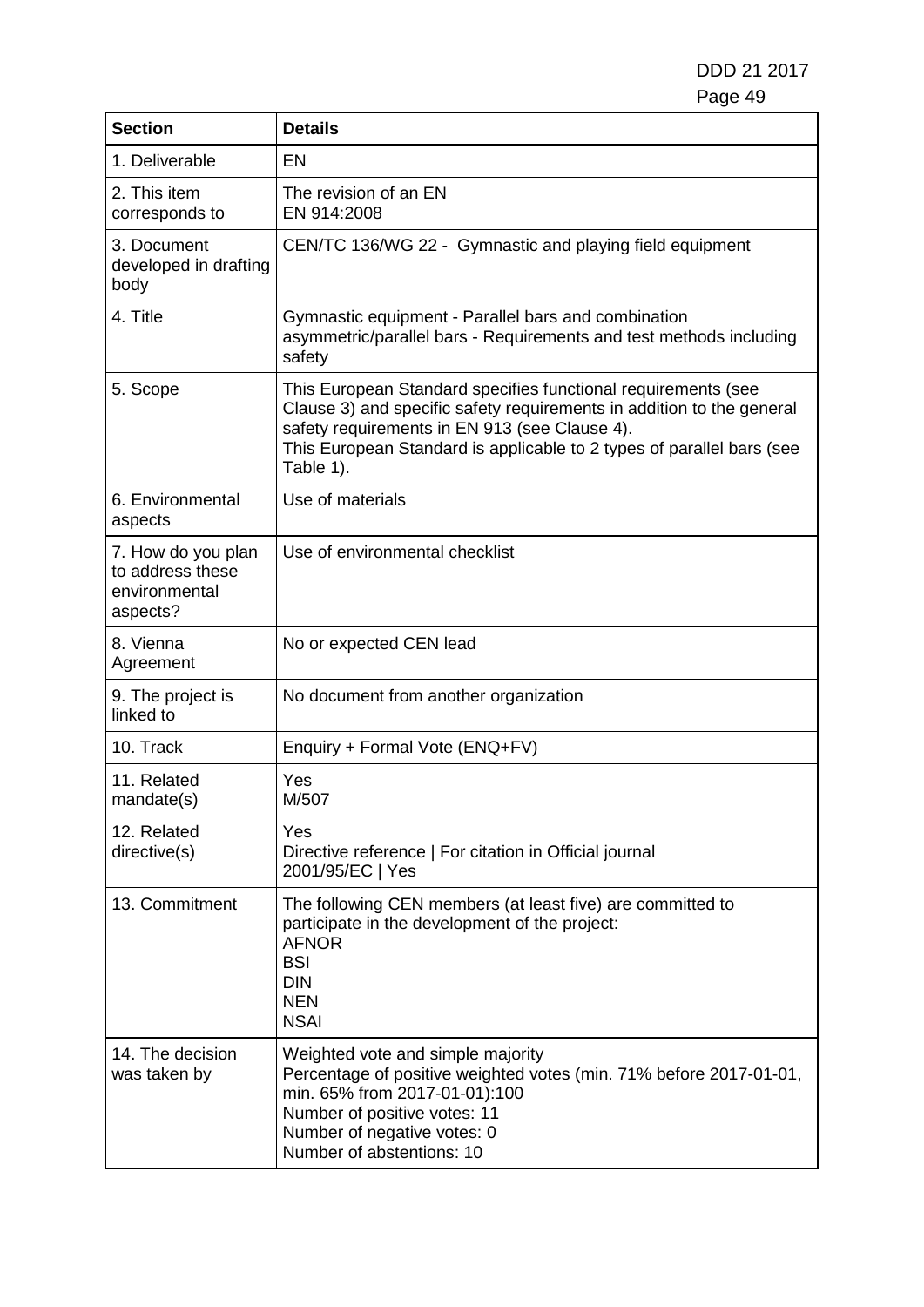# **9 CEN/TC 138**

# Decision CEN/TC 138 2/2017 taken on 2017-05-17

### Subject: Adoption of a New Work Item

#### CEN/TC 138 Non-destructive testing

- having considered the proposal for a new work item as documented in CEN/TC 138 N 1681
- having considered the Guidance Adoption of a new work item in a CEN Technical Committee as documented in the BOSS
- confirming that the new work item falls within its scope
- confirming that the new work item corresponds to real market needs
- confirming that the resources to complete the work below are available
- decides to register the work item described below in its active programme of work

| <b>Section</b>                                                      | <b>Details</b>                                                                                                                                                                                                                                                                                                                                                                                                                                                                                                                                                                                                                          |
|---------------------------------------------------------------------|-----------------------------------------------------------------------------------------------------------------------------------------------------------------------------------------------------------------------------------------------------------------------------------------------------------------------------------------------------------------------------------------------------------------------------------------------------------------------------------------------------------------------------------------------------------------------------------------------------------------------------------------|
| 1. Deliverable                                                      | EN                                                                                                                                                                                                                                                                                                                                                                                                                                                                                                                                                                                                                                      |
| 2. This item<br>corresponds to                                      | The revision of an EN<br>EN 12668-1:2010                                                                                                                                                                                                                                                                                                                                                                                                                                                                                                                                                                                                |
| 3. Document<br>developed in drafting<br>body                        | CEN/TC 138/WG 2 - Ultrasonic testing                                                                                                                                                                                                                                                                                                                                                                                                                                                                                                                                                                                                    |
| 4. Title                                                            | Non-destructive testing - Characterization and verification of<br>ultrasonic examination equipment - Part 1: Instruments                                                                                                                                                                                                                                                                                                                                                                                                                                                                                                                |
| 5. Scope                                                            | This International Standard specifies methods and acceptance criteria<br>for assessing the electrical performance of analogue and digital<br>ultrasonic instruments for pulse operation using A-scan display,<br>employed for manual ultrasonic non-destructive testing with single or<br>dual-transducer probes operating within the centre frequency range<br>0,5 MHz to 15 MHz. Ultrasonic instruments for continuous waves are<br>not included in this standard. This standard may partly be applicable<br>to ultrasonic instruments in automated systems but then other tests<br>can be needed to ensure satisfactory performance. |
| 6. Environmental<br>aspects                                         | Other: Test method - not relevant                                                                                                                                                                                                                                                                                                                                                                                                                                                                                                                                                                                                       |
| 7. How do you plan<br>to address these<br>environmental<br>aspects? | Other: Test method - not relevant                                                                                                                                                                                                                                                                                                                                                                                                                                                                                                                                                                                                       |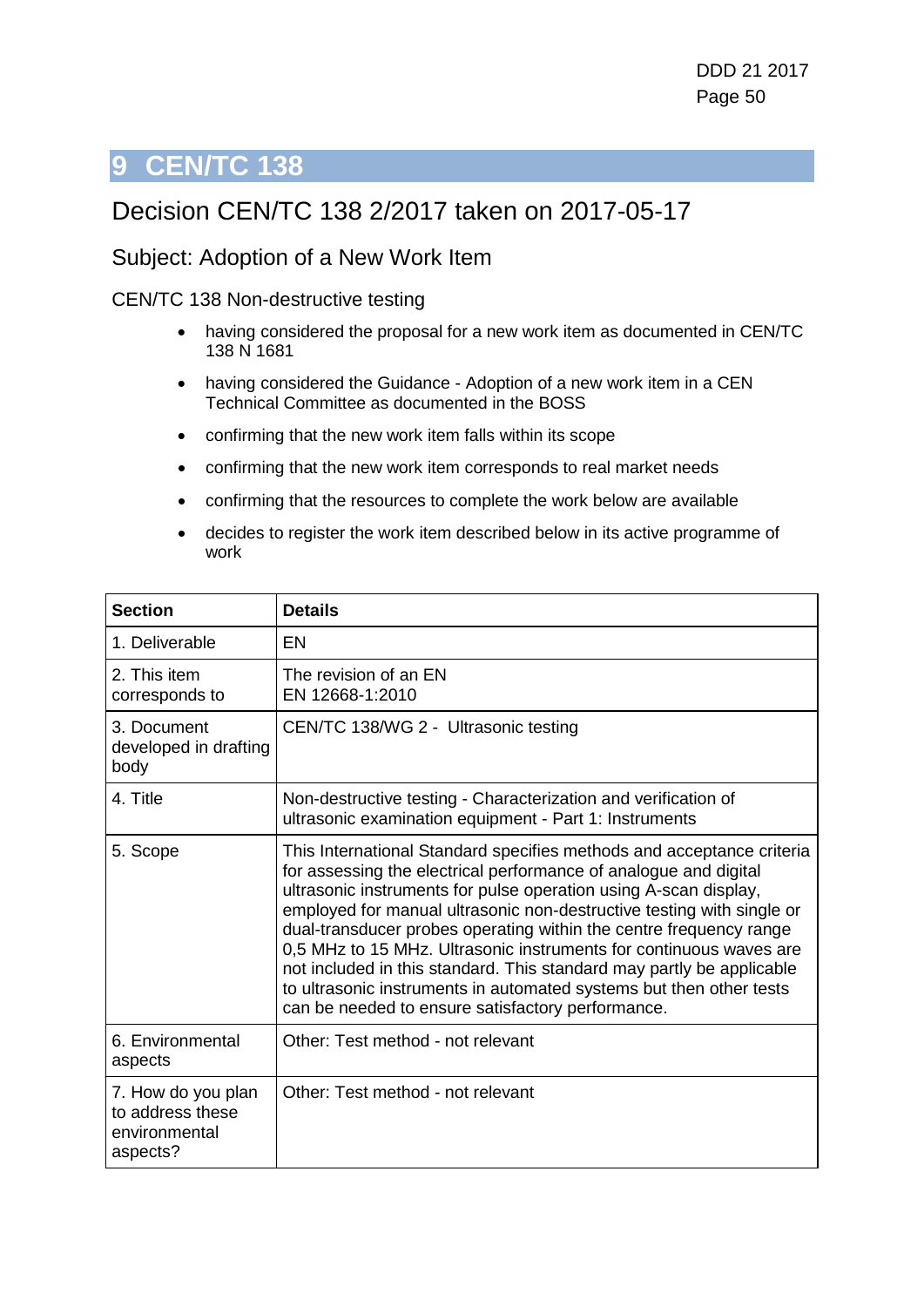| 8. Vienna<br>Agreement           | Yes - Parallel ISO lead<br>ISO project reference: 22232-1<br>ISO project ID: 72905<br><b>ISO TC: ISO/TC 135</b>                                                                                                                     |
|----------------------------------|-------------------------------------------------------------------------------------------------------------------------------------------------------------------------------------------------------------------------------------|
| 9. The project is<br>linked to   | No document from another organization                                                                                                                                                                                               |
| 10. Track                        | Enquiry + Formal Vote (ENQ+FV)                                                                                                                                                                                                      |
| 11. Related<br>mandate(s)        | <b>No</b>                                                                                                                                                                                                                           |
| 12. Related<br>directive(s)      | No                                                                                                                                                                                                                                  |
| 13. Commitment                   | The following CEN members (at least five) are committed to<br>participate in the development of the project:<br><b>AFNOR</b><br><b>BSI</b><br><b>DIN</b><br><b>DS</b><br><b>NBN</b><br><b>UNI</b><br><b>NEN</b>                     |
| 14. The decision<br>was taken by | Weighted vote and simple majority<br>Percentage of positive weighted votes (min. 71% before 2017-01-01,<br>min. 65% from 2017-01-01):100<br>Number of positive votes: 17<br>Number of negative votes: 0<br>Number of abstentions: 6 |

# Decision CEN/TC 138 3/2017 taken on 2017-05-17

### Subject: Adoption of a New Work Item

CEN/TC 138 Non-destructive testing

- having considered the proposal for a new work item as documented in CEN/TC 138 N 1682
- having considered the Guidance Adoption of a new work item in a CEN Technical Committee as documented in the BOSS
- confirming that the new work item falls within its scope
- confirming that the new work item corresponds to real market needs
- confirming that the resources to complete the work below are available
- decides to register the work item described below in its active programme of work

| <b>Section</b> | etails<br>-<br>. IF |
|----------------|---------------------|
|----------------|---------------------|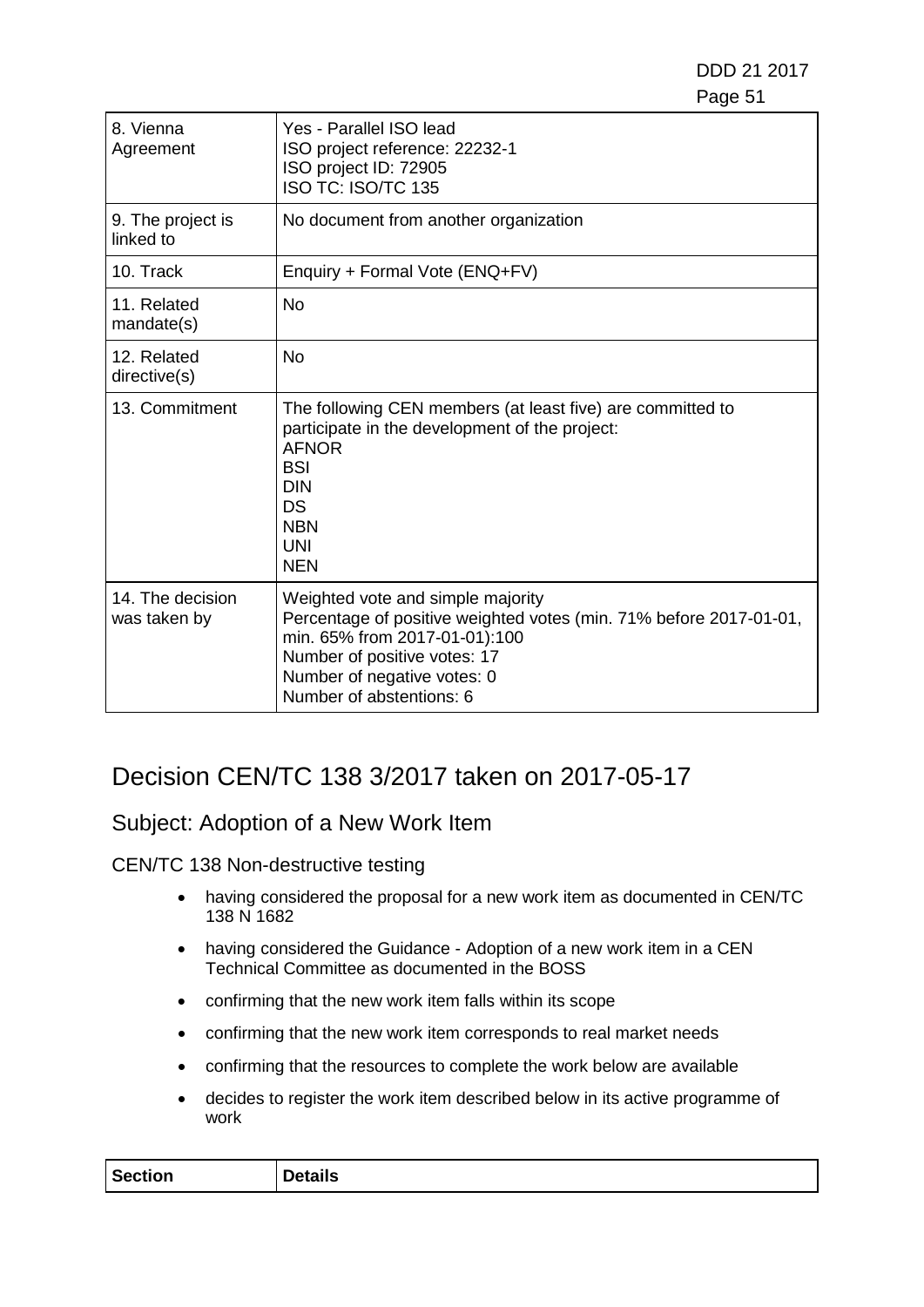| 1. Deliverable                                                      | EN                                                                                                                                                                                                                                                                                                                                                                          |
|---------------------------------------------------------------------|-----------------------------------------------------------------------------------------------------------------------------------------------------------------------------------------------------------------------------------------------------------------------------------------------------------------------------------------------------------------------------|
| 2. This item<br>corresponds to                                      | The revision of an EN<br>EN 12668-2:2010                                                                                                                                                                                                                                                                                                                                    |
| 3. Document<br>developed in drafting<br>body                        | CEN/TC 138/WG 2 - Ultrasonic testing                                                                                                                                                                                                                                                                                                                                        |
| 4. Title                                                            | Non-destructive testing - Characterization and verification of<br>ultrasonic examination equipment - Part 2: Probes                                                                                                                                                                                                                                                         |
| 5. Scope                                                            | This International Standard covers probes used for ultrasonic testing<br>in the following categories with centre frequencies in the range 0,5<br>MHz to 15 MHz, focusing and without focusing means:<br>a) single or dual-transducer contact probes generating longitudinal or<br>transverse waves;<br>b) single-transducer immersion probes generating longitudinal waves. |
| 6. Environmental<br>aspects                                         | Other: Test method : not relevant                                                                                                                                                                                                                                                                                                                                           |
| 7. How do you plan<br>to address these<br>environmental<br>aspects? | Other: Test method : not relevant                                                                                                                                                                                                                                                                                                                                           |
| 8. Vienna<br>Agreement                                              | Yes - Parallel ISO lead<br>ISO project reference: 22232-2<br>ISO project ID: 72922<br>ISO TC: ISO/TC 135                                                                                                                                                                                                                                                                    |
| 9. The project is<br>linked to                                      | No document from another organization                                                                                                                                                                                                                                                                                                                                       |
| 10. Track                                                           | Enquiry + Formal Vote (ENQ+FV)                                                                                                                                                                                                                                                                                                                                              |
| 11. Related<br>mandate(s)                                           | No                                                                                                                                                                                                                                                                                                                                                                          |
| 12. Related<br>directive(s)                                         | <b>No</b>                                                                                                                                                                                                                                                                                                                                                                   |
| 13. Commitment                                                      | The following CEN members (at least five) are committed to<br>participate in the development of the project:<br><b>AFNOR</b><br><b>BSI</b><br><b>DIN</b><br>DS<br><b>NBN</b><br><b>UNI</b><br><b>NEN</b>                                                                                                                                                                    |
| 14. The decision<br>was taken by                                    | Weighted vote and simple majority<br>Percentage of positive weighted votes (min. 71% before 2017-01-01,<br>min. 65% from 2017-01-01):100<br>Number of positive votes: 17<br>Number of negative votes: 0                                                                                                                                                                     |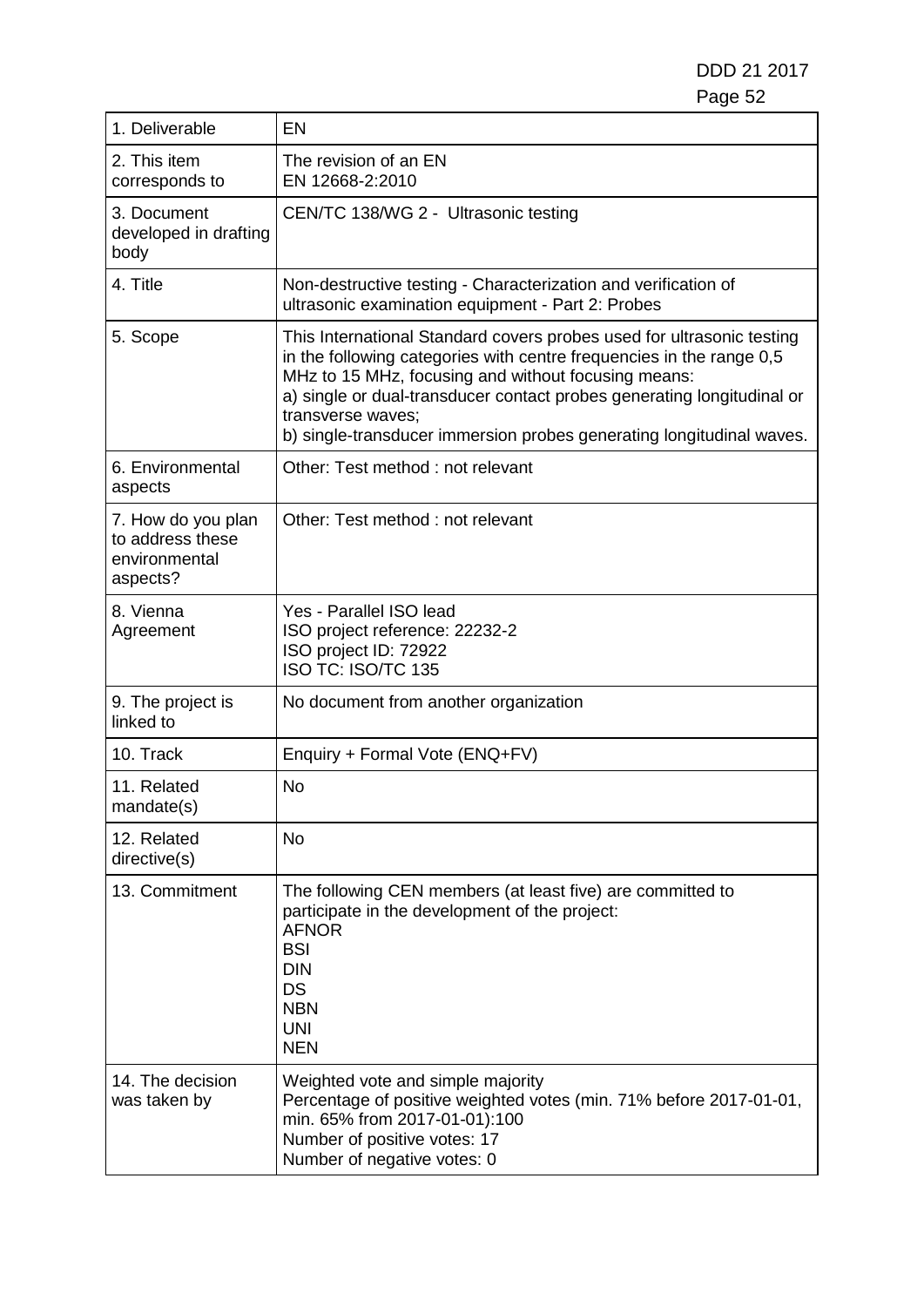Number of abstentions: 6

## Decision CEN/TC 138 4/2017 taken on 2017-05-17

#### Subject: Adoption of a New Work Item

CEN/TC 138 Non-destructive testing

- having considered the proposal for a new work item as documented in CEN/TC 138 N 1683
- having considered the Guidance Adoption of a new work item in a CEN Technical Committee as documented in the BOSS
- confirming that the new work item falls within its scope
- confirming that the new work item corresponds to real market needs
- confirming that the resources to complete the work below are available
- decides to register the work item described below in its active programme of work

| <b>Section</b>                               | <b>Details</b>                                                                                                                                                                                                                                                                                                                                                                                                                                                                                                                                                                                                                                                                                                                                                                                                                                                         |
|----------------------------------------------|------------------------------------------------------------------------------------------------------------------------------------------------------------------------------------------------------------------------------------------------------------------------------------------------------------------------------------------------------------------------------------------------------------------------------------------------------------------------------------------------------------------------------------------------------------------------------------------------------------------------------------------------------------------------------------------------------------------------------------------------------------------------------------------------------------------------------------------------------------------------|
| 1. Deliverable                               | EN                                                                                                                                                                                                                                                                                                                                                                                                                                                                                                                                                                                                                                                                                                                                                                                                                                                                     |
| 2. This item<br>corresponds to               | The revision of an EN<br>EN 12668-3:2013                                                                                                                                                                                                                                                                                                                                                                                                                                                                                                                                                                                                                                                                                                                                                                                                                               |
| 3. Document<br>developed in drafting<br>body | CEN/TC 138/WG 2 - Ultrasonic testing                                                                                                                                                                                                                                                                                                                                                                                                                                                                                                                                                                                                                                                                                                                                                                                                                                   |
| 4. Title                                     | Non-destructive testing - Characterization and verification of<br>ultrasonic examination equipment - Part 3: Combined equipment                                                                                                                                                                                                                                                                                                                                                                                                                                                                                                                                                                                                                                                                                                                                        |
| 5. Scope                                     | This International Standard describes methods and acceptance<br>criteria for verifying the performance of ultrasonic equipment (i.e.<br>instrument and probe combined as defined in Part 1 and Part 2) by<br>the use of appropriate standard calibration blocks. These methods are<br>not intended to prove the suitability of the equipment for particular<br>applications. The methods described are suitable for the use by<br>operators working under site or shop floor conditions. The methods<br>only apply to pulse echo equipment using Ascan presentation, with<br>gain controls or attenuators calibrated in steps not greater than 2 dB<br>and used essentially in contact testing. These methods are<br>specifically intended for manual testing equipment.<br>For automated testing different tests can be needed to ensure<br>satisfactory performance. |
| 6. Environmental<br>aspects                  | Other: Test method : not relevant                                                                                                                                                                                                                                                                                                                                                                                                                                                                                                                                                                                                                                                                                                                                                                                                                                      |
| 7. How do you plan                           | Other: Test method : not relevant                                                                                                                                                                                                                                                                                                                                                                                                                                                                                                                                                                                                                                                                                                                                                                                                                                      |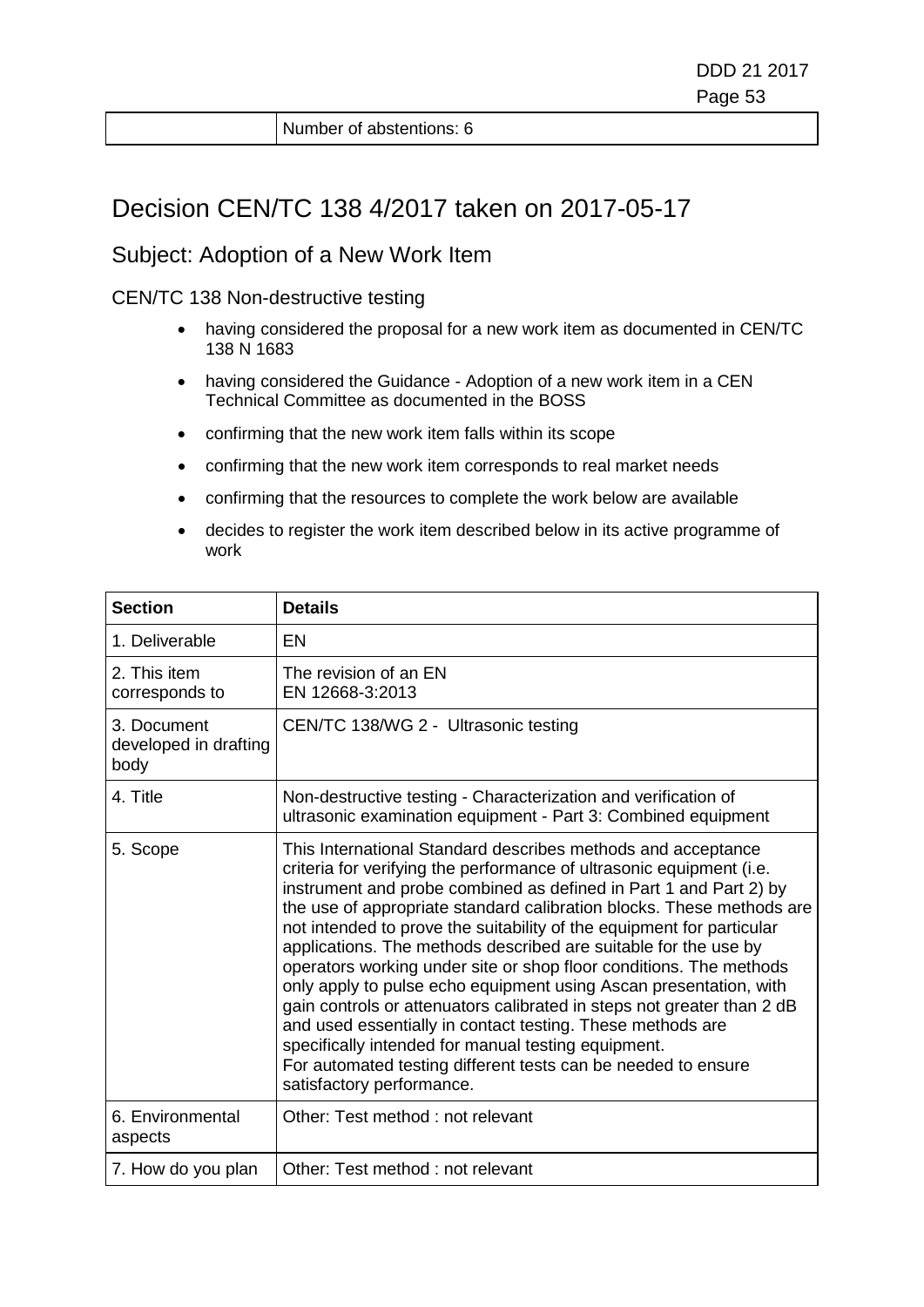DDD 21 2017 e de la construction de la construction de la construction de la construction de la construction de la constru

| to address these<br>environmental<br>aspects? |                                                                                                                                                                                                                                     |
|-----------------------------------------------|-------------------------------------------------------------------------------------------------------------------------------------------------------------------------------------------------------------------------------------|
| 8. Vienna<br>Agreement                        | Yes - Parallel ISO lead<br>ISO project reference: 22232-3<br>ISO project ID: 72923<br><b>ISO TC: ISO/TC 135</b>                                                                                                                     |
| 9. The project is<br>linked to                | No document from another organization                                                                                                                                                                                               |
| 10. Track                                     | Enquiry + Formal Vote (ENQ+FV)                                                                                                                                                                                                      |
| 11. Related<br>mandate(s)                     | <b>No</b>                                                                                                                                                                                                                           |
| 12. Related<br>directive(s)                   | <b>No</b>                                                                                                                                                                                                                           |
| 13. Commitment                                | The following CEN members (at least five) are committed to<br>participate in the development of the project:<br><b>AFNOR</b><br><b>BSI</b><br><b>DIN</b><br>DS<br><b>NBN</b><br><b>UNI</b><br><b>NEN</b>                            |
| 14. The decision<br>was taken by              | Weighted vote and simple majority<br>Percentage of positive weighted votes (min. 71% before 2017-01-01,<br>min. 65% from 2017-01-01):100<br>Number of positive votes: 17<br>Number of negative votes: 0<br>Number of abstentions: 6 |

# **10 CEN/TC 145**

DECISION 23/2017 taken by CEN/TC 19 on 2017-05-18

Subject: CEN/TC 19 - Reference to other normative documents in CEN/TR 17103

The CEN/TC 19, Gaseous and liquid fuels, lubricants and related products of petroleum, synthetic and biological origin,

- considering the CEN/CENELEC Internal Regulations Part 2 and Part 3, allowing in exceptional cases, to include normative references to documents other than those developed by CEN, CENELEC, ETSI, ISO and IEC;
- considering the CEN policy related to the subject;
- confirming that all following criteria are affirmatively fulfilled: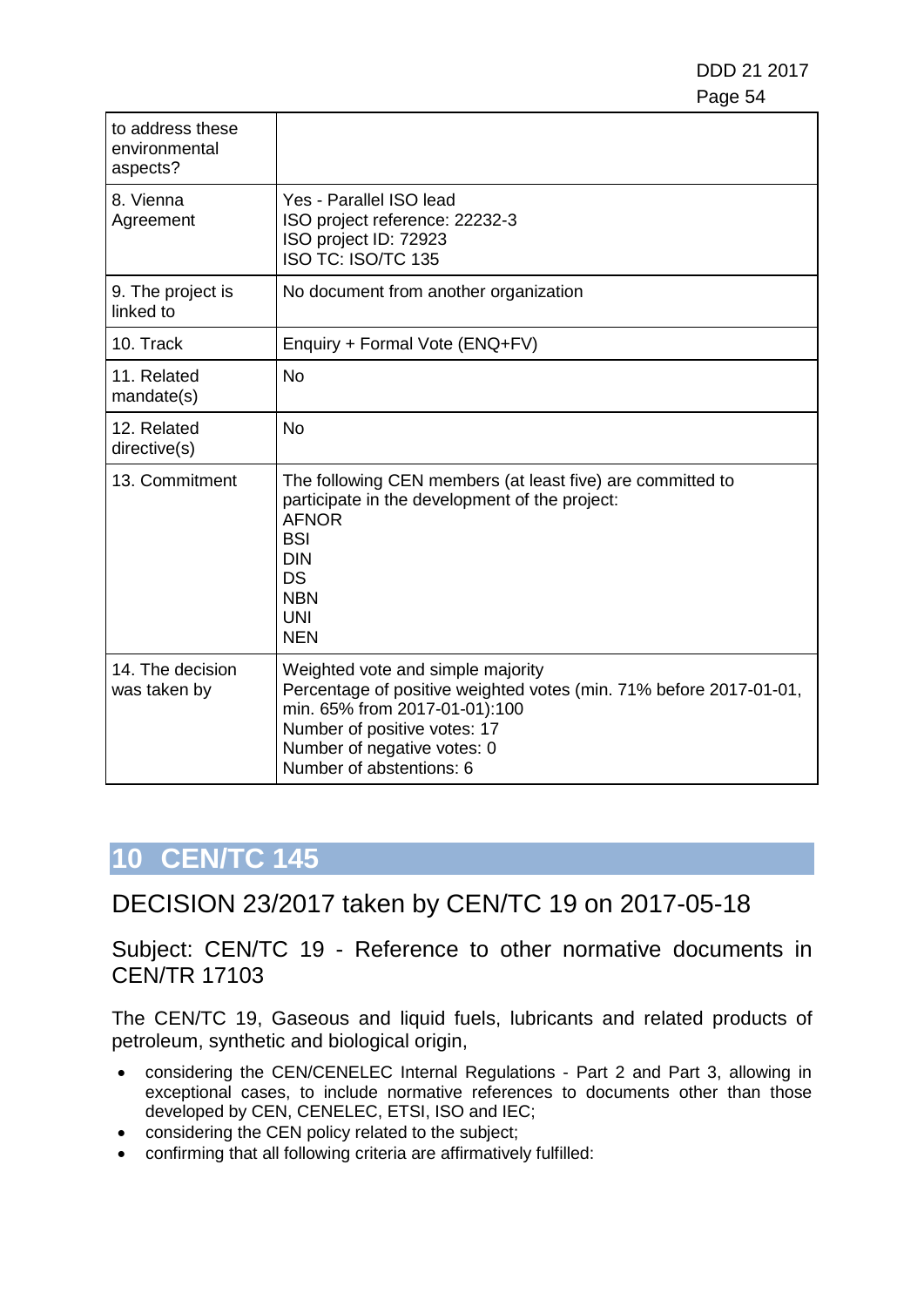- o no suitable CEN, CENELEC, ETSI, ISO or IEC documents are available and, even though they are available, that there is a necessity for completeness of the Technical Report on presenting what has been studied, to refer to a document other than those developed by CEN, CENELEC, ETSI, ISO and IEC;
- o it is impractical to include the relevant text in full;
- o the need for making reference to a document other than those developed by CEN, CENELEC, ETSI, ISO and IEC has been fully justified;
- o the referenced document:
	- has wide acceptance;
	- **EXT** is not in contradiction with the European legislation nor creates regulatory problems when the EN is implemented by CEN/CENELEC members;
	- has been prepared in accordance with the principles set in the ISO/IEC Guide 59 - Code of Practice for Standardization - (with the definitions of EN 45020) and in the ISO/IEC Directives;
	- has clearance in respect of possible IPR (Intellectual Property Rights) issues as prescribed in CEN/CENELEC Guide 8;
	- is not a draft, but is an adopted document with an identified and dated issue;<br>■ is publicly available in official CEN/CENELEC languages, at least in English
	- is publicly available in official CEN/CENELEC languages, at least in English.

approves the normative reference to the following standard in CEN/TR 17103:2017 (WI number 019 261): ASTM D93, *Standard Test Methods for Flash Point by Pensky-Martens Closed Cup Tester*

ASTM D4294, *Standard Test Method for Sulfur in Petroleum and Petroleum Products by Energy Dispersive X-ray Fluorescence Spectrometry*

ASTM D5291, *Standard Test Methods for Instrumental Determination of Carbon, Hydrogen, and Nitrogen in Petroleum Products and Lubricants*

ASTM D5453, *Standard Test Method for Determination of Total Sulfur in Light Hydrocarbons, Spark Ignition Engine Fuel, Diesel Engine Fuel, and Engine Oil by Ultraviolet Fluorescence*

ASTM D7579, *Standard Test Method for Pyrolysis Solids Content in Pyrolysis Liquids by Filtration of Solids in Methanol*

ASTM E70, *Standard Test Method for pH of Aqueous Solutions With the Glass Electrode*

ASTM E203, *Standard Test Method for Water Using Volumetric Karl Fischer Titration*

DIN 51900-1:2000, *Testing of solid and liquid fuels — Determination of gross calorific value by the bomb calorimeter and calculation of net calorific value — Part 1: Principles, apparatus, methods*

DIN 51900-3, *Testing of solid and liquid fuels — Determination of gross calorific value by the bomb calorimeter and calculation of net calorific value — Part 3: Method using adiabatic jacket*

The decision was taken by simple majority at the plenary meeting with 15 positive votes, 0 negative votes and 0 abstentions.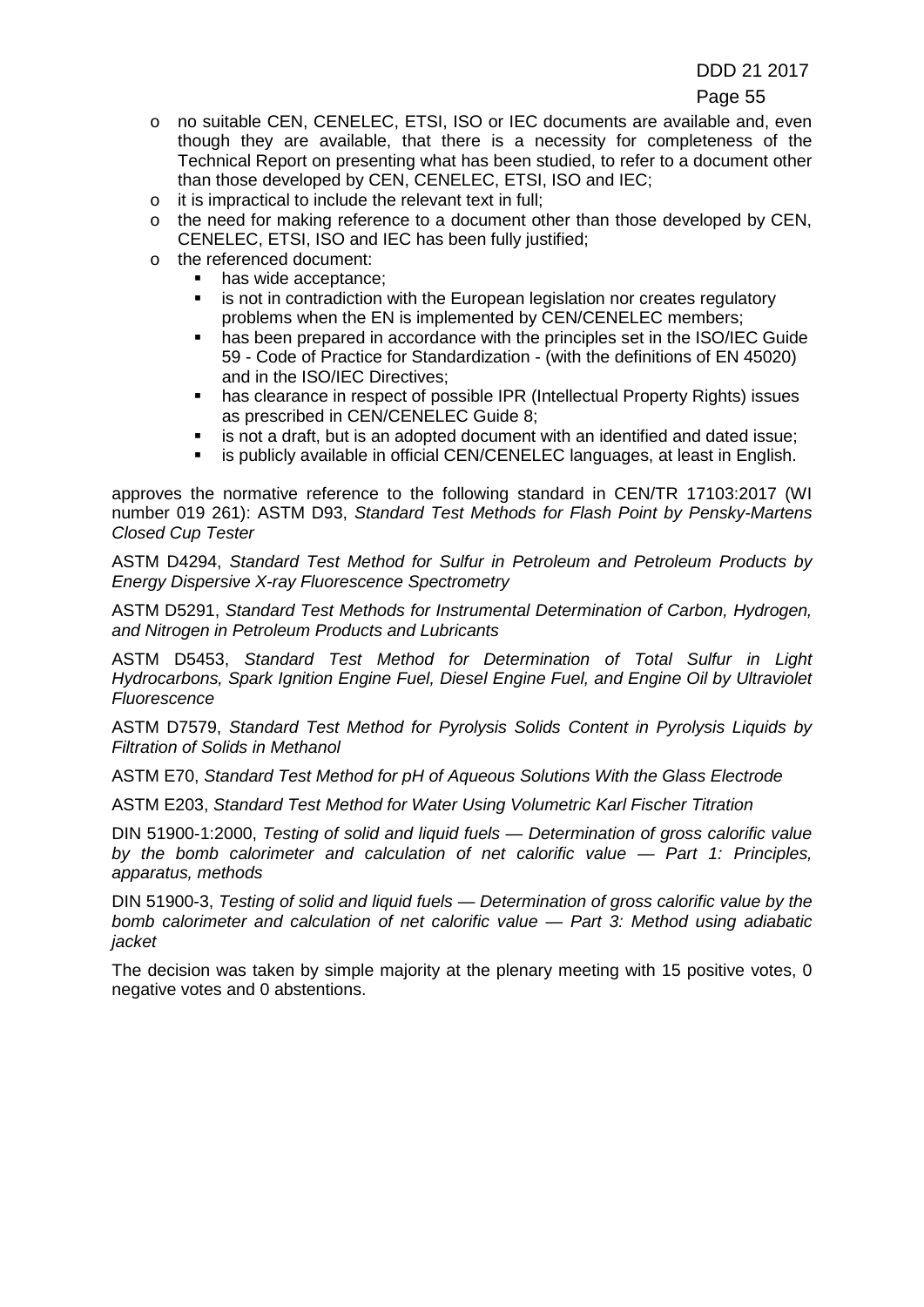# **11 CEN/TC 153**

# Decision CEN/TC 153 357/2017 taken on 2017-05-12

#### Subject: Adoption of a New Work Item

CEN/TC 153 - Machinery intended for use with foodstuffs and feed

- having considered the proposal for a new work item as documented in CEN/TC 153 N 153479
- having considered the Guidance Adoption of a new work item in a CEN Technical Committee as documented in the BOSS
- confirming that the new work item falls within its scope
- confirming that the new work item corresponds to real market needs
- confirming that the resources to complete the work below are available
- decides to register the work item described below in its active programme of work

| <b>Section</b>                               | <b>Details</b>                                                                                                                                                                                                                                                                                                                                                                                                                                                                                                                                                                                                                                                                                                                                                                                                                                                                                                                                                                                                                                                                   |
|----------------------------------------------|----------------------------------------------------------------------------------------------------------------------------------------------------------------------------------------------------------------------------------------------------------------------------------------------------------------------------------------------------------------------------------------------------------------------------------------------------------------------------------------------------------------------------------------------------------------------------------------------------------------------------------------------------------------------------------------------------------------------------------------------------------------------------------------------------------------------------------------------------------------------------------------------------------------------------------------------------------------------------------------------------------------------------------------------------------------------------------|
| 1. Deliverable                               | EN                                                                                                                                                                                                                                                                                                                                                                                                                                                                                                                                                                                                                                                                                                                                                                                                                                                                                                                                                                                                                                                                               |
| 2. This item<br>corresponds to               | The revision of an EN<br>EN 13390:2002+A1:2009                                                                                                                                                                                                                                                                                                                                                                                                                                                                                                                                                                                                                                                                                                                                                                                                                                                                                                                                                                                                                                   |
| 3. Document<br>developed in drafting<br>body | CEN/TC 153/WG 1 - Bakery equipment                                                                                                                                                                                                                                                                                                                                                                                                                                                                                                                                                                                                                                                                                                                                                                                                                                                                                                                                                                                                                                               |
| 4. Title                                     | Food processing machinery - Pie and tart machines - Safety and<br>hygiene requirements                                                                                                                                                                                                                                                                                                                                                                                                                                                                                                                                                                                                                                                                                                                                                                                                                                                                                                                                                                                           |
| 5. Scope                                     | This standard specifies safety and hygienic design requirements for<br>the manufacture of machines used for the production of pies, tarts,<br>pasties, en croute products and other similar items where the pastry<br>cases are formed by the closing under pressure of one or more<br>forming heads. The standard applies to the following three basic<br>types of machine:<br>machines where operators hands enter hazard zone 1 (see<br>4.1) at each cycle;<br>machines which are loaded outside hazard zone 1;<br>automatic machines.<br>Figure 1, 2 and 3 illustrate examples of these.<br>Automatic loading devices are not covered by this standard.<br>This standard applies to electrically, pneumatically and hydraulically<br>powered machines. Manually operated machines are excluded from<br>the scope of this standard.<br>Clause 4 lists the significant hazards identified on these machines on<br>the basis of a risk assessment carried out following the principles in<br>EN 1050:1996.<br>The safety and hygiene requirements take into account the hazards |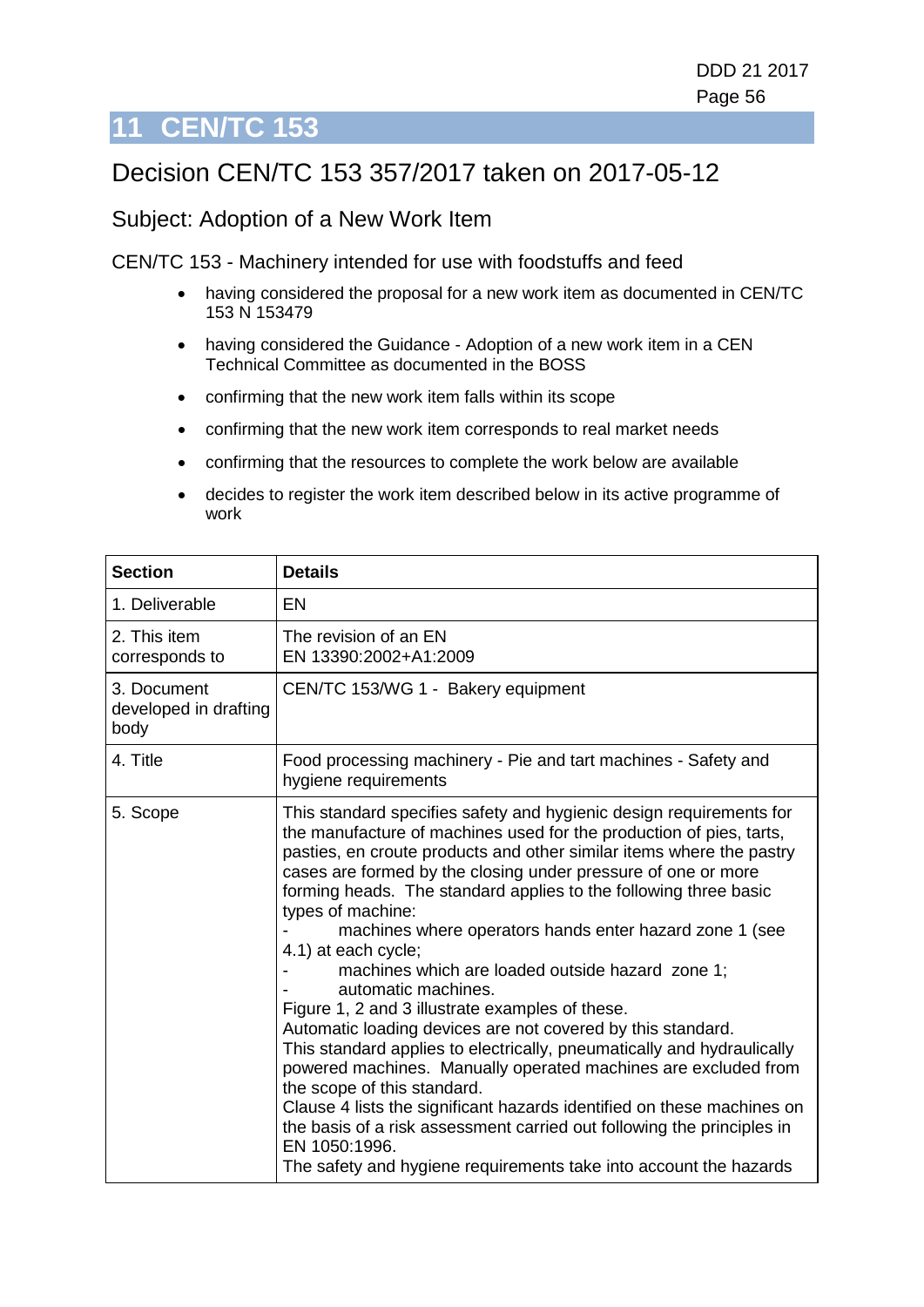|                                                                     | arising from use (including setting, process changeover, operation),<br>cleaning and maintenance. Hazards arising from foreseeable misuse<br>(3.12, EN 292-1:1991) are also included.<br>Flour dust is not a significant hazard at pie and tart machines.<br>A noise test code is included in annex B to assist manufacturers to<br>measure noise level for the purpose of the noise emission declaration.<br>This document in not applicable to pie and tart machines which are<br>manufactured before the date of publication of this document by CEN. |
|---------------------------------------------------------------------|----------------------------------------------------------------------------------------------------------------------------------------------------------------------------------------------------------------------------------------------------------------------------------------------------------------------------------------------------------------------------------------------------------------------------------------------------------------------------------------------------------------------------------------------------------|
| 6. Environmental<br>aspects                                         | Noise/Vibration                                                                                                                                                                                                                                                                                                                                                                                                                                                                                                                                          |
| 7. How do you plan<br>to address these<br>environmental<br>aspects? | Bring in environmental expertise to the WG                                                                                                                                                                                                                                                                                                                                                                                                                                                                                                               |
| 8. Vienna<br>Agreement                                              | No or expected CEN lead                                                                                                                                                                                                                                                                                                                                                                                                                                                                                                                                  |
| 9. The project is<br>linked to                                      | No document from another organization                                                                                                                                                                                                                                                                                                                                                                                                                                                                                                                    |
| 10. Track                                                           | Enquiry + Formal Vote (ENQ+FV)                                                                                                                                                                                                                                                                                                                                                                                                                                                                                                                           |
| 11. Related<br>mandate(s)                                           | Yes<br>M/396                                                                                                                                                                                                                                                                                                                                                                                                                                                                                                                                             |
| 12. Related<br>directive(s)                                         | Yes<br>Directive reference   For citation in Official journal<br>2006/42/EC   Yes                                                                                                                                                                                                                                                                                                                                                                                                                                                                        |
| 13. Commitment                                                      | The following CEN members (at least five) are committed to<br>participate in the development of the project:<br><b>AFNOR</b><br><b>BSI</b><br><b>DIN</b><br><b>UNI</b><br><b>NQIS/ELOT</b>                                                                                                                                                                                                                                                                                                                                                               |
| 14. The decision<br>was taken by                                    | Simple majority (min. 55% as from 2017-01-01)<br>Number of positive votes: 12<br>Number of negative votes: 0<br>Number of abstentions: 11                                                                                                                                                                                                                                                                                                                                                                                                                |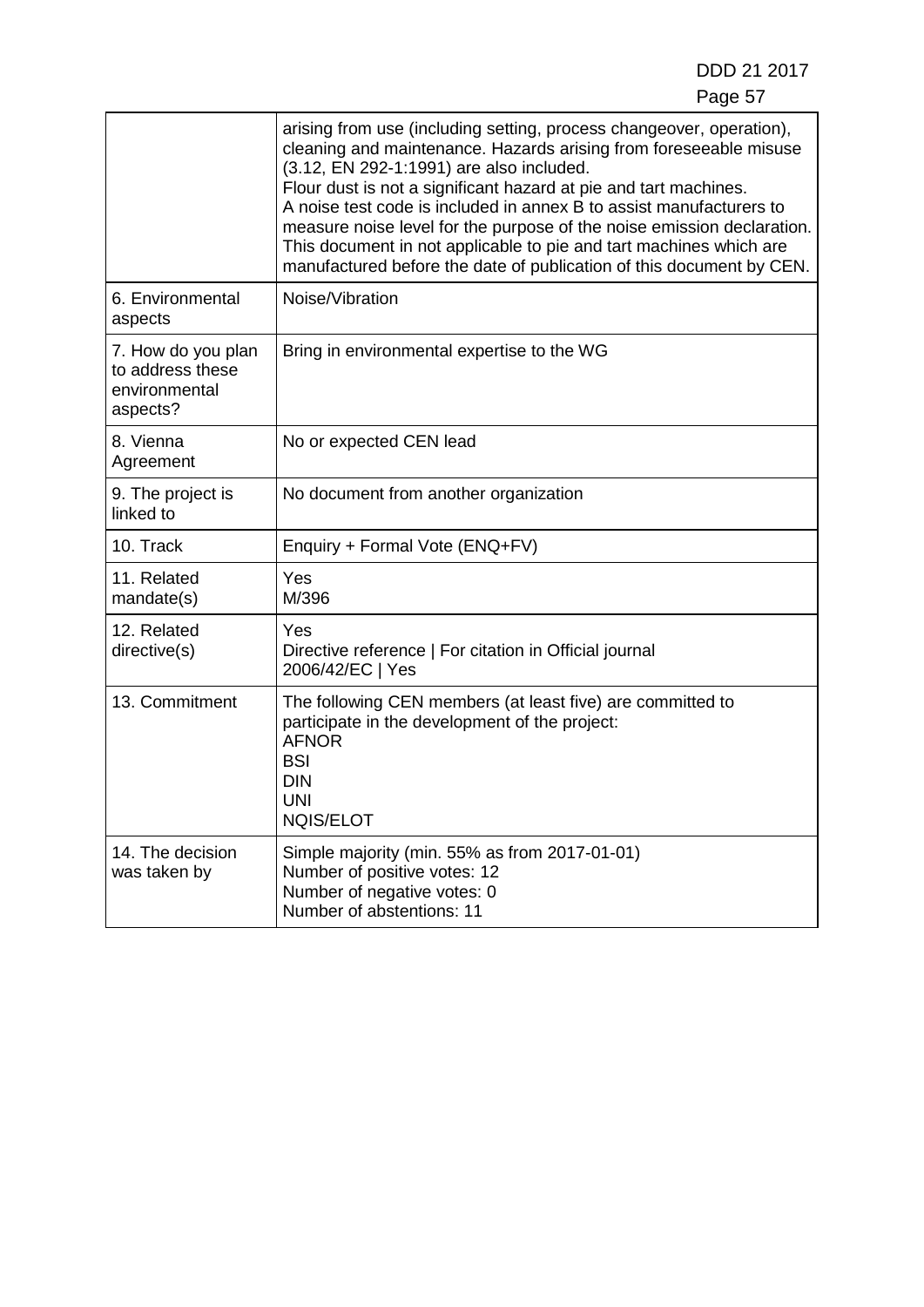## Decision CEN/TC 153 358/2017 taken on 2017-05-12

### Subject: Adoption of a New Work Item

CEN/TC 153 - Machinery intended for use with foodstuffs and feed

- having considered the proposal for a new work item as documented in CEN/TC 153 N 153480
- having considered the Guidance Adoption of a new work item in a CEN Technical Committee as documented in the BOSS
- confirming that the new work item falls within its scope
- confirming that the new work item corresponds to real market needs
- confirming that the resources to complete the work below are available
- decides to register the work item described below in its active programme of work

| <b>Section</b>                               | <b>Details</b>                                                                                                                                                                                                                                                                                                                                                                                                                                                                                                                                                                                                                                                                                                                                                                                                                                                                                                                                                                                                                                                                                                                         |
|----------------------------------------------|----------------------------------------------------------------------------------------------------------------------------------------------------------------------------------------------------------------------------------------------------------------------------------------------------------------------------------------------------------------------------------------------------------------------------------------------------------------------------------------------------------------------------------------------------------------------------------------------------------------------------------------------------------------------------------------------------------------------------------------------------------------------------------------------------------------------------------------------------------------------------------------------------------------------------------------------------------------------------------------------------------------------------------------------------------------------------------------------------------------------------------------|
| 1. Deliverable                               | <b>EN</b>                                                                                                                                                                                                                                                                                                                                                                                                                                                                                                                                                                                                                                                                                                                                                                                                                                                                                                                                                                                                                                                                                                                              |
| 2. This item<br>corresponds to               | The revision of an EN<br>EN 1673:2000+A1:2009                                                                                                                                                                                                                                                                                                                                                                                                                                                                                                                                                                                                                                                                                                                                                                                                                                                                                                                                                                                                                                                                                          |
| 3. Document<br>developed in drafting<br>body | CEN/TC 153/WG 1 - Bakery equipment                                                                                                                                                                                                                                                                                                                                                                                                                                                                                                                                                                                                                                                                                                                                                                                                                                                                                                                                                                                                                                                                                                     |
| 4. Title                                     | Food processing machinery - Rotary rack ovens - Safety and hygiene<br>requirements                                                                                                                                                                                                                                                                                                                                                                                                                                                                                                                                                                                                                                                                                                                                                                                                                                                                                                                                                                                                                                                     |
| 5. Scope                                     | This standard specifies safety and hygiene requirements for the<br>design and manufacture of rotary rack ovens with one or more rotary<br>racks.<br>These ovens are used in the food industry and shops (bakeries,<br>pastry-making, etc.) for the batch baking of foodstuffs containing flour,<br>water and other additives. This standard applies to ovens used only<br>for food products except for those containing volatile flammable<br>ingredients.<br>The control of the humidity of the air in the baking chamber is by the<br>production and introduction of steam around normal atmospheric<br>pressure.<br>The following machines are excluded:<br>experimental and testing machines under development by the<br>manufacturer;<br>domestic appliances.<br>This standard covers the technical safety requirements for the<br>installation, cleaning and maintenance of these machines as defined<br>in 3.12 of EN 292-1:1991 and in the manufacturer's instruction<br>handbook.<br>The significant hazards covered by this standard are mechanical<br>(shearing, trapping, impact, loss of stability), electrical, thermal, |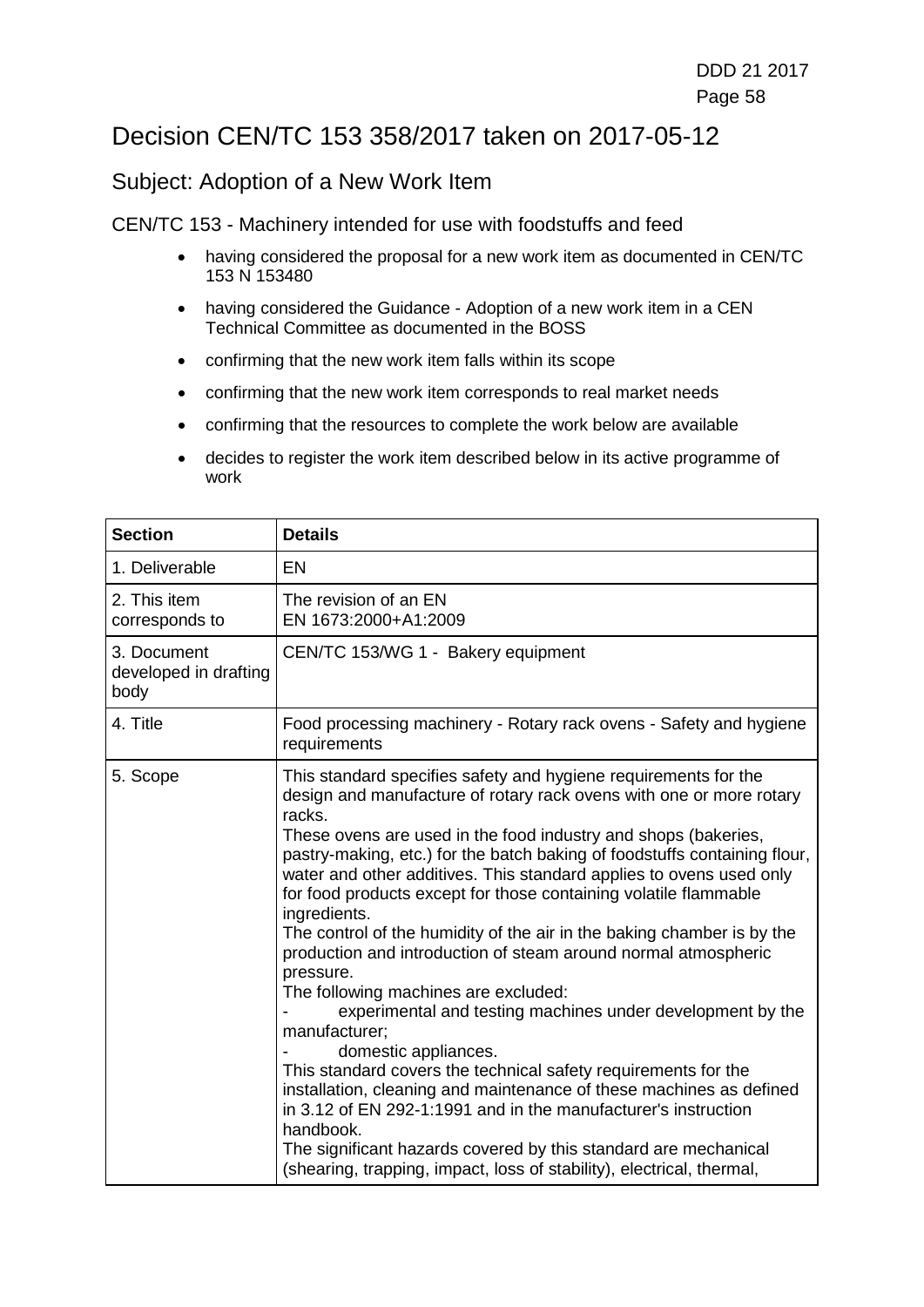|                                                                     | ergonomic and those resulting from lack of hygiene. They are<br>specifically listed in 4. Noise is not considered to be a significant<br>hazard from rotary rack ovens. This does not mean that the<br>manufacturer of the machine is absolved from reducing noise and<br>making a noise declaration. Therefore a noise test code is proposed<br>in Annex B.<br>The hazards from the use of gaseous fuel by gas appliances are not<br>covered by this standard.<br>This standard applies only to machines manufactured after the date of<br>issue of the standard. |
|---------------------------------------------------------------------|--------------------------------------------------------------------------------------------------------------------------------------------------------------------------------------------------------------------------------------------------------------------------------------------------------------------------------------------------------------------------------------------------------------------------------------------------------------------------------------------------------------------------------------------------------------------|
| 6. Environmental<br>aspects                                         | Noise/Vibration                                                                                                                                                                                                                                                                                                                                                                                                                                                                                                                                                    |
| 7. How do you plan<br>to address these<br>environmental<br>aspects? | Bring in environmental expertise to the WG                                                                                                                                                                                                                                                                                                                                                                                                                                                                                                                         |
| 8. Vienna<br>Agreement                                              | No or expected CEN lead                                                                                                                                                                                                                                                                                                                                                                                                                                                                                                                                            |
| 9. The project is<br>linked to                                      | No document from another organization                                                                                                                                                                                                                                                                                                                                                                                                                                                                                                                              |
| 10. Track                                                           | Enquiry + Formal Vote (ENQ+FV)                                                                                                                                                                                                                                                                                                                                                                                                                                                                                                                                     |
| 11. Related<br>mandate(s)                                           | Yes<br>M/396                                                                                                                                                                                                                                                                                                                                                                                                                                                                                                                                                       |
| 12. Related<br>directive(s)                                         | Yes<br>Directive reference   For citation in Official journal<br>2006/42/EC   Yes                                                                                                                                                                                                                                                                                                                                                                                                                                                                                  |
| 13. Commitment                                                      | The following CEN members (at least five) are committed to<br>participate in the development of the project:<br><b>AFNOR</b><br><b>BSI</b><br><b>DIN</b><br><b>UNI</b><br><b>NQIS/ELOT</b>                                                                                                                                                                                                                                                                                                                                                                         |
| 14. The decision<br>was taken by                                    | Simple majority (min. 55% as from 2017-01-01)<br>Number of positive votes: 13<br>Number of negative votes: 0<br>Number of abstentions: 9                                                                                                                                                                                                                                                                                                                                                                                                                           |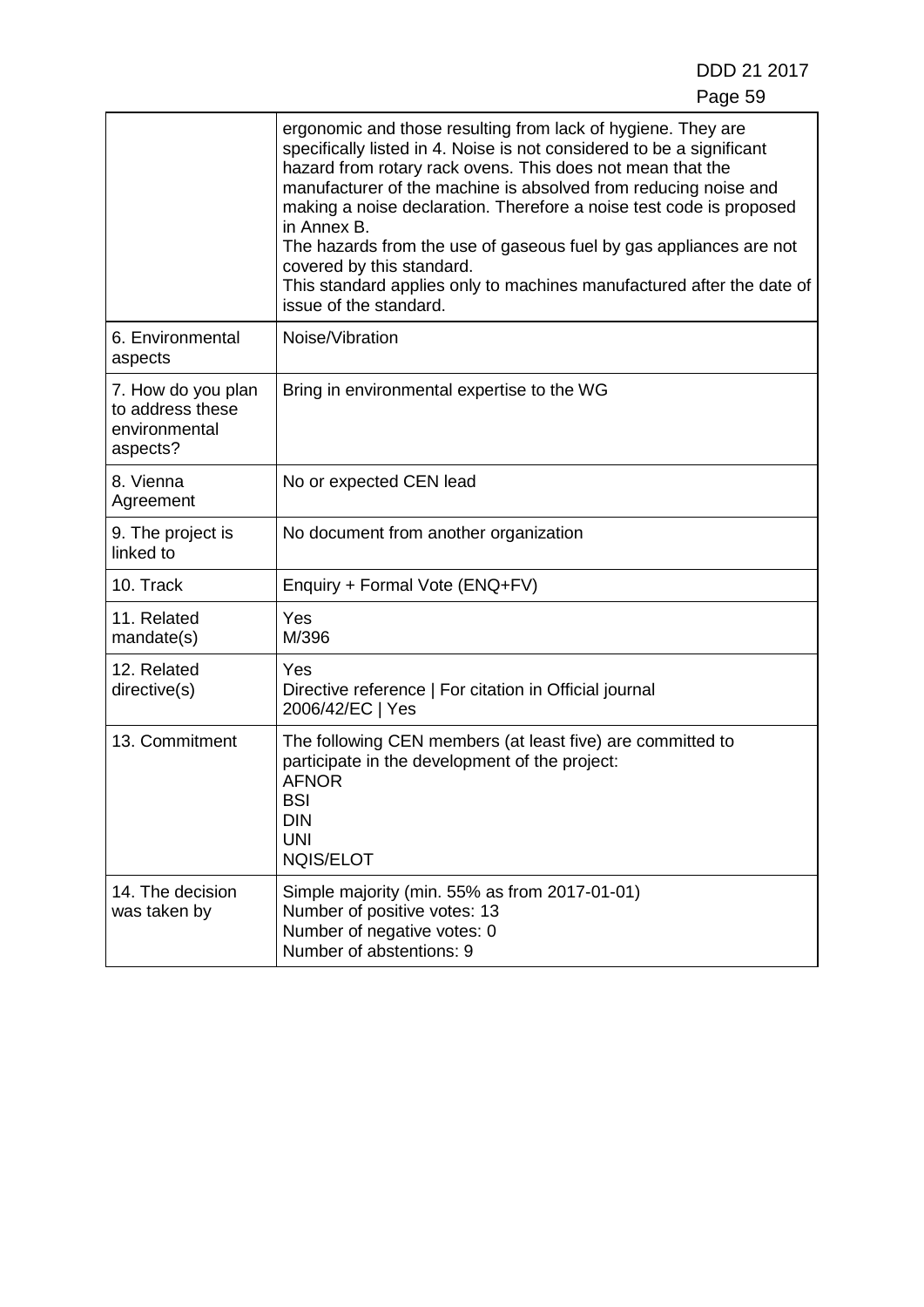# **12 CEN/TC 160**

# Decision CEN/TC 160 C 103/2017 taken on 2017-05-09

### Subject: Adoption of a Preliminary Work Item

CEN/TC 160 - Protection against falls from height including working belts

- having considered the proposal for a new work item as documented in CEN/TC 160 N 1426
- having considered the Guidance Adoption of a new work item in a CEN Technical Committee as documented in the BOSS
- confirming that the new work item falls within its scope
- confirming that the new work item corresponds to real market needs
- confirming that the resources to complete the work below are available
- decides to register the work item described below in its active programme of work

| <b>Section</b>                                                                           | <b>Details</b>                                                                                                                                                                                                                                                                                                                                                                                                                                                                                                                                                                                                                                                                          |
|------------------------------------------------------------------------------------------|-----------------------------------------------------------------------------------------------------------------------------------------------------------------------------------------------------------------------------------------------------------------------------------------------------------------------------------------------------------------------------------------------------------------------------------------------------------------------------------------------------------------------------------------------------------------------------------------------------------------------------------------------------------------------------------------|
| 1. Deliverable                                                                           | EN                                                                                                                                                                                                                                                                                                                                                                                                                                                                                                                                                                                                                                                                                      |
| 2. This item<br>corresponds to                                                           | The revision of an EN<br>EN 341:2011                                                                                                                                                                                                                                                                                                                                                                                                                                                                                                                                                                                                                                                    |
| 3. Document<br>developed in drafting<br>body                                             | CEN/TC 160/WG 3 - Personal equipment for work positioning and/or<br>prevention of falls from a height                                                                                                                                                                                                                                                                                                                                                                                                                                                                                                                                                                                   |
| 4. Title                                                                                 | Personal fall protection equipment - Descender devices for rescue                                                                                                                                                                                                                                                                                                                                                                                                                                                                                                                                                                                                                       |
| 5. Scope                                                                                 | This European Standard specifies requirements, test methods,<br>marking and information to be supplied by the manufacturer for<br>descender devices, which include descent lines (hereinafter referred<br>to as lines), intended for rescue and to protect against falls in a<br>rescue system, which is a personal fall protection system. This<br>European Standard does not specify requirements for descender<br>devices that are used for descending in mountaineering, rope access<br>or work positioning systems.<br>NOTE A descender device which enables the user to rescue himself<br>and which conforms to this European Standard is personal protective<br>equipment (PPE). |
| 6. Environmental<br>aspects -<br><b>OPTIONAL</b>                                         | Use of materials                                                                                                                                                                                                                                                                                                                                                                                                                                                                                                                                                                                                                                                                        |
| 7. How do you plan<br>to address these<br>environmental<br>aspects? -<br><b>OPTIONAL</b> |                                                                                                                                                                                                                                                                                                                                                                                                                                                                                                                                                                                                                                                                                         |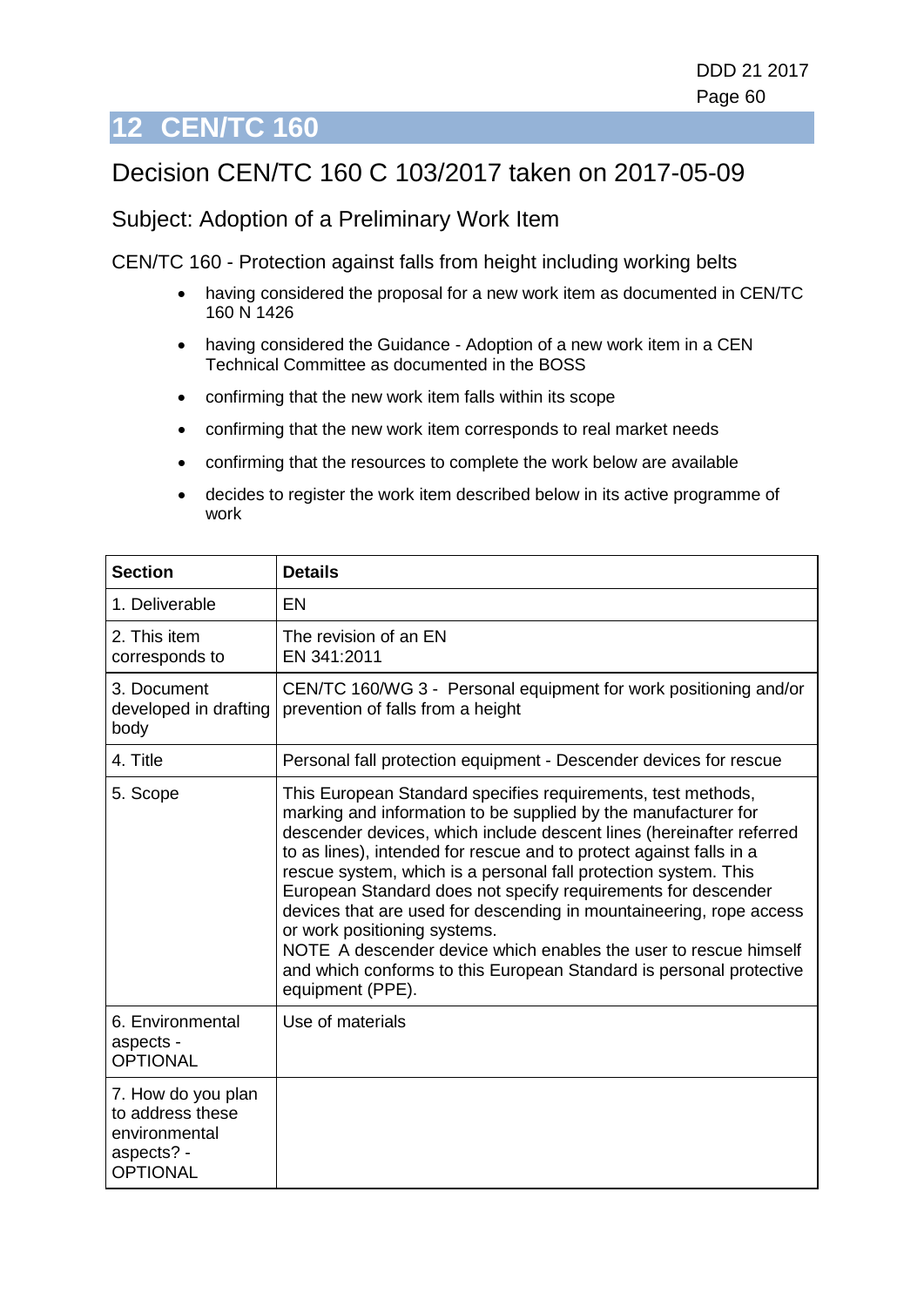DDD 21 2017 e de la construction de la construction de la construction de la construction de la construction de la constru

| 8. Track                         | Enquiry + Formal Vote (ENQ+FV)                                                                             |
|----------------------------------|------------------------------------------------------------------------------------------------------------|
| 9. Related<br>mandate(s)         | Yes<br>M/031                                                                                               |
| 10. Related<br>directive(s)      | Yes<br>Directive reference   For citation in Official journal<br>2016/425   Yes                            |
| 11. The decision<br>was taken by | Simple majority<br>Number of positive votes: 8<br>Number of negative votes: 0<br>Number of abstentions: 15 |

# **13 CEN/TC 165**

## Decision CEN/TC 165 633/2017 taken on 2017-05-12

### Subject: Activation of preliminary Work Item 00165283

CEN/TC 165 Waste water engineering

- having considered the proposal for the activation of work item 00165283 currently registered at preliminary stage 00.60 as documented in CEN/TC 165 N 2834
- having considered the Guidance Adoption of a new work item in a CEN Technical Committee as documented in the BOSS
- confirming that the new work item falls within its scope
- confirming that the new work item corresponds to real market needs
- confirming that the resources to complete the work below are available
- decides to register the work item described below in its active programme of work

| <b>Section</b>                               | <b>Details</b>                                                                                                                                                                                                                                                             |
|----------------------------------------------|----------------------------------------------------------------------------------------------------------------------------------------------------------------------------------------------------------------------------------------------------------------------------|
| 1. Deliverable                               | EN                                                                                                                                                                                                                                                                         |
| 2. This item<br>corresponds to               | A new project                                                                                                                                                                                                                                                              |
| 3. Document<br>developed in drafting<br>body | CEN/TC 165/WG 50 - Use of treated wastewater                                                                                                                                                                                                                               |
| 4. Title                                     | On-site non-potable water systems - Part 2: Systems for the use of<br>treated greywater                                                                                                                                                                                    |
| 5. Scope                                     | This standard specifies the principles of design, sizing, installation,<br>identification, commissioning and maintenance of greywater systems<br>with the purpose of use of greywater on-site.<br>It applies preferably for the use of treated greywater for: WC flushing; |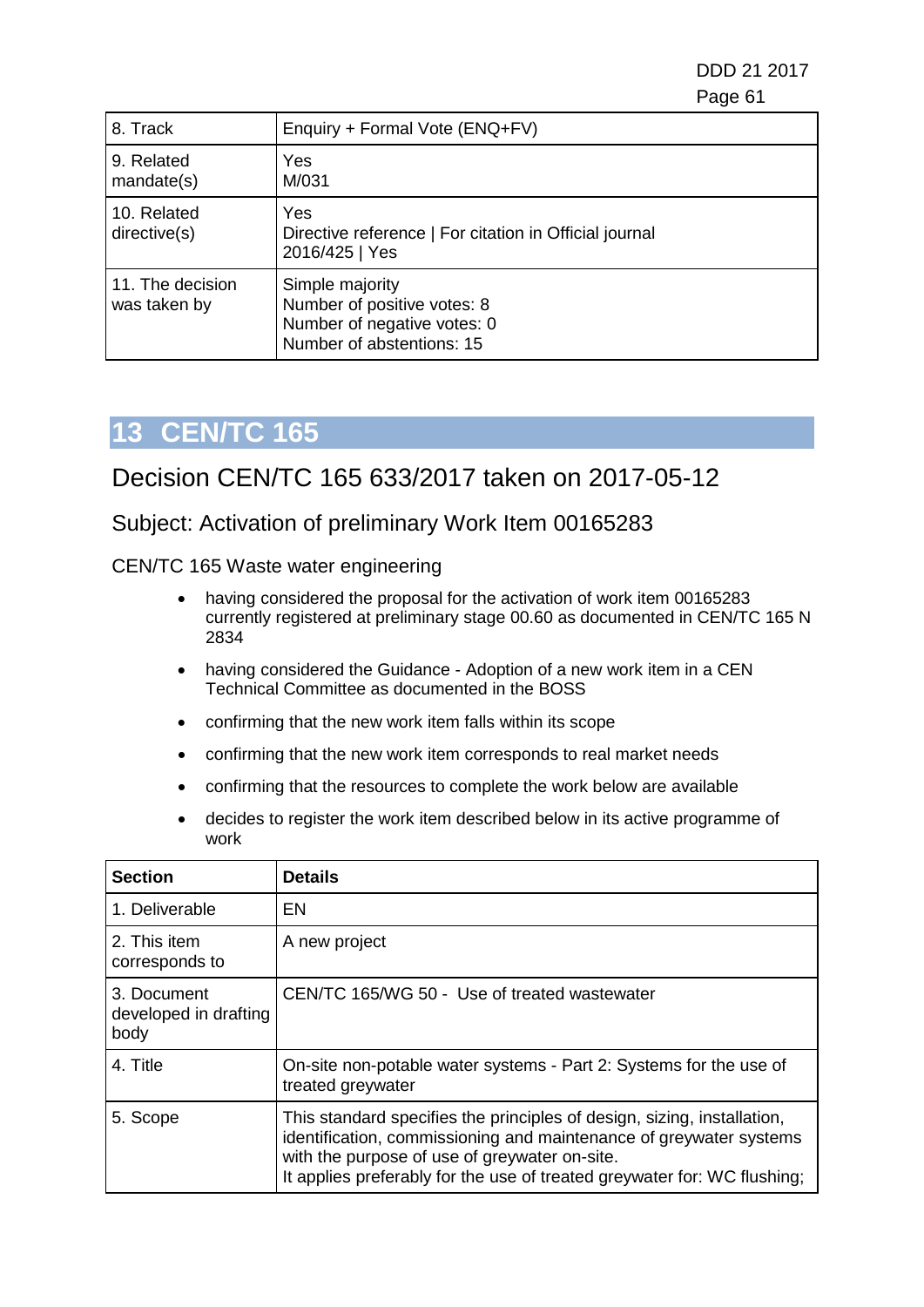|                                                                     | garden watering; laundry; cleaning purposes. This European standard<br>also specifies the minimum requirements for greywater systems.<br>Excluded from the scope of this European standard are: the use as<br>drinking water and for food preparation; the use for personal hygiene<br>purposes; direct reuse systems for external use, e.g. garden watering;<br>product design for specific system components; industrial effluents;<br>heat recovery and cooling demands.<br>NOTE Conformity with this European standard does not exempt from<br>compliance with the obligations arising from local or national<br>regulations. |
|---------------------------------------------------------------------|-----------------------------------------------------------------------------------------------------------------------------------------------------------------------------------------------------------------------------------------------------------------------------------------------------------------------------------------------------------------------------------------------------------------------------------------------------------------------------------------------------------------------------------------------------------------------------------------------------------------------------------|
| 6. Environmental<br>aspects                                         | Discharges to soil<br>Emissions to air<br>Use of water                                                                                                                                                                                                                                                                                                                                                                                                                                                                                                                                                                            |
| 7. How do you plan<br>to address these<br>environmental<br>aspects? | Bring in environmental expertise to the WG                                                                                                                                                                                                                                                                                                                                                                                                                                                                                                                                                                                        |
| 8. Vienna<br>Agreement                                              | No or expected CEN lead                                                                                                                                                                                                                                                                                                                                                                                                                                                                                                                                                                                                           |
| 9. The project is<br>linked to                                      | No document from another organization                                                                                                                                                                                                                                                                                                                                                                                                                                                                                                                                                                                             |
| 10. Track                                                           | Enquiry + Formal Vote (ENQ+FV)                                                                                                                                                                                                                                                                                                                                                                                                                                                                                                                                                                                                    |
| 11. Related<br>mandate(s)                                           | <b>No</b>                                                                                                                                                                                                                                                                                                                                                                                                                                                                                                                                                                                                                         |
| 12. Related<br>directive(s)                                         | <b>No</b>                                                                                                                                                                                                                                                                                                                                                                                                                                                                                                                                                                                                                         |
| 13. Commitment                                                      | The following CEN members (at least five) are committed to<br>participate in the development of the project:<br><b>AFNOR</b><br><b>SFS</b><br><b>ASI</b><br><b>SIS</b><br><b>BSI</b><br><b>DIN</b><br><b>NEN</b><br><b>NSAI</b><br><b>IPQ</b>                                                                                                                                                                                                                                                                                                                                                                                     |
| 14. The decision<br>was taken by                                    | Weighted vote and simple majority<br>Percentage of positive weighted votes (min. 71% before 2017-01-01,<br>min. 65% from 2017-01-01):100<br>Number of positive votes: 14<br>Number of negative votes: 0<br>Number of abstentions: 7                                                                                                                                                                                                                                                                                                                                                                                               |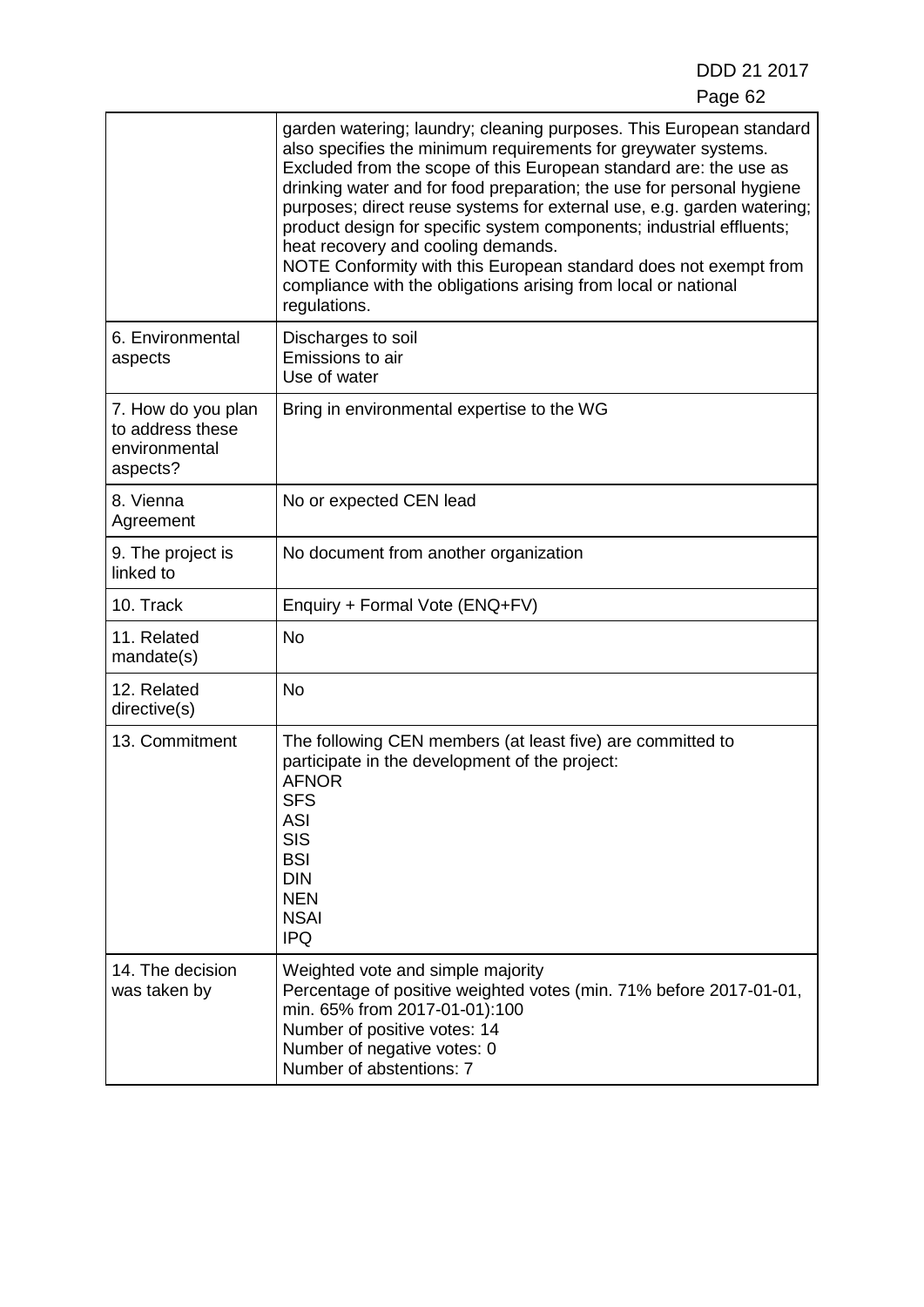# **14 CEN/TC 195**

## DECISION 2/2017-C taken by CEN/TC 195 on 2017-05-14

Subject: CEN/TC 195 – Participation of NanoReg2 Project as Liaison **Organization** 

The CEN/TC 195 *Air filters for general air cleaning*

- considering the CEN/CENELEC Internal Regulations Part 2, subclause 4.3.2, which lays down the conditions for external liaisons;
- considering that the conditions laid down in CEN-CENELEC Guide 25 "The concept of partnership with European organizations and other stakeholders" are fulfilled;
- agrees to the participation of the EU Project 'Development and implementation of Grouping and Safe-by-Design approaches within regulatory frameworks' to CEN/TC 195 for a period running from 2017-05-15 to 2019-08-31 (end of the project);
- requests the CEN-CENELEC Management Centre to inform NanoReg2 Project accordingly of this decision.

The decision was taken by *unanimity with 11 positive votes and 8 abstentions*.

## **15 CEN/TC 224**

## Decision CEN/TC 224 2039/2017 taken on 2017-03-17

Subject: 3 year time-frame for the development of WI 00224258 - 9 month Tolerance Request.

CEN/TC 224 - Personal identification and related personal devices with secure element, systems, operations and privacy in a multi sectorial environment

- considering Resolution BT 34/2002 by which BT decided that any work item to result in an EN, registered after 2002-10-31, shall normally result in an EN after 3 years and set maximum times between well identified stages, as well as Resolution BT 42/2003 deciding on variant timeframes;
- considering Resolution BT 42/2008 allowing the CEN/TCs, for well identified and justified reasons, to claim one tolerance of 9 months, applicable to the target dates for submission of a draft to CCMC (or ISO/CS in case of Vienna Agreement - CEN Lead) for the relevant procedure(s) (i.e. CEN Enquiry and/or Formal Vote, UAP, TCA);
- considering that for work item *00224258 - CEN/TS Biometric authentication for critical infrastructure access control - Requirements and Evaluation*, it proves impossible to Dispatch TS draft to CMC by 2017-03-30;
- claims a tolerance of 9 months (i.e. a postponement of 9 months of the deadlines for all the stages not yet reached) for the following reasons: More time is needed to complete the work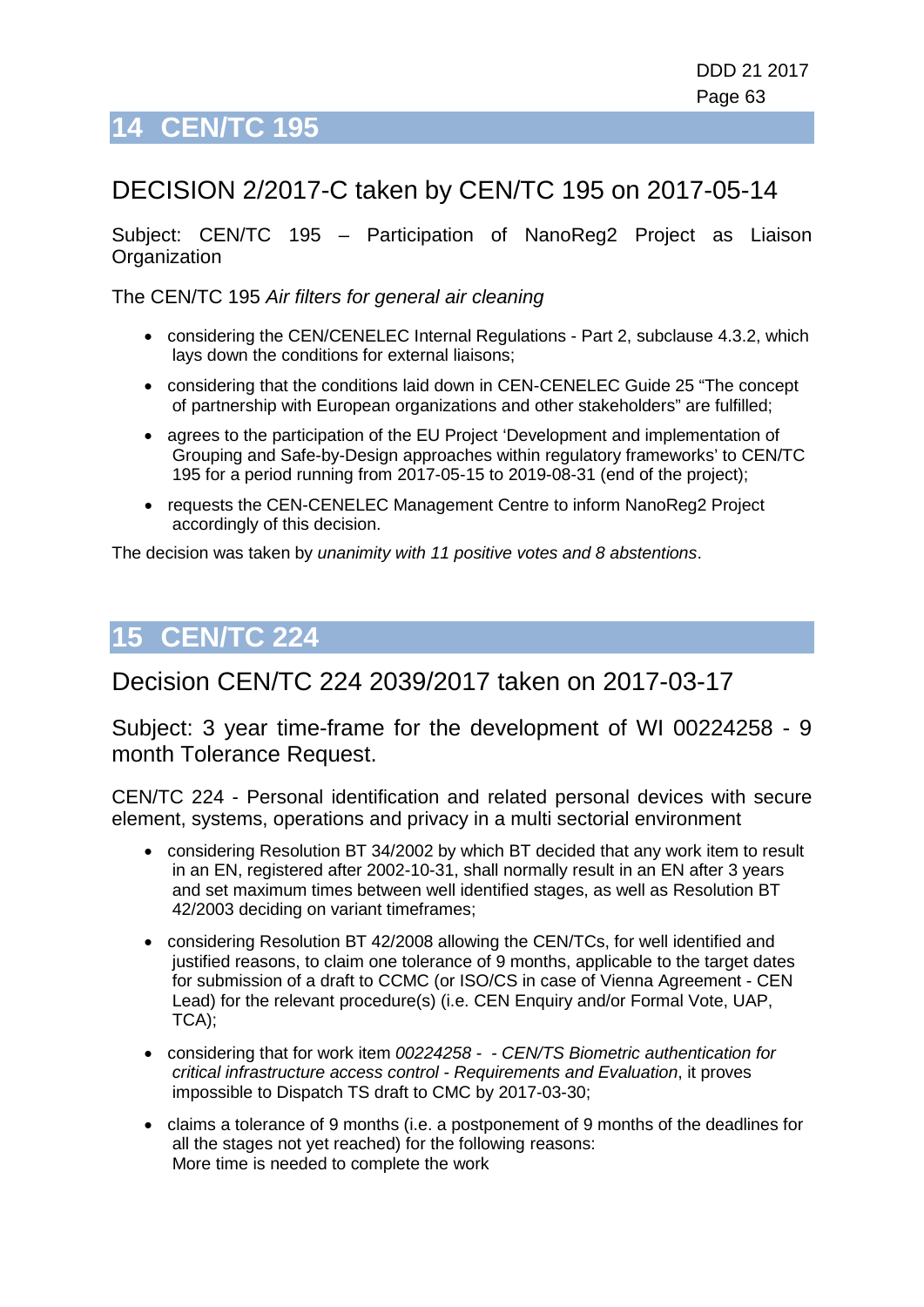e de la contradición de la contradición de la contradición de la contradición de la contradición de la contradición de la contradición de la contradición de la contradición de la contradición de la contradición de la contr

• confirms that CEN/TC 224 will Dispatch TS draft to CMC (or ISO/CS in case of Vienna Agreement - CEN Lead) by 2017-12-30 at the latest.

The decision was taken by simple majority with 9 positive vote(s), 0 negative vote(s) and 11 abstention(s).

## Decision CEN/TC 224 2040/2017 taken on 2017-03-17

Subject: 3 year time-frame for the development of WI 00224259 - 9 month Tolerance Request.

CEN/TC 224 - Personal identification and related personal devices with secure element, systems, operations and privacy in a multi sectorial environment

- considering Resolution BT 34/2002 by which BT decided that any work item to result in an EN, registered after 2002-10-31, shall normally result in an EN after 3 years and set maximum times between well identified stages, as well as Resolution BT 42/2003 deciding on variant timeframes;
- considering Resolution BT 42/2008 allowing the CEN/TCs, for well identified and justified reasons, to claim one tolerance of 9 months, applicable to the target dates for submission of a draft to CCMC (or ISO/CS in case of Vienna Agreement - CEN Lead) for the relevant procedure(s) (i.e. CEN Enquiry and/or Formal Vote, UAP, TCA);
- considering that for work item *00224259 - CEN/TS Personal identification - Recommendations for ensuring the robustness of biometrics in European ABC systems against Presentation Attacks*, it proves impossible to Dispatch TS draft to CMC by 2017-03-30;
- claims a tolerance of 9 months (i.e. a postponement of 9 months of the deadlines for all the stages not yet reached) for the following reasons: More time is needed to complete the work
- confirms that CEN/TC 224 will Dispatch TS draft to CMC (or ISO/CS in case of Vienna Agreement - CEN Lead) by 2017-12-30 at the latest.

The decision was taken by simple majority with 10 positive vote(s), 0 negative vote(s) and 11 abstention(s).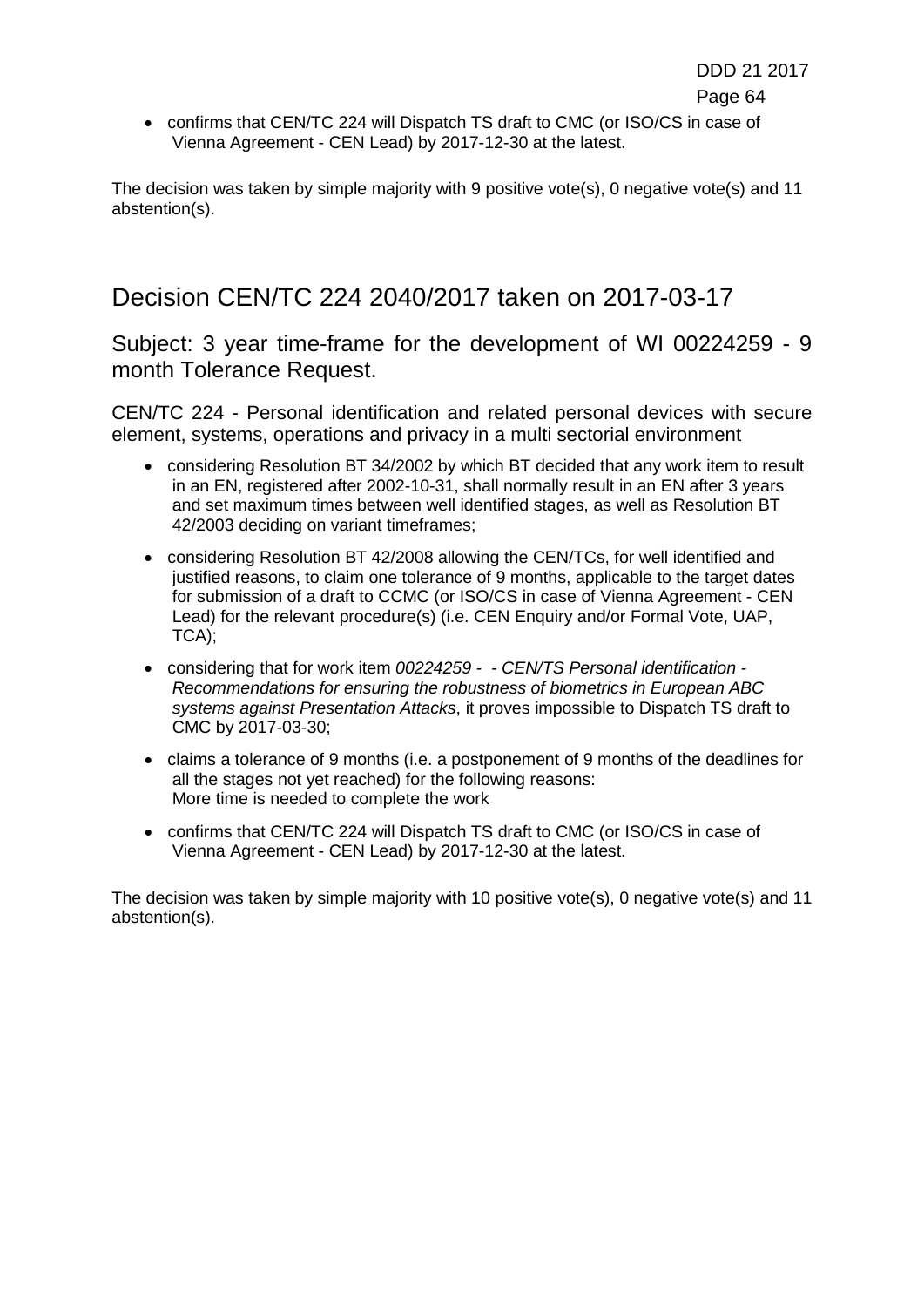# **16 CEN/TC 247**

# Decision CEN/TC 247 416/2017 taken on 2017-05-14

### Subject: Adoption of a New Work Item

CEN/TC 247 Building Automation, Controls and Building Management

- having considered the proposal for a new work item as documented in CEN/TC 247 N 1333
- having considered the Guidance Adoption of a new work item in a CEN Technical Committee as documented in the BOSS
- confirming that the new work item falls within its scope
- confirming that the new work item corresponds to real market needs
- confirming that the resources to complete the work below are available
- decides to register the work item described below in its active programme of work

| <b>Section</b>                               | <b>Details</b>                                                                                                                                                                                                                                                                                                                                                                                                                                                                                                                                                                                                                                                                                                                                                                                                                                                                                                                                                                             |
|----------------------------------------------|--------------------------------------------------------------------------------------------------------------------------------------------------------------------------------------------------------------------------------------------------------------------------------------------------------------------------------------------------------------------------------------------------------------------------------------------------------------------------------------------------------------------------------------------------------------------------------------------------------------------------------------------------------------------------------------------------------------------------------------------------------------------------------------------------------------------------------------------------------------------------------------------------------------------------------------------------------------------------------------------|
| 1. Deliverable                               | <b>EN</b>                                                                                                                                                                                                                                                                                                                                                                                                                                                                                                                                                                                                                                                                                                                                                                                                                                                                                                                                                                                  |
| 2. This item<br>corresponds to               | The revision of an EN<br>EN 13321-2:2012                                                                                                                                                                                                                                                                                                                                                                                                                                                                                                                                                                                                                                                                                                                                                                                                                                                                                                                                                   |
| 3. Document<br>developed in drafting<br>body | CEN/TC 247/WG 4 - Open System Data Transmission                                                                                                                                                                                                                                                                                                                                                                                                                                                                                                                                                                                                                                                                                                                                                                                                                                                                                                                                            |
| 4. Title                                     | Open Data Communication in Building Automation, Controls and<br>Building Management - Home and Building Electronic Systems - Part<br>2: KNXnet/IP Communication                                                                                                                                                                                                                                                                                                                                                                                                                                                                                                                                                                                                                                                                                                                                                                                                                            |
| 5. Scope                                     | This European Standard defines the integration of KNX protocol<br>implementations on top of Internet Protocol (IP) networks, called<br>KNXnet/IP. It describes a standard protocol for KNX devices<br>connected to an IP network, called KNXnet/IP devices. The IP<br>network acts as a fast (compared to KNX transmission speed)<br>backbone in KNX installations.<br>Widespread deployment of data networks using the Internet Protocol<br>(IP) presents an opportunity to expand building control communication<br>beyond the local KNX control bus, providing:<br>remote configuration;<br>remote operation (including control and annunciation);<br>fast interface from LAN to KNX and vice versa;<br>WAN connection between KNX systems (where an installed<br>KNX system is at least one line).<br>A KNXnet/IP system contains at least these elements:<br>one EIB line with up to 64 (255) EIB devices;<br><b>OR</b><br>one KNX segment (KNX-TP1, KNX-TP0, KNX-RF, KNX-PL110, KNX- |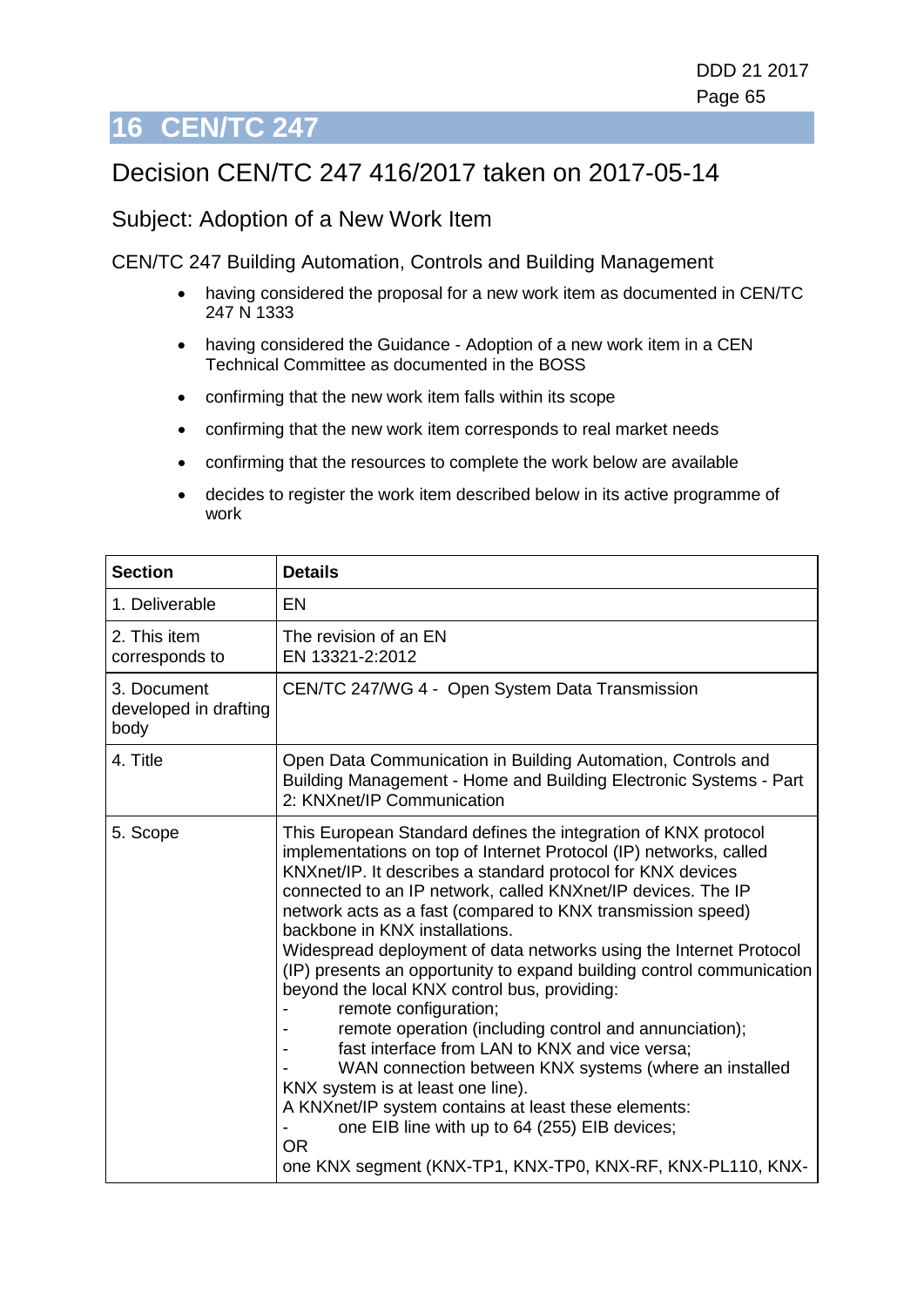|                                                                     | PL132);<br>a KNX-to-IP network connection device (called KNXnet/IP<br>server);<br>and typically additional<br>software for remote functions residing on e.g. a workstation<br>(may be data base application, BACnet Building Management<br>System, browser, etc.).<br>Figure 1 shows a typical scenario where a KNXnet/IP client (e.g.<br>running ETS) accesses multiple KNX installed systems or KNX<br>subnetworks via an IP network. The KNXnet/IP client may access one<br>or more KNXnet/IP servers at a time. For subnetwork, routing server-<br>to-server communication is possible. |
|---------------------------------------------------------------------|---------------------------------------------------------------------------------------------------------------------------------------------------------------------------------------------------------------------------------------------------------------------------------------------------------------------------------------------------------------------------------------------------------------------------------------------------------------------------------------------------------------------------------------------------------------------------------------------|
| 6. Environmental<br>aspects                                         | Use of energy                                                                                                                                                                                                                                                                                                                                                                                                                                                                                                                                                                               |
| 7. How do you plan<br>to address these<br>environmental<br>aspects? | Other: Use of energy is one of the core competences of TC 247                                                                                                                                                                                                                                                                                                                                                                                                                                                                                                                               |
| 8. Vienna<br>Agreement                                              | No or expected CEN lead                                                                                                                                                                                                                                                                                                                                                                                                                                                                                                                                                                     |
| 9. The project is<br>linked to                                      | No document from another organization                                                                                                                                                                                                                                                                                                                                                                                                                                                                                                                                                       |
| 10. Track                                                           | Enquiry + Formal Vote (ENQ+FV)                                                                                                                                                                                                                                                                                                                                                                                                                                                                                                                                                              |
| 11. Related<br>mandate(s)                                           | <b>No</b>                                                                                                                                                                                                                                                                                                                                                                                                                                                                                                                                                                                   |
| 12. Related<br>directive(s)                                         | <b>No</b>                                                                                                                                                                                                                                                                                                                                                                                                                                                                                                                                                                                   |
| 13. Commitment                                                      | The following CEN members (at least five) are committed to<br>participate in the development of the project:<br><b>AFNOR</b><br>SIS<br><b>SN</b><br><b>SNV</b><br><b>DIN</b><br><b>NBN</b>                                                                                                                                                                                                                                                                                                                                                                                                  |
| 14. The decision<br>was taken by                                    | Simple majority (min. 55% as from 2017-01-01)<br>Number of positive votes: 16<br>Number of negative votes: 0<br>Number of abstentions: 6                                                                                                                                                                                                                                                                                                                                                                                                                                                    |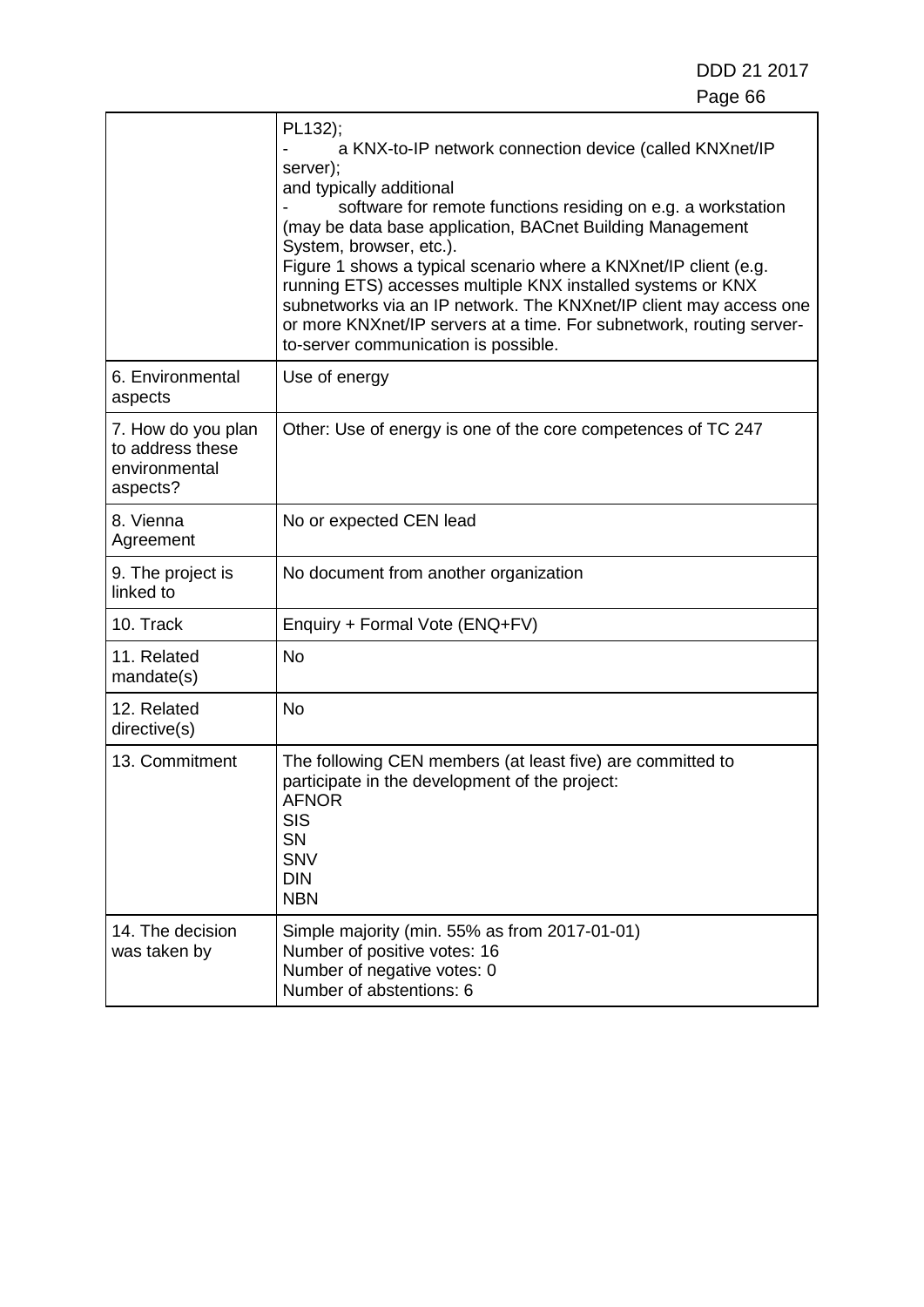# **17 CEN/TC 248**

# Decision CEN/TC 248 05/2017 taken on 2017-05-05

### Subject: Activation of preliminary Work Item 00248530

CEN/TC 248 - Textiles and textile products

- having considered the proposal for the activation of work item 00248530 currently registered at preliminary stage 00.60 as documented in CEN/TC 248 N 1464
- having considered the Guidance Adoption of a new work item in a CEN Technical Committee as documented in the BOSS
- confirming that the new work item falls within its scope
- confirming that the new work item corresponds to real market needs
- confirming that the resources to complete the work below are available
- decides to register the work item described below in its active programme of work

| <b>Section</b>                                                      | <b>Details</b>                                                                                                                       |
|---------------------------------------------------------------------|--------------------------------------------------------------------------------------------------------------------------------------|
| 1. Deliverable                                                      | EN                                                                                                                                   |
| 2. This item<br>corresponds to                                      | A new project                                                                                                                        |
| 3. Document<br>developed in drafting<br>body                        | CEN/TC 248/WG 26 - Textiles - Test methods for analysis of EC<br>restricted substances                                               |
| 4. Title                                                            | Guidance on measurement techniques relevant to different exposure<br>routes to<br>nanoparticles - Skin exposure                      |
| 5. Scope                                                            | Gives guidance on the measurement techniques for the release of<br>nanoparticles from textiles, which can be transferred to the skin |
| 6. Environmental<br>aspects                                         | Use of energy: No environmental comment                                                                                              |
| 7. How do you plan<br>to address these<br>environmental<br>aspects? | Use of environmental checklist                                                                                                       |
| 8. Vienna<br>Agreement                                              | No or expected CEN lead                                                                                                              |
| 9. The project is<br>linked to                                      | No document from another organization                                                                                                |
| 10. Track                                                           | Enquiry + Formal Vote (ENQ+FV)                                                                                                       |
| 11. Related                                                         | <b>No</b>                                                                                                                            |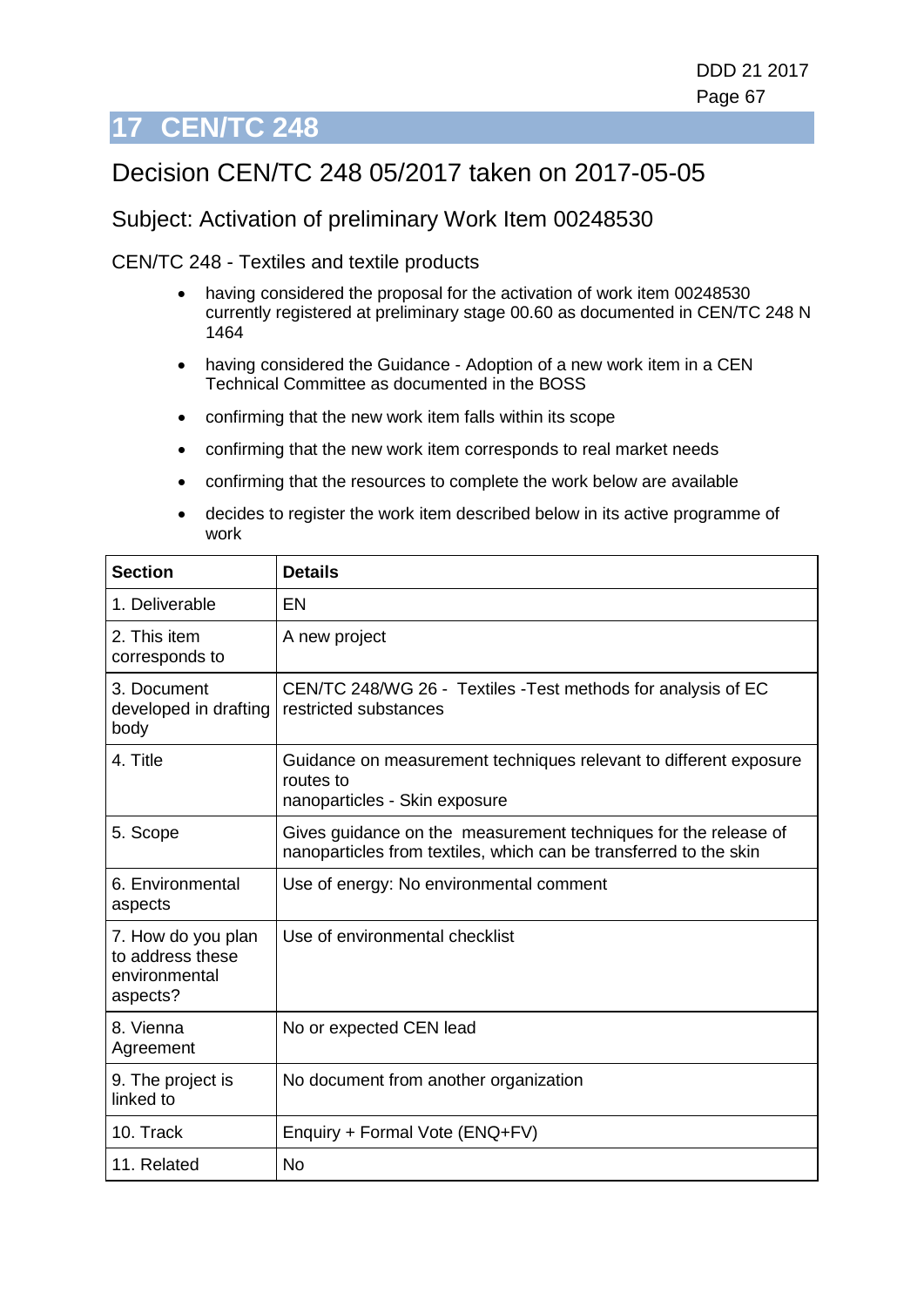DDD 21 2017 e e contra a construída de alta de 1990, estadounidense de 1990, estadounidense de 1990, estadounidense de 19

| mandate(s)                       |                                                                                                                                                                                                                                      |
|----------------------------------|--------------------------------------------------------------------------------------------------------------------------------------------------------------------------------------------------------------------------------------|
| 12. Related<br>directive(s)      | No                                                                                                                                                                                                                                   |
| 13. Commitment                   | The following CEN members (at least five) are committed to<br>participate in the development of the project:<br><b>AFNOR</b><br>SIS<br>BSI<br><b>NBN</b><br><b>IPQ</b>                                                               |
| 14. The decision<br>was taken by | Weighted vote and simple majority<br>Percentage of positive weighted votes (min. 71% before 2017-01-01,<br>min. 65% from 2017-01-01):100<br>Number of positive votes: 12<br>Number of negative votes: 0<br>Number of abstentions: 10 |

# **18 CEN/TC 264**

## Decision CEN/TC 264 1041/2017 taken on 2017-05-16

### Subject: Activation of preliminary Work Item 00264076

#### CEN/TC 264 - Air quality

- having considered the proposal for the activation of work item 00264076 currently registered at preliminary stage 00.60 as documented in CEN/TC 264 N 2586
- having considered the Guidance Adoption of a new work item in a CEN Technical Committee as documented in the BOSS
- confirming that the new work item falls within its scope
- confirming that the new work item corresponds to real market needs
- confirming that the resources to complete the work below are available
- decides to register the work item described below in its active programme of work

| <b>Section</b>                                       | <b>Details</b>                                             |
|------------------------------------------------------|------------------------------------------------------------|
| 1. Deliverable                                       | EN                                                         |
| 2. This item<br>corresponds to                       | A new project                                              |
| 3. Document<br>developed in drafting systems<br>body | CEN/TC 264/WG 9 - Quality assurance of automated measuring |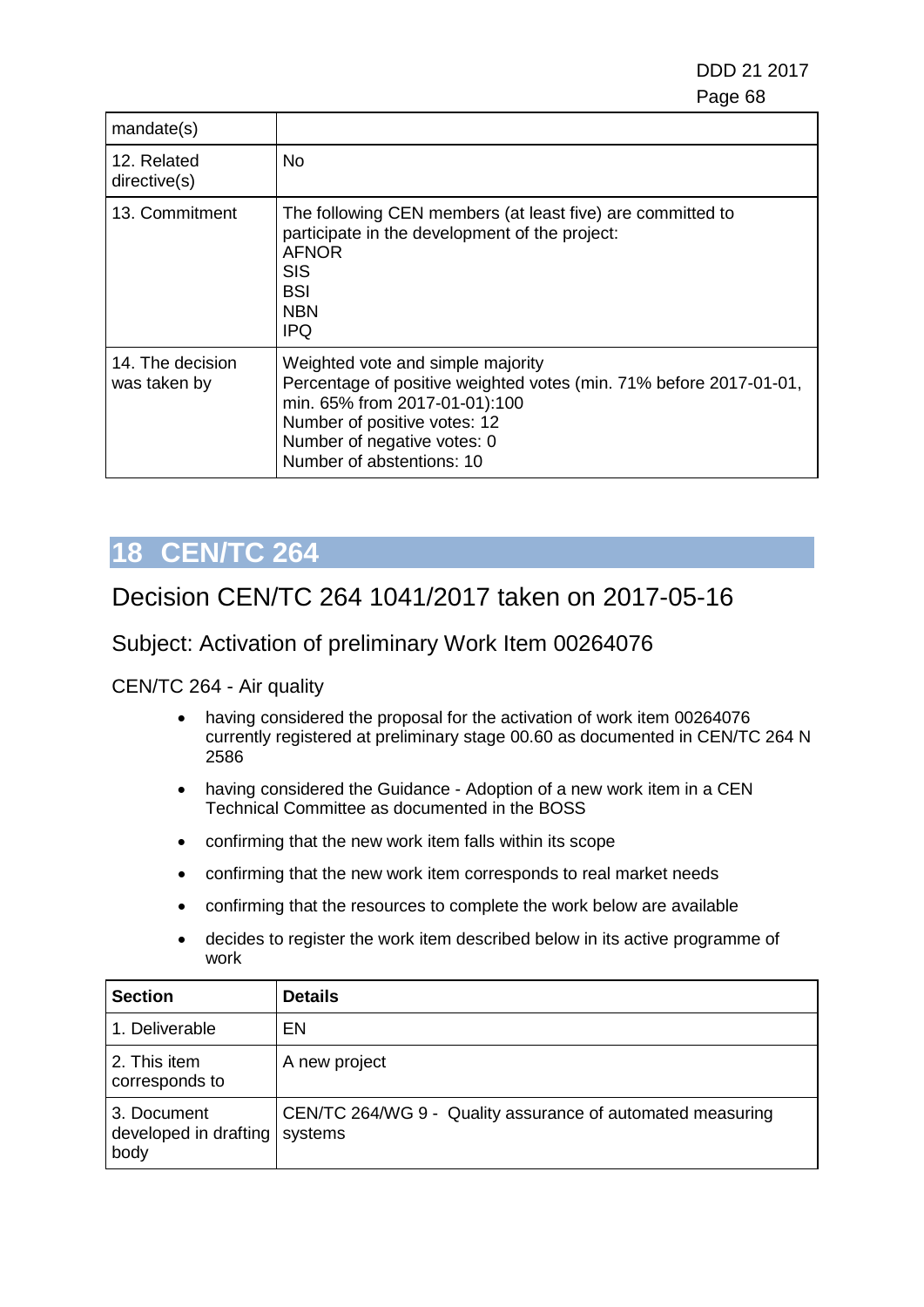| 4. Title                                                            | Stationary source emissions - Data acquisition and handling systems<br>- Part 1: Specification of requirements for the handling and reporting<br>of data                                                                                                                                                                                                                                                                                                                                                                                                                                                                                                                                                                                                                                                                                                           |
|---------------------------------------------------------------------|--------------------------------------------------------------------------------------------------------------------------------------------------------------------------------------------------------------------------------------------------------------------------------------------------------------------------------------------------------------------------------------------------------------------------------------------------------------------------------------------------------------------------------------------------------------------------------------------------------------------------------------------------------------------------------------------------------------------------------------------------------------------------------------------------------------------------------------------------------------------|
| 5. Scope                                                            | This European Standard specifies the conversion of raw data from an<br>automated measuring system (AMS) to reported data by a data<br>acquisition and handling system (DAHS). This specification includes:<br>- requirements for the handling of data,<br>- requirements for the reporting of data,<br>- calculation procedures required.<br>The main items covered by this European Standard are given by, but<br>not limited to raw data acquisition, raw data validation, data correction<br>and data averaging.<br>This European Standard supports the requirements of EN 14181 and<br>legislation such as the IED and E-PRTR. It does not preclude the use<br>of additional features and functions provided the minimum<br>requirements of this European Standard are met and that these<br>features do not adversely affect data quality, clarity or access. |
| 6. Environmental<br>aspects                                         | Emissions to air                                                                                                                                                                                                                                                                                                                                                                                                                                                                                                                                                                                                                                                                                                                                                                                                                                                   |
| 7. How do you plan<br>to address these<br>environmental<br>aspects? | Bring in environmental expertise to the WG                                                                                                                                                                                                                                                                                                                                                                                                                                                                                                                                                                                                                                                                                                                                                                                                                         |
| 8. Vienna<br>Agreement                                              | No or expected CEN lead                                                                                                                                                                                                                                                                                                                                                                                                                                                                                                                                                                                                                                                                                                                                                                                                                                            |
| 9. The project is<br>linked to                                      | No document from another organization                                                                                                                                                                                                                                                                                                                                                                                                                                                                                                                                                                                                                                                                                                                                                                                                                              |
| 10. Track                                                           | Enquiry + Formal Vote (ENQ+FV)                                                                                                                                                                                                                                                                                                                                                                                                                                                                                                                                                                                                                                                                                                                                                                                                                                     |
| 11. Related<br>mandate(s)                                           | <b>No</b>                                                                                                                                                                                                                                                                                                                                                                                                                                                                                                                                                                                                                                                                                                                                                                                                                                                          |
| 12. Related<br>directive(s)                                         | Yes<br>Directive reference   For citation in Official journal<br>2000/76/EC   No                                                                                                                                                                                                                                                                                                                                                                                                                                                                                                                                                                                                                                                                                                                                                                                   |
| 13. Commitment                                                      | The following CEN members (at least five) are committed to<br>participate in the development of the project:<br><b>AFNOR</b><br><b>BSI</b><br><b>DIN</b><br>DS<br><b>UNI</b><br><b>NEN</b>                                                                                                                                                                                                                                                                                                                                                                                                                                                                                                                                                                                                                                                                         |
| 14. The decision<br>was taken by                                    | Weighted vote and simple majority<br>Percentage of positive weighted votes (min. 71% before 2017-01-01,<br>min. 65% from 2017-01-01):100<br>Number of positive votes: 14<br>Number of negative votes: 0<br>Number of abstentions: 10                                                                                                                                                                                                                                                                                                                                                                                                                                                                                                                                                                                                                               |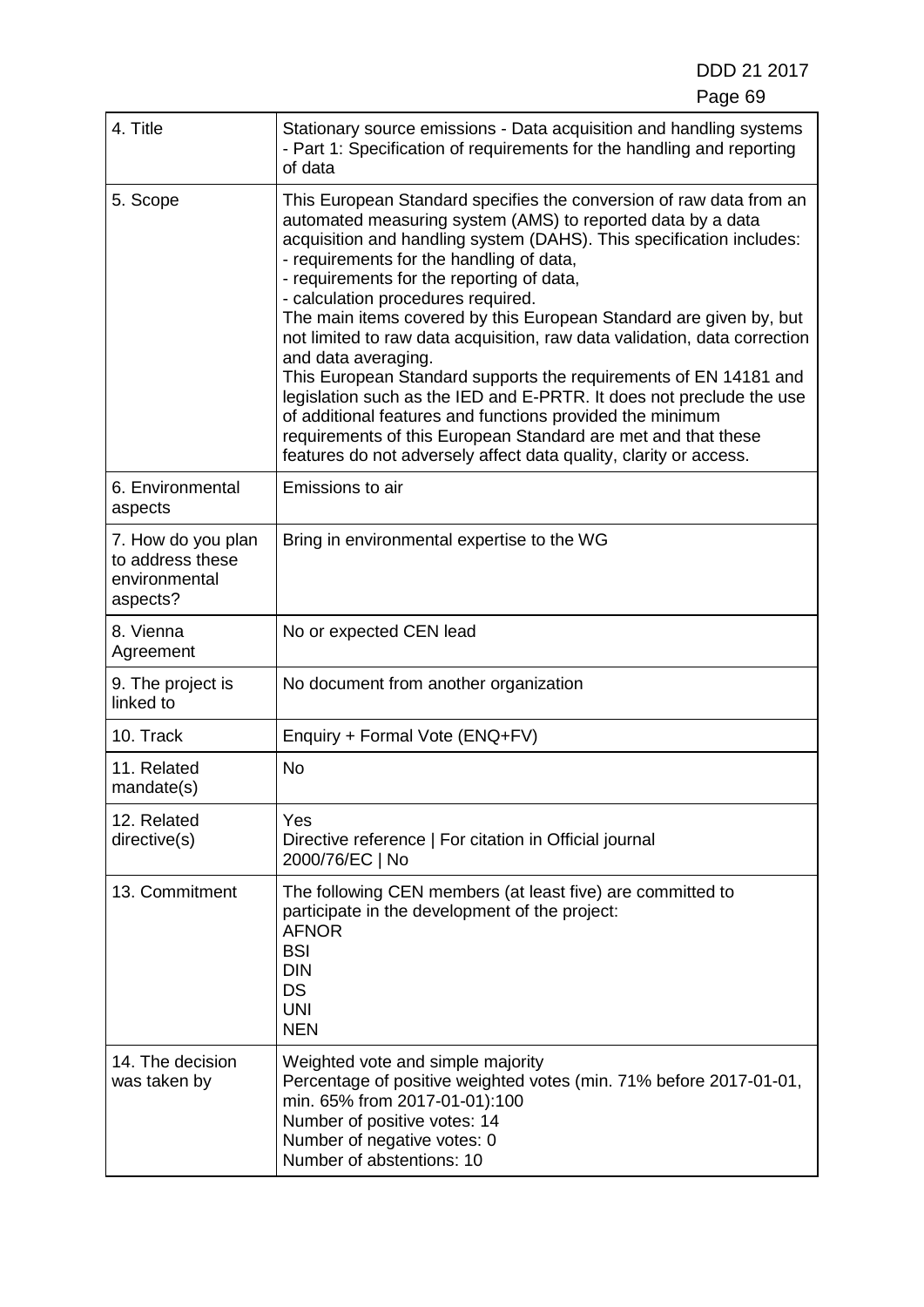## Decision CEN/TC 264 1042/2017 taken on 2017-05-16

### Subject: Adoption of a Preliminary Work Item

#### CEN/TC 264 - Air quality

- having considered the proposal for a new work item as documented in CEN/TC 264 N 2588
- having considered the Guidance Adoption of a new work item in a CEN Technical Committee as documented in the BOSS
- confirming that the new work item falls within its scope
- confirming that the new work item corresponds to real market needs
- confirming that the resources to complete the work below are available
- decides to register the work item described below in its active programme of work

| <b>Section</b>                               | <b>Details</b>                                                                                                                                                                                                                                                                                                                                                                                                                                                                                                                                                                                                                                                                                                                           |
|----------------------------------------------|------------------------------------------------------------------------------------------------------------------------------------------------------------------------------------------------------------------------------------------------------------------------------------------------------------------------------------------------------------------------------------------------------------------------------------------------------------------------------------------------------------------------------------------------------------------------------------------------------------------------------------------------------------------------------------------------------------------------------------------|
| 1. Deliverable                               | <b>EN</b>                                                                                                                                                                                                                                                                                                                                                                                                                                                                                                                                                                                                                                                                                                                                |
| 2. This item<br>corresponds to               | A new project                                                                                                                                                                                                                                                                                                                                                                                                                                                                                                                                                                                                                                                                                                                            |
| 3. Document<br>developed in drafting<br>body | CEN/TC 264/WG 9 - Quality assurance of automated measuring<br>systems                                                                                                                                                                                                                                                                                                                                                                                                                                                                                                                                                                                                                                                                    |
| 4. Title                                     | Stationary source emissions - Data acquisition and handling systems<br>- Part 2: Performance specification of data acquisition and handling<br>systems                                                                                                                                                                                                                                                                                                                                                                                                                                                                                                                                                                                   |
| 5. Scope                                     | This European Standard specifies the performance requirements on<br>data acquisition and handling systems (DAHS) regarding<br>- implementation of the procedures defined in Part 1,<br>- data acquisition,<br>- data storage,<br>- data output,<br>- generation of reports,<br>- configuration of DAHS,<br>- functional test of DAHS,<br>- operation of DAHS,<br>- documentation of DAHS.<br>This European Standard supports the requirements of EN 14181 and<br>legislation such as the IED and E-PRTR. It does not preclude the use<br>of additional features and functions provided the minimum<br>requirements of this European Standard are met and that these<br>features do not adversely affect data quality, clarity or access. |
| 6. Environmental<br>aspects -                | Emissions to air                                                                                                                                                                                                                                                                                                                                                                                                                                                                                                                                                                                                                                                                                                                         |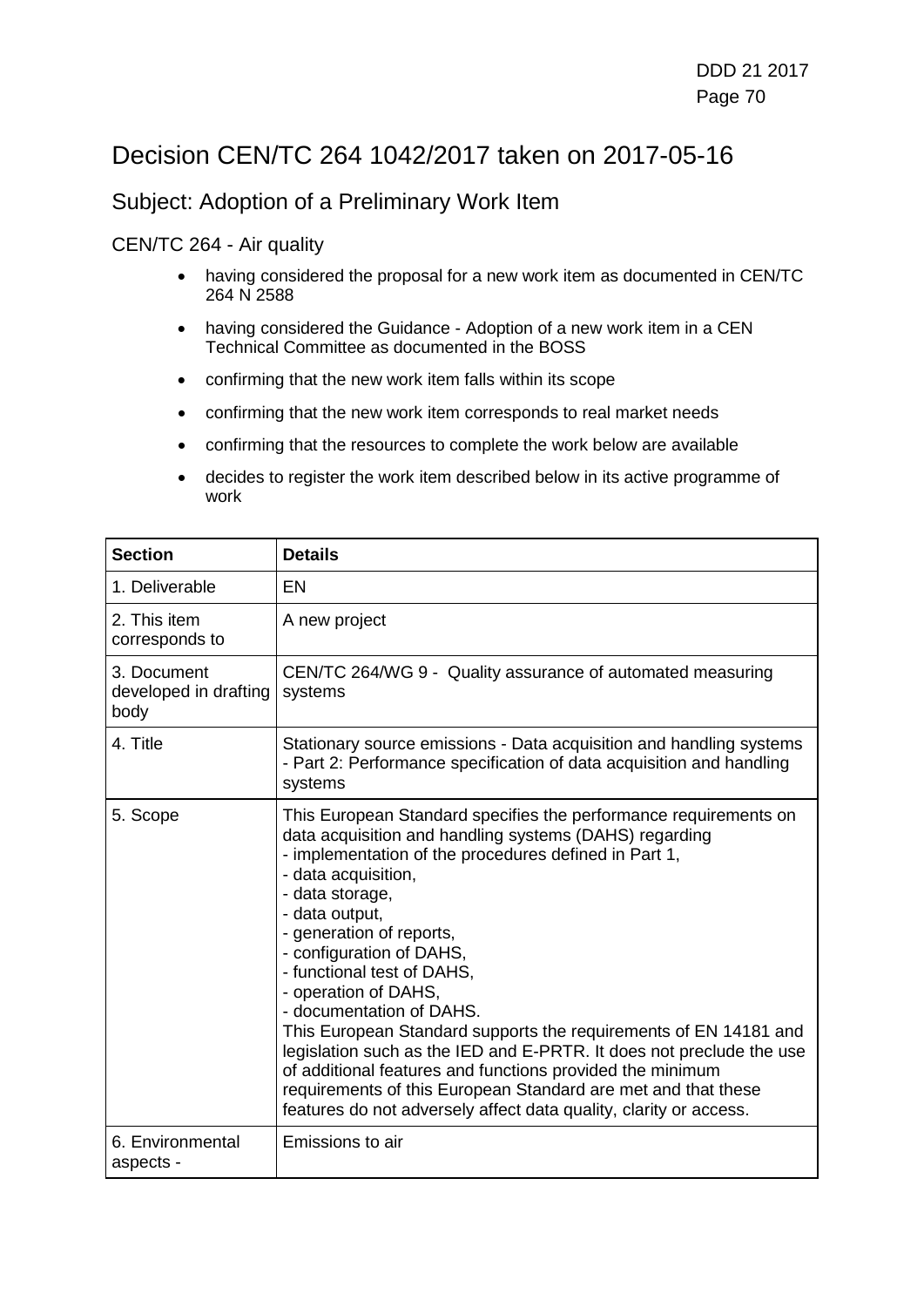| <b>OPTIONAL</b>                                                                          |                                                                                                             |
|------------------------------------------------------------------------------------------|-------------------------------------------------------------------------------------------------------------|
| 7. How do you plan<br>to address these<br>environmental<br>aspects? -<br><b>OPTIONAL</b> | Bring in environmental expertise to the WG                                                                  |
| 8. Track                                                                                 | Enquiry + Formal Vote (ENQ+FV)                                                                              |
| 9. Related<br>mandate(s)                                                                 | No                                                                                                          |
| 10. Related<br>directive(s)                                                              | No.                                                                                                         |
| 11. The decision<br>was taken by                                                         | Simple majority<br>Number of positive votes: 13<br>Number of negative votes: 0<br>Number of abstentions: 10 |

## Decision CEN/TC 264 1043/2017 taken on 2017-05-16

### Subject: Adoption of a Preliminary Work Item

#### CEN/TC 264 - Air quality

- having considered the proposal for a new work item as documented in CEN/TC 264 N 2589
- having considered the Guidance Adoption of a new work item in a CEN Technical Committee as documented in the BOSS
- confirming that the new work item falls within its scope
- confirming that the new work item corresponds to real market needs
- confirming that the resources to complete the work below are available
- decides to register the work item described below in its active programme of work

| <b>Section</b>                               | <b>Details</b>                                                                                                                                                                       |
|----------------------------------------------|--------------------------------------------------------------------------------------------------------------------------------------------------------------------------------------|
| 1. Deliverable                               | EN                                                                                                                                                                                   |
| 2. This item<br>corresponds to               | A new project                                                                                                                                                                        |
| 3. Document<br>developed in drafting<br>body | CEN/TC 264/WG 9 - Quality assurance of automated measuring<br>systems                                                                                                                |
| 4. Title                                     | Stationary source emissions - Data acquisition and handling systems<br>- Part 3: Specification of the performance test and certification of data<br>acquisition and handling systems |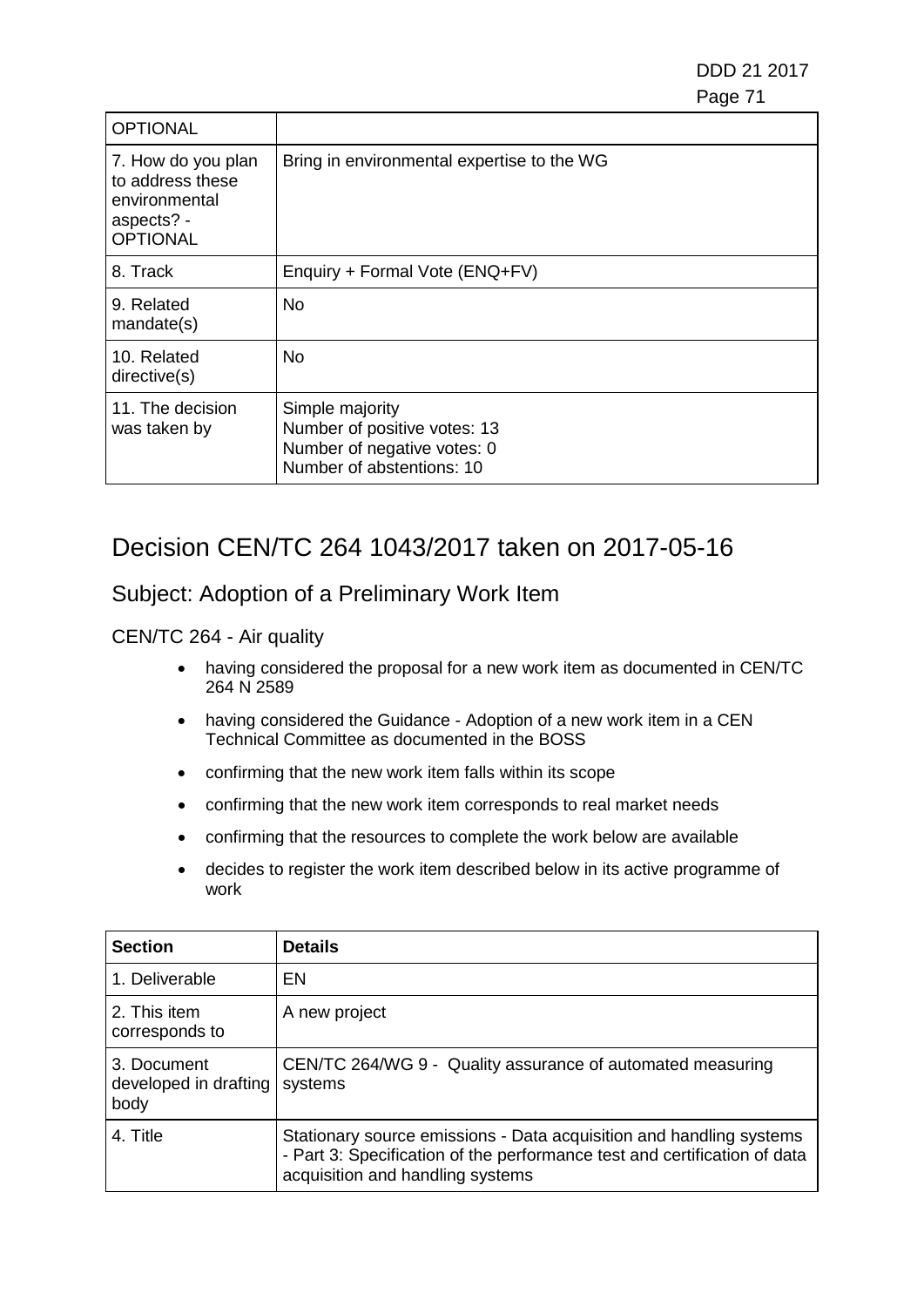| 5. Scope                                                                                 | This European Standard specifies the performance requirements on<br>the testing and certification of data acquisition and handling systems<br>(DAHS). This includes specification of:<br>- performance testing process,<br>- test procedures,<br>- description of laboratory test,<br>- requirements on the testing laboratory,<br>- certification process,<br>- manufacturing quality control.<br>This European Standard supports the requirements of EN 14181 and<br>legislation such as the IED and E-PRTR. It does not preclude the use<br>of additional features and functions provided the minimum<br>requirements of this European Standard are met and that these<br>features do not adversely affect data quality, clarity or access. |
|------------------------------------------------------------------------------------------|------------------------------------------------------------------------------------------------------------------------------------------------------------------------------------------------------------------------------------------------------------------------------------------------------------------------------------------------------------------------------------------------------------------------------------------------------------------------------------------------------------------------------------------------------------------------------------------------------------------------------------------------------------------------------------------------------------------------------------------------|
| 6. Environmental<br>aspects -<br><b>OPTIONAL</b>                                         | Emissions to air                                                                                                                                                                                                                                                                                                                                                                                                                                                                                                                                                                                                                                                                                                                               |
| 7. How do you plan<br>to address these<br>environmental<br>aspects? -<br><b>OPTIONAL</b> | Bring in environmental expertise to the WG                                                                                                                                                                                                                                                                                                                                                                                                                                                                                                                                                                                                                                                                                                     |
| 8. Track                                                                                 | Enquiry + Formal Vote (ENQ+FV)                                                                                                                                                                                                                                                                                                                                                                                                                                                                                                                                                                                                                                                                                                                 |
| 9. Related<br>mandate(s)                                                                 | <b>No</b>                                                                                                                                                                                                                                                                                                                                                                                                                                                                                                                                                                                                                                                                                                                                      |
| 10. Related<br>directive(s)                                                              | <b>No</b>                                                                                                                                                                                                                                                                                                                                                                                                                                                                                                                                                                                                                                                                                                                                      |
| 11. The decision<br>was taken by                                                         | Simple majority<br>Number of positive votes: 12<br>Number of negative votes: 1<br>Number of abstentions: 10                                                                                                                                                                                                                                                                                                                                                                                                                                                                                                                                                                                                                                    |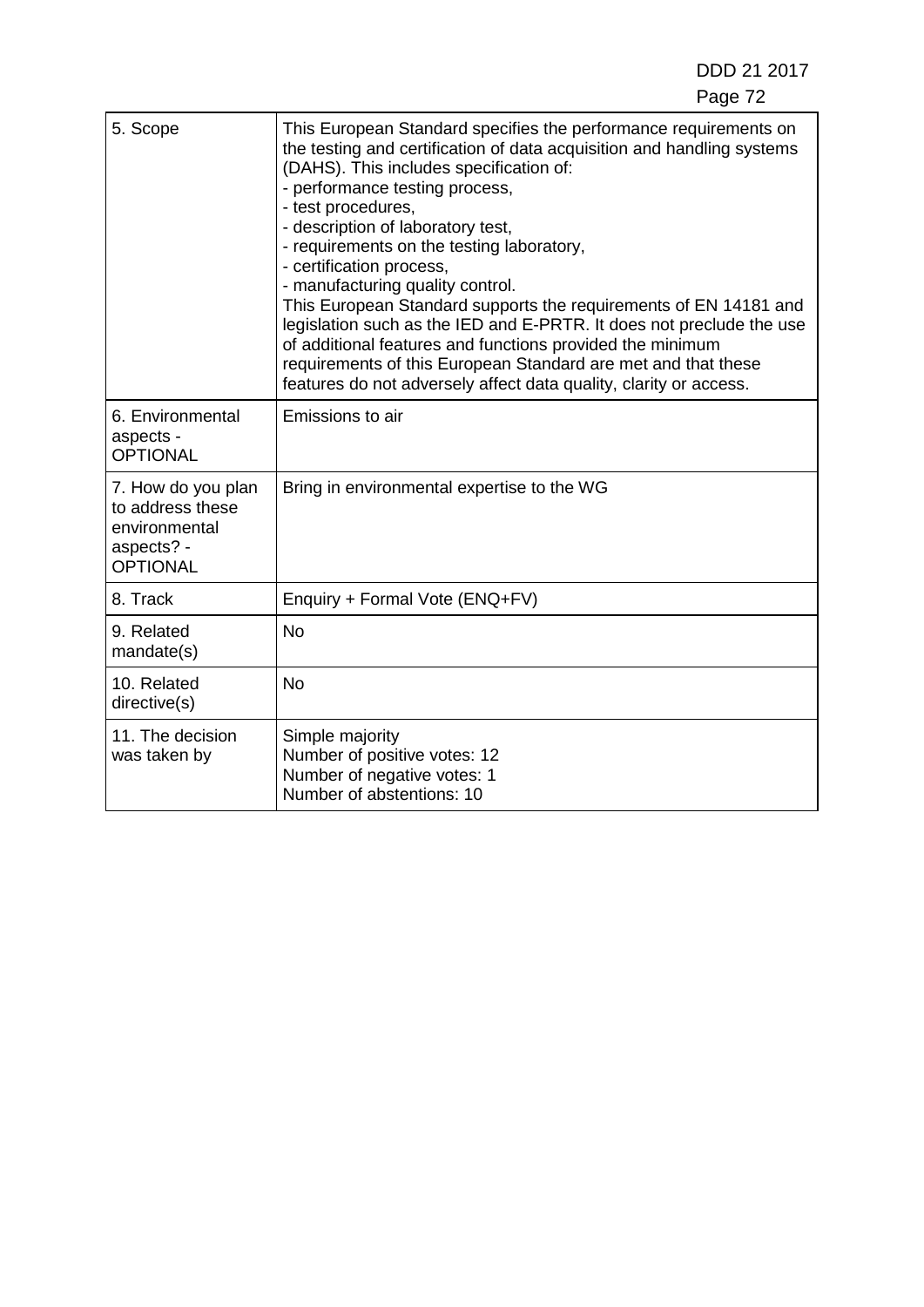# **19 CEN/TC 278**

## Decision CEN/TC 278 012/2017 taken on 2017-05-10

#### Subject: CEN/TC 278 - Decision to skip the Formal Vote

CEN/TC 278 - Intelligent transport systems

- considering the results of the Enquiry ballot;
- considering the table of decisions and the formal written proposals as distributed after the comments decision meeting;
- considering the CEN/CENELEC Internal Regulations Part 2, clause 11.2.3;
- considering Decisions BT 34/2002, BT 42/2003 and related document BT N 6962 concerning timeframes for the development of ENs;
- considering Decision BT 35/2014 to associate a vote to the CEN Enquiry and to allow Technical Bodies to decide to skip the Formal Vote;
- considering Decision 49/2014 to allow Technical Bodies to decide to skip the Formal Vote through a TC decision based on simple majority only;

decides to skip the Formal Vote and proceed with the publication of WI 00278434 - prEN ISO 25110 - Electronic fee collection - Interface definition for on-board account using integrated circuit card (ICC) *(In this case the TC must not finalize the publication, this will be done by CCMC. Instead the TC must notify CCMC of its intention to skip Formal Vote by posting only an electronic transmission notice onto eTrans.)*

The decision was taken by simple majority with 13 positive vote(s), 0 negative vote(s) and 8 abstention(s).

### Decision CEN/TC 278 013/2017 taken on 2017-05-10

#### Subject: CEN/TC 278 - Decision to skip the Formal Vote

CEN/TC 278 - Intelligent transport systems

- considering the results of the Enquiry ballot;
- considering the table of decisions and the formal written proposals as distributed after the comments decision meeting;
- considering the CEN/CENELEC Internal Regulations Part 2, clause 11.2.3;
- considering Decisions BT 34/2002, BT 42/2003 and related document BT N 6962 concerning timeframes for the development of ENs;
- considering Decision BT 35/2014 to associate a vote to the CEN Enguiry and to allow Technical Bodies to decide to skip the Formal Vote;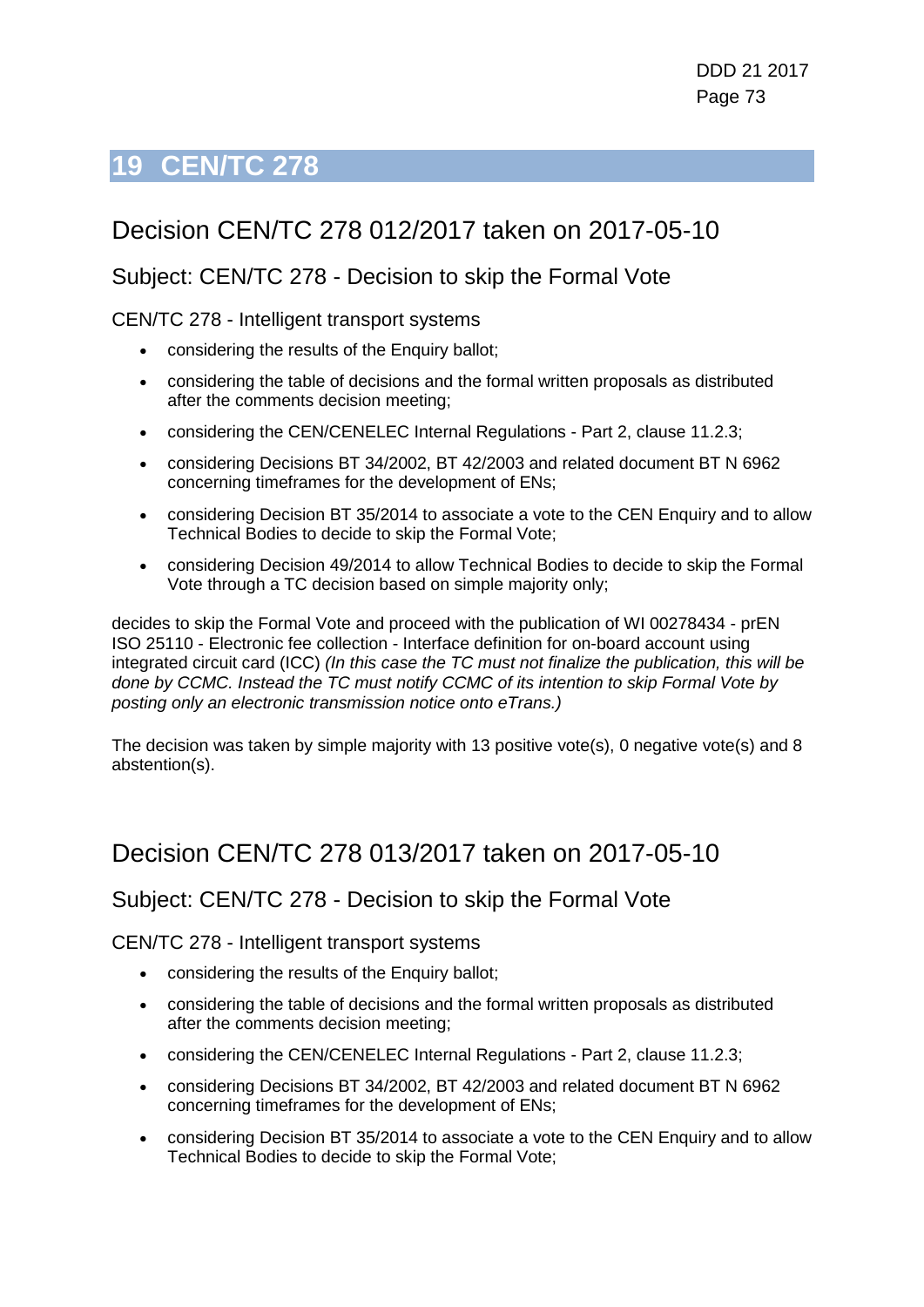• considering Decision 49/2014 to allow Technical Bodies to decide to skip the Formal Vote through a TC decision based on simple majority only;

decides to skip the Formal Vote and proceed with the publication of WI 00278408 - prEN ISO 16407-1 - Electronic fee collection - Evaluation of equipment for conformity to ISO/TS 17575-1 - Part 1: Test suite structure and test purposes (ISO/DIS 16407-1:2017) *(In this case the TC must not finalize the publication, this will be done by CCMC. Instead the TC must notify CCMC of its intention to skip Formal Vote by posting only an electronic transmission notice onto eTrans.)*

The decision was taken by simple majority with 13 positive vote(s), 0 negative vote(s) and 8 abstention(s).

# **20 CEN/TC 286**

#### Decision CEN/TC 286 C04/2017 taken on 2017-05-14

#### Subject: Adoption of a New Work Item

CEN/TC 286 - Liquefied petroleum gas equipment and accessories

- having considered the proposal for a new work item as documented in CEN/TC 286 N 1850
- having considered the Guidance Adoption of a new work item in a CEN Technical Committee as documented in the BOSS
- confirming that the new work item falls within its scope
- confirming that the new work item corresponds to real market needs
- confirming that the resources to complete the work below are available
- decides to register the work item described below in its active programme of work

| <b>Section</b>                               | <b>Details</b>                                                                                                                                                                                              |
|----------------------------------------------|-------------------------------------------------------------------------------------------------------------------------------------------------------------------------------------------------------------|
| 1. Deliverable                               | EN                                                                                                                                                                                                          |
| 2. This item<br>corresponds to               | The revision of an EN<br>EN 15202:2012                                                                                                                                                                      |
| 3. Document<br>developed in drafting<br>body | CEN/TC 286/WG 2 - Design and manufacture of accessories (valves,<br>gauges, fittings) for LPG pressure vessels designed in WG1                                                                              |
| 4. Title                                     | LPG equipment and accessories - Essential operational dimensions<br>for LPG cylinder valve outlet and associated equipment connections                                                                      |
| 5. Scope                                     | This European Standard specifies basic connection dimensions of<br>LPG cylinder valves (manufactured in accordance with EN ISO 14245<br>and EN ISO 15995) and connectors (including pressure regulators) to |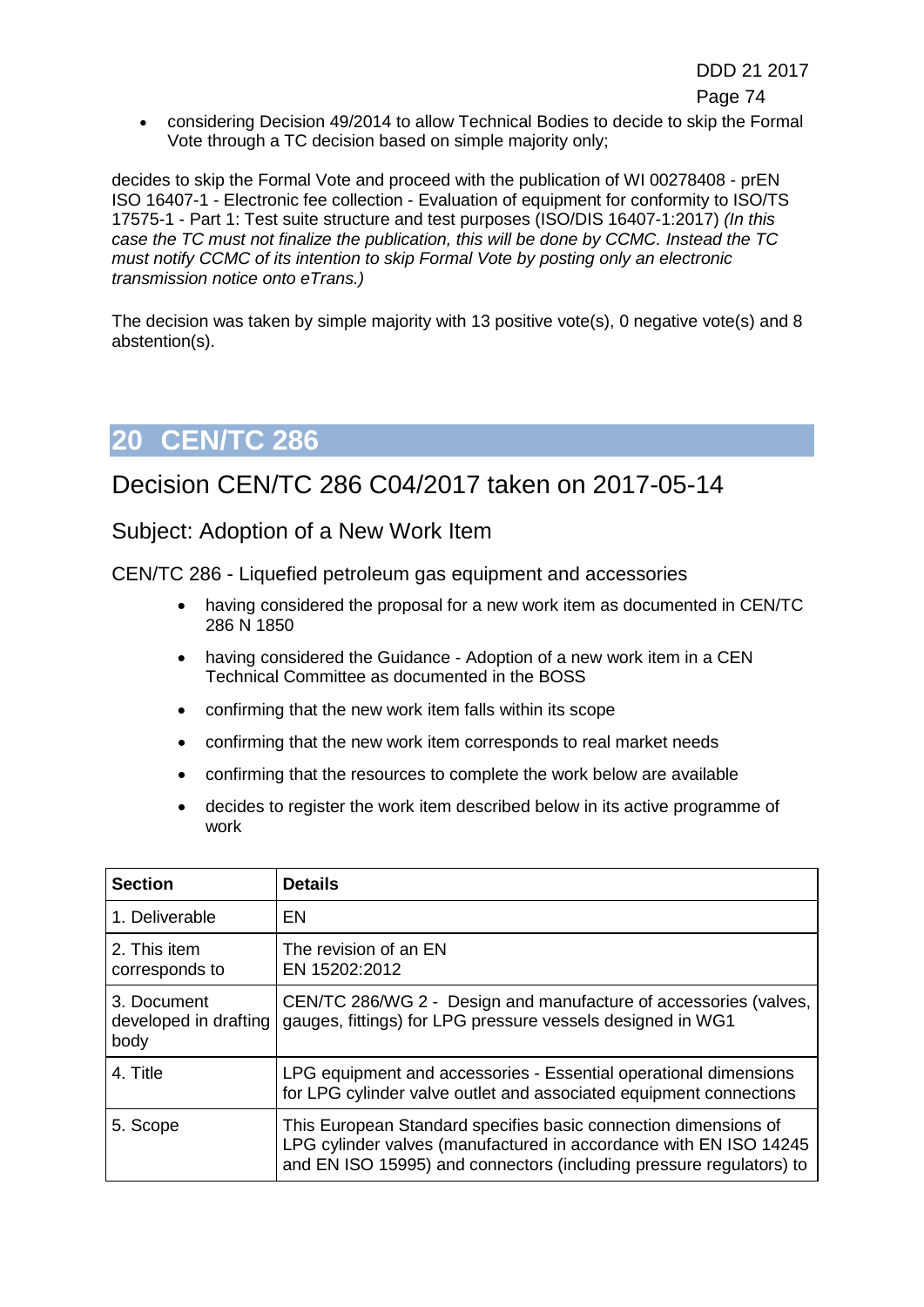DDD 21 2017 Page 75

|                                                                     | enable them to be safely connected together.<br>NOTE <sub>1</sub><br>Figure 1 (type G.1) to Figure 19 (type G.33) give the<br>types of threaded outlet connections.<br>Figure 20 (type G.50) to Figure 34 (type G.66) give the<br>NOTE <sub>2</sub><br>types of non-threaded outlet connections.<br>This European Standard lists potentially unsafe connections where it<br>may be possible to connect together, but which, when connected,<br>may not be sound or secure in some operating conditions or<br>orientations.<br>This European Standard specifies a marking system that is intended<br>to ensure that only valves and connecters that are marked with the<br>same connector type number are used in combination.<br>This European Standard also recommends tightening torques for the<br>attachment of screwed metal-to-metal connections.<br>Quality assurance systems, production testing and particularly<br>certificates of conformity are not covered in this standard.<br>This European Standard excludes connections for automotive<br>vehicles covered by UN/ECE Regulation No. 67 Part 1 and EN 13760.<br>This European Standard excludes connections for gas cartridges<br>covered by EN 417. |
|---------------------------------------------------------------------|----------------------------------------------------------------------------------------------------------------------------------------------------------------------------------------------------------------------------------------------------------------------------------------------------------------------------------------------------------------------------------------------------------------------------------------------------------------------------------------------------------------------------------------------------------------------------------------------------------------------------------------------------------------------------------------------------------------------------------------------------------------------------------------------------------------------------------------------------------------------------------------------------------------------------------------------------------------------------------------------------------------------------------------------------------------------------------------------------------------------------------------------------------------------------------------------------------------------|
| 6. Environmental<br>aspects                                         | Discharges to soil<br>Emissions to air<br>Heat<br>Discharges to water<br>Waste<br>Risk to the environment from accidents/misuse                                                                                                                                                                                                                                                                                                                                                                                                                                                                                                                                                                                                                                                                                                                                                                                                                                                                                                                                                                                                                                                                                      |
| 7. How do you plan<br>to address these<br>environmental<br>aspects? | Bring in environmental expertise to the WG                                                                                                                                                                                                                                                                                                                                                                                                                                                                                                                                                                                                                                                                                                                                                                                                                                                                                                                                                                                                                                                                                                                                                                           |
| 8. Vienna<br>Agreement                                              | No or expected CEN lead                                                                                                                                                                                                                                                                                                                                                                                                                                                                                                                                                                                                                                                                                                                                                                                                                                                                                                                                                                                                                                                                                                                                                                                              |
| 9. The project is<br>linked to                                      | No document from another organization                                                                                                                                                                                                                                                                                                                                                                                                                                                                                                                                                                                                                                                                                                                                                                                                                                                                                                                                                                                                                                                                                                                                                                                |
| 10. Track                                                           | Enquiry + Formal Vote (ENQ+FV)                                                                                                                                                                                                                                                                                                                                                                                                                                                                                                                                                                                                                                                                                                                                                                                                                                                                                                                                                                                                                                                                                                                                                                                       |
| 11. Related<br>mandate(s)                                           | <b>No</b>                                                                                                                                                                                                                                                                                                                                                                                                                                                                                                                                                                                                                                                                                                                                                                                                                                                                                                                                                                                                                                                                                                                                                                                                            |
| 12. Related<br>directive(s)                                         | <b>No</b>                                                                                                                                                                                                                                                                                                                                                                                                                                                                                                                                                                                                                                                                                                                                                                                                                                                                                                                                                                                                                                                                                                                                                                                                            |
| 13. Commitment                                                      | The following CEN members (at least five) are committed to<br>participate in the development of the project:<br><b>AFNOR</b><br><b>ASI</b><br><b>SIS</b><br><b>ASRO</b><br><b>LST</b><br><b>BSI</b><br><b>MCCAA</b><br><b>DIN</b>                                                                                                                                                                                                                                                                                                                                                                                                                                                                                                                                                                                                                                                                                                                                                                                                                                                                                                                                                                                    |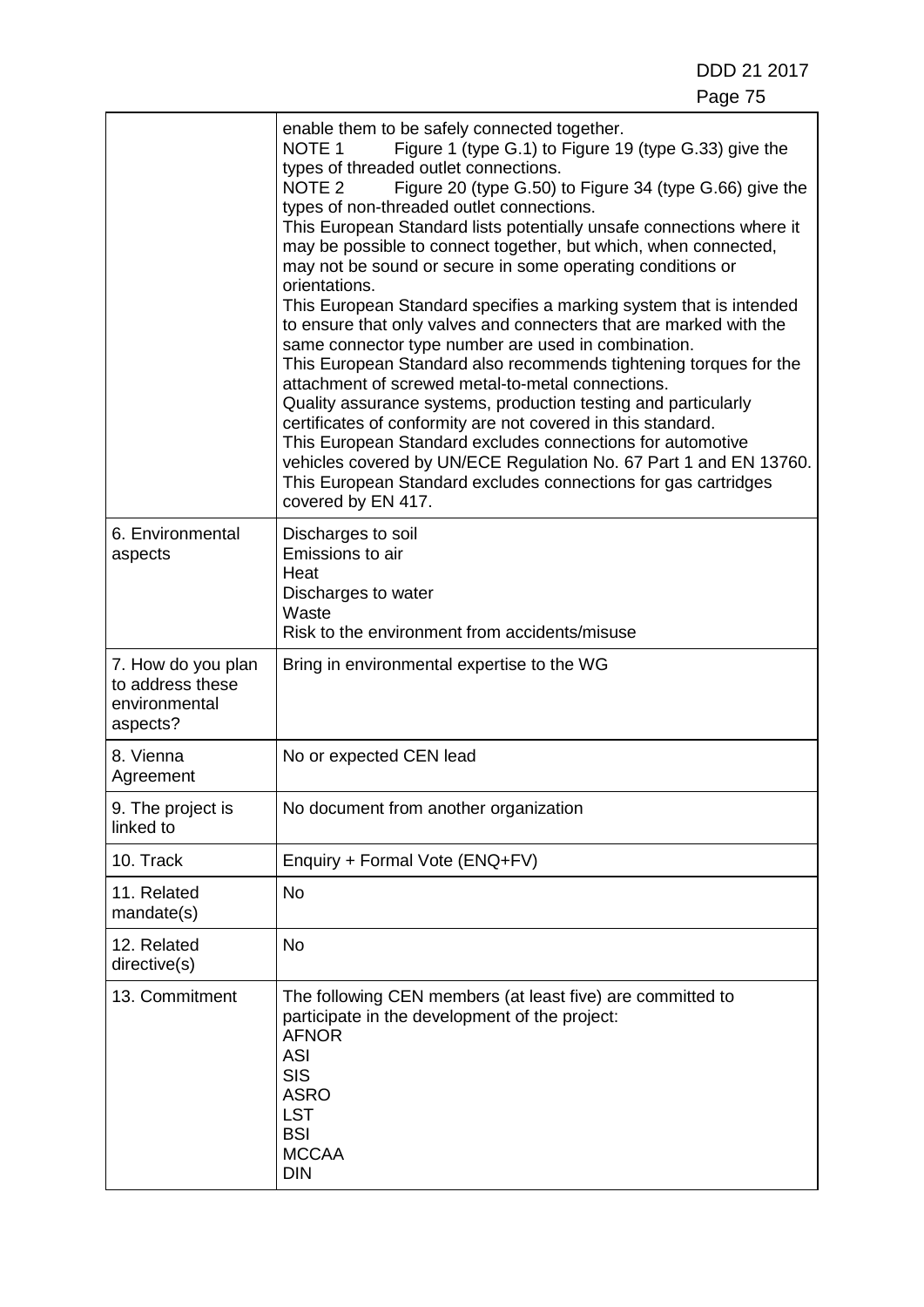DDD 21 2017 e de la construction de la construction de la construction de la construction de la construction de la constru

|                                  | <b>UNE</b><br><b>UNI</b><br>NQIS/ELOT<br><b>NSAI</b>                                                                                                                                                                                |
|----------------------------------|-------------------------------------------------------------------------------------------------------------------------------------------------------------------------------------------------------------------------------------|
| 14. The decision<br>was taken by | Weighted vote and simple majority<br>Percentage of positive weighted votes (min. 71% before 2017-01-01,<br>min. 65% from 2017-01-01):100<br>Number of positive votes: 12<br>Number of negative votes: 0<br>Number of abstentions: 8 |

### Decision CEN/TC 286 04/2017 taken on 2017-05-17

#### Subject: Adoption of a New Work Item

CEN/TC 286 - Liquefied petroleum gas equipment and accessories

- having considered the proposal for a new work item as documented in CEN/TC 286 N 1849
- having considered the Guidance Adoption of a new work item in a CEN Technical Committee as documented in the BOSS
- confirming that the new work item falls within its scope
- confirming that the new work item corresponds to real market needs
- confirming that the resources to complete the work below are available
- decides to register the work item described below in its active programme of work

| <b>Section</b>                               | <b>Details</b>                                                                                                                                                                                                                                                                                                                                                  |
|----------------------------------------------|-----------------------------------------------------------------------------------------------------------------------------------------------------------------------------------------------------------------------------------------------------------------------------------------------------------------------------------------------------------------|
| 1. Deliverable                               | EN                                                                                                                                                                                                                                                                                                                                                              |
| 2. This item<br>corresponds to               | The revision of an EN<br>EN 15609:2012                                                                                                                                                                                                                                                                                                                          |
| 3. Document<br>developed in drafting<br>body | CEN/TC 286/WG 9 - LPG propulsion systems for recreational craft                                                                                                                                                                                                                                                                                                 |
| 4. Title                                     | LPG equipment and accessories - LPG propulsion systems for boats,<br>yachts and other craft                                                                                                                                                                                                                                                                     |
| 5. Scope                                     | This European Standard specifies the requirements for LPG<br>propulsion systems on craft with hull lengths less than or equal to 24<br>m, including those defined by Directive 94/25/EC.<br>This European Standard does not cover appliances with directly<br>attached gas cylinders, such as portable self-contained camping<br>stoves and portable gas lamps. |
| 6. Environmental                             | Emissions to air                                                                                                                                                                                                                                                                                                                                                |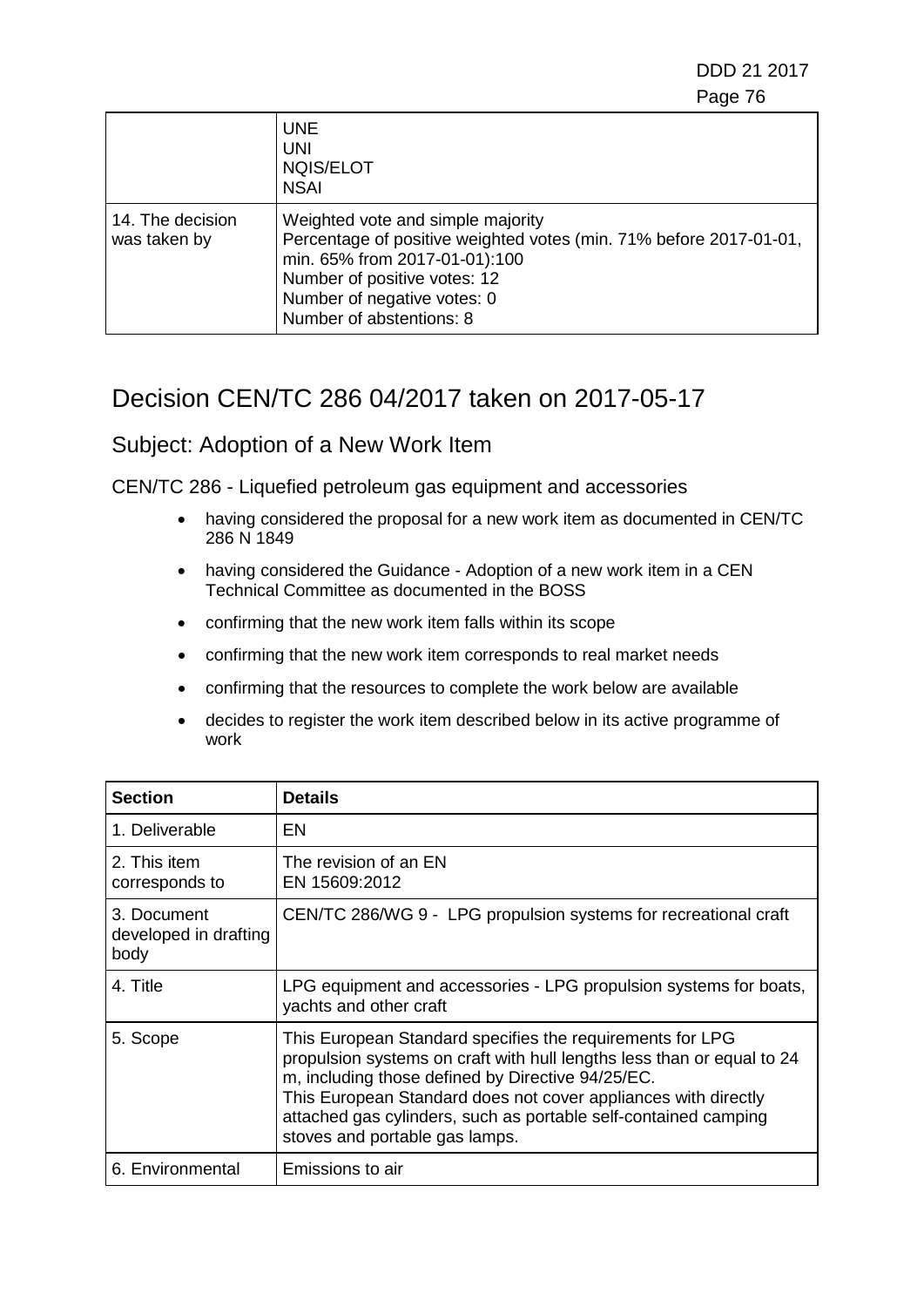DDD 21 2017 Page 77

| aspects                                                             | Heat<br>Use of energy<br>Use of water<br>Discharges to water<br>Waste<br>Risk to the environment from accidents/misuse                                                                                                                 |
|---------------------------------------------------------------------|----------------------------------------------------------------------------------------------------------------------------------------------------------------------------------------------------------------------------------------|
| 7. How do you plan<br>to address these<br>environmental<br>aspects? | Bring in environmental expertise to the WG                                                                                                                                                                                             |
| 8. Vienna<br>Agreement                                              | No or expected CEN lead                                                                                                                                                                                                                |
| 9. The project is<br>linked to                                      | No document from another organization                                                                                                                                                                                                  |
| 10. Track                                                           | Enquiry + Formal Vote (ENQ+FV)                                                                                                                                                                                                         |
| 11. Related<br>mandate(s)                                           | Yes<br>M/075                                                                                                                                                                                                                           |
| 12. Related<br>directive(s)                                         | Yes<br>Directive reference   For citation in Official journal<br>2013/53/EU   Yes                                                                                                                                                      |
| 13. Commitment                                                      | The following CEN members (at least five) are committed to<br>participate in the development of the project:<br><b>AFNOR</b><br><b>SFS</b><br><b>BSI</b><br><b>CYS</b><br><b>DIN</b><br><b>UNI</b><br><b>NSAI</b><br>IPQ<br><b>PKN</b> |
| 14. The decision<br>was taken by                                    | Weighted vote and simple majority<br>Percentage of positive weighted votes (min. 71% before 2017-01-01,<br>min. 65% from 2017-01-01):100<br>Number of positive votes: 9<br>Number of negative votes: 0<br>Number of abstentions: 0     |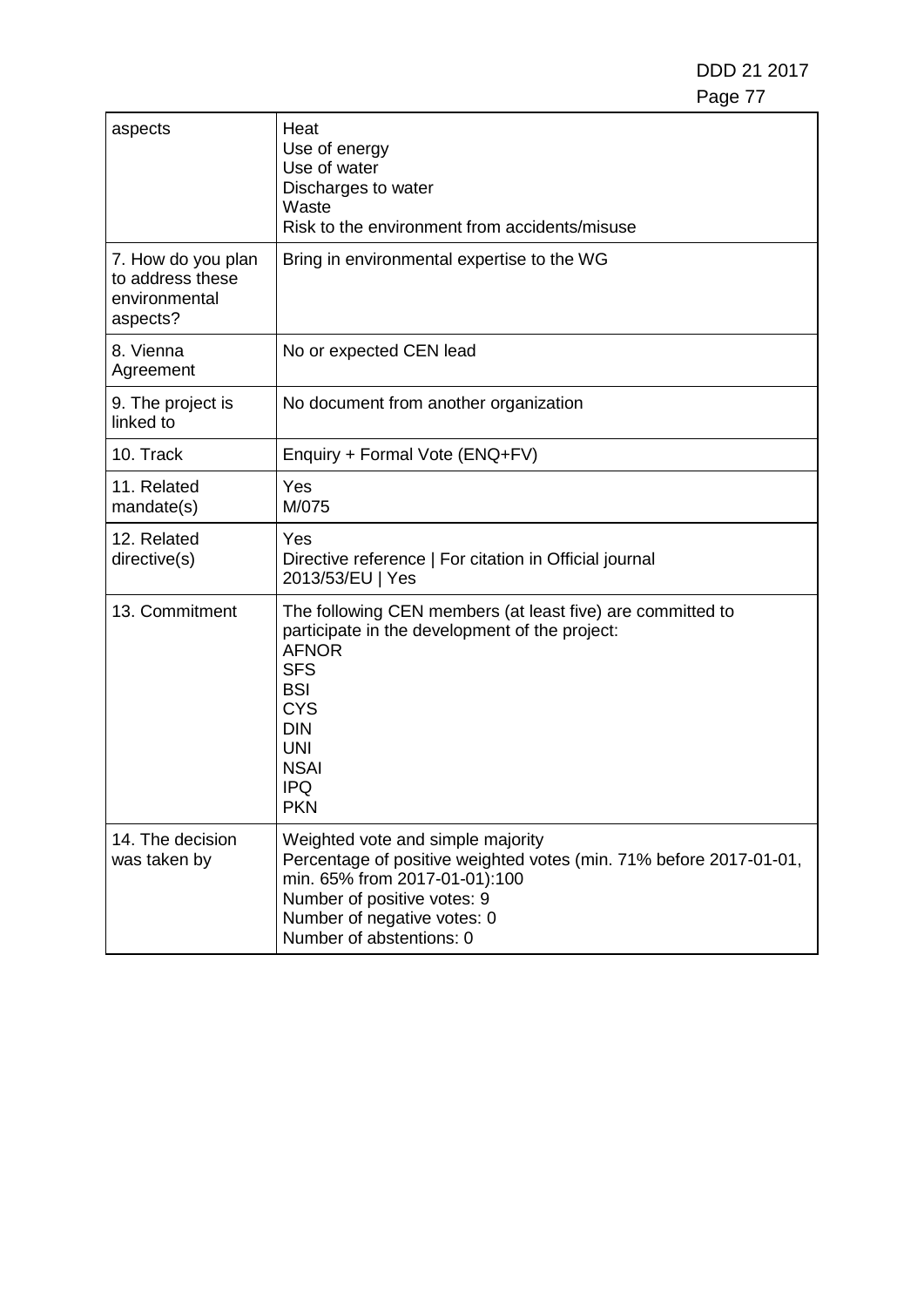## **21 CEN/TC 296**

### Decision CEN/TC 296 3/2017 taken on 2017-05-18

Subject: Activation of preliminary Work Item 00296094 - prEN 14025 rev

CEN/TC 296 - Tanks for the transport of dangerous goods

- having considered the proposal for the activation of work item 00296094 currently registered at preliminary stage 00.60 as documented in CEN/TC 296 N 296
- having considered the Guidance Adoption of a new work item in a CEN Technical Committee as documented in the BOSS
- confirming that the new work item falls within its scope
- confirming that the new work item corresponds to real market needs
- confirming that the resources to complete the work below are available
- decides to register the work item described below in its active programme of work

| <b>Section</b>                               | <b>Details</b>                                                                                                                                                                                                                                                                                                                                                                                                                                                                                                                                                                                                                                                                                                                                                                                                                                                                                                                                                                                                                                                                                                                                                                                                                               |
|----------------------------------------------|----------------------------------------------------------------------------------------------------------------------------------------------------------------------------------------------------------------------------------------------------------------------------------------------------------------------------------------------------------------------------------------------------------------------------------------------------------------------------------------------------------------------------------------------------------------------------------------------------------------------------------------------------------------------------------------------------------------------------------------------------------------------------------------------------------------------------------------------------------------------------------------------------------------------------------------------------------------------------------------------------------------------------------------------------------------------------------------------------------------------------------------------------------------------------------------------------------------------------------------------|
| 1. Deliverable                               | <b>EN</b>                                                                                                                                                                                                                                                                                                                                                                                                                                                                                                                                                                                                                                                                                                                                                                                                                                                                                                                                                                                                                                                                                                                                                                                                                                    |
| 2. This item<br>corresponds to               | The revision of an EN<br>EN 14025:2013+A1:2016                                                                                                                                                                                                                                                                                                                                                                                                                                                                                                                                                                                                                                                                                                                                                                                                                                                                                                                                                                                                                                                                                                                                                                                               |
| 3. Document<br>developed in drafting<br>body | CEN/TC 296/WG 3 - Design and construction of pressure tanks<br>(Pressure $> 0.5$ Bar)                                                                                                                                                                                                                                                                                                                                                                                                                                                                                                                                                                                                                                                                                                                                                                                                                                                                                                                                                                                                                                                                                                                                                        |
| 4. Title                                     | Tanks for the transport of dangerous goods - Metallic pressure tanks -<br>Design and construction                                                                                                                                                                                                                                                                                                                                                                                                                                                                                                                                                                                                                                                                                                                                                                                                                                                                                                                                                                                                                                                                                                                                            |
| 5. Scope                                     | This European Standard specifies the minimum requirements for the<br>design and construction of metallic pressure tanks having a maximum<br>working or test pressure exceeding 50 kPa (0,5 bar), for the transport<br>of dangerous goods by road and rail and sea. This European<br>Standard includes requirements for openings, closures and structural<br>equipment; it does not cover requirements of service equipment. For<br>tanks for the<br>transport of cryogenic liquids, EN 13530-1 and EN 13530-2 apply.<br>NOTE 1 Design and construction of pressure tanks according to the<br>scope of this European Standard are primarily subject to the<br>requirements of RID/ADR, 6.8.2.1, 6.8.3.1 and 6.8.5, as relevant. In<br>addition, the relevant requirements of RID/ADR, columns 12 and 13 of<br>Table A to chapter 3.2, 4.3 and 6.8.2.4 apply. For the structural<br>equipment subsections 6.8.2.2 and 6.8.3.2 apply, as relevant. The<br>definitions of RID/ADR 1.2.1 are referred to. For portable tanks see<br>also Chapter 4.2 and Sections 6.7.2 and 6.7.3 of RID and ADR. In<br>addition, the relevant requirements of RID/ADR, columns 10 and 11 of<br>Table A to Chapter 3.2, 4.2, 6.7.2 and 6.7.3 apply. The paragraph |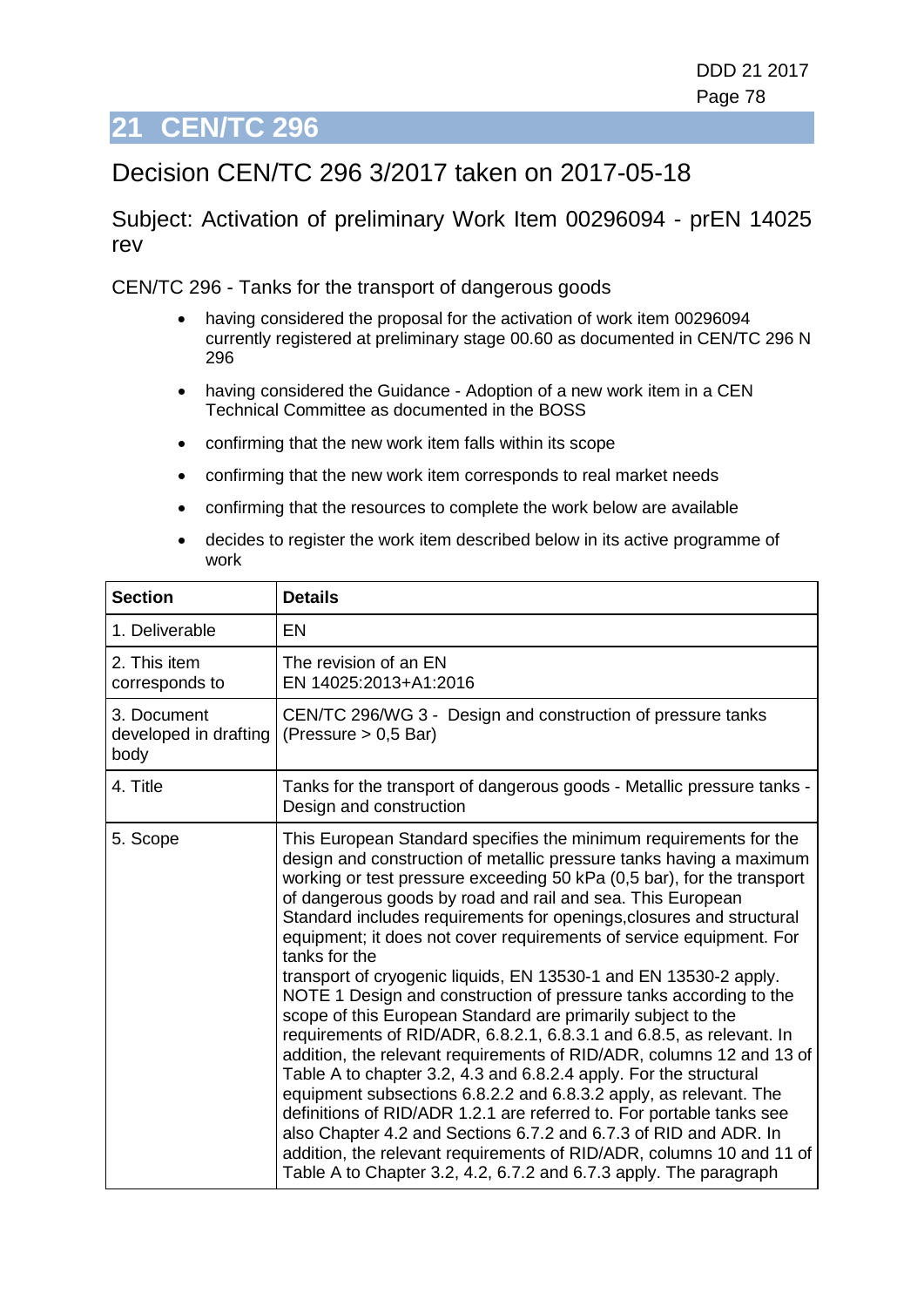DDD 21 2017

|                                                                     | numbers above relate to the 2013 issue of RID/ADR which are<br>subject to regular revisions. This can lead to temporary non-<br>compliances with EN 14025. It is<br>important to know that requirements of RID/ADR take precedence<br>over any clause of this standard.<br>NOTE 2 This standard is applicable to liquefied gases including LPG,<br>however for a dedicated LPG standard see EN 12493.<br>If not otherwise specified, provisions which take up the whole width of<br>the page apply to all kind of tanks.<br>Provisions contained in a single column apply only to:<br>road and rail pressure tanks according to RID/ADR chapter 6.8 (left-<br>hand column); ortable tanks according to RID/ADR chapter 6.7 right-<br>hand column |
|---------------------------------------------------------------------|--------------------------------------------------------------------------------------------------------------------------------------------------------------------------------------------------------------------------------------------------------------------------------------------------------------------------------------------------------------------------------------------------------------------------------------------------------------------------------------------------------------------------------------------------------------------------------------------------------------------------------------------------------------------------------------------------------------------------------------------------|
| 6. Environmental<br>aspects                                         | Other: No environmental comment                                                                                                                                                                                                                                                                                                                                                                                                                                                                                                                                                                                                                                                                                                                  |
| 7. How do you plan<br>to address these<br>environmental<br>aspects? | Use of environmental checklist                                                                                                                                                                                                                                                                                                                                                                                                                                                                                                                                                                                                                                                                                                                   |
| 8. Vienna<br>Agreement                                              | No or expected CEN lead                                                                                                                                                                                                                                                                                                                                                                                                                                                                                                                                                                                                                                                                                                                          |
| 9. The project is<br>linked to                                      | No document from another organization                                                                                                                                                                                                                                                                                                                                                                                                                                                                                                                                                                                                                                                                                                            |
| 10. Track                                                           | Enquiry + Formal Vote (ENQ+FV)                                                                                                                                                                                                                                                                                                                                                                                                                                                                                                                                                                                                                                                                                                                   |
| 11. Related<br>mandate(s)                                           | Yes<br>M/086                                                                                                                                                                                                                                                                                                                                                                                                                                                                                                                                                                                                                                                                                                                                     |
| 12. Related<br>directive(s)                                         | Yes<br>Directive reference   For citation in Official journal<br>2008/68/EC   No                                                                                                                                                                                                                                                                                                                                                                                                                                                                                                                                                                                                                                                                 |
| 13. Commitment                                                      | The following CEN members (at least five) are committed to<br>participate in the development of the project:<br><b>AFNOR</b><br><b>BSI</b><br><b>SNV</b><br><b>DIN</b><br><b>NBN</b>                                                                                                                                                                                                                                                                                                                                                                                                                                                                                                                                                             |
| 14. The decision<br>was taken by                                    | Weighted vote and simple majority<br>Percentage of positive weighted votes (min. 71% before 2017-01-01,<br>min. 65% from 2017-01-01):100<br>Number of positive votes: 12<br>Number of negative votes: 0<br>Number of abstentions: 7                                                                                                                                                                                                                                                                                                                                                                                                                                                                                                              |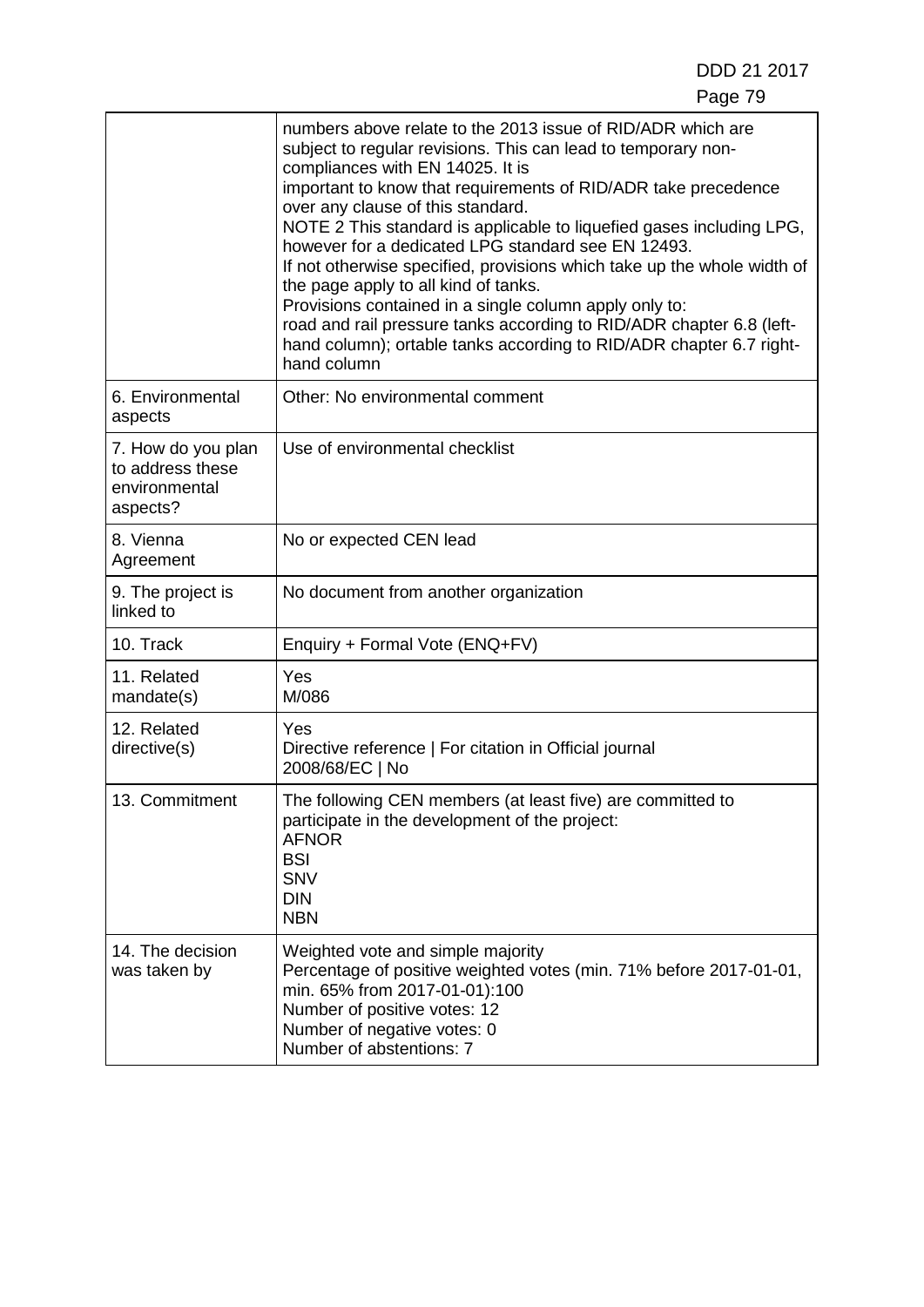# **22 CEN/TC 307**

### Decision CEN/TC 307 10/2017 taken on 2017-04-12

#### Subject: Adoption of a New Work Item

CEN/TC 307 Oilseeds, vegetable and animal fats and oils and their by-products - Methods of sampling and analysis

- having considered the proposal for a new work item as documented in CEN/TC 307 N 511
- having considered the Guidance Adoption of a new work item in a CEN Technical Committee as documented in the BOSS
- confirming that the new work item falls within its scope
- confirming that the new work item corresponds to real market needs
- confirming that the resources to complete the work below are available
- decides to register the work item described below in its active programme of work

| <b>Section</b>                               | <b>Details</b>                                                                                                                                                                                                                                                                                                                                                                                                                                                                                                                                                                                                                                                                                                                     |
|----------------------------------------------|------------------------------------------------------------------------------------------------------------------------------------------------------------------------------------------------------------------------------------------------------------------------------------------------------------------------------------------------------------------------------------------------------------------------------------------------------------------------------------------------------------------------------------------------------------------------------------------------------------------------------------------------------------------------------------------------------------------------------------|
| 1. Deliverable                               | EN                                                                                                                                                                                                                                                                                                                                                                                                                                                                                                                                                                                                                                                                                                                                 |
| 2. This item<br>corresponds to               | A new project                                                                                                                                                                                                                                                                                                                                                                                                                                                                                                                                                                                                                                                                                                                      |
| 3. Document<br>developed in drafting<br>body | CEN/TC 307 - Oilseeds, vegetable and animal fats and oils and their<br>by-products - Methods of sampling and analysis                                                                                                                                                                                                                                                                                                                                                                                                                                                                                                                                                                                                              |
| 4. Title                                     | Animal and vegetable fats and oils - Relative composition of oils and<br>derivatives by capillary gas<br>chromatography (fingerprint method)                                                                                                                                                                                                                                                                                                                                                                                                                                                                                                                                                                                       |
| 5. Scope                                     | This method is suitable for the semi-quantitative analysis of oils, fats<br>and oil/fat-related samples<br>(deodistillates).<br>Screening of oils, fats and oil/fat-related samples to obtain main (e.g.<br>TAGs) and minor component (e.g.<br>sterols, sterol esters, tocopherols, squalene, wax esters, fatty<br>alcohols, and glycerol) information in one<br>single analysis. For a truly quantitative analysis of pre-identified<br>compound classes specific methods<br>are more appropriate.<br>Beside the (semi-)quantitative determination of the oil/fat composition<br>mentioned above, the method<br>can also be used as a useful qualitative screening tool for the relative<br>comparison of sample<br>compositions. |
| 6. Environmental                             | Use of materials                                                                                                                                                                                                                                                                                                                                                                                                                                                                                                                                                                                                                                                                                                                   |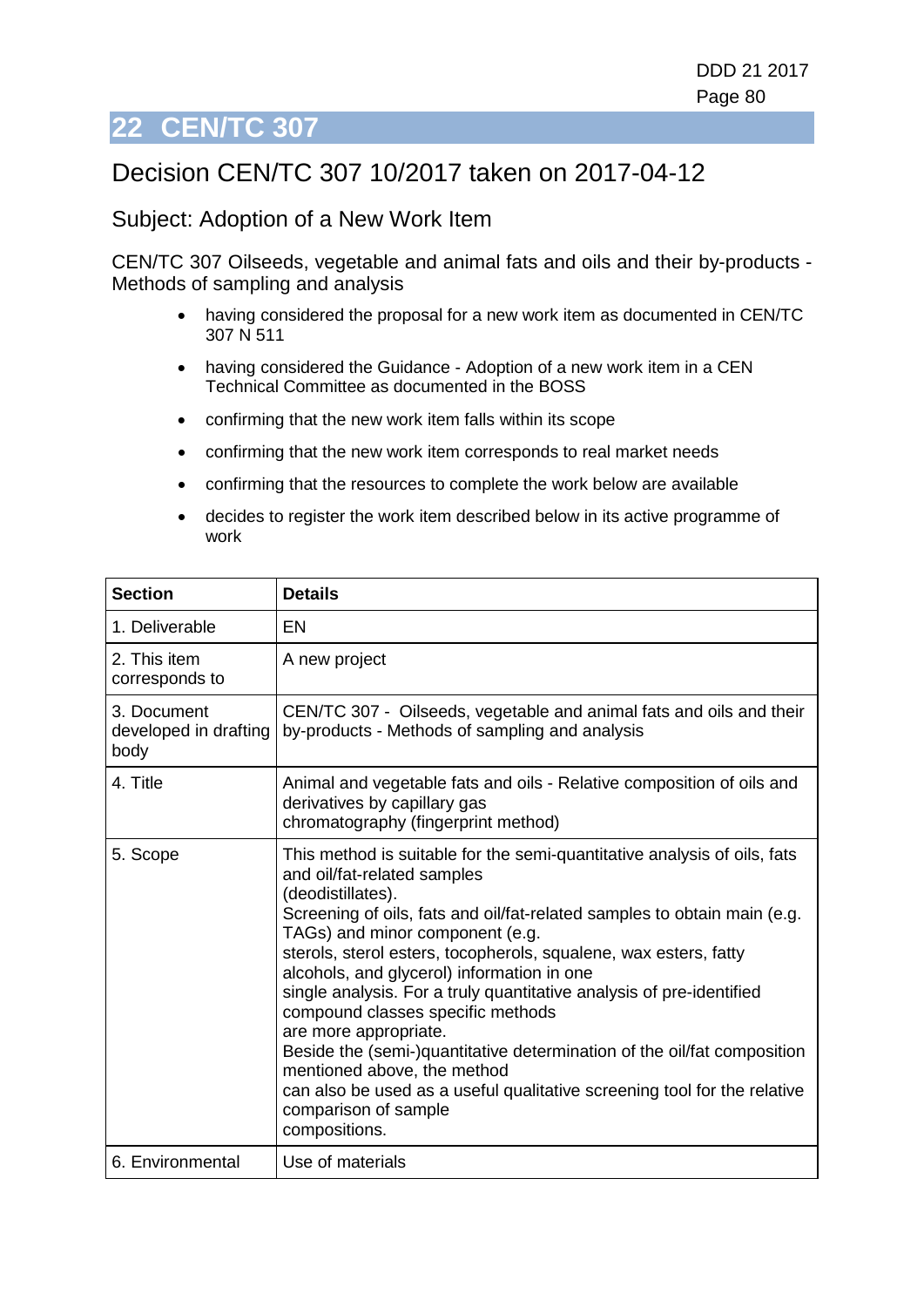DDD 21 2017 e de la construction de la construction de la construction de la construction de la construction de la constru

| aspects                                                             | Waste                                                                                                                                                                                                                              |
|---------------------------------------------------------------------|------------------------------------------------------------------------------------------------------------------------------------------------------------------------------------------------------------------------------------|
| 7. How do you plan<br>to address these<br>environmental<br>aspects? | Other: Taking into account by ISO/TC 34/SC 11 having the lead on<br>the development of this project.                                                                                                                               |
| 8. Vienna<br>Agreement                                              | Yes - Parallel ISO lead<br>ISO project reference: ISO 22115<br>ISO project ID: 72589<br><b>ISO TC: ISO/TC 34</b>                                                                                                                   |
| 9. The project is<br>linked to                                      | No document from another organization                                                                                                                                                                                              |
| 10. Track                                                           | Enquiry + Formal Vote (ENQ+FV)                                                                                                                                                                                                     |
| 11. Related<br>mandate(s)                                           | <b>No</b>                                                                                                                                                                                                                          |
| 12. Related<br>directive(s)                                         | <b>No</b>                                                                                                                                                                                                                          |
| 13. Commitment                                                      | The following CEN members (at least five) are committed to<br>participate in the development of the project:<br><b>AFNOR</b><br><b>MSZT</b><br>UNI<br><b>NEN</b><br><b>NOIS/ELOT</b>                                               |
| 14. The decision<br>was taken by                                    | Weighted vote and simple majority<br>Percentage of positive weighted votes (min. 71% before 2017-01-01,<br>min. 65% from 2017-01-01):100<br>Number of positive votes: 9<br>Number of negative votes: 0<br>Number of abstentions: 8 |

# **23 CEN/TC 331**

### Decision CEN/TC 331 002/2017 taken on 2017-05-06

#### Subject: CEN/TC 331 - Decision to skip the Formal Vote

CEN/TC 331 - Postal services

- considering the results of the Enquiry ballot;
- considering the table of decisions and the formal written proposals as distributed after the comments decision meeting;
- considering the CEN/CENELEC Internal Regulations Part 2, clause 11.2.3;
- considering Decisions BT 34/2002, BT 42/2003 and related document BT N 6962 concerning timeframes for the development of ENs;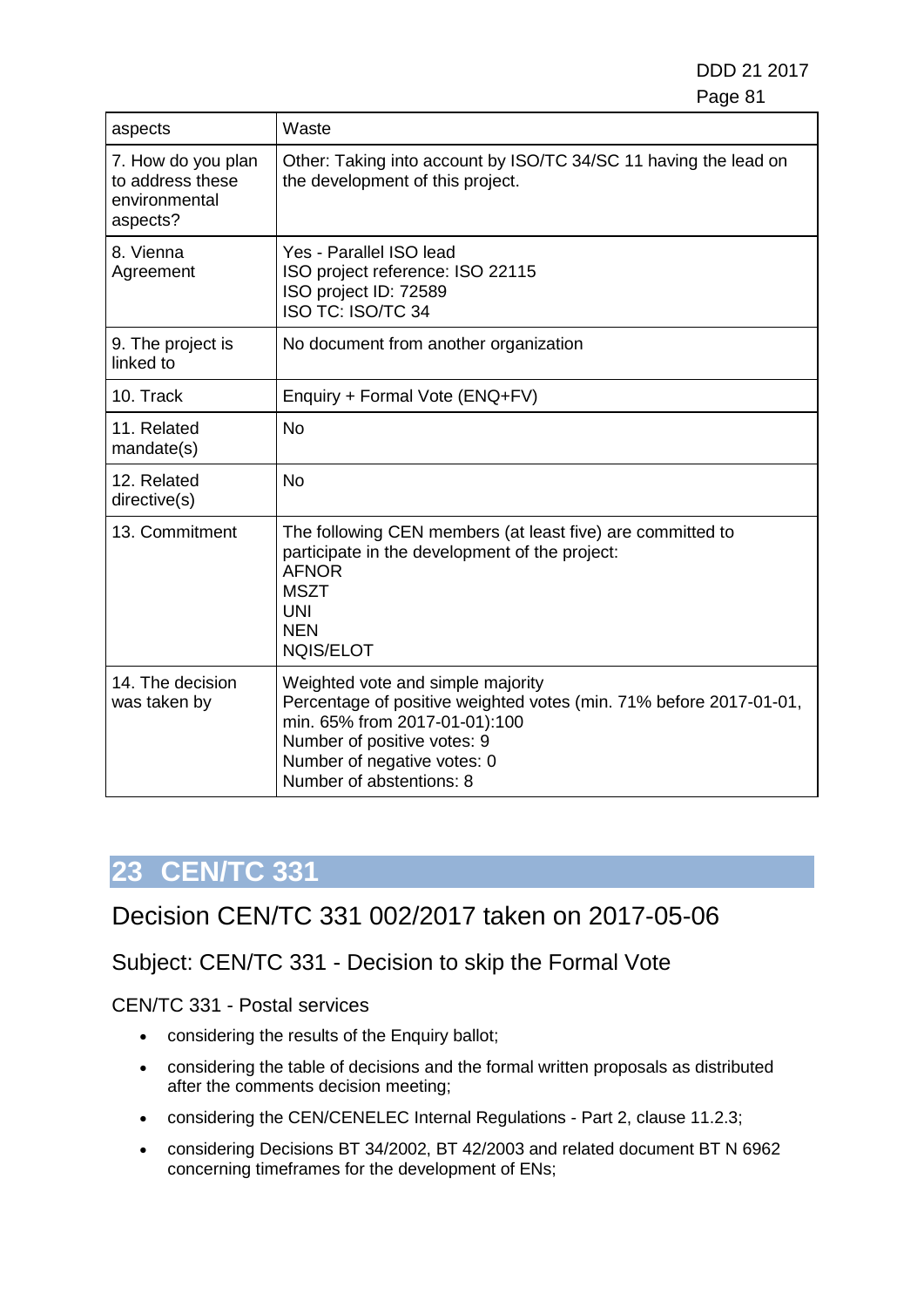- considering Decision BT 35/2014 to associate a vote to the CEN Enquiry and to allow Technical Bodies to decide to skip the Formal Vote;
- considering Decision 49/2014 to allow Technical Bodies to decide to skip the Formal Vote through a TC decision based on simple majority only;

decides to skip the Formal Vote and proceed with the publication of WI 00331108 - prEN ISO 19160-4 - Addressing - Part 4: International postal address components and template languages (ISO/DIS 19160-4:2016) *(In this case the TC must not finalize the publication, this will be done by CCMC. Instead the TC must notify CCMC of its intention to skip Formal Vote by posting only an electronic transmission notice onto eTrans.)*

The decision was taken by simple majority with 8 positive vote(s), 0 negative vote(s) and 13 abstention(s).

### **24 CEN/TC 444**

### Decision CEN/TC 444 52/2017 taken on 2017-05-16

Subject: Adoption of a New Work Item

CEN/TC 444 Test methods for environmental characterization of solid matrices

- having considered the proposal for a new work item as documented in CEN/TC 444 N 74
- having considered the Guidance Adoption of a new work item in a CEN Technical Committee as documented in the BOSS
- confirming that the new work item falls within its scope
- confirming that the new work item corresponds to real market needs
- confirming that the resources to complete the work below are available
- decides to register the work item described below in its active programme of work

| <b>Section</b>                               | <b>Details</b>                                                                                                                                                       |
|----------------------------------------------|----------------------------------------------------------------------------------------------------------------------------------------------------------------------|
| 1. Deliverable                               | <b>TR</b>                                                                                                                                                            |
| 2. This item<br>corresponds to               | A new TR                                                                                                                                                             |
| 3. Document<br>developed in drafting<br>body | CEN/TC 444/WG 3 - Inorganic analysis                                                                                                                                 |
| 4. Title                                     | Soils, sludges and waste - Evaluation of different microwave digestion<br>procedures using tetrafluoroboric (HBF4) acid as alternative for<br>hydrofluoric (HF) acid |
| 5. Scope                                     | This technical report presents comparable analytical data obtained                                                                                                   |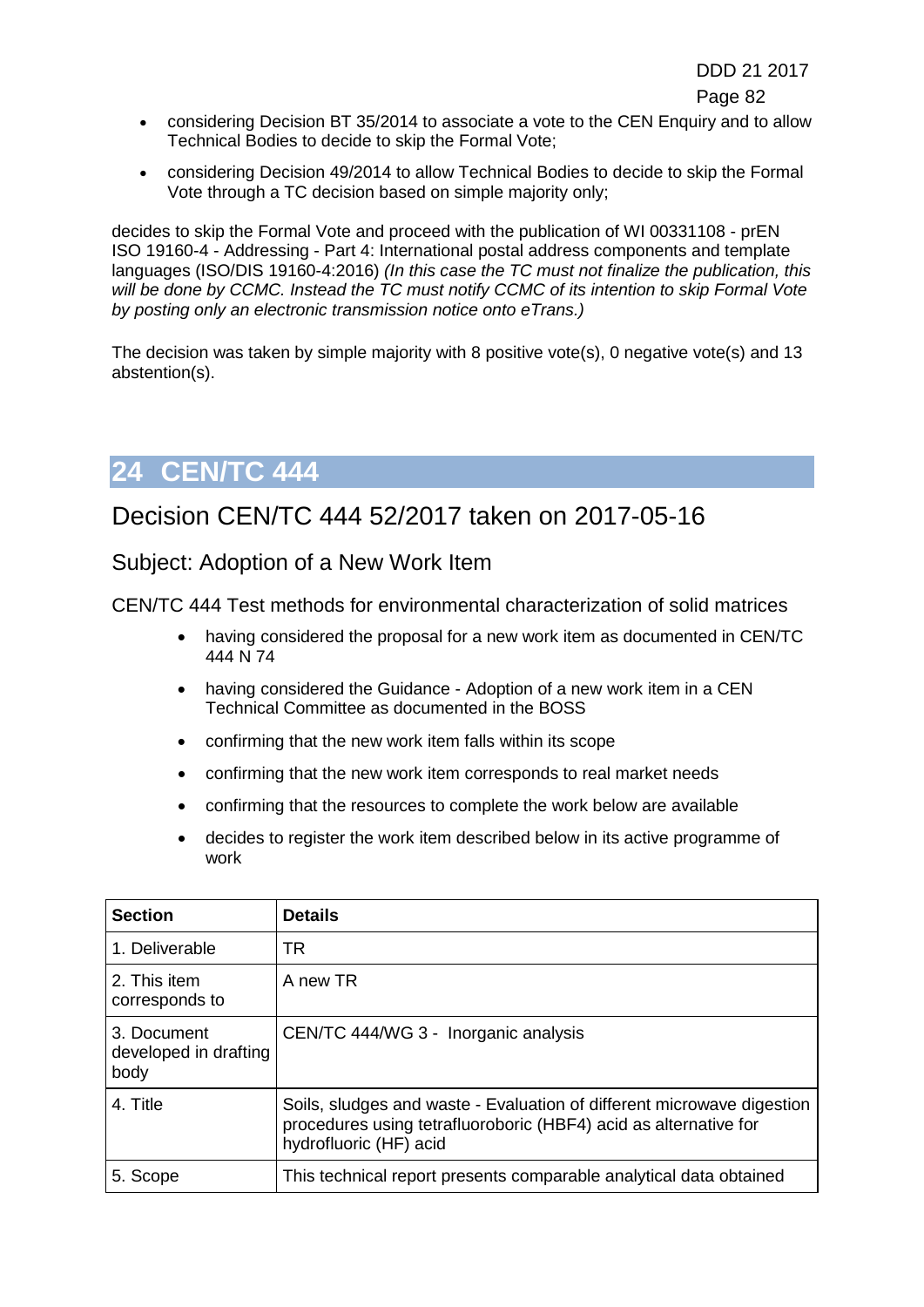DDD 21 2017 e e composito de la contrada de la contrada de la contrada de la contrada de la contrada de la contrada de la

|                                                                     | with different microwave digestion procedures for the determination of<br>elements in soils, sludges and waste, taking into account new<br>developments, simplified procedures and a less toxic acid.                           |
|---------------------------------------------------------------------|---------------------------------------------------------------------------------------------------------------------------------------------------------------------------------------------------------------------------------|
| 6. Environmental<br>aspects                                         | Discharges to soil<br>Waste                                                                                                                                                                                                     |
| 7. How do you plan<br>to address these<br>environmental<br>aspects? | Bring in environmental expertise to the WG                                                                                                                                                                                      |
| 8. Vienna<br>Agreement                                              | No or expected CEN lead                                                                                                                                                                                                         |
| 9. The project is<br>linked to                                      | No document from another organization                                                                                                                                                                                           |
| 10. Track                                                           | Vote on TS/TR by correspondence                                                                                                                                                                                                 |
| 11. Related<br>mandate(s)                                           | <b>No</b>                                                                                                                                                                                                                       |
| 12. Related<br>directive(s)                                         | Yes<br>Directive reference   For citation in Official journal<br>2000/76/EC   No<br>99/31/EC   No                                                                                                                               |
| 13. Commitment                                                      | The following CEN members (at least five) are committed to<br>participate in the development of the project:<br><b>AFNOR</b><br><b>SFS</b><br><b>SIS</b><br><b>DIN</b><br><b>NBN</b><br><b>UNI</b><br><b>NEN</b><br><b>UNMZ</b> |
| 14. The decision<br>was taken by                                    | Simple majority (min. 55% as from 2017-01-01)<br>Number of positive votes: 14<br>Number of negative votes: 1<br>Number of abstentions: 5                                                                                        |

# **25 CEN/TC 450**

Decision CEN/TC 450 15/2017 taken on 2017-03-27

Subject: Adoption of a Preliminary Work Item

CEN/TC 450 - Patient involvement in person-centred care

• having considered the proposal for a new work item as documented in CEN/TC 450 N N0022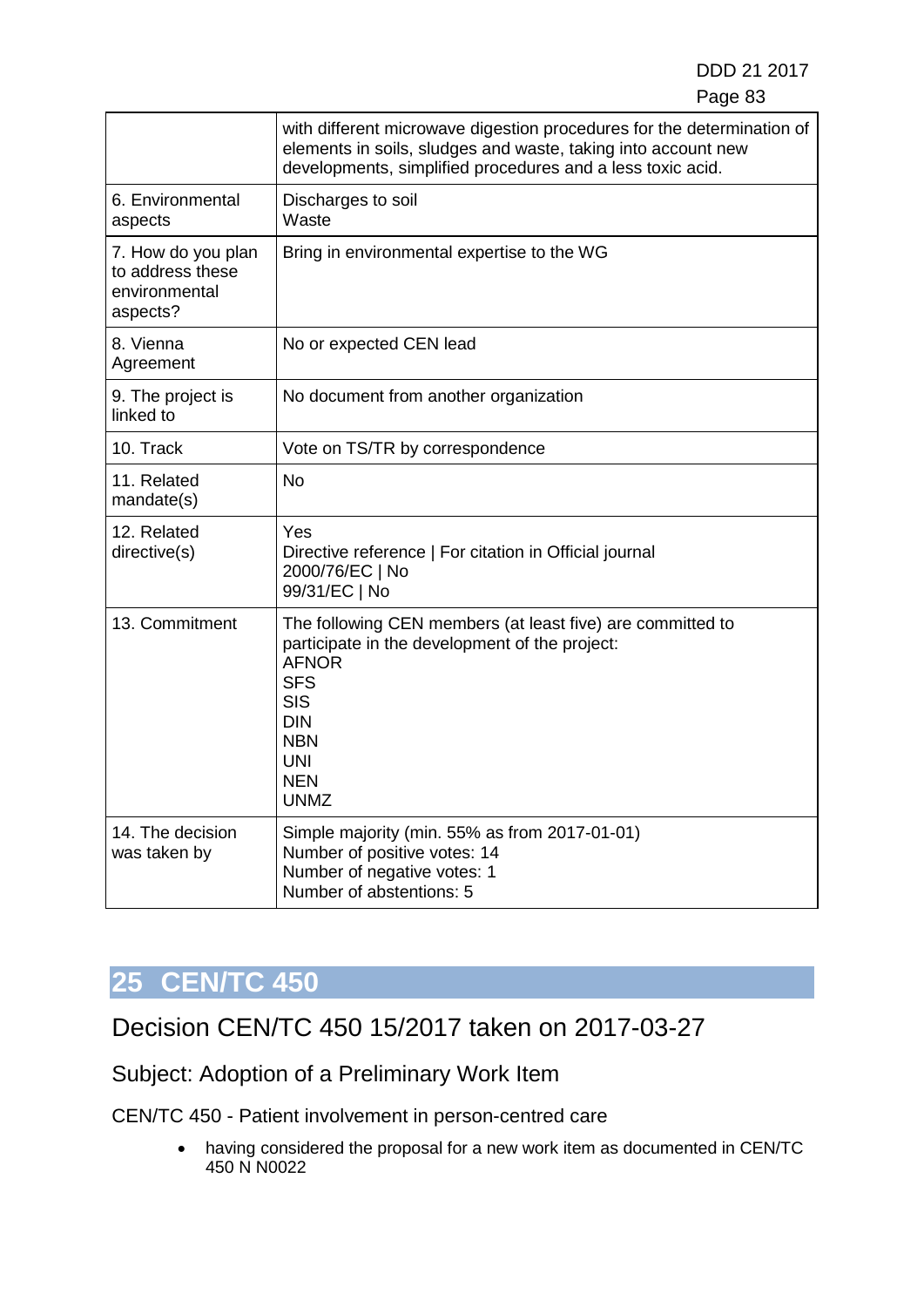- having considered the Guidance Adoption of a new work item in a CEN Technical Committee as documented in the BOSS
- confirming that the new work item falls within its scope
- confirming that the new work item corresponds to real market needs
- confirming that the resources to complete the work below are available
- decides to register the work item described below in its active programme of work

| <b>Section</b>                                                                           | <b>Details</b>                                                                                                                                                                                                                                                                                                                                                                                                                                                                                                                                                                                                                                     |
|------------------------------------------------------------------------------------------|----------------------------------------------------------------------------------------------------------------------------------------------------------------------------------------------------------------------------------------------------------------------------------------------------------------------------------------------------------------------------------------------------------------------------------------------------------------------------------------------------------------------------------------------------------------------------------------------------------------------------------------------------|
| 1. Deliverable                                                                           | <b>EN</b>                                                                                                                                                                                                                                                                                                                                                                                                                                                                                                                                                                                                                                          |
| 2. This item<br>corresponds to                                                           | A new project                                                                                                                                                                                                                                                                                                                                                                                                                                                                                                                                                                                                                                      |
| 3. Document<br>developed in drafting<br>body                                             | CEN/TC 450 - Patient involvement in person-centred care                                                                                                                                                                                                                                                                                                                                                                                                                                                                                                                                                                                            |
| 4. Title                                                                                 | Patient involvement in health care - Minimum requirements for<br>person-centred care                                                                                                                                                                                                                                                                                                                                                                                                                                                                                                                                                               |
| 5. Scope                                                                                 | This standard specifies the minimum requirements enabling patient<br>involvement in health care services with the aim to create favourable<br>structural conditions for person-centred care.                                                                                                                                                                                                                                                                                                                                                                                                                                                       |
|                                                                                          | This standard aims to facilitate and assist in the attainment of good<br>and safe health care by initiating patient empowerment and<br>developing a partnership between the patient/relative and the<br>healthcare professionals that originates from the person's resources,<br>capacities and needs, primarily focusing on the patient's<br>narrative/story, shared decision making and information sharing and<br>documentation. It is intended to be operational, to be used before,<br>during and after the actual care provided by health care professionals<br>and to be available for use by the person who is the subject of the<br>care. |
|                                                                                          | This standard is also intended to be used on a strategic level for<br>quality assurance and improvement, during procurement, education,<br>supervision and certification as well as to be used as a guiding<br>document for research and development projects within intervention<br>and implementation of person-centred care.                                                                                                                                                                                                                                                                                                                    |
| 6. Environmental<br>aspects -<br><b>OPTIONAL</b>                                         | None of the above                                                                                                                                                                                                                                                                                                                                                                                                                                                                                                                                                                                                                                  |
| 7. How do you plan<br>to address these<br>environmental<br>aspects? -<br><b>OPTIONAL</b> | Other: N/A                                                                                                                                                                                                                                                                                                                                                                                                                                                                                                                                                                                                                                         |